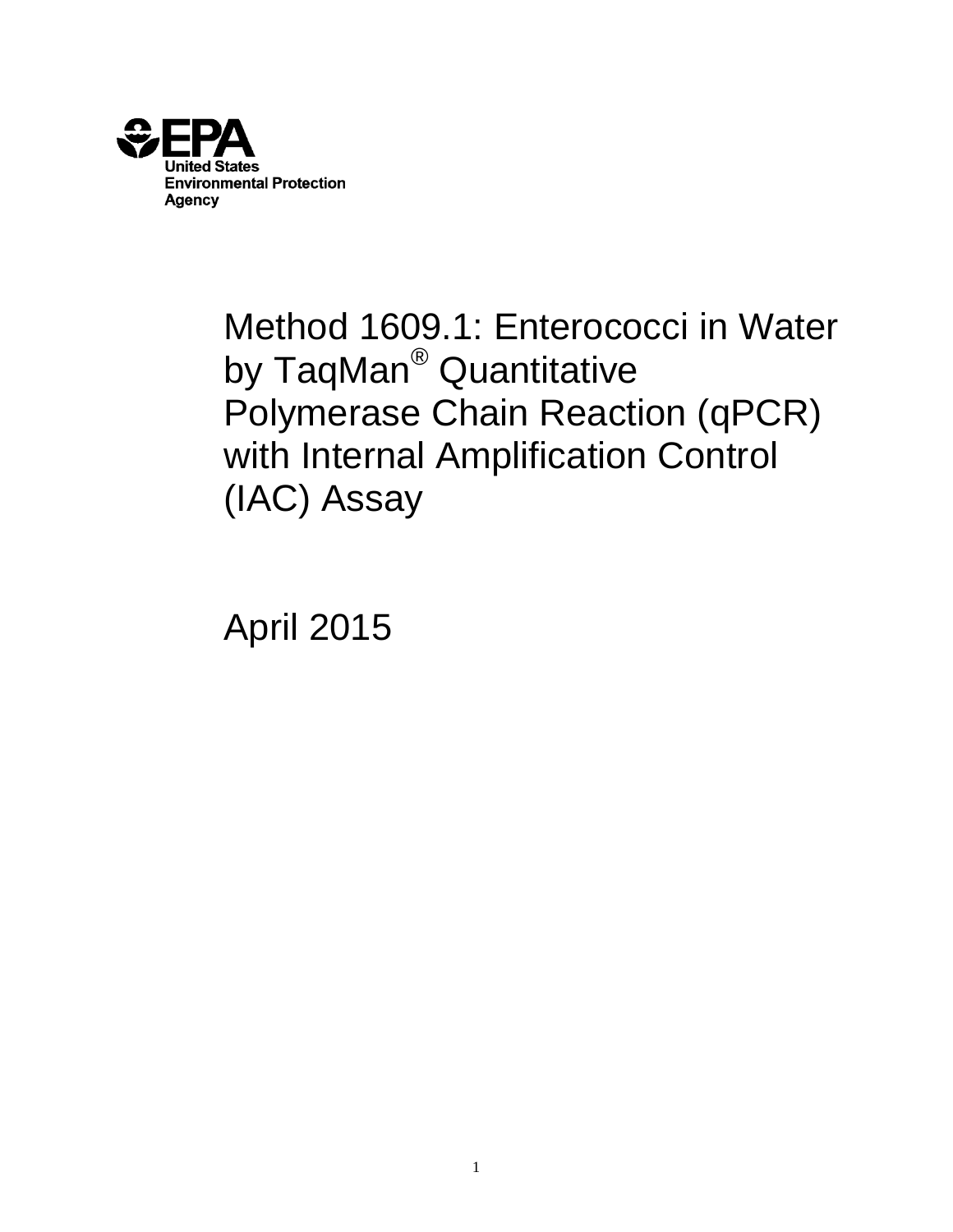U.S. Environmental Protection Agency Office of Water (4303T) 1200 Pennsylvania Avenue, NW Washington, DC 20460

EPA-820-R-15-099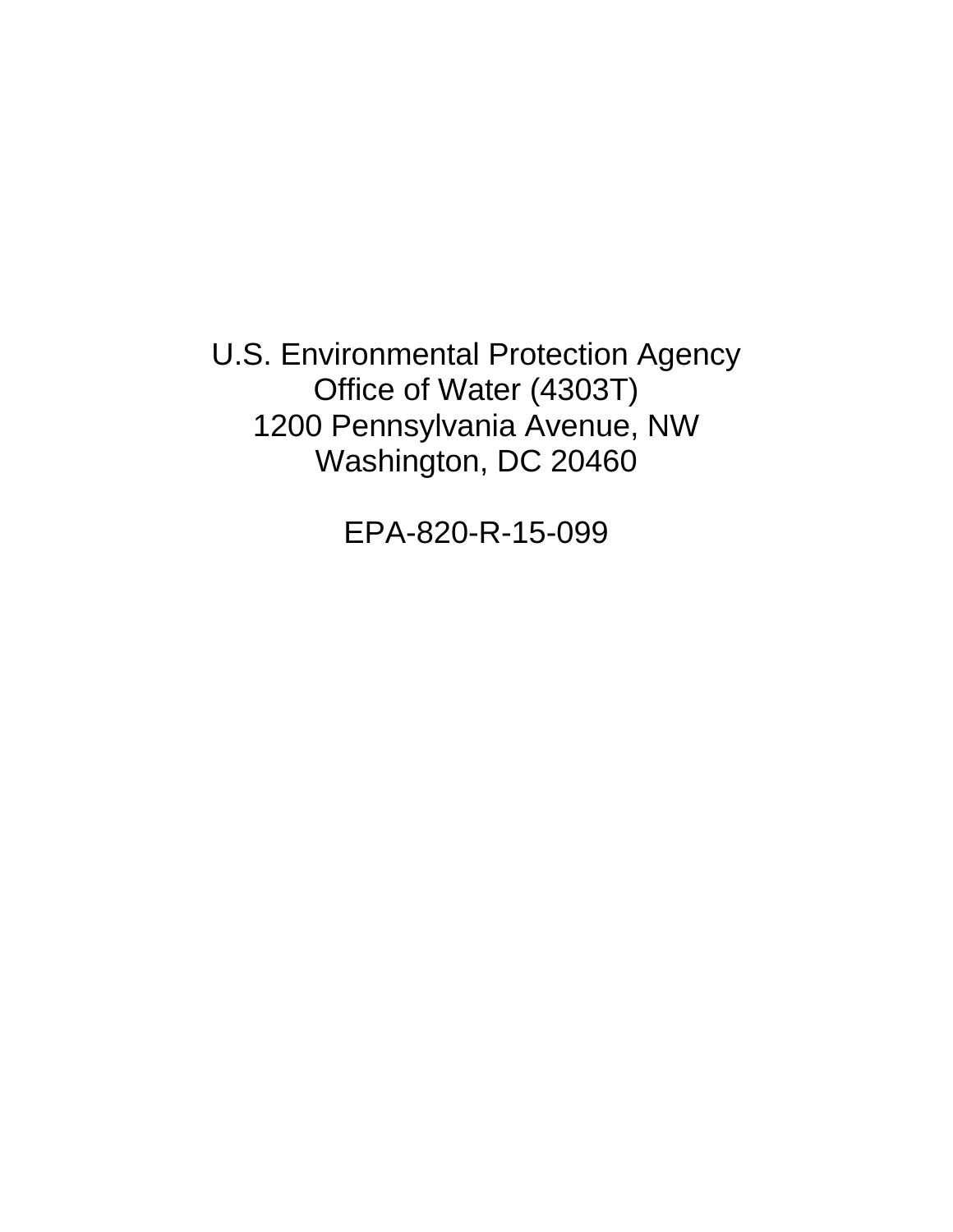# **Acknowledgments**

This method was developed under the direction of Rich Haugland, Kevin Oshima and Alfred P. Dufour of the U.S. Environmental Protection Agency's (EPA) Human Exposure Research Division, National Exposure Research Laboratory, Cincinnati, Ohio.

The following laboratories are gratefully acknowledged for their participation in the multi-laboratory validation of this method in fresh and marine waters:

### Participant Laboratories

Marine ambient water multi-laboratory validation:

- BioVir: Rick Danielson and Rosie Newton
- Hampton Roads Sanitation District: Robin Parnell and Tiffany Elston
- Mycometrics: King-Teh Lin and Rose Lee
- Orange County Public Health Laboratory: Richard Alexander and Joe Guzman
- Orange County Water District: Donald Phipps and Menu Leddy
- San Francisco Public Water Utilities: Eunice Chern
- University of South Florida: Jody Harwood and Zachary Staley

Fresh ambient water multi-laboratory validation:

- BioVir: Rick Danielson and Rosie Newton
- Hampton Roads Sanitation District: Robin Parnell and Tiffany Elston
- New York State Department of Health: Ellen Braun-Howland and Stacey Chmura
- Orange County Water District: Donald Phipps and Menu Leddy
- Scientific Methods Incorporated: Fu-Chih Hsu and Rebecca Wong
- Texas A&M University College Station: Suresh Pillai and Charlotte Rambo
- University of Iowa Hygienic Lab: Nancy Hall, Greg Gingerich, and Lucy DesJardin
- Wisconsin State Lab of Hygiene: Sharon Kluender and Jeremy Olstadt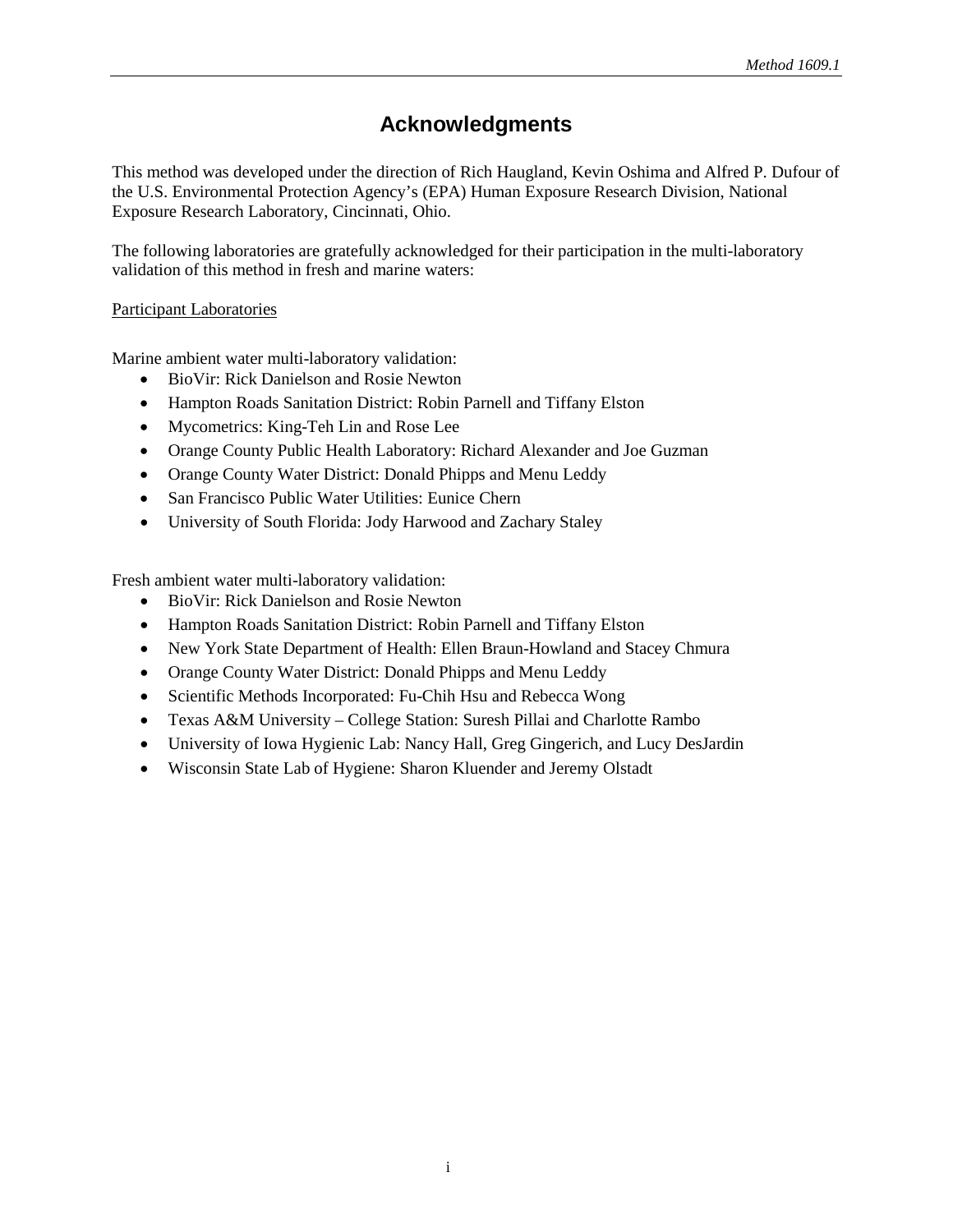## **Disclaimer**

Neither the United States Government nor any of its employees, contractors, or their employees make any warranty, expressed or implied, or assumes any legal liability or responsibility for any third party's use of apparatus, product, or process discussed in this method, or represents that its use by such a party would not infringe on privately owned rights. Mention of trade names or commercial products does not constitute endorsement or recommendation for use.

Questions concerning this method or its application should be addressed to:

Robin K. Oshiro Engineering and Analysis Division (4303T) U.S. EPA Office of Water, Office of Science and Technology 1200 Pennsylvania Avenue, NW Washington, DC 20460 [oshiro.robin@epa.gov](mailto:oshiro.robin@epa.gov) or OSTCWAMethods@epa.gov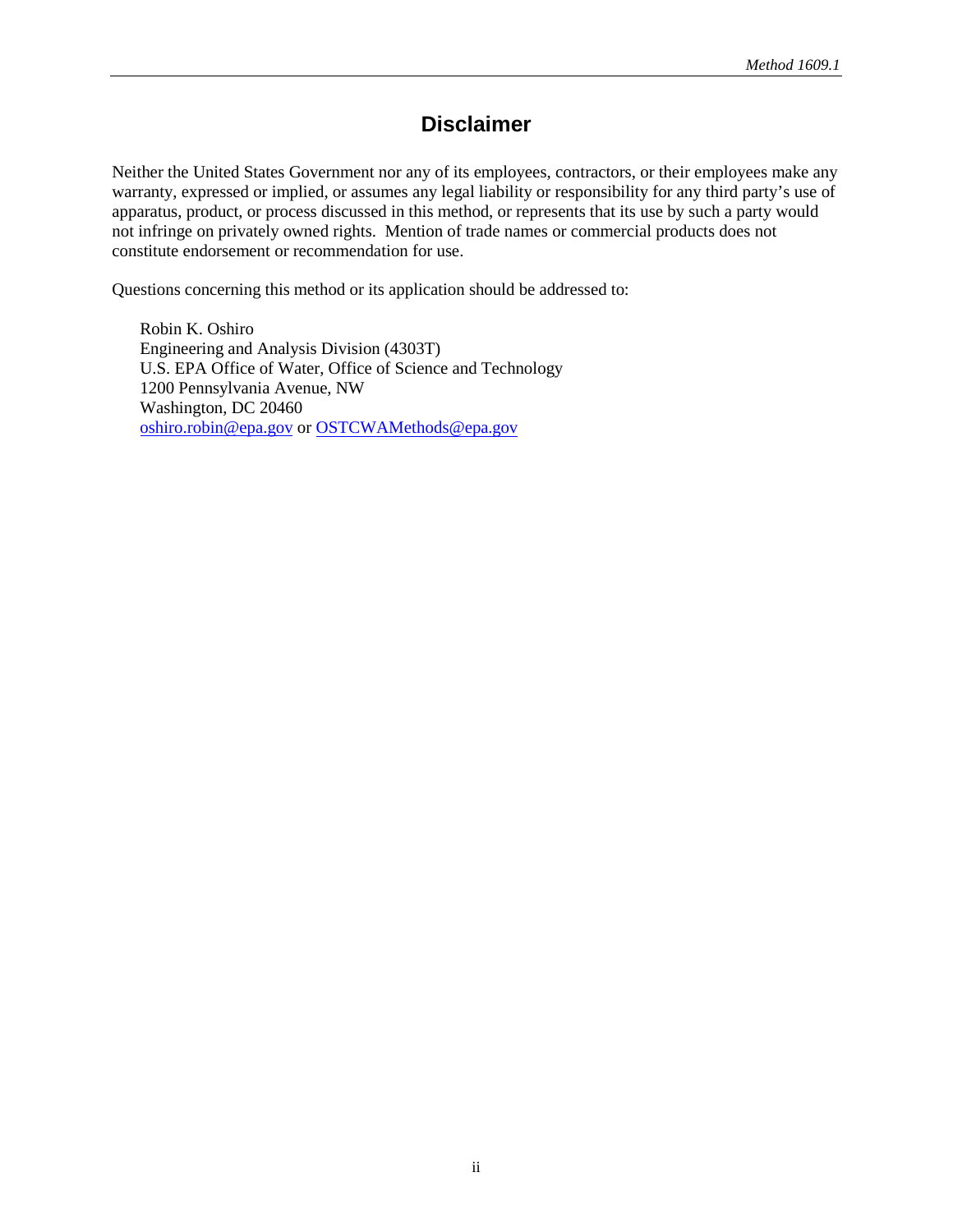### **Introduction**

Enterococci are commonly found in the feces of humans and other warm-blooded animals. Although these organisms can be persistent in the environment, the presence of enterococci in water is an indication of fecal pollution and the possible presence of enteric pathogens. Epidemiological studies have led to the development of criteria for promulgating recreational water standards based on established relationships between the measured density of enterococci colony forming units (CFUs) in the water by culture based methods and the risk of gastrointestinal illness associated with swimming in the water (References 16.3, 16.8, 16.9, 16.10, and 16.11).

Method 1609.1 describes a quantitative polymerase chain reaction (qPCR) procedure for the detection of DNA from enterococci bacteria in ambient water matrices based on the amplification and detection of a specific region of the large subunit ribosomal ribonucleic acid (RNA) gene (lsrRNA, 23S rRNA) from these organisms. The advantage of Method 1609.1 over currently accepted culture methods that require 24 - 48 hours to obtain results is its relative rapidity. Results can be obtained by Method 1609.1 in 3 - 4 hours, allowing same-day notification of recreational water quality.

In Method 1609.1, water samples are filtered to collect enterococci on polycarbonate membrane filters. Following filtration, total deoxyribonucleic acid (DNA) is solubilized from the filter retentate using a bead beater. Enterococci target DNA sequences present in the clarified homogenate are detected by the real-time quantitative polymerase chain reaction (qPCR) technique using TaqMan® Environmental master mix PCR reagent and the TaqMan® probe system. The TaqMan® system signals the formation of PCR products by a process involving enzymatic hydrolysis of a fluorogenically labeled oligonucleotide probe when it hybridizes to the target sequence.

Method 1609.1 uses an arithmetic formula, the comparative cycle threshold  $(C_T)$  method, to calculate the ratio of *Enterococcus* lsrRNA gene copies (target sequences) recovered in total DNA extracts from water samples relative to those in similarly prepared extracts of calibrator samples containing a known quantity of *Enterococcus* cells. The target sequence ratio can be multiplied by the number of *Enterococcus* cells in the calibrator sample to obtain estimates of calibrator cell equivalents (CCE) in the water samples. The absolute quantity of target sequences in the calibrator sample extracts can also be determined and used in the comparative  $C_T$  method to obtain estimates of the target sequence copies or, together with *Enterococcus* cell numbers in the calibrator sample, to obtain CCE estimates with associated defined target sequences per CCE in the water samples.  $C_T$  values for sample processing control (SPC) sequences added in equal quantities to both the water filtrate and calibrator samples before DNA extraction are used to normalize results for potential differences in DNA recovery or to signal inhibition or fluorescence quenching of the PCR analysis caused by a sample matrix component or possible technical error. In addition, an internal amplification control (IAC) is added to each qPCR analysis for Enterococcus DNA and is co-amplified simultaneously with the target sequence; to specifically identify polymerase inhibition in the reactions.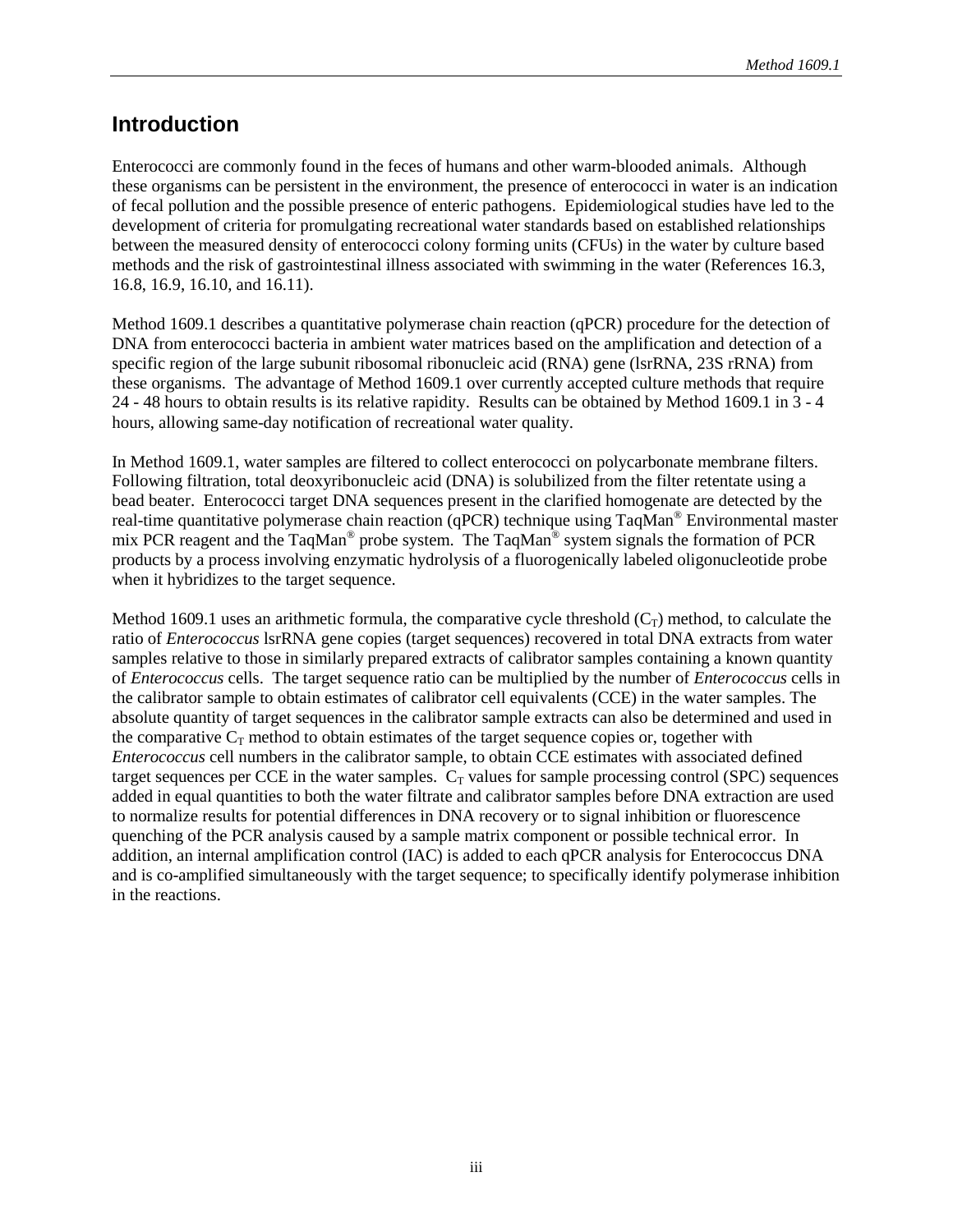# **Table of Contents**

| 1.0  |  |
|------|--|
| 2.0  |  |
| 3.0  |  |
| 4.0  |  |
| 5.0  |  |
| 6.0  |  |
| 7.0  |  |
| 8.0  |  |
| 9.0  |  |
| 10.0 |  |
| 11.0 |  |
| 12.0 |  |
| 13.0 |  |
| 14.0 |  |
| 15.0 |  |
| 16.0 |  |
| 17.0 |  |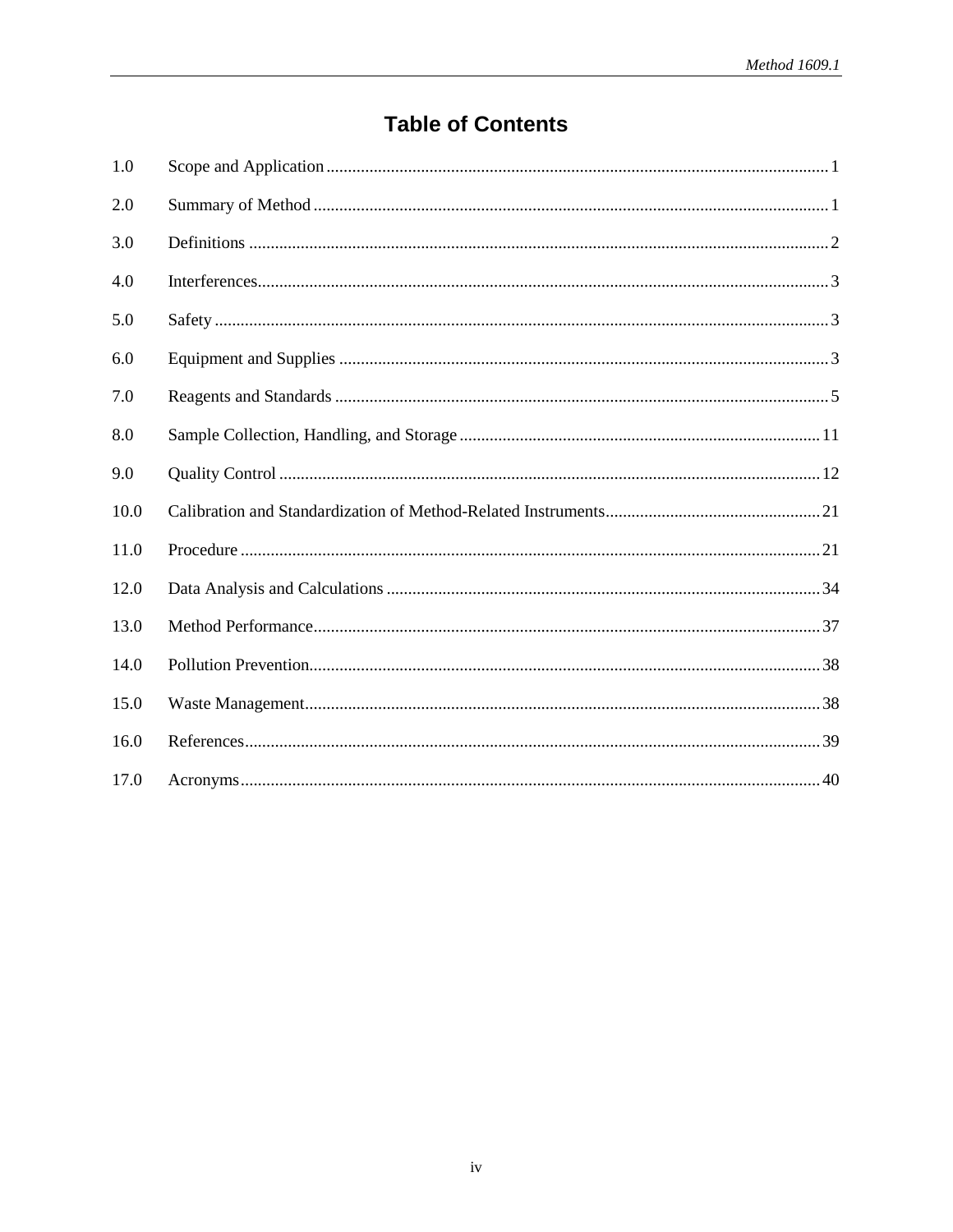# **List of Appendices**

- [Appendix A: Part II \(General Operations\), Section A \(Sample Collection, Preservation, and Storage\)](#page-47-0)
- [Appendix B: Life Technologies StepOnePlus™, Applied Biosystems \(AB\) 7900, and AB](#page-53-0) 7500 Real-[Time PCR System Operation](#page-53-0)
- [Appendix C: Cepheid Smart Cycler](#page-61-0)® Operation
- [Appendix D: Protocol for MPN Estimation of DNA Standard Concentrations](#page-65-0)
- [Appendix E: How to Obtain DNA Standards from EPA](#page-69-0)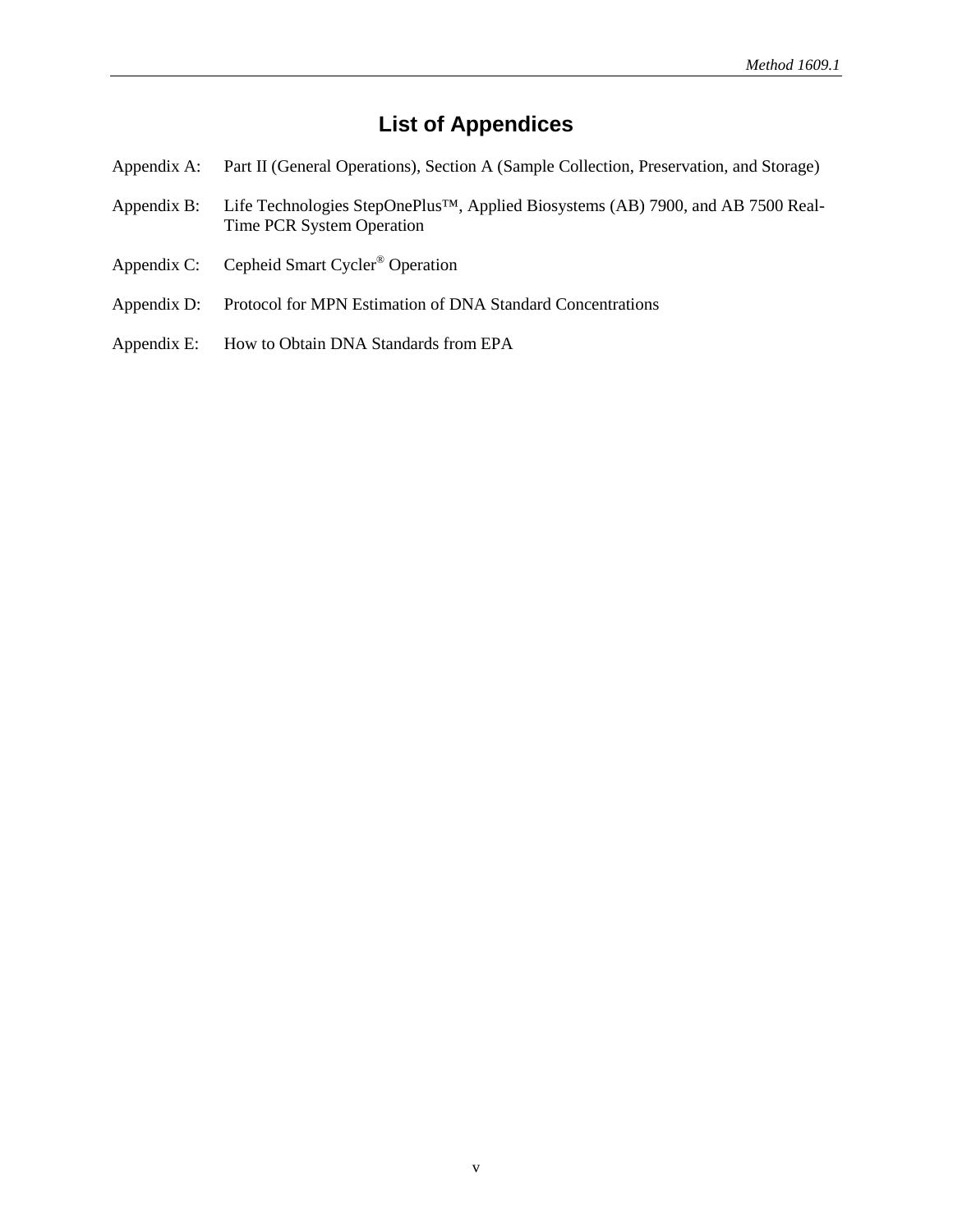## **Method 1609.1: Enterococci in Water by Quantitative Polymerase Chain Reaction (qPCR) with Internal Amplification Control (IAC) Assay**

# **April 2015**

## <span id="page-7-0"></span>**1.0 Scope and Application**

- **1.1** Method 1609.1 describes a qPCR procedure for the measurement of large subunit ribosomal RNA (lsrRNA, 23S rRNA) target gene sequences (target sequences) from all known species of enterococci bacteria in water. This method is based on the collection of enterococci on membrane filters, extraction of total DNA using a bead beater, and detection of enterococci target sequences in the supernatant by real-time polymerase chain reaction (PCR) using TaqMan<sup>®</sup> Environmental master mix PCR reagent and the TaqMan® probe system. The TaqMan® system signals the formation of PCR products by a process involving the enzymatic hydrolysis of a labeled fluorogenic probe that hybridizes to the target sequence.
- **1.2** The Method 1609.1 test is recommended as a measure of ambient marine and fresh recreational water quality. The significance of finding *Enterococcus* DNA target sequences in recreational water samples stems from the association between the density of these sequences and the reported occurrence of gastrointestinal (GI) illness associated with swimming observed in recent epidemiological studies (References 16.11, 16.13, and 16.14).
- **1.3** The variable recoveries observed during the validation studies should be taken into consideration when analyzing results from Method 1609.1. Guidance is provided in Section 9 of this document on how laboratories can monitor the initial and ongoing performance of the method in their hands. It is expected and has been observed that the performance of the method will improve as laboratories gain additional experience with it through continued practice.
- **1.4** This method assumes the use of an Applied Biosystems (AB) Sequence Detector as the default platform. (*Note*: Applied Biosystems is now Life Technologies). The Cepheid Smart Cycler® may also be used. The user should refer to the platform specific instructions for these instruments in the appendices. Users should thoroughly read the method in its entirety before preparation of reagents and commencement of the method to identify differences in protocols for different platforms.

## <span id="page-7-1"></span>**2.0 Summary of Method**

The method is initiated by filtering a water sample through a membrane filter. Following filtration, the membrane containing the bacterial cells and DNA is placed in a microcentrifuge tube with glass beads and buffer, and then shaken at high speed to extract the DNA into solution. The supernatant is used for PCR amplification and detection of target sequences using the TaqMan® Environmental master mix PCR reagent and probe system.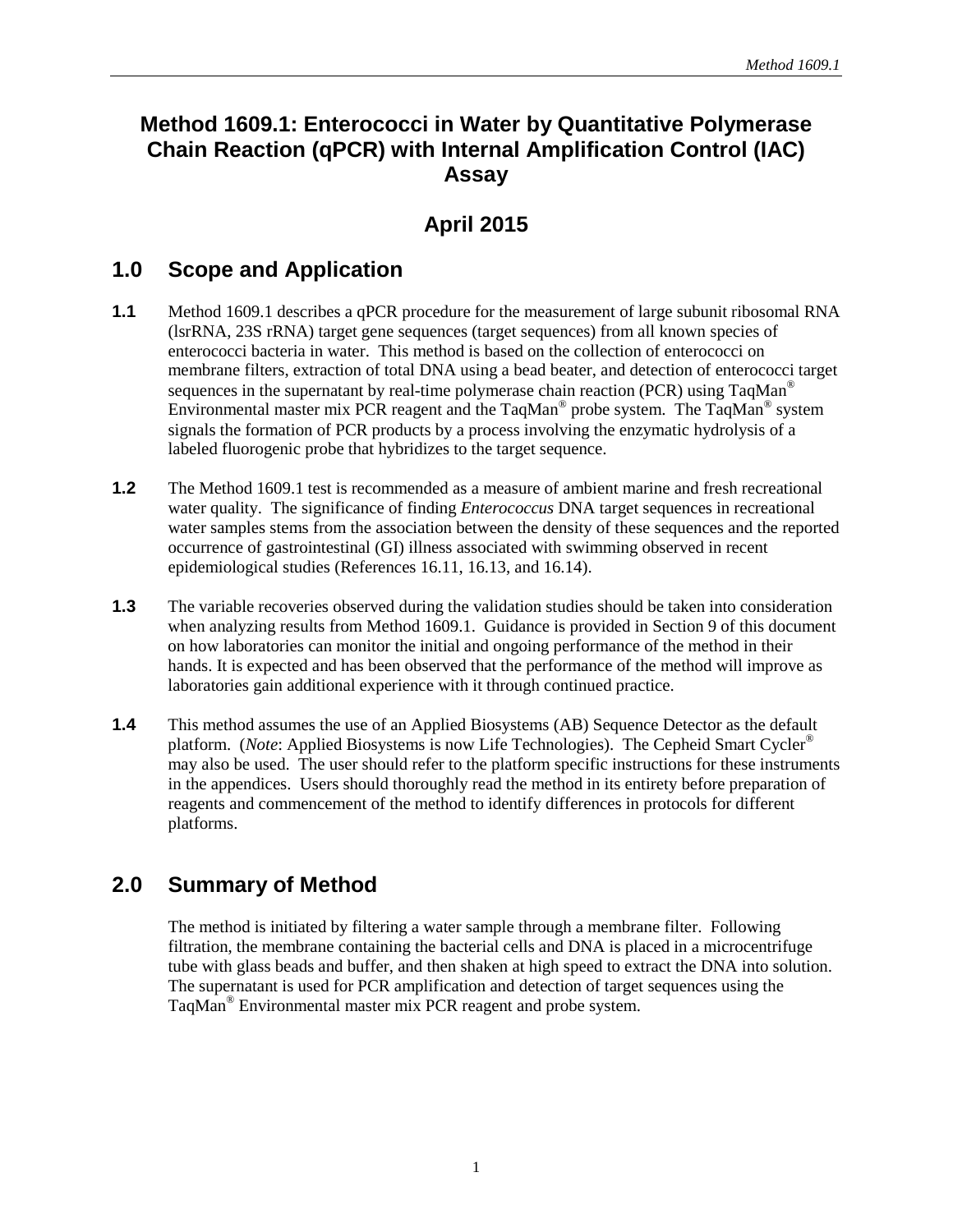## <span id="page-8-0"></span>**3.0 Definitions**

- **3.1** Enterococci: all species of the genus *Enterococcus* for which lsrRNA gene nucleotide sequences were reported in the GenBank database [\(http://www.ncbi.nlm.nih/gov/Genbank\)](http://www.ncbi.nlm.nih/gov/Genbank)) at the time of method development.
- **3.2** Target sequence: An approximately 94 base pairs (bp) segment of the *Enterococcus* lsrRNA gene containing nucleotide sequences that are homologous to both the primers and probe used in the *Enterococcus* qPCR assay and that is common only to species within this genus.
- **3.3** Sample processing control (SPC) sequence: A 77 bp segment of the ribosomal RNA gene operon, internal transcribed spacer region 2 of chum salmon, *Oncorhynchus keta* (*O. keta*) and other salmon spp.*,* containing nucleotide sequences that are homologous to the primers and probe used in the SPC qPCR assay. SPC sequences are added as part of a total salmon DNA solution in equal quantities to all water sample filtrate and calibrator samples prior to extracting DNA from the samples. The purpose of this control is to determine whether the sample was processed correctly and/or to identify and correct for sample matrix effects on total DNA recovery (as described in Section 9.12).
- **3.4** DNA standard: A purified, RNA-free and quantified and characterized *Enterococcus faecalis* (*E. faecalis*) strain ATCC® 29212™ genomic DNA preparation. *Note*: DNA standards are used to generate standard curves for determination of performance characteristics of the qPCR assays and instrument with different preparations of master mixes containing TaqMan® reagent, primers and probe as described in Section 9.10. Also used for quantifying target sequences in calibrator sample extracts as described in Section 12.4.
- **3.5** Calibrator sample: Samples containing defined added quantities of *E. faecalis* strain ATCC<sup>®</sup> 29212™ cells and SPC sequences that are extracted and analyzed in the same manner as water sample filtrates. Calibrator sample analysis results are used as positive controls for the *Enterococcus* target sequence and SPC qPCR assays and as the basis for target sequence quantification in water sample filtrates using the  $\Delta\Delta C_T$  comparative cycle threshold calculation method ( $\Delta \Delta C_{\text{T}}$  method) as described in Section 12.5. Analysis results of these samples provide corrections for potential daily or weekly method-related variations in *Enterococcus* cell lysis, target sequence recovery and PCR efficiency. qPCR analyses for SPC sequences from these samples are also used to correct for variations in total DNA recovery in the extracts of water sample filtrates that can be caused by contaminants in these filtrates, as described in Section 12.4, and/or to signal potentially significant PCR inhibition caused by these contaminants as described in Section 9.8.
- **3.6**  $\Delta\Delta C_{\text{T}}$  method: A calculation method derived by AB (Reference 16.1) for calculating the ratios of target sequences in two DNA samples (*e.g.,* a calibrator and water filtrate sample) that normalizes for differences in total DNA recovery from these samples using qPCR analysis  $C_T$  (cycle threshold) values for a reference (SPC) sequence that is initially present in equal quantities prior to DNA extraction.
- **3.7** Amplification factor (AF): A measure of the average efficiency at which target or SPC sequences are copied and detected by their respective primer and probe assays during each thermal cycle of the qPCR reaction that is used in the  $\Delta \Delta C_T$  method. AF values can range from 1 (0% of sequences copied and detected) to 2 (100% of sequences copied and detected) and are calculated from a standard curve as described in Section 12.3.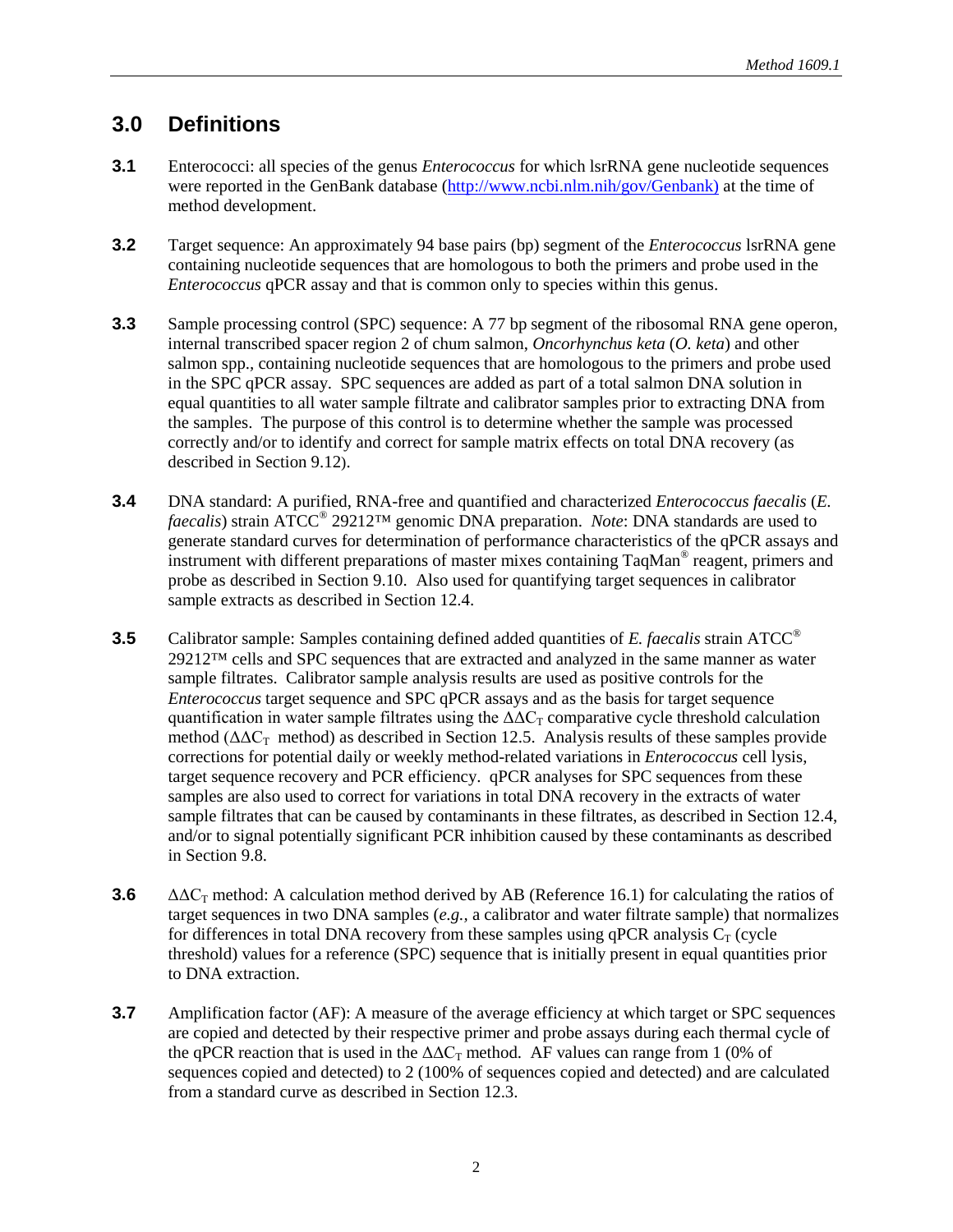**3.8** Internal amplification control (IAC): A non-target DNA sequence that is used to help specifically identify false negative reactions or reduced amplification efficiency due to Taq DNA polymerase inhibition. For an explanation of this type of PCR interference, see Sections 4.0 and 9.13.

## <span id="page-9-0"></span>**4.0 Interferences**

DNA recovery.

Water samples containing colloidal or suspended particulate materials can clog the membrane filter and prevent filtration. These materials can also interference with the PCR analysis by inhibiting the enzymatic activity of the Taq DNA polymerase and/or by interfering with the annealing of the primer and probe oligonucleotides to sample target DNA, enzyme and/or by the quenching of hydrolyzed probe fluorescence and/or by reducing (or potentially facilitating) total

## <span id="page-9-1"></span>**5.0 Safety**

- **5.1** The analyst/technician must know and observe the normal safety procedures required in a microbiology and/or molecular biology laboratory while preparing, using, and disposing of cultures, reagents, and materials, and while operating sterilization equipment.
- **5.2** Where possible, facial masks should be worn to prevent sample contamination.
- **5.3** Mouth-pipetting is prohibited.

## <span id="page-9-2"></span>**6.0 Equipment and Supplies**

- **6.1** Separated, and dedicated workstations for reagent preparation and for sample preparation, preferably with high efficiency particulate air (HEPA)-filtered laminar flow hoods and an Ultraviolet (UV) light source, each having separate supplies (*e.g.*, pipettors, tips, gloves, etc.). *Note*: While not recommended, the same workstation may be used for the entire procedure provided that it has been cleaned with bleach and UV sterilized as specified in Section 11.8.1 between reagent and sample preparation. Under recommended conditions, the two dedicated workstations should be in separate rooms with unidirectional workflow (*i.e.,* all reagents should be prepared before sample preparation and the reagent preparation room should not be re-entered after moving to the sample preparation room.
- **6.2** Balance capable of accuracy to 0.01 g
- **6.3** Extraction tubes: semi-conical, screw cap microcentrifuge tubes, 2.0 mL (*e.g.*, Sarstedt D-51588 or equivalent)
- **6.4** Glass beads, acid washed, 212 300 μm (*e.g.*, Sigma G-1277 or equivalent)
	- **6.4.1** May also be purchased in extraction tubes from various commercial vendors (*e.g.,* Gene-Rite S0205-50 or equivalent)
- **6.5** Autoclave, capable of achieving and maintaining 121<sup>o</sup>C [15 lb pounds per square inch (PSI)] for minimally 15 minutes (optional, *Note*: Avoid use of autoclaves that are routinely used for sterilizing biological materials. These autoclaves may contain target DNA contamination that has been generated by aerosolization of DNA from the previous materials. This DNA is not necessarily totally destroyed by the autoclaving process, and can contaminate your newly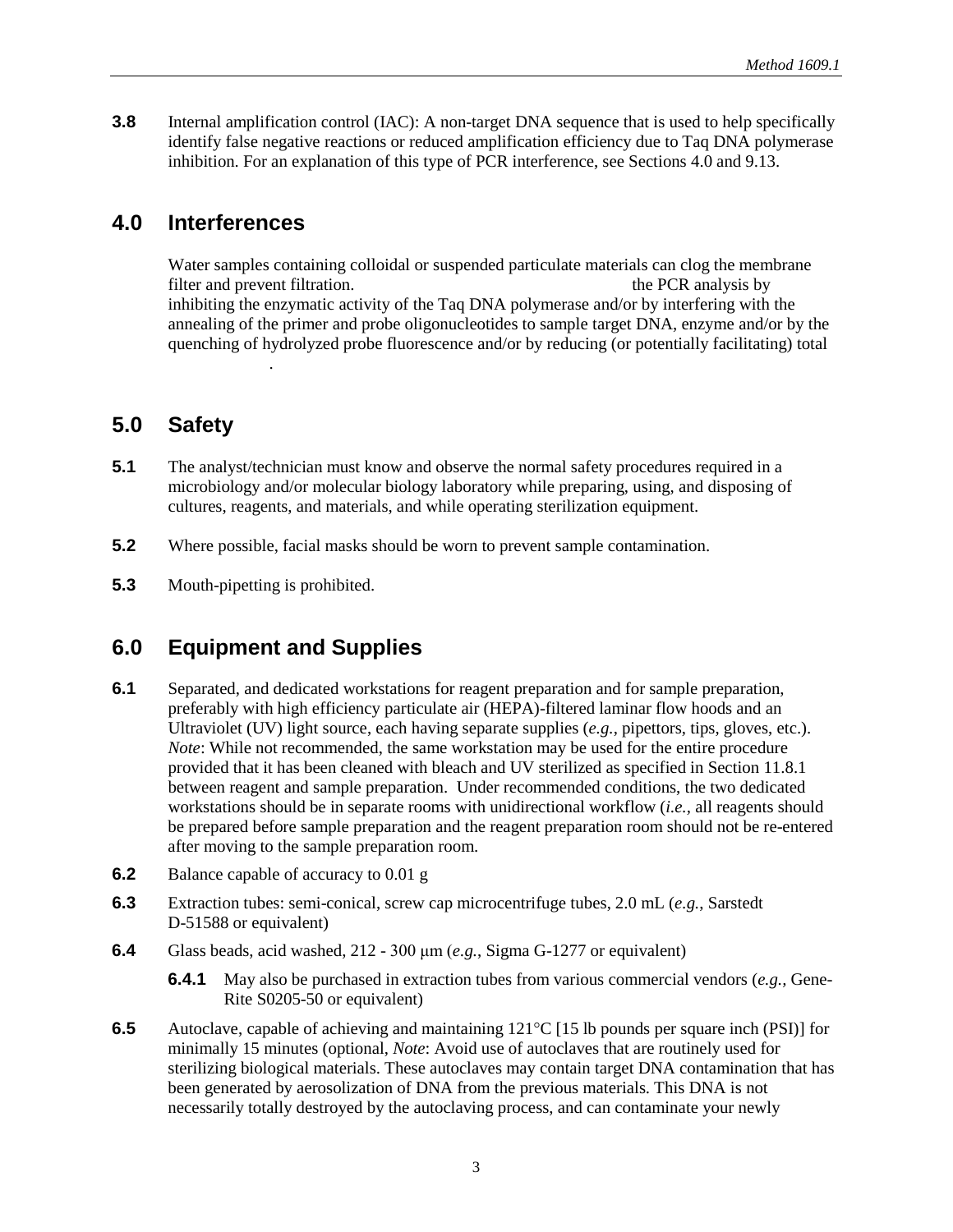sterilized materials. If a dedicated autoclave for sterilizing non-biological materials is not available, it may be preferable to either use disposable materials or sterilize reusable items with bleach and UV light treatment.)

- **6.6** Workstation for water filtrations, preferably a HEPA-filtered laminar flow hood with a UV light source. This can be the same as used for sample preparation, Section 6.1.
- **6.7** Sterile bottles/containers for sample collection
- **6.8** Membrane filtration units (filter base and funnel) for 47 mm diameter filters, sterile glass, plastic stainless steel, or disposable plastic (*e.g.*, Pall Gelman 4242, Nalgene CN 130-4045,CN 145- 0045, or equivalent), cleaned and bleach treated (rinsed with 10% v/v bleach, then 3 rinses with reagent-grade water), covered with aluminum foil or Kraft paper, and autoclaved or UVsterilized if non-disposable
- **6.9** Line vacuum, electric vacuum pump, or aspirator for use as a vacuum source. In an emergency or in the field, a hand pump or a syringe equipped with a check valve to prevent the return flow of air can be used.
- **6.10** Flask, filter, vacuum, usually 1 L, with appropriate tubing
- **6.11** Filter manifold to hold a number of filter bases
- **6.12** Flask for safety trap placed between the filter flask and the vacuum source
- **6.13** Forceps, straight or curved, with smooth tips to handle filters without damage, 2 pairs
- **6.14** Polycarbonate membrane filters, sterile, white, 47 mm diameter, with 0.45 μm pore size (*e.g.*, Millipore HTTP04700 or equivalent)

**6.14.1** May also be purchased in sterile single use membrane filter units from various commercial vendors (*e.g.,* Pall FMFNL 1050 or equivalent)

- **6.15** Graduated cylinders, 100 1000 mL, cleaned and bleach treated (rinsed with 10% v/v bleach, then 3 rinses with reagent-grade water), covered with aluminum foil or Kraft paper and autoclaved or UV-sterilized
- **6.16** Petri dishes, sterile, plastic or glass,  $100 \times 15$  mm with loose fitting lids
- **6.17** Disposable loops, 1 μL and 10 μL
- **6.18** Permanent ink marking pen for labeling tubes
- **6.19** Visible wavelength spectrophotometer capable of measuring at 595 nm
- **6.20** Single or multi-place bead beater (*e.g.*, Biospec Products Inc. 3110BX or equivalent).
- **6.21** Microcentrifuge capable of  $12,000 \times g$
- **6.22** Micropipettors with 10, 20, 200 and 1000 μL capacity. Under ideal conditions, each workstation should have a dedicated set of micropipettors (one micropipettor set for pipetting reagents not containing cells or DNA and one set for reagents containing DNA and test samples).
- **6.23** Micropipettor tips with aerosol barrier for 10, 20, 200 and 1000 μL capacity micropipettors. *Note*: All micropipetting should be done with aerosol barrier tips. The tips used for reagents not containing DNA should be separate from those used for reagents containing DNA and test samples. Each workstation should have a dedicated supply of tips.
- **6.24** Microcentrifuge tubes, low retention, clear, 1.7 mL (*e.g.*, GENE MATE C-3228-1 or equivalent)
- **6.25** Test tube rack for microcentrifuge tubes
- **6.26** Graduated conical centrifuge tubes, sterile, screw cap, 50 mL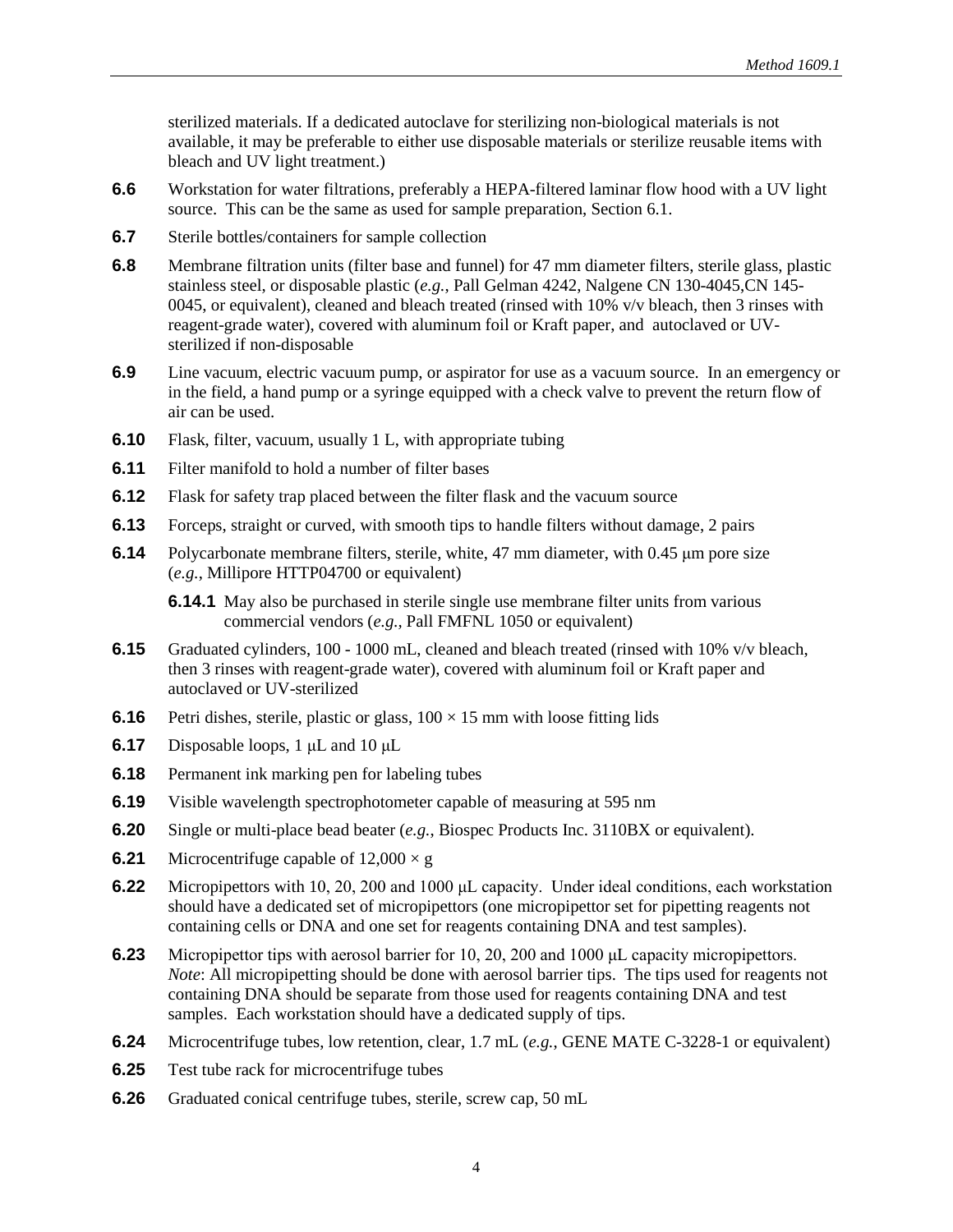- **6.27** Test tubes, screw cap, borosilicate glass,  $16 \times 125$  mm
- **6.28** Pipet containers, stainless steel, aluminum or borosilicate glass, for glass pipets
- **6.29** Pipets, sterile, T.D. bacteriological or Mohr, disposable glass or plastic, of appropriate volume (disposable pipets preferable)
- **6.30** Vortex mixer (ideally one for each work station)
- **6.31** Dedicated lab coats for each work station
- **6.32** Disposable powder-free gloves for each work station
- **6.33** Refrigerator, 4°C (ideally one for reagents and one for DNA samples)
- **6.34** Freezer, -20°C and/or -80°C (ideally, one for reagents and one for DNA samples)
- **6.35** Ice, crushed or cubes for temporary preservation of samples and reagents
- **6.36** Printer (optional)
- **6.37** Data archiving system (*e.g.*, flash drive or other data storage system)
- **6.38** UV spectrophotometer capable of measuring wavelengths of 260 and 280 nm using small volume capacity (*e.g.,* 0.1 mL) cuvettes or NanoDrop® (ND-2000) spectrophotometer (or equivalent) capable of the same measurements at 2 μL sample volumes
- **6.39** Life Technologies StepOnePlus™, or AB 7500 Real-Time PCR System
	- **6.39.1** Optical 96 well PCR reaction tray (*e.g.*, Life Technologies MicroAmp™ 4346906 or equivalent)
	- **6.39.2** Optical adhesive PCR reaction tray tape (*e.g.*, Life Technologies MicroAmp™ 4311971 or equivalent) or MicroAmp™ caps (*e.g.*, Applied Biosystems N8010534 or equivalent)
	- **6.39.3** Life Technologies StepOnePlus™, AB 7900, or AB 7500 Real-Time PCR System
- **6.40** Cepheid Smart Cycler® (optional to Section 6.39)
	- **6.40.1** Smart Cycler® 25 μL PCR reaction tubes (*e.g.*, Cepheid 900-0085 or equivalent)
	- **6.40.2** Rack and microcentrifuge for Smart Cycler® PCR reaction tubes. *Note*: Racks and microcentrifuge are provided with the Smart Cycler® thermocycler
	- **6.40.3** Cepheid Smart Cycler<sup>®</sup> System thermocycler

### <span id="page-11-0"></span>**7.0 Reagents and Standards**

*Note*: The *E. faecalis* stock culture (Section 7.8), Salmon DNA/extraction buffer (Section 7.12), and DNA extraction tubes (Section 7.18), may be prepared in advance.

- **7.1** Purity of Reagents: Use molecular grade reagents and chemicals in all tests
- **7.2** Control Culture
	- *E. faecalis* ATCC® 29212™

May also be purchased in a quantified form from commercial vendors (*e.g.*, bioMerieux 56005)

- **7.3** SPC DNA (source of SPC control sequences)
	- Salmon testes DNA (*e.g.*, Sigma D1626 or equivalent)
- **7.4** Phosphate Buffered Saline (PBS)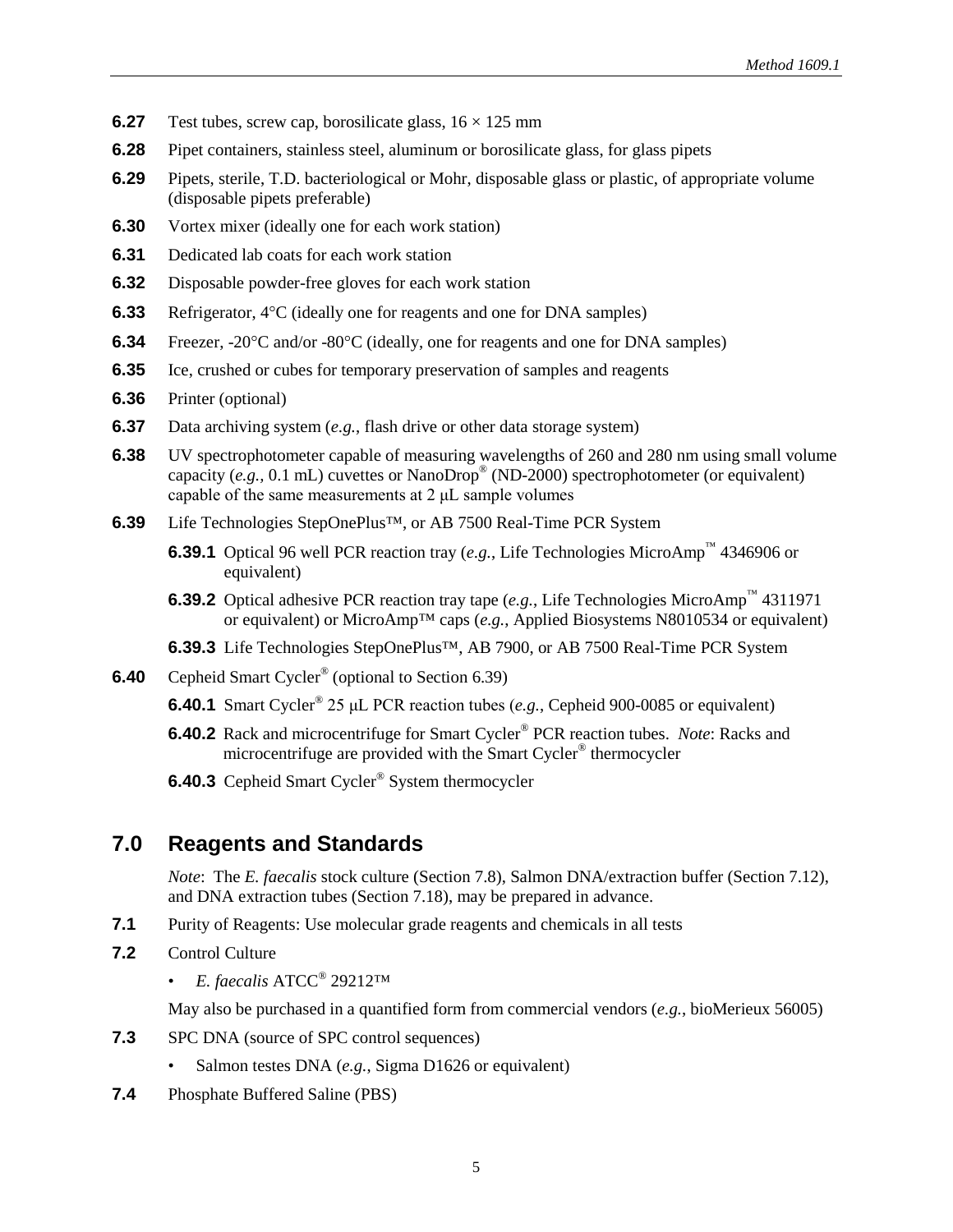**7.4.1** Composition:

| Component                          | Amount   |
|------------------------------------|----------|
| Monosodium phosphate $(NaH_2PO_4)$ | $0.58$ g |
| Disodium phosphate $(Na_2HPO_4)$   | 2.50 g   |
| Sodium chloride                    | $8.50$ g |
| Reagent-grade water                | 1.0 L    |

- **7.4.2** Dissolve reagents in 1 L of reagent-grade water in a flask and dispense in appropriate amounts for dilutions in screw cap bottles or culture tubes, and/or into containers for use as rinse water. Autoclave after preparation at 121°C (15 PSI) for 15 minutes. Final pH should be  $7.4 \pm 0.2$ .
- **7.4.3** May also be purchased pre-made from various commercial vendors (*e.g*., Fisher Scientific BP2438-4 or equivalent)
- **7.5** Brain heart infusion broth (BHIB)
	- **7.5.1** Composition:

| Component                            | Amount            |
|--------------------------------------|-------------------|
| Calf brains, infusion from $200.0 g$ | 7.7 g             |
| Beef heart, infusion from 250.0 g    | 9.8 <sub>g</sub>  |
| Proteose peptone                     | 10.0 <sub>g</sub> |
| Sodium chloride                      | 5.0 <sub>g</sub>  |
| Disodium phosphate $(Na_2HPO_4)$     | 2.5 g             |
| Dextrose                             | 2.0 <sub>g</sub>  |
| Reagent-grade water                  | 1.0 L             |

- **7.5.2** Add reagents to 1 L of reagent-grade water, mix thoroughly, and heat to dissolve completely. Dispense 10 mL volumes in screw cap  $16 \times 125$  mm tubes and autoclave at 121 $\degree$ C (15 PSI) for 15 minutes. Final pH should be 7.4  $\pm$  0.2.
- **7.5.3** Dry reagents may also be purchased pre-mixed from various commercial vendors (*e.g.*, Bacto<sup>TM</sup> Brain Heart Infusion, Difco-BBL 237400 or equivalent) and dissolved with water and sterilized as in Section 7.5.2.
- **7.6** Brain heart infusion agar (BHIA)
	- **7.6.1** Composition:

BHIA contains the same components as BHIB with the addition of 15.0 g agar per liter of BHI broth.

- **7.6.2** Add agar to formula for BHIB provided above. Prepare as in Section 7.5.2. After sterilization, dispense 12 - 15 mL into  $100 \times 15$  mm petri dishes. Final pH should be  $7.4 \pm 0.2$ .
- **7.7** Sterile glycerol (used for preparation of *E. faecalis* stock culture as described in Section 7.8)
- **7.8** Preparation of *E. faecalis* (ATCC® 29212™) stock culture

Rehydrate lyophilized *E. faecalis* per manufacturer's instructions (for ATCC® stocks, suspend in 5 - 6 mL of sterile BHIB and incubate at 37°C for 24 hours). Centrifuge for 5 minutes at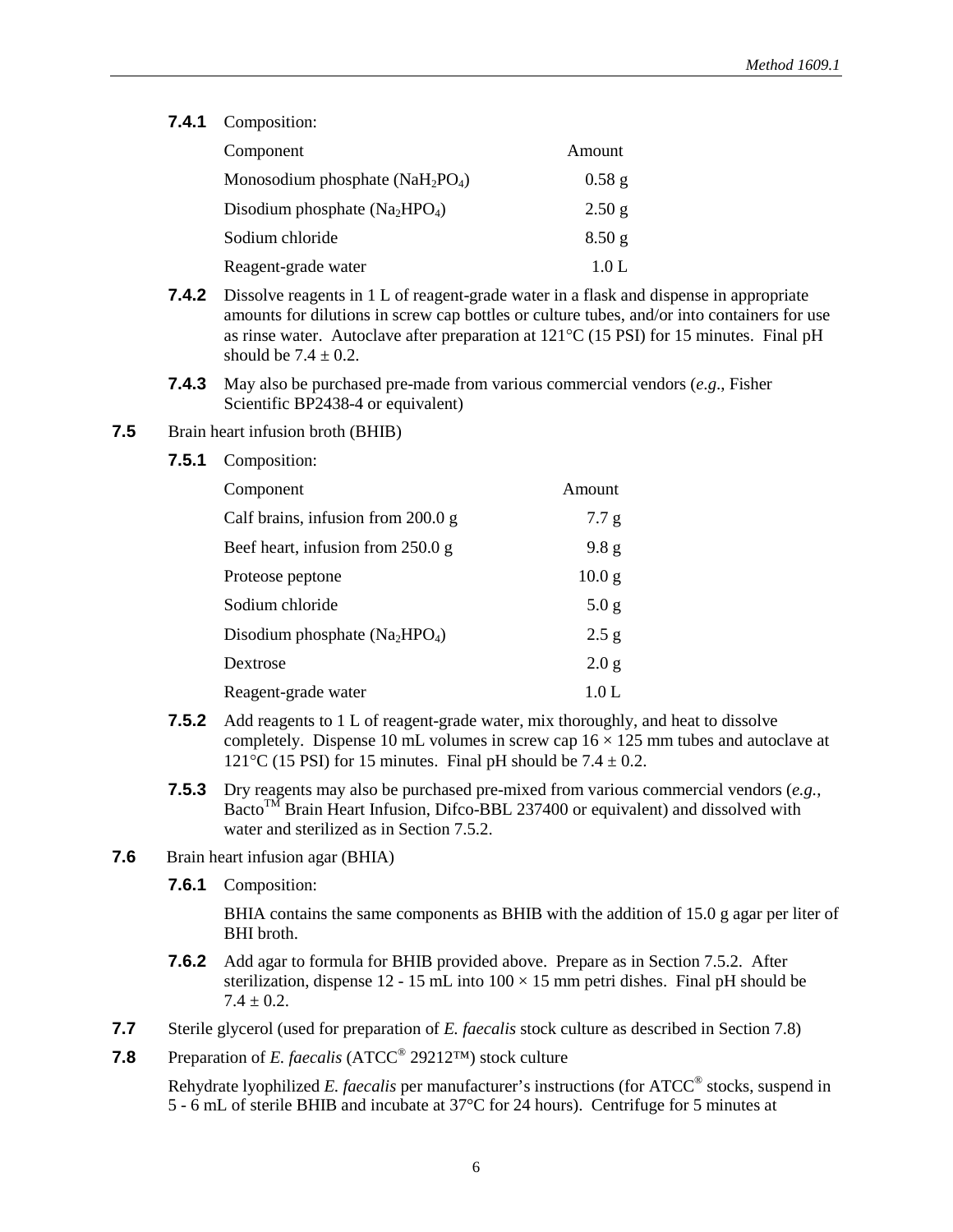$6000 \times g$  to create a pellet. Using a sterile pipet, discard supernatant. Resuspend pellet in 10 mL of fresh sterile BHI broth containing 15% glycerol and dispense in 1.5 mL aliquots in microcentrifuge tubes. Freeze at -20°C (short term storage) or -80°C (long term storage). *Note*: Aliquots of suspension may be plated (Section 11.1) to determine colony forming unit (CFU) concentration. It is advisable to verify the *E. faecalis* culture as described, for example, in Section 15 of EPA Method 1600.

- **7.9** PCR-grade water (*e.g.*, OmniPur 9602, EMD Chemicals 9610 or equivalent). Water must be DNA/DNase free.
- **7.10** Isopropanol or ethanol, 95%, for flame-sterilization
- **7.11** AE Buffer, pH 9.0 (*e.g.*, Qiagen 19077 or equivalent) (*Note*: pH 8.0 is acceptable)

Composition:

10 mM Tris-Cl (Tris-chloride)

0.5 mM EDTA (Ethylenediaminetetraacetic acid)

- **7.12** Salmon DNA/extraction buffer
	- **7.12.1** Composition:

Stock Salmon testes DNA (10 μg/mL) (Section 7.3)

AE Buffer (Section 7.11)

**7.12.2** Preparation of stock Salmon testes DNA: The recommended source of Salmon DNA is provided as a dried aggregate of purified high molecular weight genomic DNA. This material can be dissolved either in its entirety or a desired mass can be separated from the aggregate and dissolved. Add a volume in milliliters of AE buffer equal to the number of milligrams of DNA to be dissolved and stir, using a magnetic stir bar at low to medium speed, until dissolved (2 - 4 hours or longer, if necessary) followed by vigorous vortexing to obtain a homogeneous DNA solution. Dilute an aliquot of this solution to a concentration of  $\sim 10 \mu g/mL$  using AE buffer. Determine concentration of this solution by optical density at 260 (OD<sub>260</sub>) reading in a spectrophotometer. An OD<sub>260</sub> of 0.2 is approximately equal to 10 μg/mL. This is your Salmon testes DNA working stock solution. Unused portions of the 1 mg/mL stock solution may be aliquoted and frozen at  $-20$ °C.

*Note*: For example, if the bottle contains 250 mg of dried DNA, add 250 mL AE buffer directly to the bottle. Cap tightly, and dissolve by at least 2 - 4 hours of gentle stirring followed by vigorous vortexing. The concentration should be about 1 mg/mL. Remove a 0.5 mL aliquot and dilute to 50 mL with AE buffer. The concentration should be about 10  $\mu$ g/mL. Check absorbance (OD<sub>260</sub>) and calculate actual DNA concentration using the assumption that  $1 \text{ OD}_{260}$ , unit is equivalent to 50  $\mu$ g/mL DNA. Adjust this working stock to 10 μg/mL if necessary, either by further dilution or by adding additional 1 mg/mL stock, vortexing and rechecking  $OD<sub>260</sub>$ . Aliquot portions of the adjusted working DNA stock and store at 4°C in refrigerator.

**7.12.3** Dilute Salmon testes DNA stock with AE buffer to make 0.2 μg/mL Salmon DNA/extraction buffer. Extraction buffer may be prepared in advance and stored at 4°C for a maximum of 1 week.

*Note*: Determine the total volume of Salmon DNA/extraction buffer required for each day or week by multiplying volume (600  $\mu$ L)  $\times$  total number of samples to be analyzed including controls, water samples, and calibrator samples. For example, for 18 samples,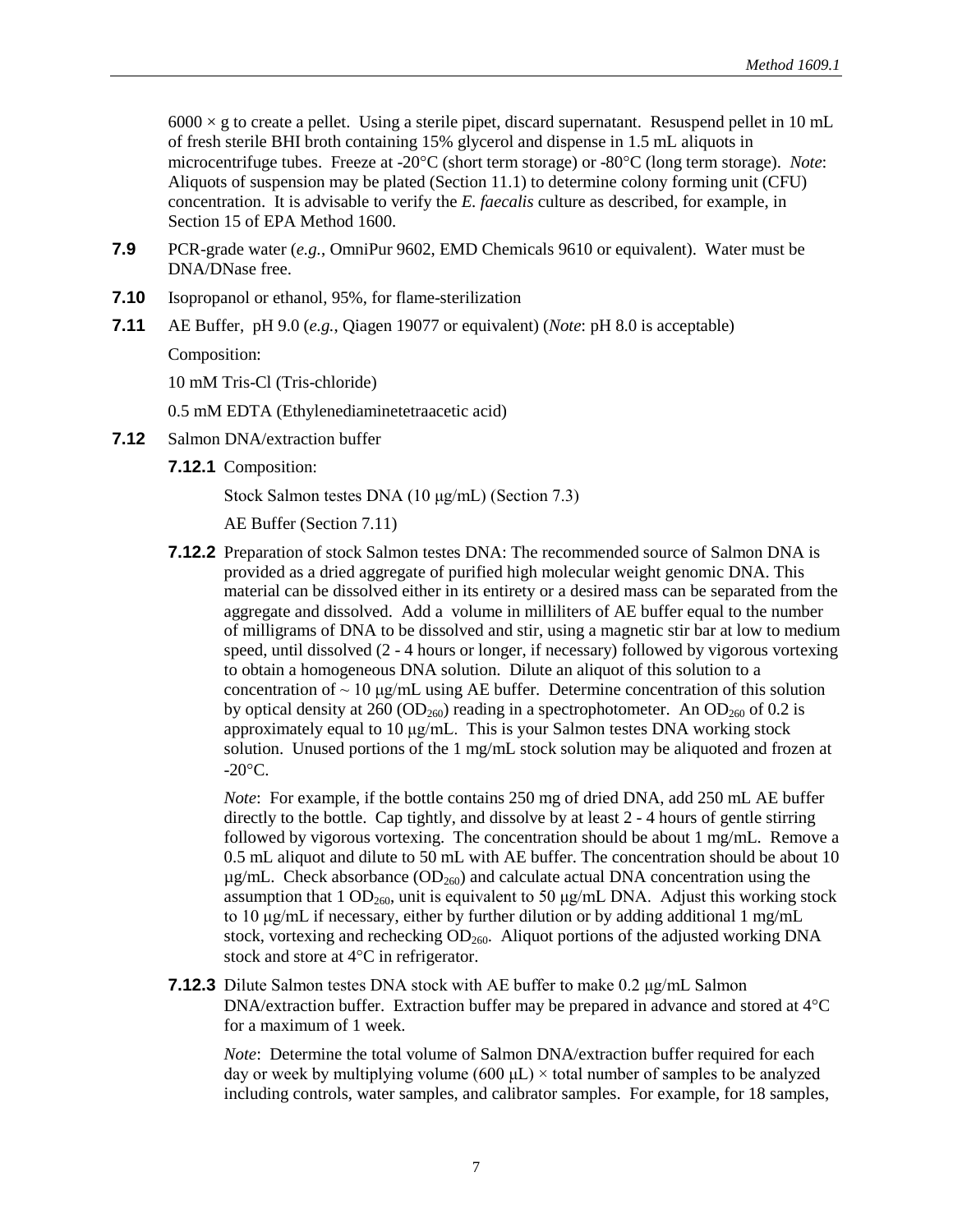prepare enough Salmon/DNA extraction buffer for 24 extraction tubes  $[(18 \div 6 = 3,$ therefore, 3 extra tubes for water sample filtration blanks (method blanks) and 3 extra tubes for calibrator samples)]. Note that the number of samples is divided by 6 because you should conduct one method blank for every 6 samples analyzed. Additionally, prepare excess volume to allow for accurate dispensing of 600 μL per tube, generally 1 extra tube. Thus, in this example, prepare sufficient Salmon/DNA extraction buffer for 24 tubes plus one extra. The total volume needed is 600  $\mu$ L × 25 tubes = 15,000  $\mu$ L. Dilute the Salmon testes DNA working stock 1:50, for a total volume needed (15,000 μL)  $\div$  50 = 300 μL of 10 μg/mL Salmon testes DNA working stock. The AE buffer needed is the difference between the total volume and the Salmon testes DNA working stock. For this example,  $15,000 \mu L - 300 \mu L = 14,700 \mu L$  AE buffer needed.

- **7.13** Bleach solution: 10% v/v bleach (or other reagent that hydrolyzes DNA), used for cleaning work surfaces
- **7.14** Sterile water (used as rinse water for work surface after bleaching)
- **7.15** TaqMan® Environmental PCR master mix 2.0 (*e.g.*, Life Technologies 4396838 or equivalent)
- **7.16** Bovine serum albumin (BSA), fraction V powder (*e.g.*, Sigma A-5611 or equivalent) Dissolve in PCR-grade water a concentration of 2 mg/mL.
- **7.17** Primer and probe sets: Primer and probe sets may be purchased from commercial sources. Primers should be desalted, probes should be HPLC (high-performance liquid chromatography) purified.
	- **7.17.1** *Enterococcus* primer and probe set (Reference 16.4):

Forward primer: 5'-GAGAAATTCCAAACGAACTTG

Reverse primer: 5'-CAGTGCTCTACCTCCATCATT

TaqMan® probe: [6-FAM]-5'-TGGTTCTCTCCGAAATAGCTTTAGGGCTA-TAMRA

**7.17.2** Salmon DNA primer and probe set (Reference 16.4):

Forward primer: 5'-GGTTTCCGCAGCTGGG

Reverse primer: 5'-CCGAGCCGTCCTGGTC

TaqMan® probe: [6-FAM]-5'-AGTCGCAGGCGGCCACCGT-TAMRA

**7.17.3** Internal Amplification Control (IAC) primer and probe set (Reference 16.4)

Primers: same as *Enterococcus* assay

UC1P1TaqMan® probe: [VIC]-5'-CCTGCCGTCTCGTGCTCCTCA-TAMRA

*Note*: If using a Smart Cycler or other platforms that do not have channels for reading VIC reporter dye, TET may be substituted for VIC as the reporter dye.

- **7.17.4** Preparation of primer/probes: Using a micropipettor with aerosol barrier tips, add AE buffer to the lyophilized primers and probe from the vendor to create stock solutions of 500 μM primer and 100 μM probe and dissolve by extensive vortexing. Pulse centrifuge to coalesce droplets. (*Note*: Some vendors, *i.e*., AB/Life Technologies, provide probes already in solution at 100 μM concentration, part 450003). Store stock solutions at -20°C.
- **7.18** DNA extraction tubes

*Note*: It is recommended that tube preparation be performed in advance of water sampling and DNA extraction procedures.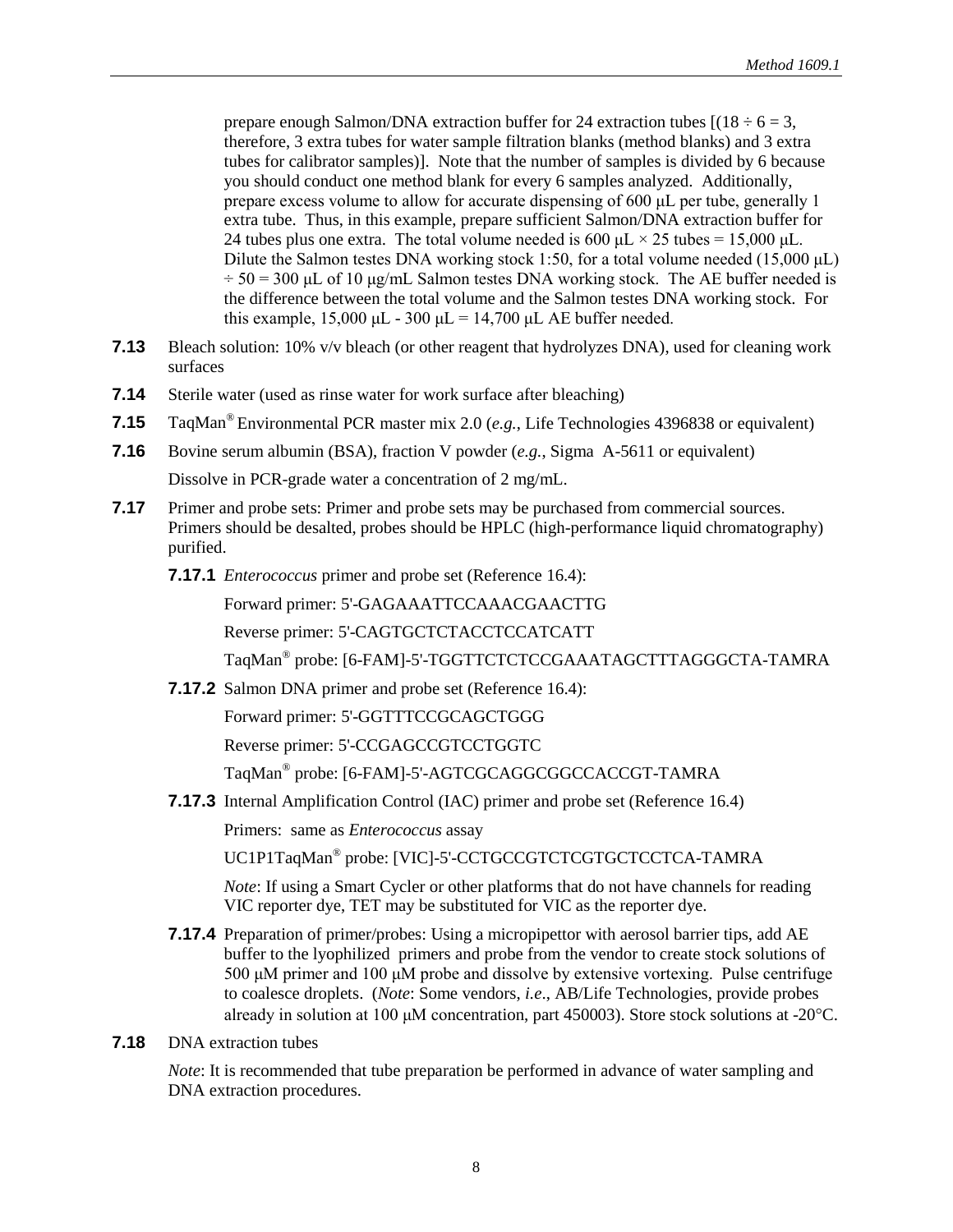Prepare 1 tube for each sample, and 1 extra tube for every 6 samples (*i.e*., for method blank) and minimum of 3 tubes per week for calibrator samples. Weigh  $0.3 \pm 0.01$  g of glass beads (Section 6.4) and pour into extraction tube. Seal the tube tightly, checking to make sure there are no beads on the O-ring of the tube. Check the tube for proper O-ring seating after the tube has been closed. Optional: Autoclave tubes at 121°C (15 PSI) for 15 minutes.

- **7.19** Purified, RNA-free quantified and characterized *E. faecalis* genomic DNA preparations or commercial synthetic plasmid DNA for use as standards used to generate a standard curve (see Sections 11.2 and 11.5).
- **7.20** RNase A (*e.g.*, Sigma Chemical R6513) or equivalent
	- **7.20.1** Composition:

RNase A Tris-Cl

NaCl

- **7.20.2** Dissolve 10 mg/mL pancreatic RNase A in 10 mM Tris-Cl (pH 7.5), 15 mM NaCl. Heat to 100°C for 15 minutes. Allow to cool to room temperature. Dispense into aliquots and store at -20°C. For working solution, prepare solution in PCR-grade water at concentration of  $5 \mu g/\mu L$ .
- **7.21** DNA extraction kit (Gene-Rite K102-02C-50 DNA-EZ® RW02 or equivalent). (*Note*: This kit is not required if using BioBalls).
- **7.22** Restriction enzyme: plasmid vector dependent (*e.g*., Pvu I for pIDTsmart cloning vector provided by Integrated DNA Technologies or Hind III for pCR2.1 cloning vector provided by EurofinsMWG/Operon). Alternative enzyme and/or plasmid vector combinations may be chosen on the basis that the enzyme must have a single recognition site within the plasmid vector and no recognition sites within the inserted template sequence.
- **7.23** IAC (Reference 16.4)

Brief description: The IAC5 template contains interspersed sequences that are homologous to the forward and reverse primers of several qPCR assays including the *Enterococcus* qPCR assay used in Method 1609.1. The *Enterococcus* assay primer pair produces a 111 bp amplicon from this template that contains the UC1P1 probe recognition sequence and is slightly longer than the corresponding native target sequence amplicon (see Section 3.2). The IAC5 template can be ordered as a custom-synthesized gene from commercial vendors. In this process the template sequence (see below) is synthesized *in vitro*, ligated with a plasmid vector chosen by the vendor (*e.g*., pIDTSMART-KAN, Integrated DNA Technologies, Coralville IA or pCR2.1, EurofinsMWG/Operon, Huntsville AL) and cloned into *Escherichia coli.* The recombinant plasmid is recovered, purified and lyophilized by the commercial provider.

Template sequence<sup>a,b</sup>:  $5'$ -

TCATGCAAGTCGAGCGATGGAGAAATTCCAAACGAACTTGGGGGTTCTGAGAGGAA GGTGGTAGAGCACTGTTTCGGCATC**TGAGGAGCACGAGACGGCAGG**CTCGAGAAT GATGGAGGTAGAGCACTGAAAAGGAAGATTAATACCGCATAGAGAATGTTATCACG GGAGACAAGTAGCGTGAAGGATGACGG

<sup>a</sup> Enterococcus forward and reverse primer recognition sequences underlined

<sup>b</sup> UC1P1 probe recognition sequence in bold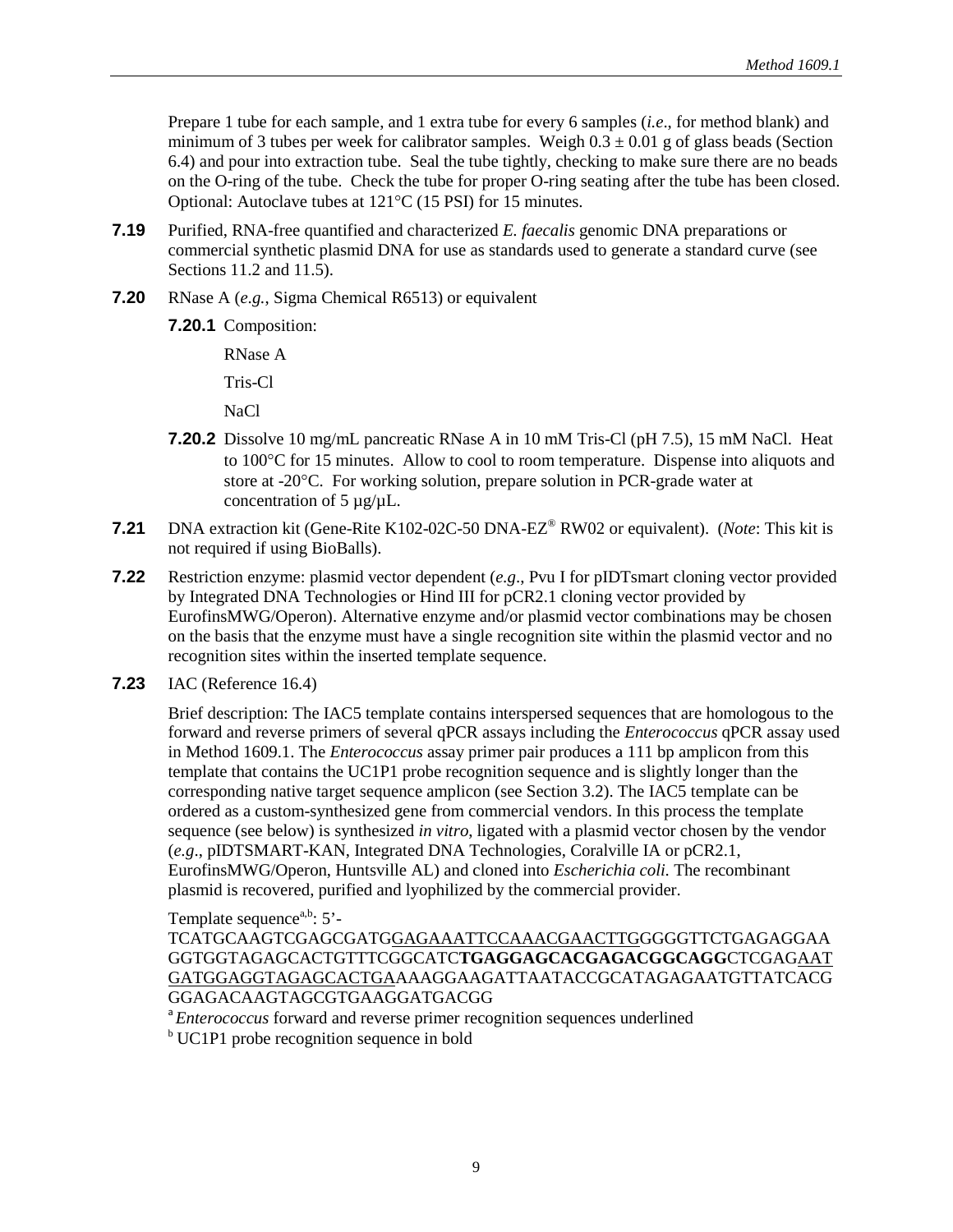- **7.23.1** Calculation of IAC concentrations
	- Centrifuge tube briefly and dissolve lyophilized plasmid (IAC) in AE buffer to make a concentration of 20  $\mu$ g/mL (*e.g.*, 2  $\mu$ g in 100  $\mu$ L). Incubate at room temperature for 30 minutes and then vortex for 20 seconds.
	- o Check three, 2 µL aliquots of the dissolved plasmid for A260 and A280 absorbance using a spectrophotometer against an AE buffer blank and record average concentration. If the difference in expected and recorded concentrations is greater than 20% of expected (**Table 1**), stop protocol and recalculate dilutions provided in **Table 2**.

| Molecular weight (from vendor)                                | 1337095               |
|---------------------------------------------------------------|-----------------------|
| Target sequence copy (TSC)/g: (avo # / mol. Wt)               | $4.50 \times 10^{17}$ |
| TSC/ng: molecules/g $\times$ 1 $\times$ 10 <sup>-9</sup> g/ng | $4.50 \times 10^{8}$  |
| Expected stock concentrations (ng/µL)                         | 20                    |
| Expected stock TSC concentrations (TSC/uL)                    | $9.01 \times 10^{9}$  |
| Mean NanoDrop concentration                                   |                       |

#### **Table 1. Example Calculation of Stock Plasmid Concentration**

**7.23.2** IAC linearization by restriction enzyme digestion

- o Mix restriction enzyme buffer to make appropriate concentration (see Section 7.22 for enzyme choices and follow enzyme manufacturer's instructions for selection and dilution of appropriate buffer) and 20 units of restriction enzyme and add PCR-grade water to achieve a final volume of 40  $\mu$ L.
- o Add 10 µL (or 200 ng equivalent volume) of dissolved IAC plasmid stock. (*Note*: Follow the manufacturer instructions, adjusting AE buffer volumes so that your final concentration is  $2 \times 10^4$  TSC/ $\mu$ L.)
- o Mix gently and incubate at 37ºC for 1 hour to digest DNA.
- o Dilute with AE buffer to bring the IAC/restriction enzyme digest volume up to 90  $\mu$ L.
- o In appropriately labeled 1.7 mL low retention microcentrifuge tubes, perform serial dilutions of the digested plasmid stock using AE buffer to achieve final digested plasmid DNA concentration 2 x  $10^4$  TSC/ $\mu$ L (2 ×  $10^{-5}$  dilution). Store digested plasmid stock and  $2 \times 10^{-1}$  -  $2 \times 10^{-4}$  dilutions at -80°C. Store the  $2 \times 10^{-5}$  dilution in the refrigerator.

|                                                                                 | IAC TSC/µL          | IAC TSC/2 µL        |
|---------------------------------------------------------------------------------|---------------------|---------------------|
| Digested stock TSC concentrations:                                              | $1.0 \times 10^{9}$ | $2.0 \times 10^{9}$ |
| Dilute 20 µL of stock w/80 µL AE $(2 \times 10^1 \text{ dim})$                  | $2.0 \times 10^{8}$ | $4.0 \times 10^{8}$ |
| Dilute 100 µL of $2 \times 10^{-1}$ diln w/ 900 µL AE $(2 \times 10^{-2}$ diln) | $2.0 \times 10^{7}$ | $4.0 \times 10^{7}$ |
| Dilute 100 µL of $2 \times 10^{-2}$ diln w/ 900 µL AE $(2 \times 10^{-3}$ diln) | $2.0 \times 10^{6}$ | $4.0 \times 10^{6}$ |
| Dilute 100 µL of $2 \times 10^{-3}$ diln w/ 900 µL AE $(2 \times 10^{-4}$ diln) | $2.0 \times 10^{5}$ | $4.0 \times 10^{5}$ |
| Dilute 100 µL of $2 \times 10^{-4}$ diln w/ 900 µL AE $(2 \times 10^{-5}$ diln) | $2.0 \times 10^{4}$ | $4.0 \times 10^{4}$ |

#### **7.23.3** Preparation of IAC working stocks

o Perform serial dilutions of the  $2 \times 10^5$  dilution to prepare working stocks as indicated in **Table 3**.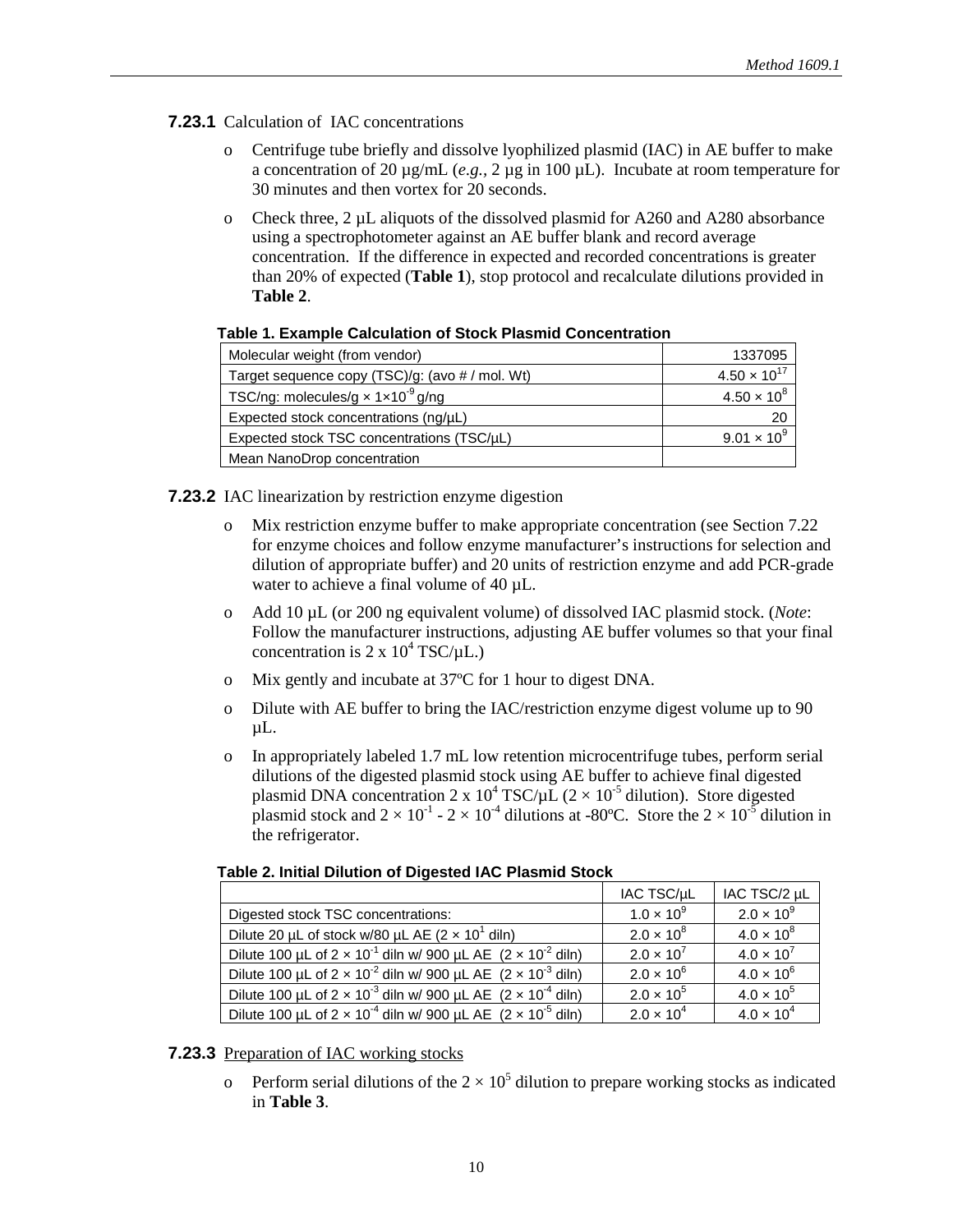|                                                                                   | IAC TSC/µL          | IAC TSC/2 µL        |
|-----------------------------------------------------------------------------------|---------------------|---------------------|
| Dilute 1000 µL of $2 \times 10^{-5}$ diln w/ 9000 µL AE $(2 \times 10^{-6}$ diln) | $2.0 \times 10^{3}$ | $4.0 \times 10^{3}$ |
| Dilute 1000 µL of $2 \times 10^{-6}$ diln w/ 9000 µL AE $(2 \times 10^{-7}$ diln) | $2.0 \times 10^{2}$ | $4.0 \times 10^{2}$ |
| Dilute 2500 µL of $2 \times 10^{-7}$ diln w/ 7500 µL AE $(8 \times 10^{-7}$ diln) | $5.0 \times 10^{1}$ | $1.0 \times 10^{2}$ |

#### **Table 3. Example Preparation of IAC Working Stocks**

o Prepare Entero/IAC master mix and each of the four dilutions  $(2 \times 10^{-5}, 2 \times 10^{-6},$  $2 \times 10^{-7}$ , and  $8 \times 10^{-7}$ ) of IAC using basic recipe shown in **Table 4**. *Note*: Prepare 60 µL of each IAC dilution to allow for three reactions per dilution.

| Table 4. Example Preparation of Master Mix |  |  |
|--------------------------------------------|--|--|
|--------------------------------------------|--|--|

|                                                 | Per Rxn  | Per 3 Rxn |
|-------------------------------------------------|----------|-----------|
| Environmental master mix                        | 12.5 µL  | 37.5 µL   |
| BSA (2 mg/mL)                                   | $2.5$ µL | 7.5 µL    |
| Primer/probe working stock (see Section 11.8.3) | 3.0 µL   | 9.0 µL    |
| <b>IAC</b> dilutions                            | 2 uL     | 6.0 uL    |

- o In PCR plate set up three reactions with each master mix containing 20  $\mu$ L of master mix and 5 µL of AE buffer and analyze.
- o Check slope of  $C_T$  results from the 4 dilutions of IAC in the master mix (see Sections 9.10 and 12.4) and check  $C_T$  results of reactions containing each dilution to determine which dilution produces  $C_T$  values in an acceptable range ( $C_T = 30 - 34$ ). Dilutions giving  $C_T$  values in this range are acceptable as IAC working stocks. If none of the dilutions are within this range or if slope is substantially different from that of the Enterococcus assay, repeat preparation of IAC plasmid dilutions and/or prepare new IAC primer/probe working stock and reanalyze.
- o Split the remainder of the IAC working stock(s) into aliquots (*e.g*., enough for one week of analyses each) in non-retentive tubes. Aliquots should be stored at -20ºC.

## <span id="page-17-0"></span>**8.0 Sample Collection, Handling, and Storage**

- 8.1 Sampling procedures are briefly described below. Adherence to sample preservation procedures and holding time limits is critical to the production of valid data. Samples not collected according to these procedures should not be analyzed.
- **8.2** Sampling Techniques

Samples are collected by hand or with a sampling device if the sampling site has difficult access such as a dock, bridge or bank adjacent to a surface water. Composite samples should not be collected, since such samples do not display the range of values found in individual samples. The sampling depth for surface water samples should be 6 - 12 inches below the water surface. Sample containers should be positioned such that the mouth of the container is pointed away from the sampler or sample point. After removal of the container from the water, a small portion of the sample should be discarded to provide head space for proper mixing before analyses.

**8.3** Storage Temperature and Handling Conditions

Ice or refrigerate water samples at a temperature of <10°C during transit to the laboratory. Do not freeze the samples. Use insulated containers to assure proper maintenance of storage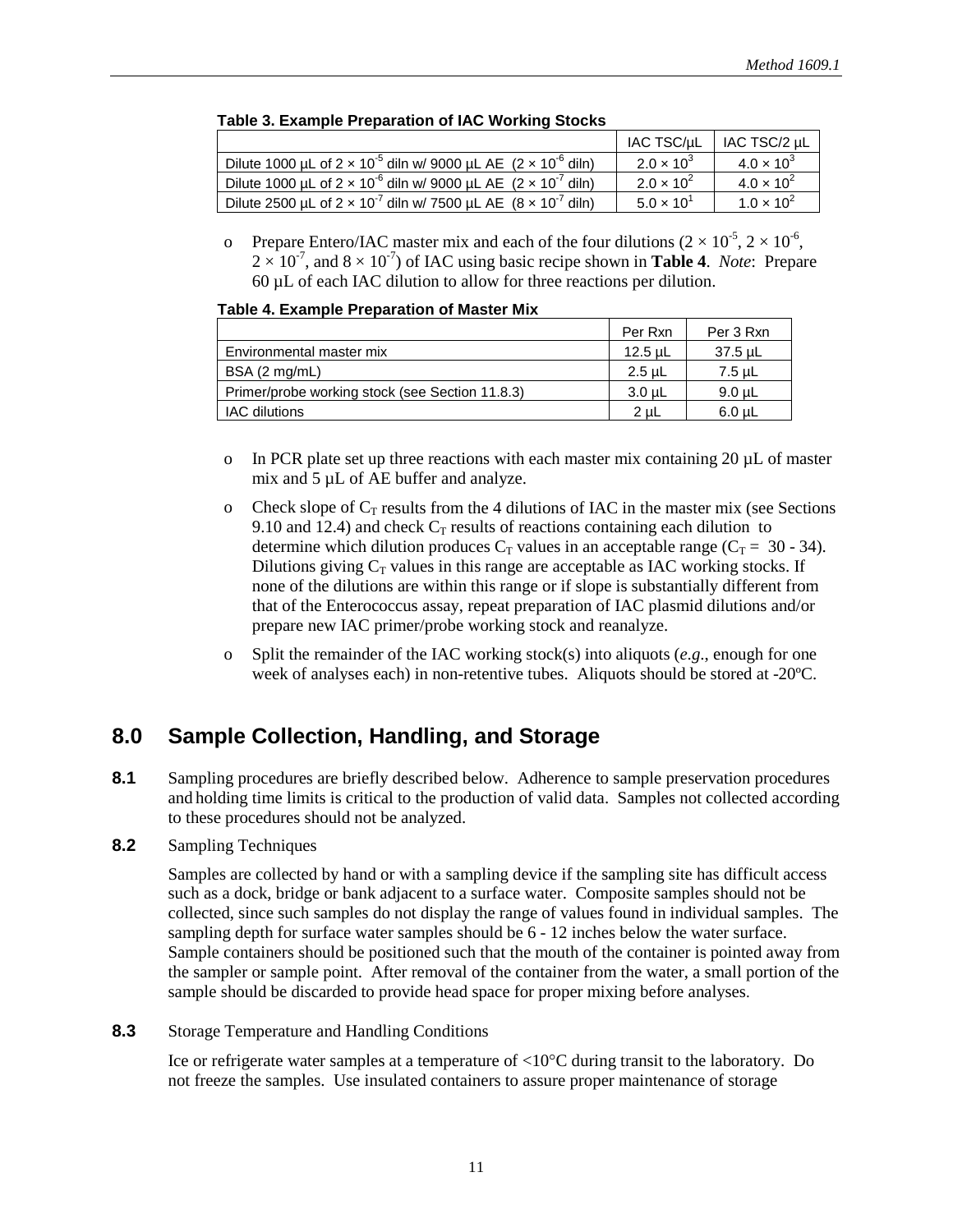temperature. Ensure that sample bottles are tightly closed and are not totally immersed in water during transit.

**8.4** Holding Time Limitations

Examine samples as soon as possible after collection. Do not hold samples longer than 6 hours between collection and initiation of filtration.

### <span id="page-18-0"></span>**9.0 Quality Control**

- **9.1** Each laboratory that uses Method 1609.1 is required to operate a formal quality assurance (QA) program that addresses and documents instrument and equipment maintenance and performance, reagent quality and performance, analyst training and certification, and records storage and retrieval. Additional recommendations for QA and quality control (QC) procedures for microbiological laboratories are provided in Reference 16.2.
- **9.2** The minimum analytical QC requirements for the analysis of samples using Method 1609.1 include an initial demonstration of laboratory capability through performance of initial DNA standard curve (Section 9.10) and calibrator sample analyses (Section 9.11) followed by initial precision and recovery (IPR) analyses (Section 9.3). Ongoing demonstration of laboratory capability should be demonstrated through performance of the ongoing precision and recovery (OPR) analysis (Section 9.4) and matrix spike (MS) analysis (Section 9.5), and the routine analysis of positive control (Section 9.6), no template controls (NTCs [Section 9.7]), method blanks (Section 9.8), media sterility checks (Section 9.9), DNA standard curves (Section 9.10), calibrator samples (Section 9.11), and SPCs (Section 9.12). For the IPR, OPR and MS analyses, it is necessary to spike samples with either laboratory-prepared spiking suspensions as described in Section 11.3 or BioBalls as described in Section 11.4.
- **9.3 Initial precision and recovery (IPR)** The IPR analyses are used to demonstrate acceptable method performance (recovery and precision) and should be performed by each laboratory before the method is used for monitoring field samples. An IPR should be performed by each analyst. The IPR analyses are performed as follows:
	- **9.3.1** Prepare two or three calibrator samples and at least four reference (PBS) matrix spike samples with same number of cells as indicated in Section 11.3. Preparation of calibrator and reference (PBS) matrix spike samples with BioBalls is described in Section 11.4. Extract calibrator and reference (PBS) matrix spike samples as indicated in Section 11.3 and analyze as indicated in Sections  $11.7 - 11.9$ . Calculate the calibrator cell equivalents (CCEs) in the reference (PBS) matrix spike samples according to Section 12. *Note*: Prepare calibrator samples from the same source of cells used to prepare the reference (PBS) matrix spike samples, *i.e.,* for samples spiked with laboratory-prepared cell suspensions, use the same laboratory-prepared cell suspensions used to prepare calibrator samples; for samples spiked with BioBalls, use the same lot of BioBalls to prepare calibrator and reference (PBS) matrix spike samples.
	- **9.3.2** Calculate the percent recovery (R) for each IPR sample according to the Method 1609.1 Calculation Excel file.
	- **9.3.3** Using the percent recoveries of the four analyses, calculate the mean percent recovery and the relative standard deviation (RSD) of the recoveries. The RSD is the standard deviation divided by the mean, multiplied by 100.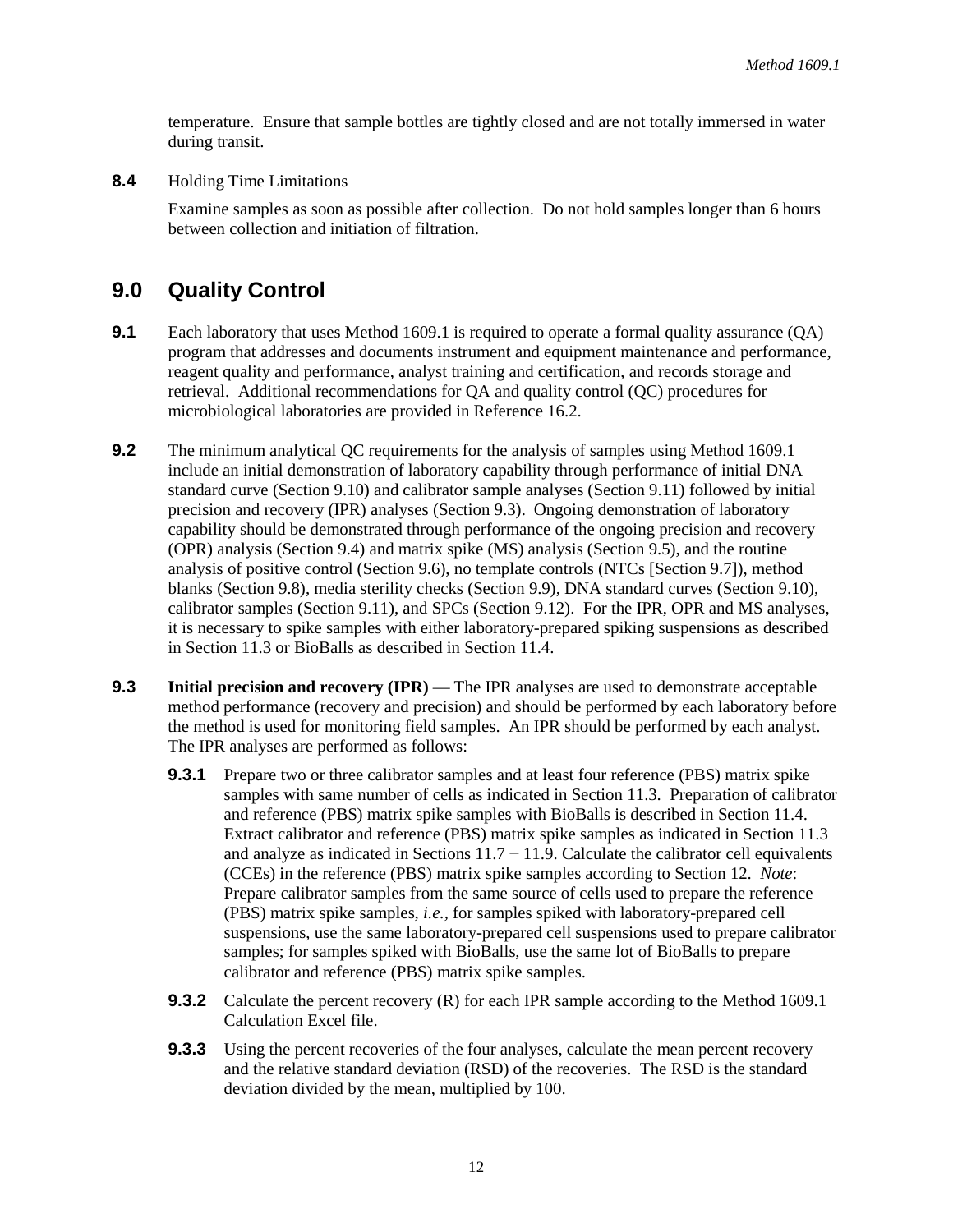**9.3.4** Compare the mean recovery and RSD with the corresponding IPR criteria in **Table 5**. If the mean and RSD for recovery of enterococci meet acceptance criteria, system performance is acceptable and analysis of field samples may begin. If the mean recovery or the RSD fall outside of the required range for recovery, system performance is unacceptable. In this event, identify the problem by evaluating each step of the analytical process, media, reagents, and controls, correct the problem and repeat the IPR analyses. *Note*: Meeting the criteria established using BioBalls should also be a goal for laboratory spikes.

| rapie o.<br><u>Calculated IFR Acceptatice Criteria at 330 CFO</u> |                              |                |                         |  |
|-------------------------------------------------------------------|------------------------------|----------------|-------------------------|--|
| <b>Spike Type</b>                                                 | <b>IPR Mean Recovery (%)</b> | IPR RSD $(\%)$ | <b>OPR Recovery (%)</b> |  |
| Lab-prepared                                                      | Detect $-2.897$              | 126            | Detect $-3.064$         |  |
| BioBall <sup>®</sup>                                              | $22 - 197$                   | 104            | Detect $-256$           |  |

**Table 5. Calculated IPR Acceptance Criteria at 550 CFU**

- **9.4** Ongoing precision and recovery (OPR) To demonstrate ongoing control of the analytical system, the laboratory should routinely process and analyze reference (PBS) matrix spike samples. The laboratory should minimally analyze one OPR sample once a week that samples are analyzed. The OPR analysis is performed as follows:
	- **9.4.1** Prepare one reference (PBS) matrix spike and two or three calibrator samples as indicated in Sections 9.3.1 and 11.3 (calibrator samples can be same as those used for weekly analyses). Preparation of calibrator and reference (PBS) matrix spike samples with BioBalls is described in Section 11.4. Filter and process the OPR sample according to the procedures in Section 11 and calculate the target sequences in the samples according to Section 12.
	- **9.4.2** Calculate the percent recovery (R) for the OPR sample according to the Method 1609.1 Calculation Excel file using the appropriate spreadsheets.
	- **9.4.3** Compare the OPR result (percent recovery) with the corresponding OPR recovery criteria in Table 5, above. If the OPR result meets the acceptance criteria for recovery, method performance is acceptable and analysis of field samples may continue. If the OPR result falls outside of the acceptance criteria, system performance is unacceptable. In this event, identify the problem by evaluating each step of the analytical process, reagents, and controls, correct the problem and repeat the OPR analysis.
	- **9.4.4** As part of the laboratory QA program, results for OPR and IPR samples should be charted and updated records maintained in order to monitor ongoing method performance. The laboratory should also develop a statement of accuracy for Method 1609.1 by calculating the average percent recovery (R) and the standard deviation of the percent recovery  $(s_r)$ . Express the accuracy as a recovery interval from R -  $2s_r$  to R +  $2s_r$ .
- **9.5 Matrix spikes (MS)** MS analyses are performed to determine the effect of a particular matrix on enterococci recoveries. The laboratory should analyze one MS sample when recreational water samples are first received from a source from which the laboratory has not previously analyzed samples. Subsequently, 5% of field samples (1 per 20) from a given source should include a MS sample. MS samples must be accompanied by the analysis of an unspiked field sample sequentially collected from the same sampling site or of another unspiked aliquot of the same field sample. The MS analysis is performed as follows:
	- **9.5.1** Filter two, field samples (See Section 11.6.4) that were sequentially collected from the same site or different aliquots of the same field sample as described in Section 11.6. One sample will remain unspiked and will be analyzed to determine the background or ambient concentration of enterococci for calculating MS recoveries (Section 9.5.3). The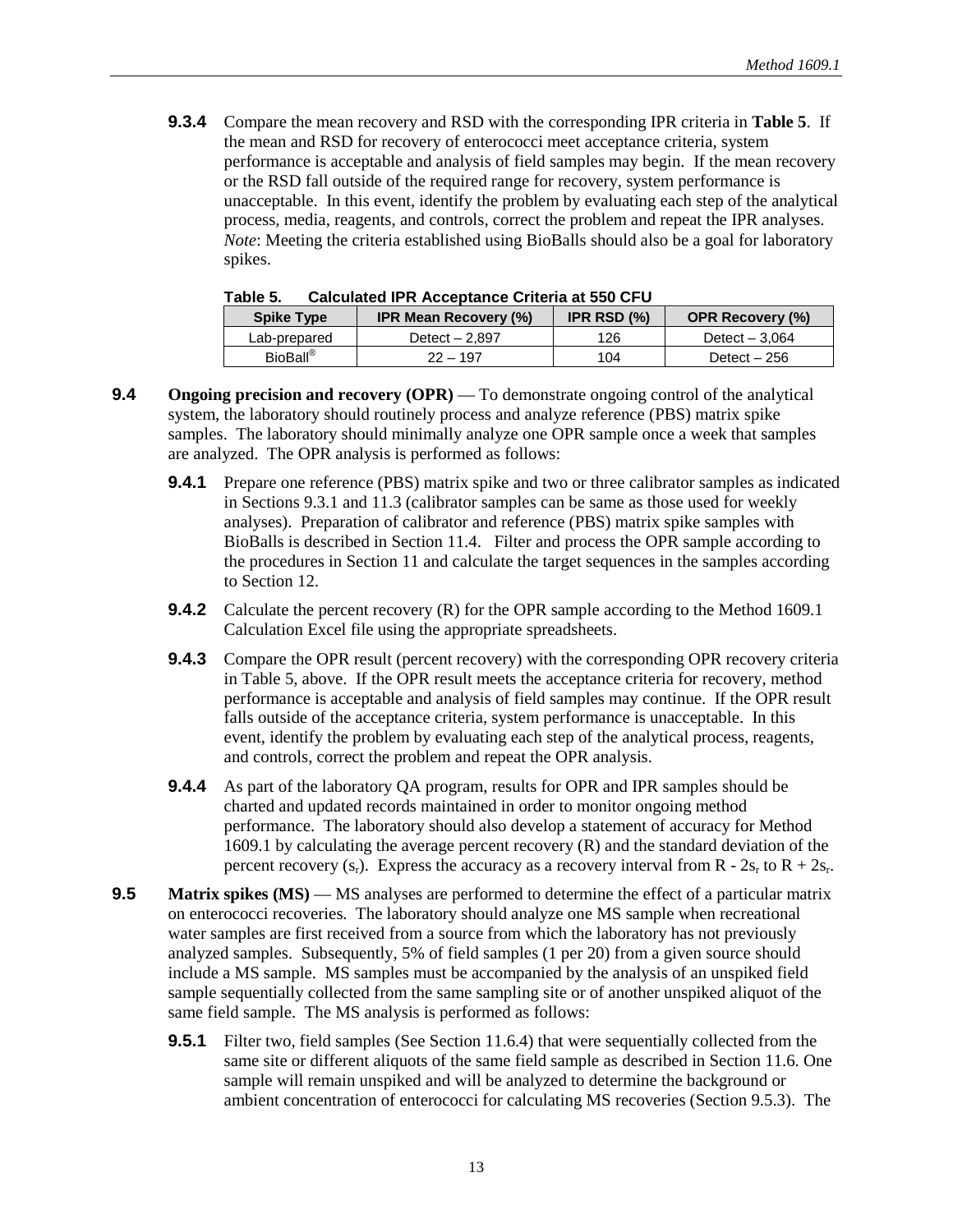other sample will serve as the MS sample and will be spiked with *E. faecalis* ATCC® 29212™ according to the spiking procedure in Section 11.3 or Section 11.4 if using BioBalls. *Note*: For matrix spiking, filter the same volume as was filtered for the field samples.

- **9.5.2** Extract both the unspiked and spiked field samples according to the procedures in Section 11.7 and analyze in parallel with two or three calibrator sample extracts as described in Section 11.3 or Section 11.4 if using BioBalls.
- **9.5.3** For the MS sample, calculate the number of CCE and/or target sequences according to Section 12 and adjust based on any background enterococci CCE and/or target sequences calculated in the same manner in the unspiked matrix sample.
- **9.5.4** Calculate the percent recovery (R) for the MS sample (adjusted based on ambient enterococci in the unspiked sample) according to the Method 1609.1 Calculation Excel File using the appropriate spreadsheets. *Note*: recovery results for sample containing ambient enterococci in the unspiked sample that are  $\geq$  the spike density should be excluded from this analysis (Reference 16.12)
- **9.5.5** Compare the MS result (percent recovery) with the appropriate method performance criteria in **Table 6**. If the MS recovery meets the acceptance criteria, and system performance is acceptable, then analysis of field samples from this source may continue. If the MS recovery is unacceptable and the OPR sample result associated with this batch of samples is acceptable, a matrix interference may be causing the poor results. If the MS recovery is unacceptable, all associated field data should be flagged. *Note*: Meeting criteria established using BioBalls should also be a goal for laboratory spikes.
- **9.5.6** Laboratories should record and maintain a control chart comparing MS recoveries for all matrices to batch-specific and cumulative OPR sample results analyzed using Method 1609.1. These comparisons should help laboratories recognize matrix effects on method recovery and may also help to recognize inconsistent or sporadic matrix effects from a particular source.

| <b>Matrix</b> | <b>Spike Type</b>           | MS Recovery (%)  | $MS$ RPD $^1$ (%) |
|---------------|-----------------------------|------------------|-------------------|
|               | Lab-prepared                | Detect $-13.513$ | 243               |
| <b>MW</b>     | <b>BioBall</b> <sup>®</sup> | Detect $-181$    | 145               |
|               | Lab-prepared                | Detect $-6,268$  | 918               |
| <b>FW</b>     | <b>BioBall</b> <sup>®</sup> | Detect $-330$    | 275               |

**Table 6. Calculated MS Precision and Recovery Acceptance Criteria at 550 CFU**

**Relative percent difference** 

- **9.6 Positive controls** The laboratory should analyze positive controls to ensure that the method is performing properly. Fluorescence amplification growth curve (PCR amplification trace) with an appropriate  $C_T$  value during PCR indicates proper method performance. On an ongoing basis, the laboratory should perform positive control analyses every day that samples are analyzed. In addition, controls should be analyzed when new lots of reagents or filters are used.
	- **9.6.1** Calibrator samples will serve as the positive control. Analyze as described in Section 11.3 or Section 11.4 if using calibrator samples prepared from BioBalls. *Note*: Calibrator samples contain the same amount of extraction buffer and starting amount of Salmon DNA as the test samples; hence *E. faecalis* calibrator sample extracts (Section 11.3) will be used as a positive control for both *Enterococcus* and SPC qPCR assays.
	- **9.6.2** If the positive control fails to exhibit the appropriate fluorescence growth curve response, check and/or replace the associated reagents, and reanalyze. If positive controls still fail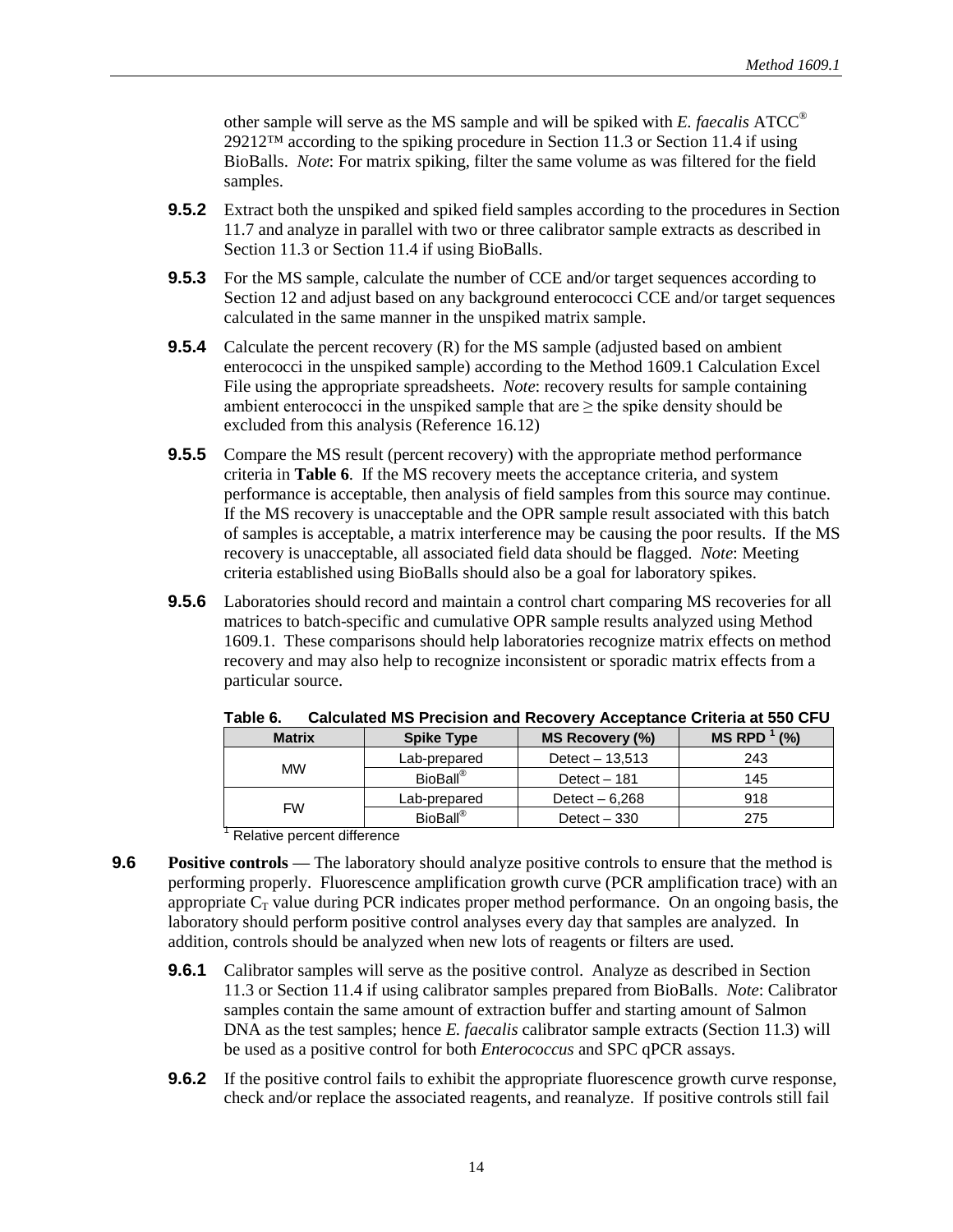to exhibit the appropriate fluorescence growth curve response, prepare new calibrator samples and reanalyze (see Section 9.11).

- **9.7 No template control (NTC)** The laboratory should analyze NTCs to ensure that the PCR master mix reagents are not significantly contaminated. On an ongoing basis, the laboratory should perform NTC analyses every day (or at least every week) that samples are analyzed. If the mean  $C_T$  value of the NTC reactions produces a CSE or CCE value that is greater than the method limit of detection/quantification (see Section 9.14) , the analyses should be repeated with new master mix working stock preparations. If unacceptable results are persistent, consider individually replacing each of the components of the reaction mixes (see Table 8) with new lots or new sources of the components and retesting. *Note*: While NTC analyses should not produce a  $C_T$  value (*i.e.*, reported as "0" on Smart Cycler<sup>®</sup> and "Undetermined" on AB instruments), available results from a number of laboratories have suggested that this result can be difficult to achieve for all NTC analyses.  $C_T$  values producing CCE values that are less than the method limit of detection/quantification are therefore considered acceptable for recreational water quality monitoring in association with the EPA RWQC (Reference 16.11) since the levels of contaminating target sequences that these values represent should not lead to incorrect beach management decisions. This relaxed acceptance criterion, however, is based on the provisions that standard curve slope and intercept parameters follow the general guidelines provided in Section 9.10 and that no more than a 5-fold dilution of the test sample extracts are analyzed.
- **9.8 Method blank** (water sample filtration blank) Filter a 20-30 mL volume of sterile PBS before beginning the sample filtrations. Remove the funnel from the filtration unit. Using two sterile or flame-sterilized forceps, fold the filter on the base of the filtration unit and place it in an extraction tube with glass beads as described in Section 7.18. Extract as in Section 11.7. Criteria for the acceptance of method blank sample analysis results are the same as for NTC analyses (see Section 9.7). **Prepare at least one method blank filter for every PCR run (***e.g.***, a minimum two method blanks per 96 well plate or 1 per Smart Cycler run – see Sections 11.9 and 11.10).** If unacceptable results are persistent, consider replacing PBS (Section 7.4) and/or AE (Section 7.11) with new lots or new sources of these buffers and retesting. If unacceptable results continue to persist there may be a contamination problem in the physical environment of the filtration workstation. If possible, perform filtrations at a new location to confirm. Clean current filtration workstation and filtration manifold thoroughly with bleach solution.
- **9.9 Media and PBS contamination check** The laboratory should test media sterility by incubating one unit (plate or tube) from each batch of medium (BHIA/BHIB) as appropriate and observing for growth. PBS sterility should be checked by filtering 20 mL of PBS and incubating the filter on BHIA as appropriate and observing for growth. Absence of growth indicates media and PBS sterility. On an ongoing basis, the laboratory should perform a PBS sterility with each new container of PBS, and media sterility checks should be performed with each new batch of media as needed.
- **9.10 DNA standards and standard curves** Purified, RNA-free and spectrophotometrically quantified *E. faecalis* genomic DNA should be prepared as described in Section 11.2. Based on reported values for it size, the weight of a single *E. faecalis* genome can be estimated to be ~3.6 fg and there are four lsrRNA gene copies per genome in this species (see the rRNA operon database at [http://rrndb.cme.msu.edu\).](http://rrndb.cme.msu.edu) The concentration of lsrRNA gene copies per μL in the standard *E. faecalis* genomic DNA preparation can be determined from this information and from its spectrophotometrically determined total DNA concentration by the formula:

| Concentration of IsrRNA   | Total DNA concentration (fg/ $\mu$ L) $\times$ 4 lsrRNA gene copies |  |        |
|---------------------------|---------------------------------------------------------------------|--|--------|
| gene copies per $\mu L =$ | $3.6 \text{ fg/genome}$                                             |  | genome |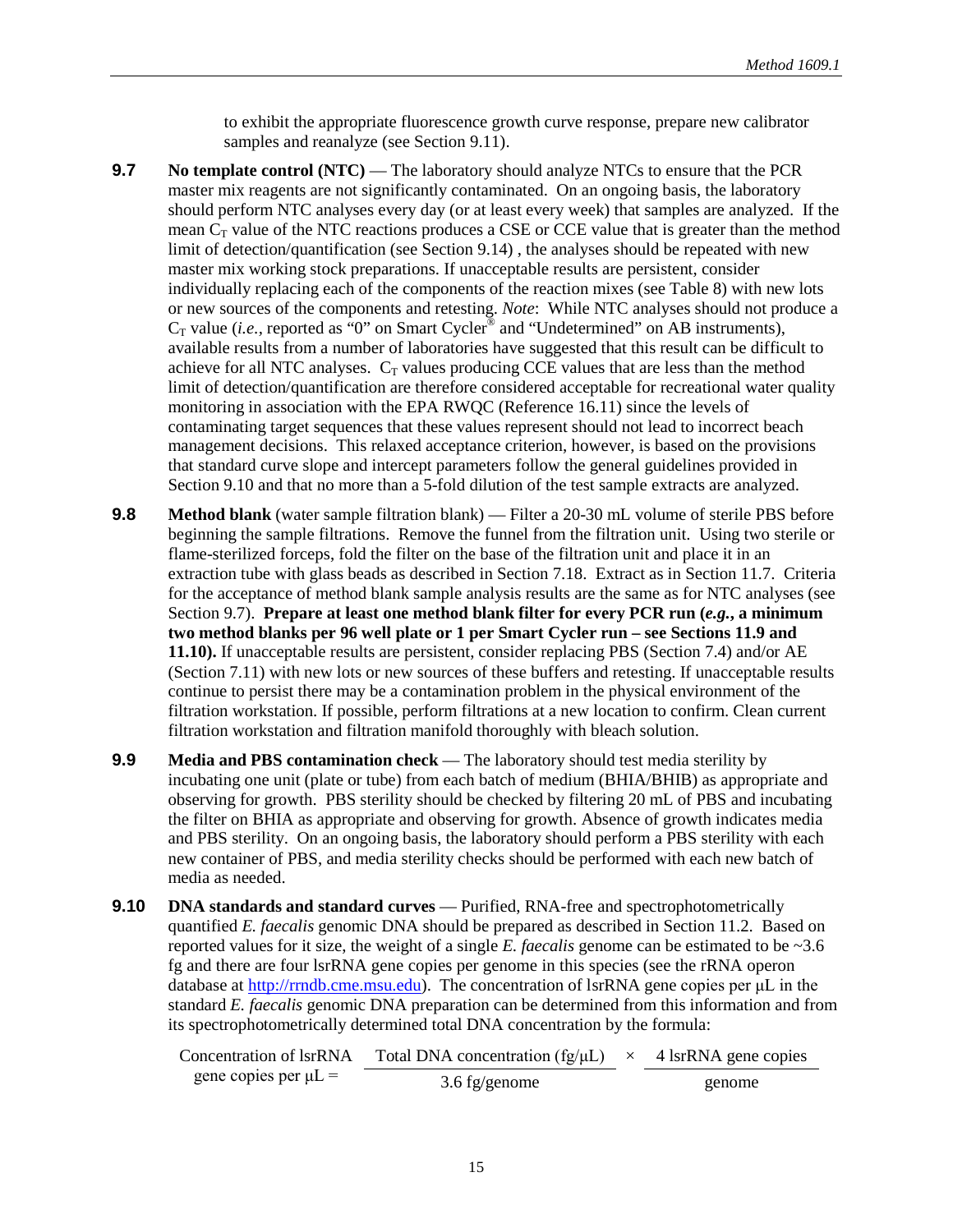A composite standard curve should be generated from estimated log10 target sequence copy numbers and  $C_T$  values of at least four independent analyses of at least four serial dilutions of this DNA standard (see Sections 11.2 and 12.3) using the *Enterococcus* primer and probe assay and subjected to linear regression analysis after removal of any significant outlier  $C_T$  measurements. Regressions can be performed using the "regression" Analysis Tool which can be accessed in the drop down menu when clicking on "Data Analysis" under the "Data" tab in Microsoft Office Excel 2007 (access may differ in different versions of Excel). This tool provides the mean and 95% confidence ranges for slope and intercept parameters in the initial composite standard curve as well as R-square values (see example in Figure 1 below). A simplified and recommended tool for performing this analysis as well as a tool for identifying outlier measurements is also provided in the Method 1609.1/1611.1 calculation spreadsheet available at:

[\(http://water.epa.gov/scitech/methods/cwa/bioindicators/biological\\_index.cfm\)](http://water.epa.gov/scitech/methods/cwa/bioindicators/biological_index.cfm).

| <b>Regression Statistics</b> |              |                             |            |          |               |              |
|------------------------------|--------------|-----------------------------|------------|----------|---------------|--------------|
| Multiple R                   | 0.97998503   |                             |            |          |               |              |
| R Square                     | 0.96037065   |                             |            |          |               |              |
| <b>Adjusted R Square</b>     | 0.96027784   |                             |            |          |               |              |
| <b>Standard Error</b>        | 0.57840384   |                             |            |          |               |              |
| Observations                 | 429          |                             |            |          |               |              |
|                              |              |                             |            |          |               |              |
| <b>ANOVA</b>                 |              |                             |            |          |               |              |
|                              | df           | SS                          | мs         | F        | ianificance F |              |
| Regression                   | 1            | 3461.881244                 | 3461.881   | 10347.84 | 1.87E-301     |              |
| Residual                     | 427          | 142.8532799                 | 0.334551   |          |               |              |
| Total                        | 428          | 3604.734524                 |            |          |               |              |
|                              |              |                             |            |          |               |              |
|                              |              | Coefficients Standard Error | t Stat     | P-value  | Lower 95%     | Upper 95%    |
| Intercept                    | 37.2137739   | 0.070444654                 | 528.2697   | $\Omega$ | 37.075312     | 37.3522353   |
| X Variable 1                 | $-3.3402532$ | 0.03283632                  | $-101.724$ | 1.9E-301 | $-3.404794$   | $-3.2757123$ |

|  | Figure 1. Regression Analysis Standard Curve Data. |
|--|----------------------------------------------------|
|--|----------------------------------------------------|

Following general industry recommendations

[\(http://www.invitrogen.com/site/us/en/home/Products-and-Services/Applications/PCR/real-time](http://www.invitrogen.com/site/us/en/home/Products-and-Services/Applications/PCR/real-time-pcr/qpcr-education/pcr-understanding-ct-application-note.html)pcr/qpcr-education/pcr-understanding-ct-application-note.html), curve slope values should be within the range of  $3.1 - 3.6$  (amplification efficiency between 90 and 110%) for each individual curve used to generate the composite curve. Based on available data from curves generated with the reagents and thermal cycling conditions specified in this method on a StepOnePlus™ platform and using DNA extracts with most probable number (MPN) estimated target sequence copy concentrations (Reference 16.6), y-intercept values should fall within the range illustrated in Figure 2 for a given slope value. (*Note*: This range can only be provided as a guideline and not as a requirement, due to the uncertainty in the available MPN-estimated target sequence copy concentrations; expected intercept values also may differ for other platforms).

**Figure 2. Guidelines for Intercept and Slope Values from Standard Curves.**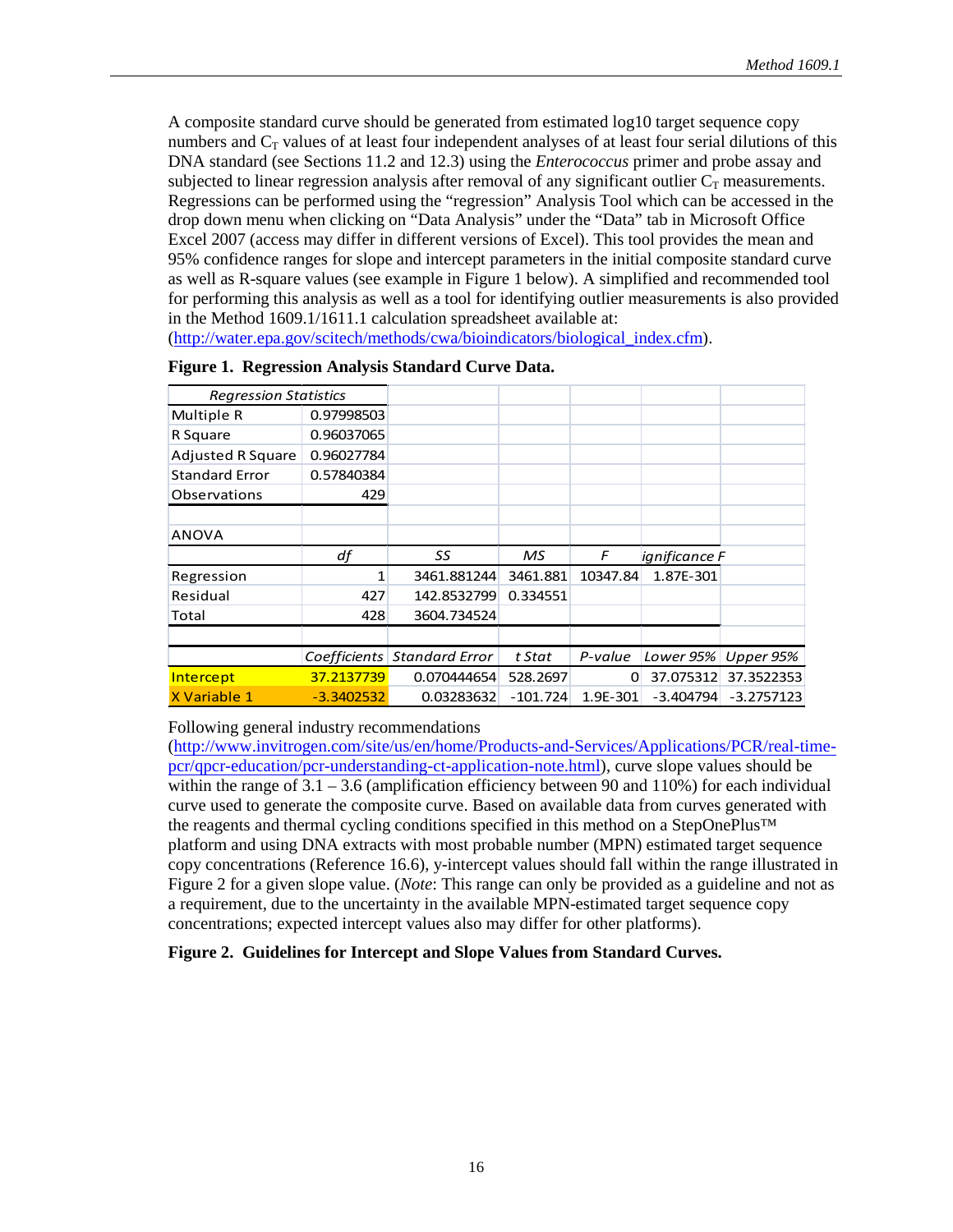

The R square values from regressions of these curves should ideally be 0.99 or greater. A convenient ANCOVA test for determining similarity of curves is provided in the Method 1609.1/1611.1 calculation spreadsheet. In the event that the combination of slope and intercept values or R square values from the regressions of one or more individual curves are substantially outside of the guidelines in Figure 2 or differ significantly from the other curves generated by the individual laboratory, these curves should be repeated. Amplification efficiency factor (AF) values can be calculated from the slope of the initial composite standard curve as described in Section 12.3.

From that point on, it is highly recommended that additional standard curves be generated from triplicate analyses of these same diluted standard samples with each new lot of TaqMan® master mix reagents or primers and probes to demonstrate comparable performance by the new reagents. The R square values from regressions of these curves should ideally be 0.99 or greater after removal of any outlier  $C_T$  measurements. Comparable performance is assessed by the slopes of the new curves which should be within the range of values from the initial curves established by the individual laboratory. These assessments can be made either empirically or preferably by using the ANCOVA test in the Method 1609.1/1611.1 calculation spreadsheet.

In the event that the slope value from a subsequent standard curve regression is outside of the initial range, the standards should be re-analyzed. If this difference persists, new working stocks of the reagents should be prepared and the same procedure repeated. Failure to meet this criterion or the observation of a significantly higher intercept value also may be an indication of deterioration of the DNA standards. New serial dilutions can be prepared from a freezer stock of the DNA standard (see Section 11.2) or frozen aliquots of the previously prepared standards can be thawed and analyzed as described above. If the differences continue to persist, a new composite standard curve should be generated and the AF values recalculated as described above.

**9.11 Calibrator samples** — The cell concentration of each cultured *E. faecalis* stock suspension used for the preparation of calibrator sample extracts should be determined as described in Section 11.1. The manufacturer's lot-specific certificate of analysis can be used to identify cell numbers in BioBalls. Initially, a minimum of four sets of calibrator sample extracts should be prepared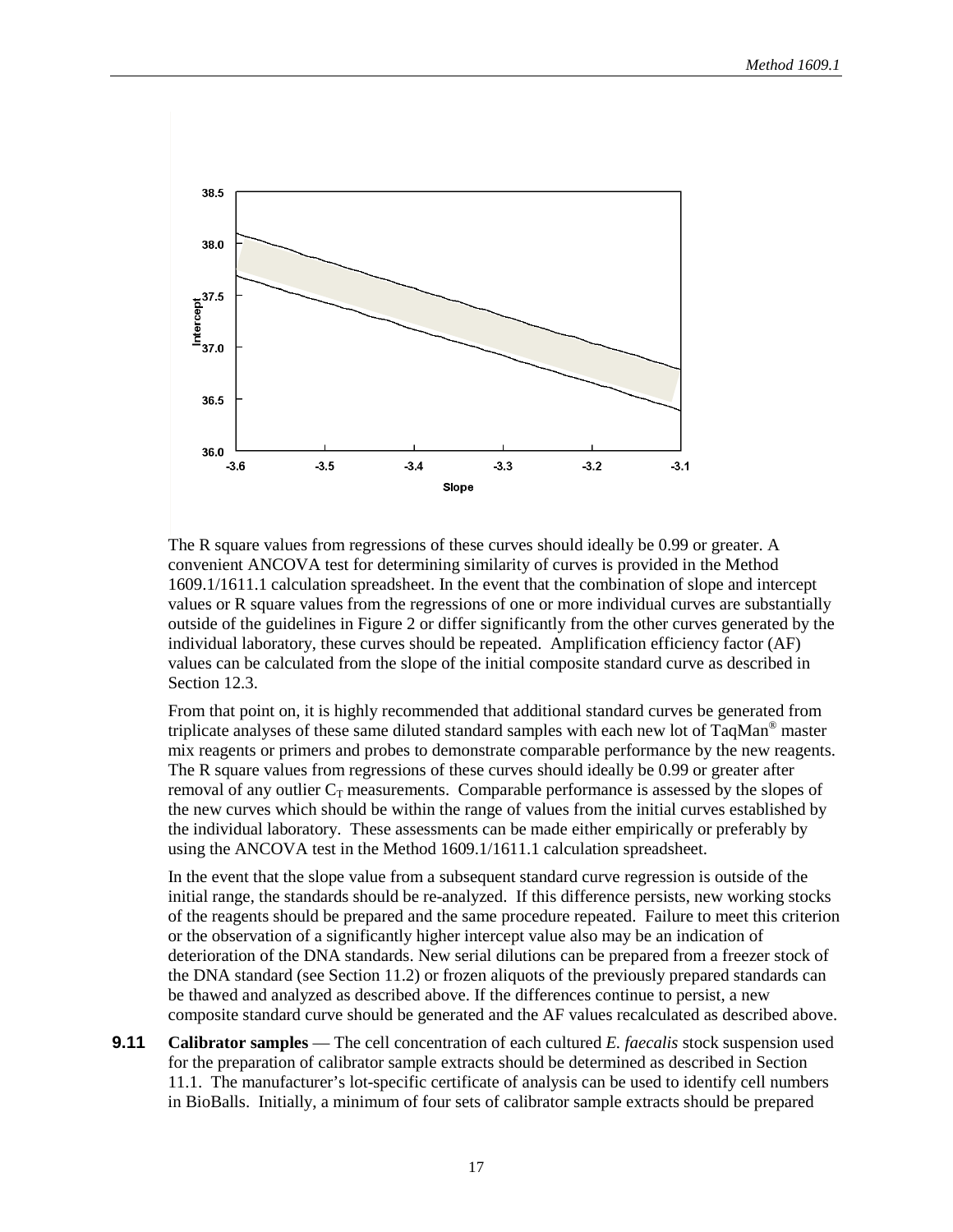and analyzed on different days from different freezer-stored aliquots of these stocks or from different BioBalls (*i.e.,* two or three (three is recommended) frozen cell or BioBall ® extracts prepared per day and analyzed in duplicate on at least four different days) as described in Section 11.3 or 11.4. Dilutions of these calibrator sample extracts equivalent to the anticipated dilutions of the test samples used for analysis (*e.g.,* 1, 5 and/or 25-fold) should be analyzed induplicate with different preparations of the Entero/IAC and Salmon DNA (Sketa 22) assay mixes (Section 11.8) on each day. The overall average and standard deviation of the Entero/IAC and Salmon DNA (Sketa 22) assay  $\Delta C_T$  values from these analyses should be determined for each relevant dilution after removal of any extreme measurements ( $> \pm 3$  standard deviations). A simple test for identifying extreme measurements is to exclude any measurements that are suspected of being extreme from the data set, determine the standard deviation of the remaining measurements and then determine whether the excluded measurements are within  $\pm$  3 standard deviations of the mean. The mean  $\Delta C_T$  value for each calibrator sample and the overall mean and standard deviation of these  $\Delta C_T$  values should also be calculated to obtain initial laboratory-specific baseline values. These calculations are automatically performed in the Method 1609.1/1611.1 calculation spreadsheet.

From that point on, fresh calibrator sample extracts should be prepared from an additional frozen aliquot of the same stock cell suspension or from the same lot of BioBalls at least weekly either before or with preparation and analyses of each batch of test samples as described in Section 11.3 or 11.4. Dilutions of each new calibrator sample extract equivalent to the initial dilutions (*e.g.*, 1, 5 and/or 25 fold) should be analyzed in duplicate using the Entero/IAC and Sketa22 assays. Each individual Entero and Sketa22  $C_T$  measurement and the mean  $\Delta C_T$  value from these analyses should be within  $\pm 3$  standard deviations from the laboratory's mean baseline values from analyses of their initial calibrator sample extracts. Laboratories will be able to use ongoing calibrator sample results if at least one of the Entero and Sketa22  $C_T$  measurements meets this acceptance criterion. They may, however, wish to adopt more stringent QC requirements such as, for example, a majority or all of the  $C_T$  measurements having to meet this criterion. If, as expected, more than one of the calibrator sample Entero and Sketa22  $C<sub>T</sub>$  values meets this criterion, the average of the acceptable  $C_T$  values from each assay should be taken and the average Sketa22  $C_T$  value should be subtracted from the average Entero  $C_T$  value to give a mean  $\Delta C_T$ value. The mean  $\Delta C_T$  value also should meet the within 3 standard deviations criterion. Results from calibrator samples that do not meet the laboratory's criteria should not be used for calculating test sample results. These analyses are automatically performed in the Method 1609.1/1611.1 calculation spreadsheet. If the calibrator sample measurements do not meet the laboratory's acceptance criteria, new calibrator extracts should be prepared from another frozen aliquot of the same stock cell suspension or lot of BioBalls and analyzed in the same manner as described above. If the results are still not within the acceptance range, the reagents should be checked by the generation of a standard curve as described in Section 9.10. Calibrator samples prepared from new cultured *E. faecalis* cell suspensions or new lots of BioBalls must also meet the laboratory's ongoing acceptance criteria. If these samples repeatedly fail the criteria, the above procedures for determining initial calibrator sample  $\Delta C_T$  measurements should be repeated with samples prepared from the new cultured *E. faecalis* cell suspension or lot of BioBalls. *Note*: The 25-fold dilution is not applicable with extracts of laboratory-prepared calibrator samples containing <1000 cells per sample or extracts of BioBall® calibrator samples, as these dilutions may contain target sequence quantities that are below the method's limit of detection (see also Sections 9.14, 11.3 and/or 11.4).

**9.12 Salmon DNA Sample Processing Control (SPC) sequence analyses** — The Salmon DNA SPC is used as a DNA recovery control. Possibly due to difficulties in obtaining homogenous suspensions of this high molecular weight DNA or due to lot to lot variations in this product, some degree of variability in the  $C_T$  values may be obtained from different initial preparations or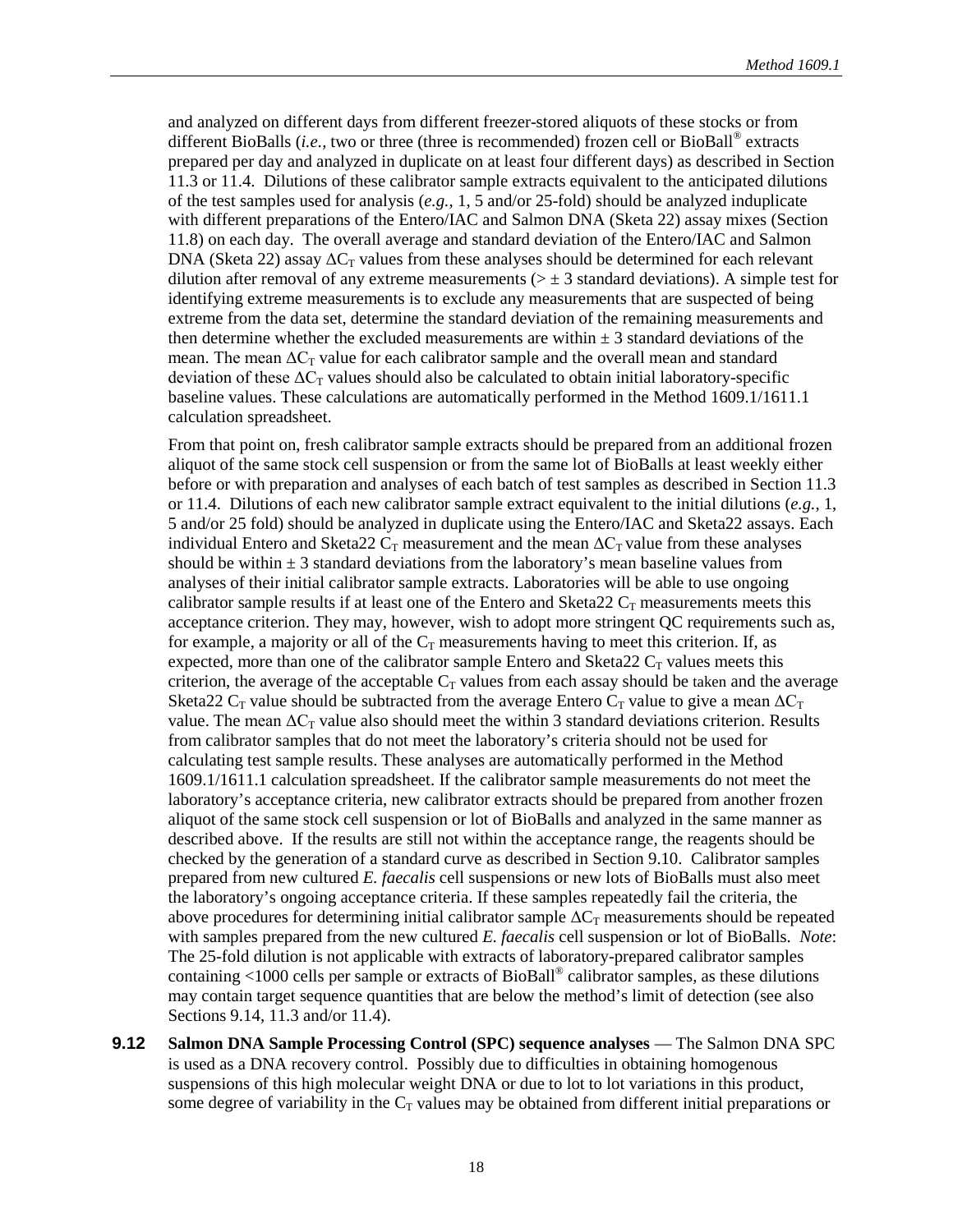diluted batches of this DNA. Available data from the StepOnePlus<sup>™</sup> platform suggest that  $C_T$ values from undiluted 0.2  $\mu$ g/mL salmon DNA extraction buffer s should fall within a range of  $\sim$ 18 – 22 units for this assay (values may differ for other platforms). Because it is not used as an absolute standard in the method, such variation may be acceptable, however, changes in  $C_T$ values from new diluted batches of this DNA may necessitate the generation of new initial calibrator baseline  $\Delta C_T$  values in the Method 1609.1/1611.1 calculation spreadsheet for ongoing analyses (see Section 9.11). It is permissible to adjust the concentrations of new diluted batches of this DNA to obtain  $C_T$  values that are similar to those of previous diluted batches in order to avoid having to generate new initial calibrator baseline  $\Delta C_T$  values.

While not mandatory, it is also good practice to prepare and analyze serial dilutions of the Salmon DNA extraction buffer as described for the *Enterococcus* DNA standards in Section 9.10. To our knowledge, rRNA gene operon copy numbers per genome have not been reported for the salmon species *O. keta*. However, log-transformed target sequence values of the *Enterococcus* DNA standards can be used for both assays for comparisons. A procedure is provided in a guidance document from the developers of the  $\Delta\Delta C_{\text{T}}$  calculation (Reference 16.1), for comparing the slopes of the Sketa22 and *Enterococcus* assays. (*Note*: serial dilutions of salmon and *Enterococcus* DNA do not necessarily need to be performed in the same tubes for this analysis as specified in the guidance document but it is recommended that the analyses of these dilutions be performed on the same plates). Available data indicates that the slopes of the Entero1A and Sketa22 assays meet the criterion for acceptable similarity specified in the guidance document. If results from an individual lab do not meet this criterion, it is recommended to make new working stocks of the Sketa22 assay probe and primers and/or new serial dilutions of the salmon DNA and repeat the test.

In general, target DNA concentrations in test samples can be calculated as described in Section 12. However, the Salmon DNA PCR assay results for each test sample should be within 3  $C_T$ units of the mean of the similarly diluted calibrator Salmon DNA sample results. Higher  $C_T$ values may indicate significant PCR inhibition or poor DNA recovery possibly due to physical, chemical, or enzymatic degradation. While poor DNA recovery is compensated for by the calculation method, a salmon DNA assay offset  $C_T$  value of greater than 3  $C_T$  units suggests that total DNA recovery was  $\lt$  ~10% and therefore potentially unacceptably high levels of enterococci may not be detectable due to the very low recovery. When the Salmon PCR assay  $C_T$ value is within the 3  $C_T$  unit cutoff, the result from the IAC assay can be used to further determine the acceptability of the sample result as indicated in Section 9.13.

*Note*: If salmon DNA assay  $C_T$  values from analyses of a particular batch of test samples are all substantially higher or lower  $(e.g., z \pm 1 \, C_T \, \text{unit})$  than the mean of corresponding diluted calibrators samples, and this phenomenon is not normally observed for samples from this site, it is recommended that new calibrator samples be prepared and the test samples and new calibrator sample be re-analyzed. While consistent salmon DNA assay  $C_T$  offsets between the test samples and calibrator samples of  $> 1$  C<sub>T</sub> unit may be attributable to certain water matrices (Reference 16.4), such results have also been observed to be occasionally attributable to an as yet unidentified source of error in the analytical method. Therefore the validity of these types of salmon DNA assay results should be confirmed. Determination of percent recovery of matrix spikes of these test samples (see Section 9.5) also may be useful in determining whether the abnormal differences between salmon DNA assay  $C_T$  values for these test samples and the calibrators are an artifact of the analytical method or represent true test sample effects on DNA recovery. Potential mitigation procedures involving the use of higher salmon DNA concentrations in the extraction buffer for extraction of samples from sites that consistently produces substantially higher  $C_T$  measurements than those of corresponding diluted calibrators samples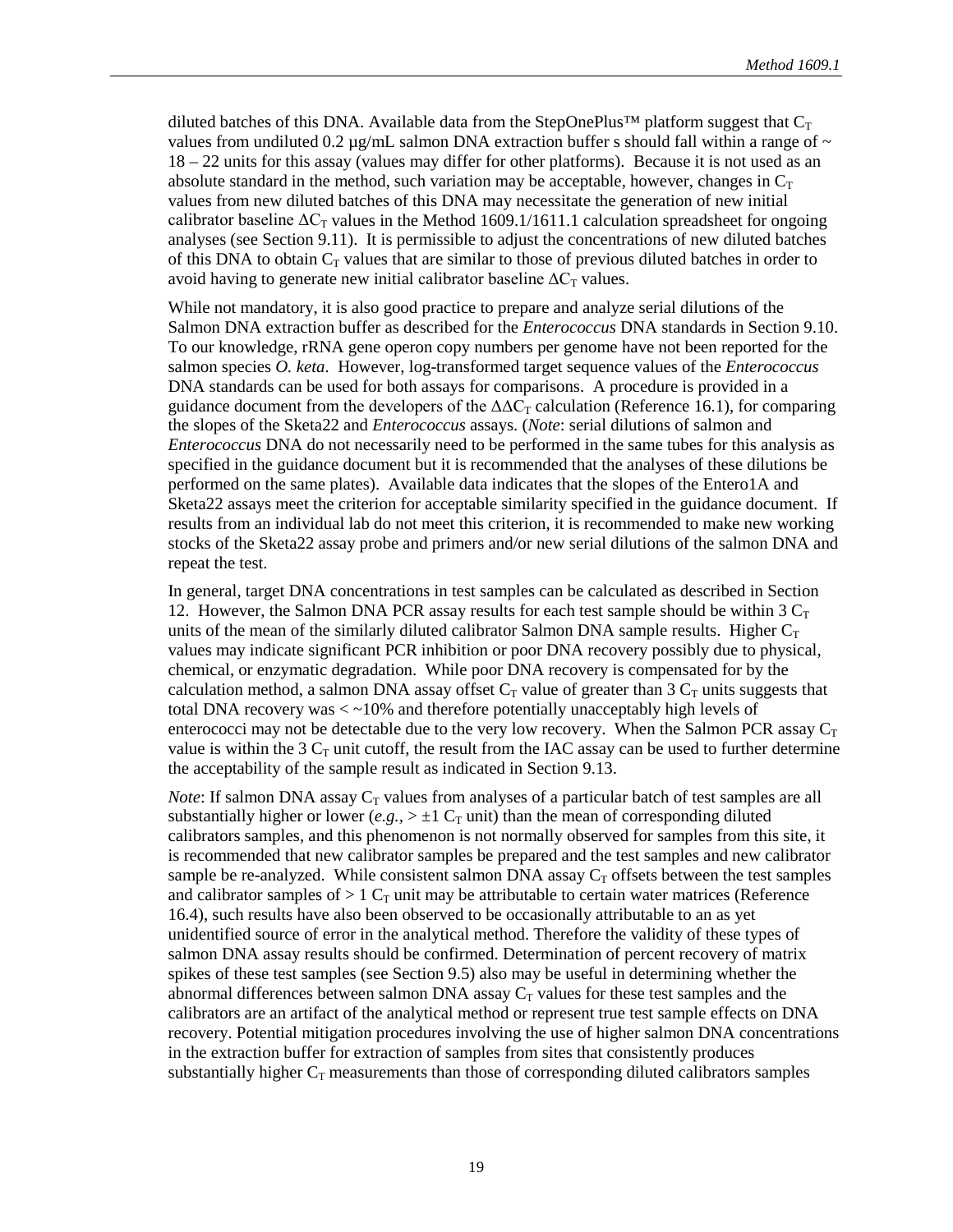have been proposed (Reference 16.4). Salmon DNA concentrations in the extraction buffer used to extract calibrator samples should always be equivalent to those used to extract test samples.

**9.13 Internal Amplification Control (IAC) sequence analyses** — The IAC assay is expected (and thus far has been demonstrated, Reference 16.4) to be a sensitive indicator of inhibition of the *Enterococcus* assay since the two assays utilize the same primer set and because the IAC template is added just prior to the reaction. A more stringent acceptance criterion has been adopted for this assay where test sample  $C_T$  values cannot be offset by >1.5 units compared to negative control samples with no target DNA (Reference 16.4). The *Enterococcus*, IAC and salmon DNA PCR assays can be repeated on any samples that fail this criterion using a 5-fold higher dilution of the sample extracts. If the IAC assay  $C_T$  value of the diluted extract is now within the 1.5  $C_T$  unit acceptance range, the corresponding *Enterococcus* and salmon assay results from this dilution can now be accepted and used in the comparative  $C<sub>T</sub>$  calculation method (see Section 12) with *Enterococcus* and salmon assay  $C_T$  results from equally diluted calibrator samples. As described in Section 7.23.3, mean  $C_T$  values for calibrator and/or control samples with this assay are considered to be acceptable within a range of ~30-34 units for StepOnePlus™ platforms (values may vary for other platforms). These values have been found to be indicative of a sufficient quantity of IAC template for the assay to show acceptable reproducibility in measurements while not causing competitive inhibition of *Enterococcus* target sequence amplification.

*Note*: available data have indicated that high concentrations of enterococci target sequences in a sample (*e.g.*,  $> 10^5 - 10^6$  copies/sample or  $> 10^3 - 10^4$  copies/reaction) can significantly decrease IAC assay  $C_T$  values by an unknown facilitation process in this method. When test samples  $C_T$ values indicate that Enterococci target sequence quantities in the reactions are in this range or greater, the IAC  $C_T$  values from these reactions may be more appropriately compared with those from calibrator samples containing laboratory prepared cell suspensions (*e.g.*,  $\sim 10^4$ ) cells/calibrator sample, see Sections 11.1 and 11.3) than those from the negative control samples or from BioBall calibrator samples. Available data indicate that *Enterococcus* sequence concentrations that are high enough to have this facilitative effect on the IAC  $C<sub>T</sub>$  value will indicate unacceptable water quality so the IAC result can be ignored from the standpoint of beach advisory decisions with no further analysis required. For such samples however, it may be desirable to either add a higher quantity of IAC templates to the reaction or further dilute the sample extract to the point where the IAC result passes the 1.5  $C<sub>T</sub>$  offset criterion in order to exclude the possibility of partial inhibition by the sample matrix. If a higher IAC template concentration is used in this repeat analysis and passes the  $1.5 C<sub>T</sub>$  offset criterion, the *Enterococcus* assay C<sub>T</sub> value from the initial analysis should be used for calculating *Enterococci* densities in the test sample. If the sample extract is diluted, the *Enterococcus* assay Ct value from the repeat analysis should be used in conjunction with Ct results from equally diluted calibrator sample extracts for calculating *Enterococci* densities in the test sample as indicated above.

Use of the multiplex IAC assay currently is not mandatory in this method but is highly recommended as a convenient surrogate test for identifying potential sample matrix inhibition and as a general positive control for each sample analysis. Determination of percent recovery of matrix spikes (see Section 9.5) is recommended to obtain the most reliable information on the effects of sample matrices on method performance.

#### **9.14 Method Limit of Detection/Quantification** — A report on the limit of quantification of the method is available at:

[http://water.epa.gov/scitech/methods/cwa/bioindicators/biological\\_index.cfm.](http://water.epa.gov/scitech/methods/cwa/bioindicators/biological_index.cfm) The 33% coefficient of variation values in this report are acceptable. The reported values are for 5x-diluted extracts and can be extrapolated to undiluted and 25x-diluted extracts by dividing or multiplying by 5, respectively. These values can be used for determining acceptable NTC and method blank results (see Sections 9.7 and 9.8). Limits of detection will be considered as equivalent to these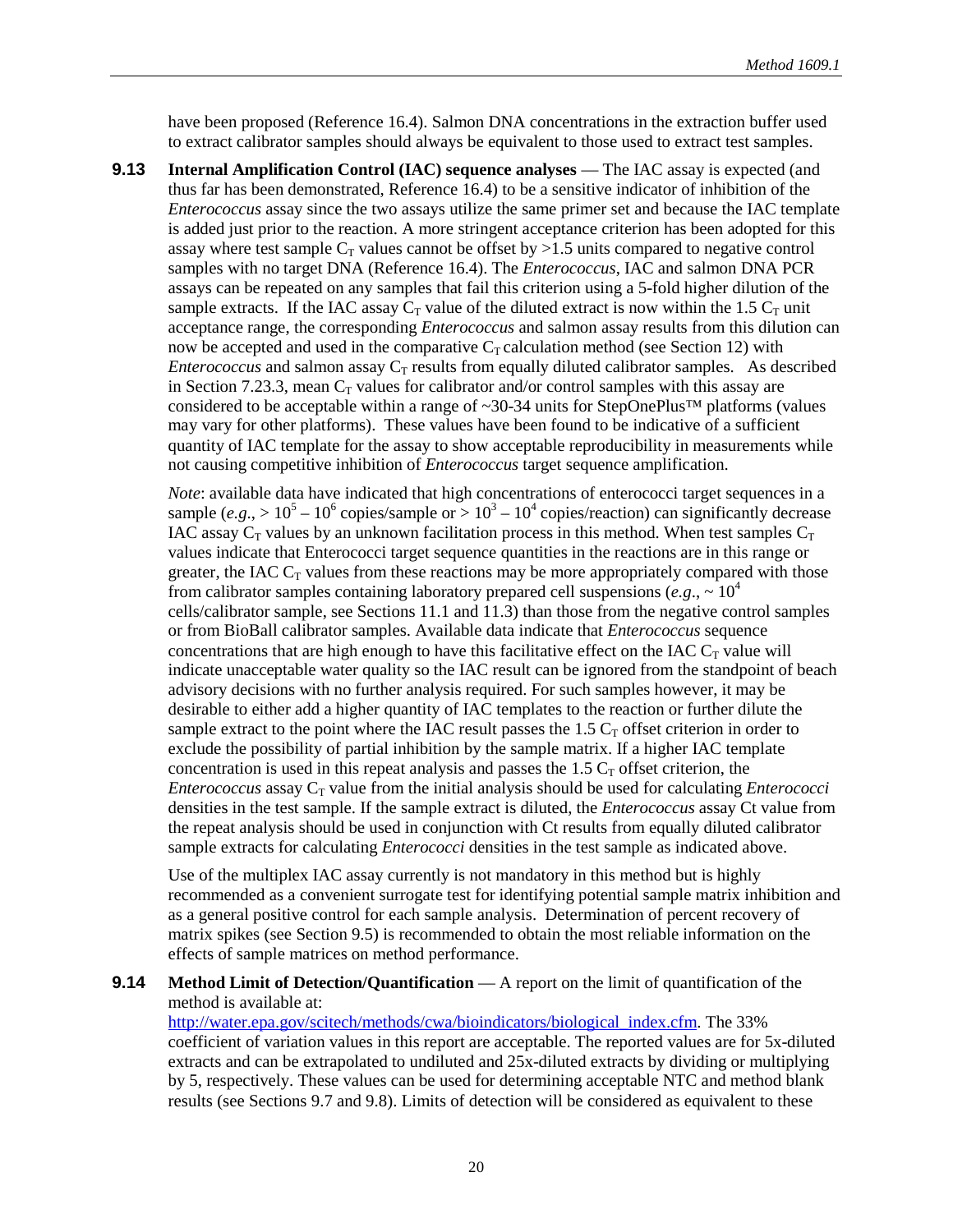values for the purposes of documenting laboratory capability. Laboratories are encouraged to document a similar limit of detection capability as described in Section 11.2.23.5. Ability to detect a 5 target sequence copy/reaction sample as described in this section will provide this documentation. Ability to detect a 10 target sequence copy/reaction standard as described in Section 11.2.25 will be considered as adequate.

## <span id="page-27-0"></span>**10.0 Calibration and Standardization of Method-Related Instruments**

- **10.1** Check temperatures in incubators twice daily with a minimum of 4 hours between each reading to ensure operation within stated limits.
- **10.2** Check thermometers at least annually against a National Institute of Standards and Technology (NIST) certified thermometer or one that meets the requirements of NIST Monograph SP 250-23. Check columns for breaks.
- **10.3** Spectrophotometer should be calibrated each day of use using OD calibration standards between 0.01 - 0.5. Follow manufacturer instructions for calibration.
- **10.4** Micropipettors should be calibrated at least annually and tested for accuracy on a weekly basis. Follow manufacturer instructions for calibration.
- **10.5** Follow manufacturer instructions for calibration of real-time PCR instruments.

### <span id="page-27-1"></span>**11.0 Procedure**

*Note*: Procedures described in Section 11.1 can be omitted if laboratories choose to use commercially available *E. faecalis* cells (BioBalls) and procedures described in Section 11.2 can be omitted if laboratories choose to use DNA standards provided by EPA (see Appendix E). Preparation of calibrator, reference (PBS) matrix spike and matrix spike samples with BioBalls is described in Section 11.4. Preparation and use of EPA plasmid DNA standards is described in Section 11.5. Laboratory-prepared *E. faecalis* cell suspensions (Section 11.1), DNA standards (Section 11.2) and preliminary calibrator samples (Section 11.3) should be prepared and analyzed in advance of any test sample analyses (see Sections 9.10 and 9.11).

- **11.1** Preparation of laboratory-cultured *E. faecalis* cell suspensions for DNA standards, calibrator samples, matrix spike samples and spiked reference (PBS) matrix filters
	- **11.1.1** Thaw an *E. faecalis* (ATCC® 29212™) stock culture (Section 7.8) and streak for isolation on BHIA plates. Incubate plates at  $37^{\circ}$ C  $\pm$  0.5°C for 24  $\pm$  2 hours.
	- **11.1.2** Pick an isolated colony of *E. faecalis* from BHIA plates and suspend in 1 mL of sterile PBS and vortex.
	- **11.1.3** Use 10 μL of the 1 mL suspension of *E. faecalis* to inoculate a 10 mL BHIB tube. Place the inoculated tube and one uninoculated tube (sterility check) on a shaker set at 250 rpm [revolutions per minute] and incubate at 37°C ± 0.5°C for 24 ± 2 hours. *Note*: It is advisable to verify that the selected colony is *Enterococcus* as described, for example, in Section 12.0 of EPA Method 1600.
	- **11.1.4** After incubation, centrifuge the BHIB containing *E. faecalis* for 5 minutes at 6000  $\times$  g.
	- **11.1.5** Aspirate the supernatant and resuspend the cell pellet in 10 mL PBS.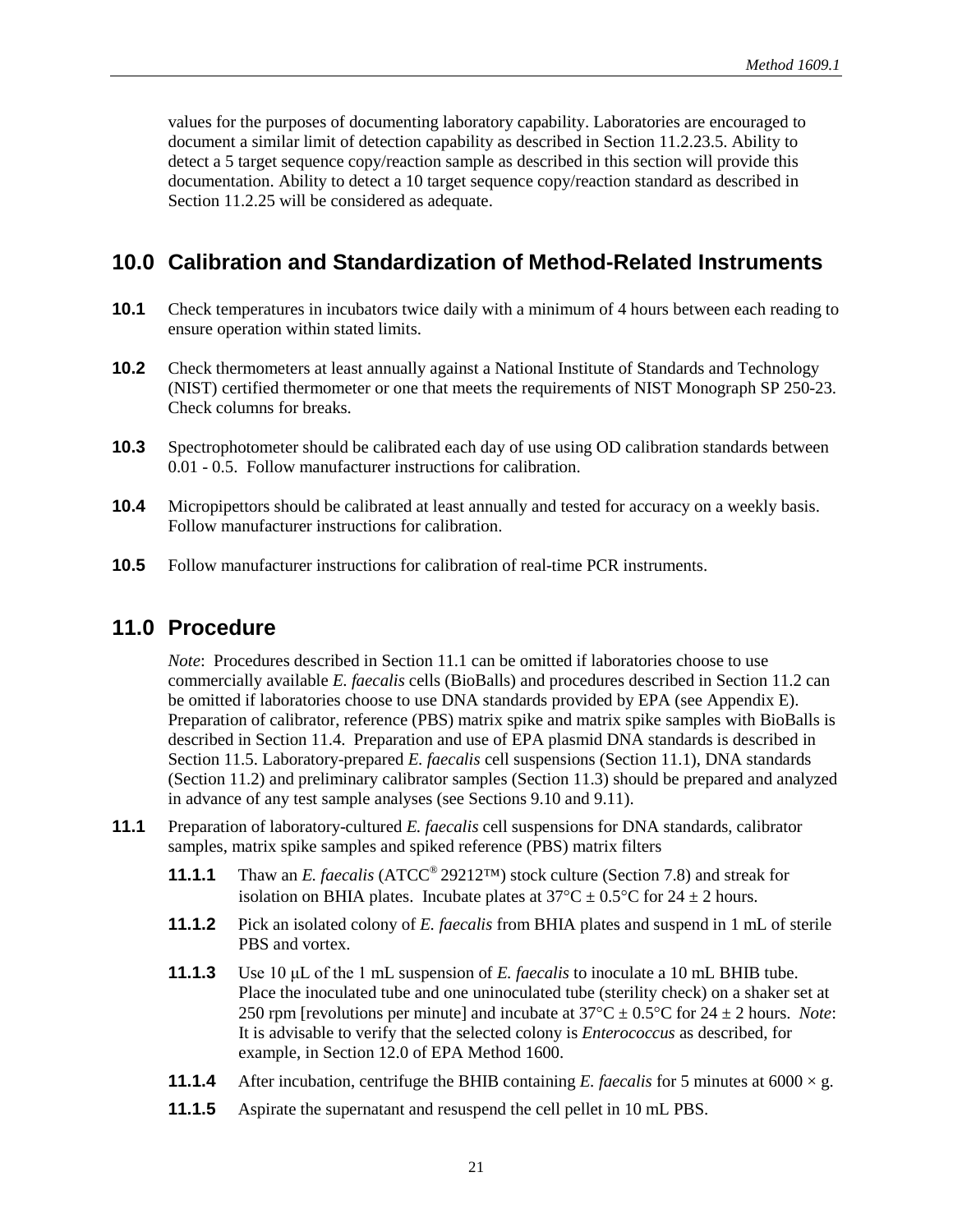- **11.1.6** Repeat the two previous steps twice and suspend final *E. faecalis* pellet in 5 mL of sterile PBS. Label the tube as *E. faecalis* undiluted stock cell suspension, noting cell concentration after determination by the following steps.
- **11.1.7** Determination of calibrator sample cell concentrations based on the plating method below.

*Note*: BHIA plates should be prepared in advance if this option is chosen. For enumeration of the *E. faecalis* undiluted cell suspension, dilute and inoculate according to the following.

- A) Mix the *E. faecalis* undiluted cell suspension by vigorously shaking the 5 mL tube a minimum of 25 times. Use a sterile pipette to transfer 0.5 mL of the undiluted cell suspension to 49.5 mL of sterile PBS, cap, and mix by vigorously shaking the tube a minimum of 25 times. With care, a 50 mL tube may be used. This is cell suspension dilution "A". A 1.0 mL volume of dilution "A" is  $10^{-2}$ mL of the original undiluted cell suspension.
- B) Use a sterile pipette to transfer 5.0 mL of cell suspension dilution "A" to 45 mL of sterile PBS, cap, and mix by vigorously shaking the tube a minimum of 25 times. This is cell suspension dilution "B". A 1.0 mL volume of dilution "B" is  $10^{-3}$  mL of the original undiluted cell suspension.
- C) Use a sterile pipette to transfer 5.0 mL of cell suspension dilution "B" to45 mL of sterile PBS, cap, and mix by vigorously shaking the tube a minimum of 25 times. This is cell suspension dilution "C". A 1.0 mL volume of dilution "C" is  $10^{-4}$  mL of the original undiluted cell suspension.
- D) Use a sterile pipette to transfer 5.0 mL of cell suspension dilution "C" to 45 mL of sterile PBS, cap, and mix by vigorously shaking the tube a minimum of 25 times. This is cell suspension dilution "D". A 1.0 mL volume of dilution "D" is  $10^{-5}$  mL of the original undiluted cell suspension.
- E) Use a sterile pipette to transfer 5.0 mL of cell suspension dilution "D" to 45 mL of sterile PBS, cap, and mix by vigorously shaking the tube a minimum of 25 times. This is cell suspension dilution "E". A 1.0 mL volume of dilution "E" is  $10^{-6}$  mL of the original undiluted cell suspension.
- F) Prepare BHIA (Section 7.6). Ensure that agar surface is dry. *Note*: To ensure that the agar surface is dry prior to use, plates should be made several days in advance and stored inverted at room temperature or dried using a laminar-flow hood.
- G) Each of the following will be conducted in triplicate, resulting in the evaluation of nine spread plates:
	- Pipet 0.1 mL of dilution "C" onto surface of BHIA plate  $[10^5$  mL (0.00001) of the original cell suspension].
	- Pipet 0.1 mL of dilution "D" onto surface of BHIA plate  $[10^{-6}$  mL (0.000001) of the original cell suspension].
	- Pipet 0.1 mL of dilution "E" onto surface of BHIA plate  $[10^7 \text{ mL}]$ (0.0000001) of the original cell suspension].
- H) For each spread plate, use a sterile bent glass rod or spreader to distribute inoculum over surface of medium by rotating the dish by hand or on a rotating turntable.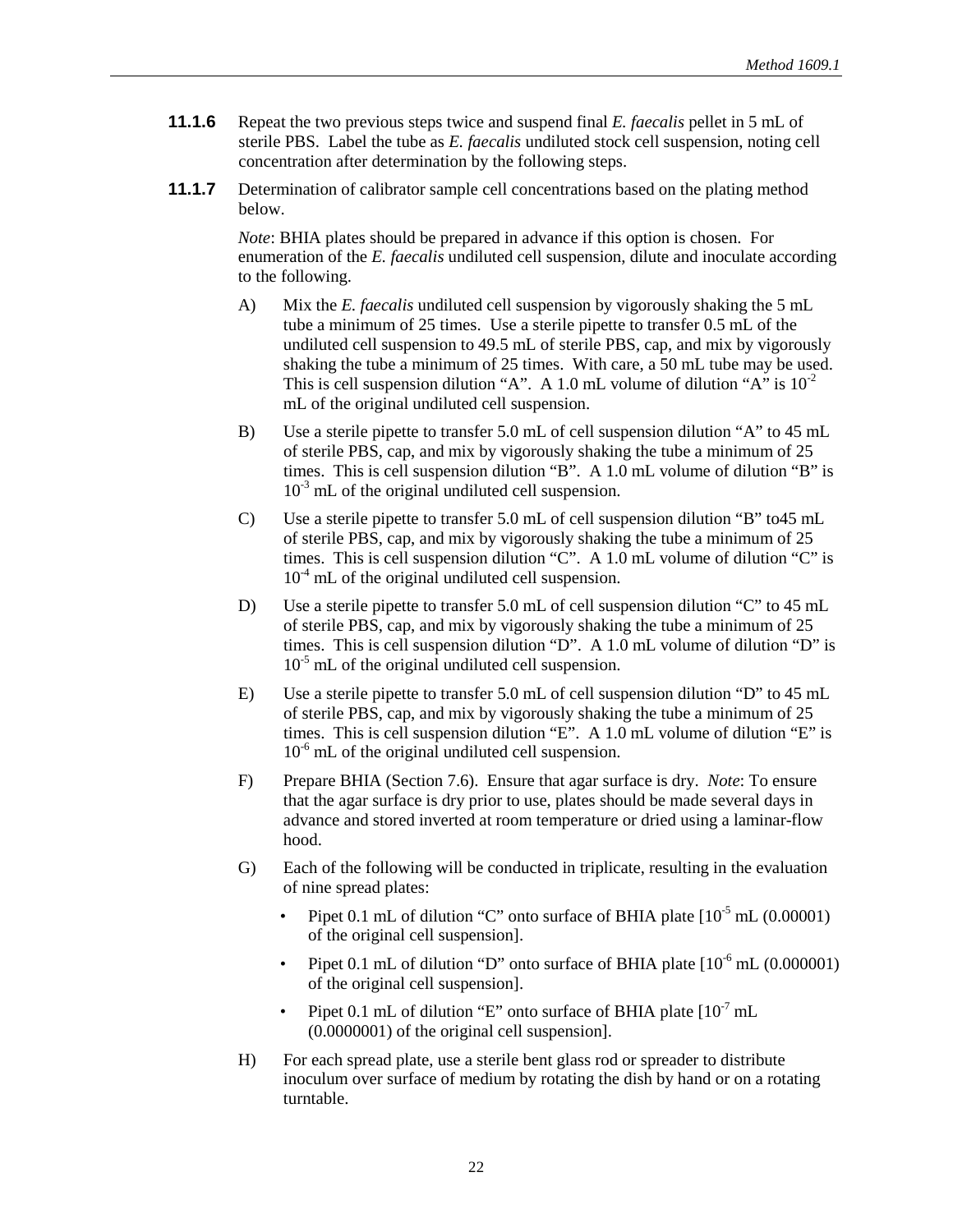- I) Allow inoculum to absorb into the medium completely.
- J) Invert plates and incubate at  $35^{\circ}\text{C} \pm 0.5^{\circ}\text{C}$  for  $24 \pm 4$  hours.
- K) Count and record number of colonies per plate. Refer to the equation below for calculation of undiluted cell suspension concentration.

CFU/mL<sub>undiluted</sub> = 
$$
\frac{CFU_1 + CFU_2 + \dots + CFU_n}{V_1 + V_2 + \dots + V_n}
$$

| Where:     |     |                                                                                                                      |
|------------|-----|----------------------------------------------------------------------------------------------------------------------|
|            |     | $CFU/mL_{undiluted} = E. faecalis CFU [colony forming units]/mL in undiluted cell$<br>suspension                     |
| <b>CFU</b> | $=$ | number of colony forming units from BHIA plates yielding<br>counts within the ideal range of 30 to 300 CFU per plate |
| V          | $=$ | volume of undiluted sample in each BHIA plate yielding<br>counts within the ideal range of 30 to 300 CFU per plate   |
| n          | $=$ | number of plates with counts within the ideal range                                                                  |

**Table 7. Example Calculations of** *E. faecalis* **Undiluted Cell Suspension Concentration**

| <b>Examples</b> |                                | CFU / plate (triplicate analyses) from BHIA plates<br>E. faecalis CFU / mL in undiluted |                     |                                                                                                                                |
|-----------------|--------------------------------|-----------------------------------------------------------------------------------------|---------------------|--------------------------------------------------------------------------------------------------------------------------------|
|                 | $10^{-5}$ mL plates            | $10^{-6}$ mL plates                                                                     | $10^{-7}$ mL plates | suspension <sup>a</sup>                                                                                                        |
| Example 1       | 275, 250, 301                  | 30.10.5                                                                                 | 0, 0, 0             | $(275+250+30) / (10^5+10^5+10^6) =$<br>555 / $(2.1 \times 10^5) = 26,428,571 =$<br>2.6 × 10 <sup>7</sup> CFU / mL              |
| Example 2       | TNTC <sup>b</sup> , TNTC, TNTC | <b>TNTC, 299, TNTC</b>                                                                  | 12, 109, 32         | $(299+109+32) / (10-6+10-7+10-7) =$<br>440 / (1.2 × 10 <sup>-6</sup> ) = 366,666,667 =<br><b>3.7 × 10<sup>8</sup> CFU / mL</b> |

<sup>a</sup> Cell concentration is calculated using all plates yielding counts within the ideal range of 30 to 300 CFU per plate b Too numerous to count

**11.1.8** Transfer aliquots of the remaining cell suspension into sterile tubes. Aliquot volumes should be based on the concentration estimate of the cell suspension determined in Section 11.7. Aliquots for DNA standard preparations (Section 11.2) should contain an estimated total of  $\sim 10^9$  CFU and aliquots for preparation of sub-stocks for calibrator and matrix spike samples (see paragraph below) should contain  $\sim 10^8$  CFU. So for example, if the estimated concentration of the cell suspension is  $10^9$  CFU/mL, transfer 1 mL aliquots for DNA standard preparations and 0.1 mL aliquots for sub-stocks. *Note*: If the concentration estimate of the cell suspension, determined in Section 11.7, is greater than  $10^9$  CFU/mL, dilute either part or all of this cell suspension to approximately this concentration or lower before proceeding with making the aliquots. This is so that the  $10^8$  CFU aliquot volumes will be no less than 0.1 mL. Prepare as many aliquots of each as needed and either freeze or discard the remainder of the cell suspension. Freeze the aliquot tubes at -80 $^{\circ}$ C except one tube containing ~10 $^{\circ}$  CFU. *Note*: Cell suspension should be stirred or gently vortexed repeatedly while aliquoting.

> To make substocks for calibrator and matrix spike samples (Section 11.3), transfer the entire contents of the unfrozen tube containing  $\sim 10^8$  CFU of *E. faecalis* stock cell suspension to a sterile tube or bottle containing  $\sim 100$  mL of PBS buffer (100 mL minus the volume of the cell suspension) to make a cell suspension containing  $\sim 10^6$  CFU/mL  $(10^8$  CFU in a final volume of 100 mL). Transfer as many 0.2 ml aliquots of this suspension as needed to sterile tubes (making sure to gently vortex or shake the tube or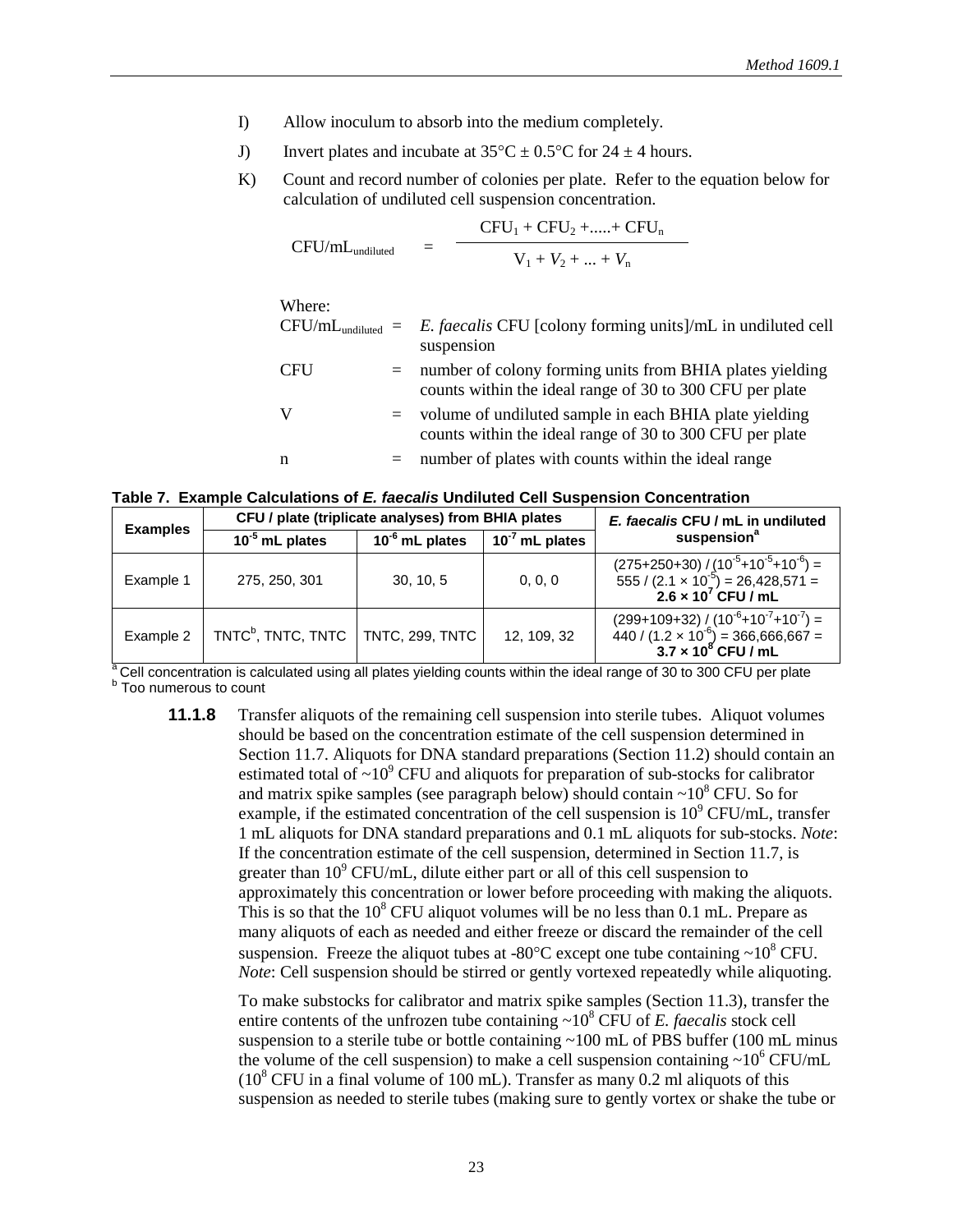bottle repeatedly while aliquoting) and freeze the substock aliquots at -80°C. *Note*: Frozen aliquots of the original stock suspension may be thawed one time each to make additional substocks for calibrator and matrix spike samples as described above.

- **11.2** Preparation of *E. faecalis* genomic DNA standards
	- **11.2.1** Remove one tube containing  $\sim 10^9$  CFU of *E. faecalis* cells (Section 11.1.8) from freezer and thaw completely.
	- **11.2.2** Pellet the cells by centrifugation at  $12,000 \times g$  for one minute, draw off and discard supernatant and resuspend the cell pellet in a final volume of 1 mL AE buffer.
	- **11.2.3** Transfer 0.5 mL aliquots of the cell suspension to two extraction tubes with glass beads. Tightly close the tubes, making sure that the O-rings are seated properly.
	- **11.2.4** Place the tubes in bead beater and shake for 60 seconds at the maximum rate (5000 rpm).
	- **11.2.5** Remove the tubes from the mini bead beater and centrifuge at  $12,000 \times g$  for one minute to pellet the glass beads and debris.
	- **11.2.6** Using a 200 μL micropipettor, transfer 350 μL of supernatants to sterile 1.7 mL microcentrifuge tubes. Recover supernatants without disrupting the glass beads at the tube bottom.
	- **11.2.7** Centrifuge crude supernatants at  $12,000 \times g$  for 5 minutes and transfer 300 µL of clarified supernatant to clean, labeled 1.7 mL low retention microcentrifuge tubes, taking care not to disturb the pellet.
	- **11.2.8** Add 1  $\mu$ L of 5  $\mu$ g/ $\mu$ L RNase A solution to each clarified supernatant, mix by vortexing and incubate at 37°C for 1 hour.

*Note*: Steps 11.2.9 − 11.2.15 may be substituted with an optional method if a DNA purification procedure is chosen other than the DNA-EZ purification kit. In such a case, manufacturer instructions should be followed rather than these steps, and the method should be followed beginning at step 11.2.16.

- **11.2.9** Add 0.6 mL of binding buffer solution from a DNA-EZ purification kit to each of the RNase A-treated extracts and mix by vortexing. *Note*: In general, a minimum concentration of  $5 \times 10^8$  cells is required for this step.
- **11.2.10** If using the DNA-EZ purification kit, perform the following steps. Insert one DNAsure™ column from the DNA-EZ purification kit into a collection tube (also provided with kit) for each of the two extracts. Transfer the extract and binding buffer mixtures from Section 11.2.9 to a DNAsure™ column and collection tube assembly and centrifuge for 1 minute at  $12,000 \times g$ .
- **11.2.11** Transfer each of the DNAsure™ columns to new collection tubes. Discard previous collection tubes and collected liquid.
- **11.2.12** Add 500 μL EZ-Wash Buffer from the DNA-EZ purification kit to each of the DNAsure<sup>TM</sup> columns and centrifuge at  $12,000 \times g$  for 1 minute. Discard the liquid in the collection tube.
- **11.2.13** Repeat step 11.2.12.
- **11.2.14** Transfer each of the DNAsure™ columns to a clean, labeled 1.7 mL low retention microcentrifuge tube and add 50 μL of DNA elution buffer to each column. Centrifuge for 30 seconds at  $12,000 \times g$ . Repeat this procedure again to obtain a total DNA eluate volume of  $\sim$ 100 μL from each column.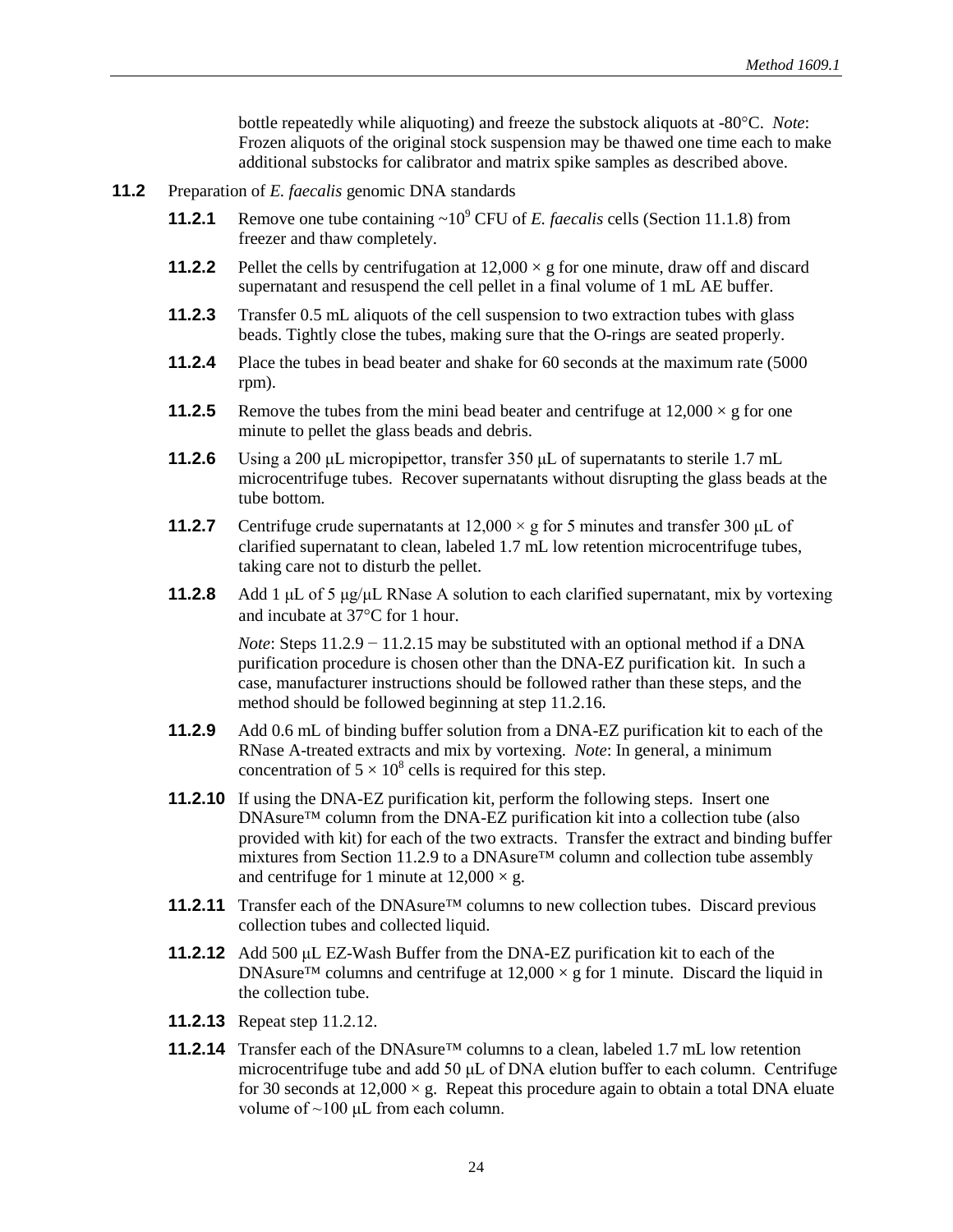- **11.2.15** Pool the two eluates to make a total volume of approximately 200 μL.
- **11.2.16** Transfer entire purified DNA eluate volume from each column to a clean and sterile microcuvette for UV spectrophotometer and read absorbance at 260 and 280 nm. (*Note*: The cuvette should be blanked with DNA elution buffer before reading the sample). If necessary, the sample may be diluted with elution buffer to reach minimum volume that can be accurately read by the spectrophotometer (see manufacturer's recommendation); however, this may reduce the DNA concentration to a level that cannot be accurately read by the spectrophotometer. If available, readings can be taken of 2 μL aliquots of the sample with a NanoDrop™ Spectrophotometer.
- **11.2.17** The sample is acceptable as a standard if ratio of  $OD_{260}/OD_{280}$  readings is  $\geq$  to 1.75.
- **11.2.18** Record UV spectrophotometer results.
- **11.2.19** Calculate total DNA concentration in sample by formula:

 $OD_{260}$  reading  $\times$  50 ng/μL DNA/OD<sub>260</sub>

- **11.2.20** Transfer sample back to labeled 1.7 mL non-retentive microcentrifuge tube and store at  $-20$ °C.
- **11.2.21** Using total DNA concentration (Section 11.2.19), calculate *E. faecalis* PCR target sequence concentration (TSC) in purified extract (Section 9.10).

*Example*:

 $OD_{260} = 0.7271$  Total DNA concentration =  $OD_{260}$  Reading  $\times$  50 ng/ $\mu$ L  $0.7271 \times 50 = 36.36$  ng/ $\mu$ L =  $36.36 \times 10^6$  fg/ $\mu$ L =  $3.636 \times 10^7$  fg/ $\mu$ L  $\frac{3.636 \times 10^7 \text{ fg/µL}}{3.6 \text{ fg/genome}}$   $\times$   $\frac{4 \text{ IsrRNA gene copies}}{\text{genome}}$  =  $4.04 \times 10^7 \text{ gene copies/µL}$ 

- **11.2.22** Record UV spectrophotometer results and all calculations.
- **11.2.23** In appropriately labeled 1.7 mL low retention microcentrifuge tubes, perform serial dilutions using AE buffer to prepare DNA standards of  $4 \times 10^4 / 5$   $\mu$ L,  $4 \times 10^3$  TSC/5 μL,  $4 \times 10^2$  TSC/5 μL, 40 TSC/5 μL, and 10 TSC/5 μL (see below).

*Note*: Perform initial dilution of purified and quantified DNA as required to achieve a stock concentration of  $2 \times 10^8$  TSC/5  $\mu$ L $4 \times 10^7$  TSC/5  $\mu$ L with AE buffer prior to initiating serial dilutions. For the example concentration of  $4.04 \times 10^7$  TSC/ $\mu$ L (2.02  $\times$  $10^8$  TSC/5  $\mu$ L) shown in Section 11.2.21, this would be a 5.05-fold dilution (*e.g.*, 1 mL: 4.05 mL). It is recommended that DNA stocks (*i.e.*,  $> 4 \times 10^4$  TSC/5 µL) be stored and manipulated in a different room than that used for routine sample processing in order to minimize the potential for laboratory contamination.

- **11.2.23.1** Perform 10-fold serial dilutions of the  $4 \times 10^7$  TSC/5 μL stock (*e.g.*, 100) μL : 900 μL) with AE buffer to achieve stocks of  $4 \times 10^6$  TSC/5 μL; and  $4 \times 10^5$  TSC/5 μL.
- **11.2.23.2** Perform 10-fold dilution of  $4 \times 10^5$  TSC /5 μL stock (*e.g.*, 100 μL : 900 μL) with AE buffer to achieve the first standard:  $4 \times 10^4$  TSC/5 μL.
- **11.2.23.3** Perform successive 10-fold serial dilutions of the  $4 \times 10^4$  TSC/5  $\mu$ L standard (*e.g.*, 100  $\mu$ L : 900  $\mu$ L) to achieve  $4 \times 10^3$  TSC/5  $\mu$ L;  $4 \times 10^2$ TSC/5 μL and 40 TSC/5 μL standards.
- **11.2.23.4** Perform a 4-fold dilution of 40TSC/5 μL standard (*e.g.,* 100 μL : 300 μL) to achieve 10 TSC/5 μL standard.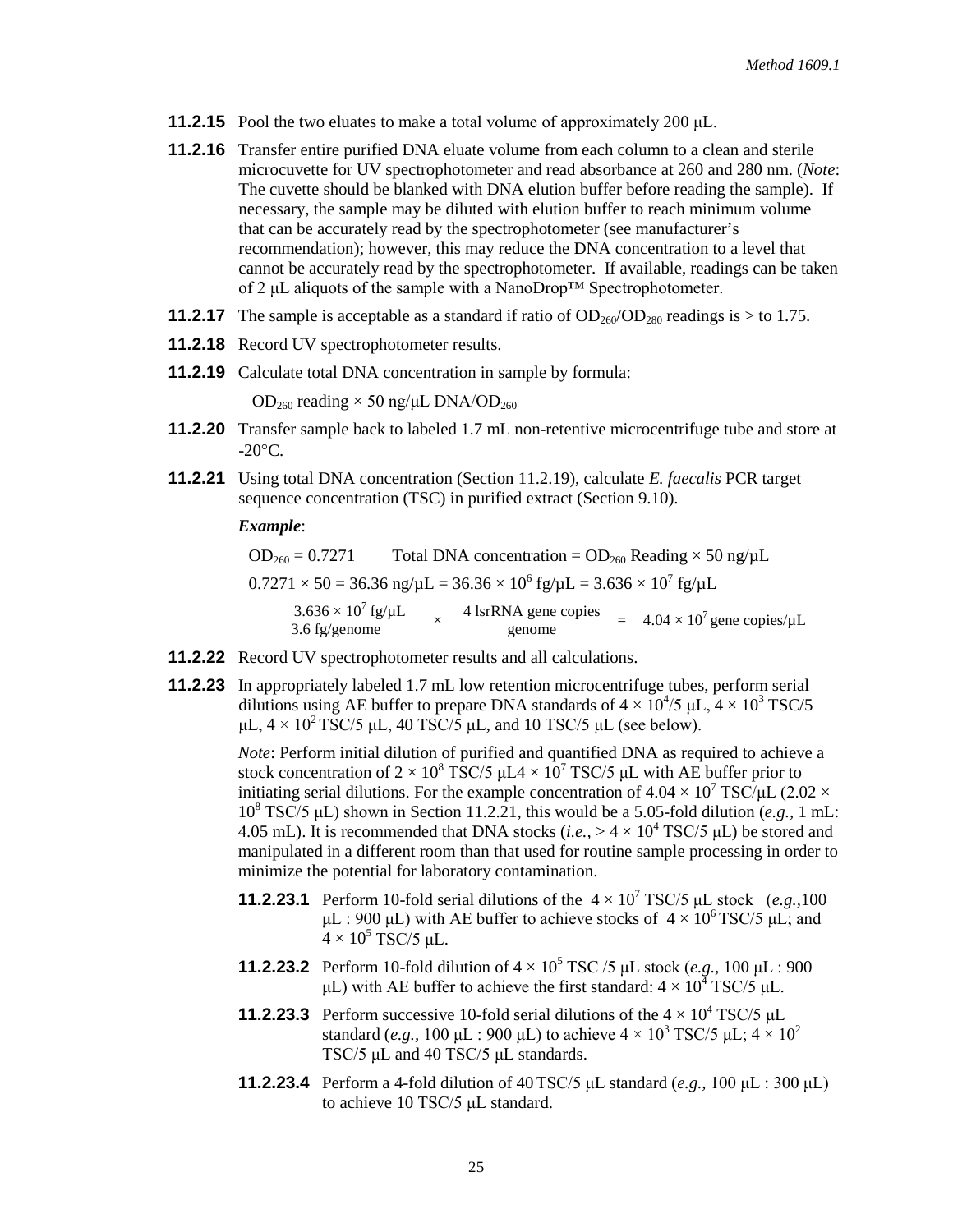**11.2.23.5** (Optional) Perform a final 2-fold dilution of 10TSC/5 μL standard (*e.g.,* 25 μL : 25 μL) to achieve 5 TSC/5 μL. *Note:* Preparation and analysis of this dilution is not necessary for determining standard curves but is recommended for determining limit of detection capability (see Section 9.14).  $C_T$  values resulting from true positive logarithmic amplification traces should be obtained from at least 90% of the analyses of this dilution to document the laboratory's limit of detection capability with the method.

> *Note*: It is also strongly recommended that further dilutions of the 5 TSC/5 μL dilution be analyzed to obtain most probable number estimates of target sequence concentration as described in Reference 16.6 (a detailed protocol is provided in Appendix D) when using laboratory prepared standards. Mean target sequence estimates in the standards, as determined by this technique, should be consistent with the spectrophotometric based estimates. If they are not, the use of DNA standards that have been prepared and tested by the EPA is recommended. This analysis should not be necessary when using these DNA standards (see Section 11.5).

- **11.2.24** Store DNA standards in refrigerator at 4°C. For long term storage, freeze aliquots at 80°C.
- **11.2.25** Generate DNA standard curves by analyzing 5 μL aliquots of the 40,000, 4000, 400, 40 and 10 TSC/5 μL standards with 3 replicate analyses of each standard per curve according to Section 11.9 (AB) or 11.10 (Smart Cycler®), as appropriate. (*Note*: EPA recommends the generation of at least four independent standard curves (from separate instrument runs performed on different days and/or with different mixes of reagents) for determination of a composite standard curve as detailed in Section 9.10. It is further recommended that initial analyses of calibrator sample extracts, as detailed in Section 9.11, be performed at the same time (preferably in the same instrument runs if using 96 well format instruments) as the analyses of these standards). *Note*:  $C_T$  values resulting from true positive logarithmic amplification traces should be obtained from at least 95% of the analyses of each standard to document each laboratory's limit of detection capability with the method.
- **11.3** Preparation and DNA extraction of *E. faecalis* calibrator, matrix spike and reference (PBS) matrix spike samples prepared from laboratory-grown cell suspensions. *Note*: If using BioBalls to prepare calibrator, matrix spike and reference (PBS) matrix spike samples see Section 11.4.
	- **11.3.1** Either two or three calibrator sample extracts should be prepared and extracted either daily or at least weekly during water sample analyses. Calibrator samples can be prepared and extracted either in advance of, or in parallel with water sample filters.
	- **11.3.2** Remove one tube containing a 0.2 mL aliquot of *E. faecalis* substock cell suspension (Section 11.1.8) from the freezer and allow to thaw. Dilute the cell suspension 100 fold with PBS buffer (*e.g.,* dilute the 0.2 mL aliquot with 0.8 ml of PBS buffer and then transfer this entire 1 mL suspension to a larger tube containing 19 mL PBS) and mix thoroughly by vortexing. *Note*: This dilution should produce an estimated concentration of  $\sim 10^4$  CFU/mL (see section 11.8).
	- **11.3.3** Prepare one membrane filtration system with polycarbonate filter as described in Sections  $11.6.1 - 11.6.2$  for each calibrator sample to be prepared (see Section 11.3.1).
	- **11.3.4** Filter 1 mL aliquots of the diluted cell suspension from step 11.3.2 (calibrator samples) through each membrane filtration system prepared in step 11.3.3. After filtering, wash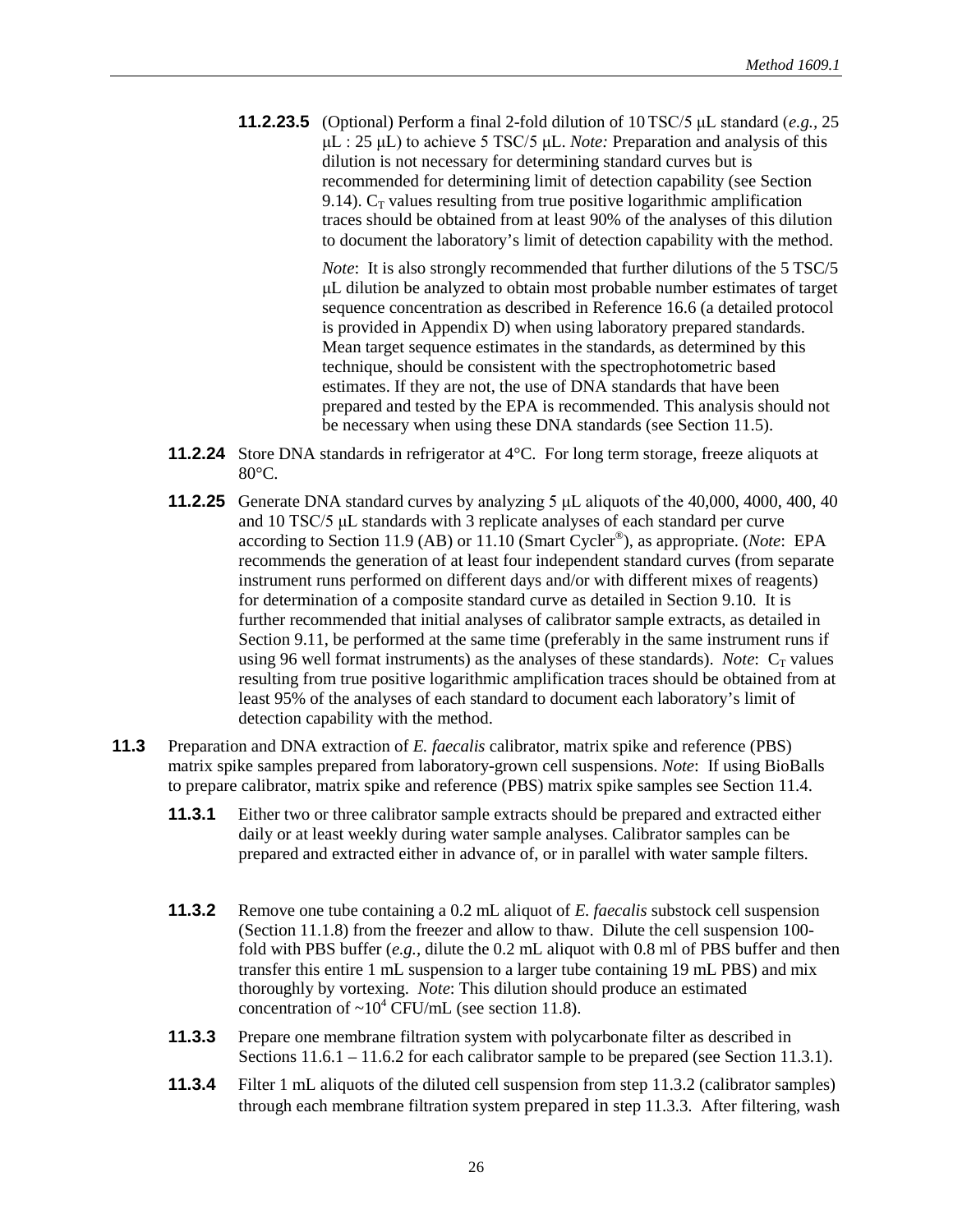each membrane with 20 mL of sterile PBS (Section 7.4) and continue filtration until all liquid has been pulled through the filter. Turn off the vacuum and remove the funnel from the filter base.

- **11.3.5** Label extraction tubes with glass beads (Section 7.18) to identify samples. Leaving the filters on the filtration unit base, fold the filter into a cylinder with the sample side facing inward, being careful to handle the filters only on the edges, where the filters have not been exposed to the sample. Insert each folded filter into a labeled extraction tube with glass beads.
- **11.3.6** Dispense 600 μL of Salmon DNA/extraction buffer (Section 7.12) into each extraction tube with glass beads and filter.
- **11.3.7** Place the tubes with filters in the bead beater and shake for 60 seconds at the maximum rate (5000 rpm).
- **11.3.8** Remove the tubes from the bead beater and centrifuge at  $12,000 \times g$  for one minute to pellet the glass beads and debris.
- **11.3.9** Using a 200 μL micropipettor, transfer the crude supernatant to the corresponding labeled sterile 1.7 mL microcentrifuge tube. Transfer 400 μL of supernatant taking care to minimize picking up glass beads at the tube bottom. *Note*: The filter will normally remain intact during the bead beating and centrifugation process. Generally, 400 μL of supernatant can be easily collected.
- **11.3.10** Centrifuge at  $12,000 \times g$  for 5 minutes and transfer ~350  $\mu$ L of clarified supernatant to a clean, labeled 1.7 mL tube, taking care not to disturb the pellet. *Note*: Cell pellet may not be visible in calibrator samples.
- **11.3.11** Label the tubes as undiluted or 1x *E. faecalis* calibrator extracts. Label additional 1.7 mL tubes for 5 and 25 fold dilutions if necessary. In appropriately labeled tubes, using a micropipettor, add a 50 μL aliquot of each 1x *E. faecalis* calibrator extracts and dilute each with 200 μL AE buffer (Section 7.11) to make 5 fold dilutions if necessary. In appropriately labeled tubes using a micropipettor, add a 50 μL aliquot of each 5 fold dilution and dilute each with 200 μL AE buffer to make 25 fold dilutions if necessary.
- **11.3.12** Refrigerate the extracts until ready to analyze. Calibrator extracts can be held in this manner and reused for repeated analyses with different batches of water sample extracts for up to 1 week.
- **11.3.13** Matrix spike samples:
	- **11.3.13.1** Prepare matrix spike samples for interference testing at frequencies indicated in Section 9.5. Samples should be spiked with the same diluted *E. faecalis* cell suspensions as used for preparing daily or weekly calibrator samples. Diluted *E. faecalis* cell suspensions can be held in refrigerator for up to one week for the latter purpose.
	- **11.3.13.2** Transfer a 1 mL aliquot of the diluted cell suspension from Section 11.3.2 to 100 mL (or 50 mL – see Section 11.6.4) of the water sample selected for testing to create the matrix spike sample.
	- **11.3.13.3** Filter spiked water sample as described in Section 11.6 (see guidance in Section 9.5 concerning pairing of spiked and unspiked water sample filters for interference testing).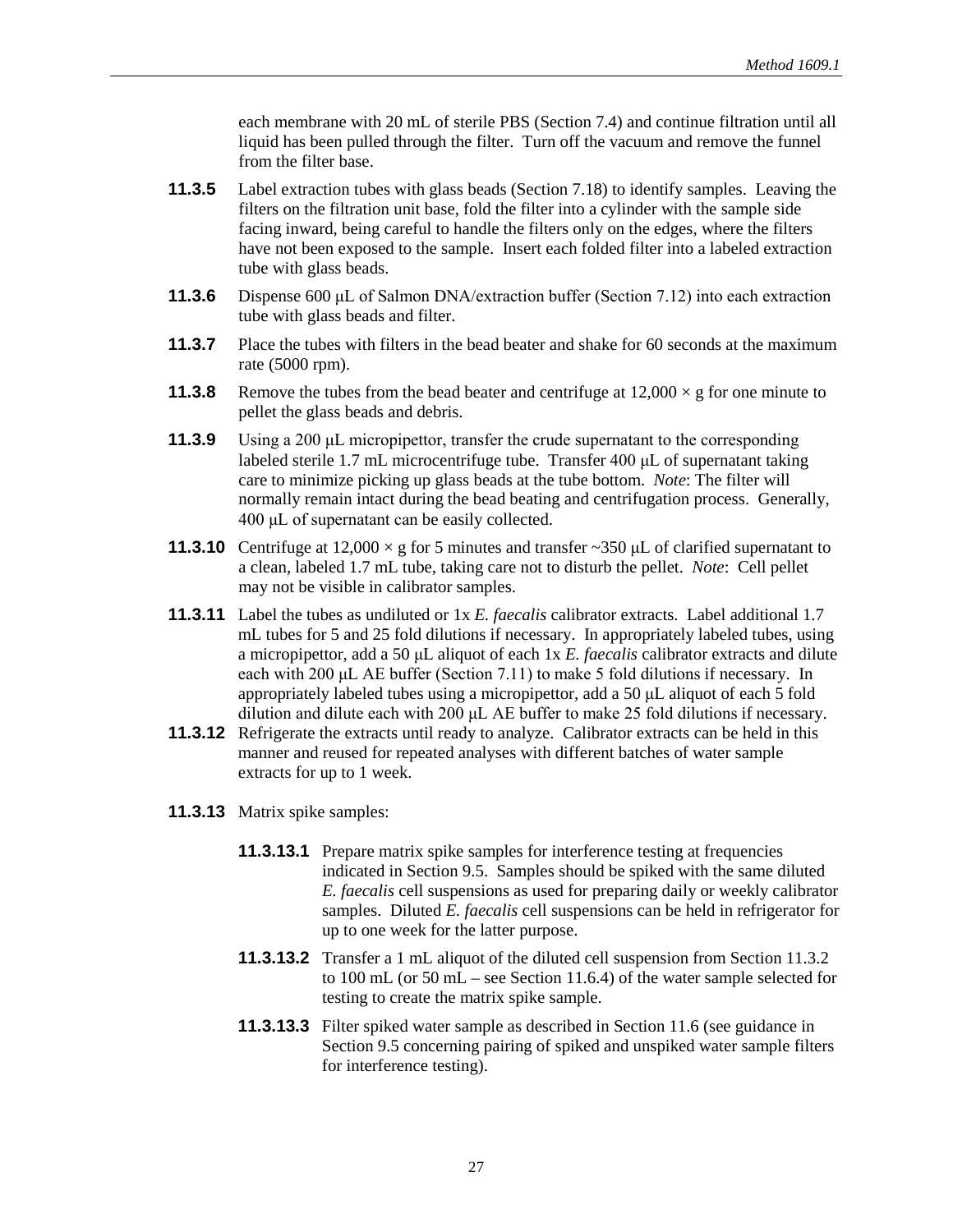- **11.3.13.4** Transfer each filter to labeled extraction tube with glass beads and 600 μL of Salmon DNA/extraction buffer.
- **11.3.13.5** Extract matrix spike and corresponding unspiked water sample filters in same manner as described for calibrator samples in Sections 11.3.9 – 11.3.14. Analyze matrix spike and unspiked water sample and calibrator sample extracts in parallel if possible (as described in Sections 11.8 and 11.9 or 11.10) the same day the water sample extracts are prepared.
- **11.3.14** Reference (PBS) matrix spike samples:
	- **11.3.14.1** Prepare reference (PBS) matrix spike samples at frequencies described in Sections 9.3 or 9.4. Samples should be spiked with the same cell suspensions as used for preparing daily or weekly calibrator samples.
	- **11.3.14.2** Prepare membrane filtration system with polycarbonate filter(s) as described in Sections 11.6.1 – 11.6.2.
	- **11.3.14.3** Transfer a 1 mL aliquot of the diluted cell suspension from Section 11.3.2 to 50 or 100 mL of PBS to create the reference (PBS) matrix spike sample.
	- **11.3.14.4** Filter reference (PBS) matrix spike sample as described in Section 11.6.
	- **11.3.14.5** Transfer each filter to labeled extraction tube with glass beads and 600 μL of Salmon DNA/extraction buffer.
	- **11.3.14.6** Analyze reference (PBS) matrix spike and calibrator sample extracts in parallel if possible (as described in Sections 11.8 and 11.9 or 11.10) within one week of their preparation.
- **11.4** Preparation and DNA extraction of *E. faecalis* calibrator, matrix spike and reference (PBS) matrix spike samples from BioBalls
	- **11.4.1** Either two or three calibrator extracts should be prepared and extracted either daily or at least weekly during water sample analyses. BioBall® calibrator samples can be prepared and extracted either in advance of, or in parallel with water sample filters.

*Note*: Upon receipt, BioBalls should be stored at -20°C. Culturing of BioBalls prior to spiking is not necessary, as they can be spiked directly into a sample once the vial is opened.

- **11.4.2** Open one BioBall<sup>®</sup> vial for each calibrator sample to be prepared. Aseptically add each *E. faecalis* BioBall® to 1 mL of PBS and dissolve by gentle vortexing. *Note*: Each BioBall® contains ~550 CFU of *E. faecalis*. See manufacturer's lot-specific certificate of analysis to identify exact cell (*i.e.*, CFU) numbers.
- **11.4.3** Prepare one membrane filtration system with polycarbonate filter as described in Sections 11.6.1 – 11.6.2 for each calibrator sample.
- **11.4.4** Filter each BioBall<sup>®</sup> cell suspension (calibrator sample) through a membrane filtration system with a polycarbonate filter. After filtering, wash each membrane with 20 mL of sterile PBS (Section 7.4) and continue filtration until all liquid has been pulled through the filter. Turn off the vacuum and remove the funnel from the filter base.
- **11.4.5** Label extraction tubes with glass beads (Section 7.18) to identify samples. Leaving the filter on the filtration unit base, fold into a cylinder with the sample side facing inward, being careful to handle the filter only on the edges, where the filter has not been exposed to the sample. Insert the folded filter into the labeled extraction tube with glass beads. Prepare one filter for each BioBall<sup>®</sup> sample filtered in this manner.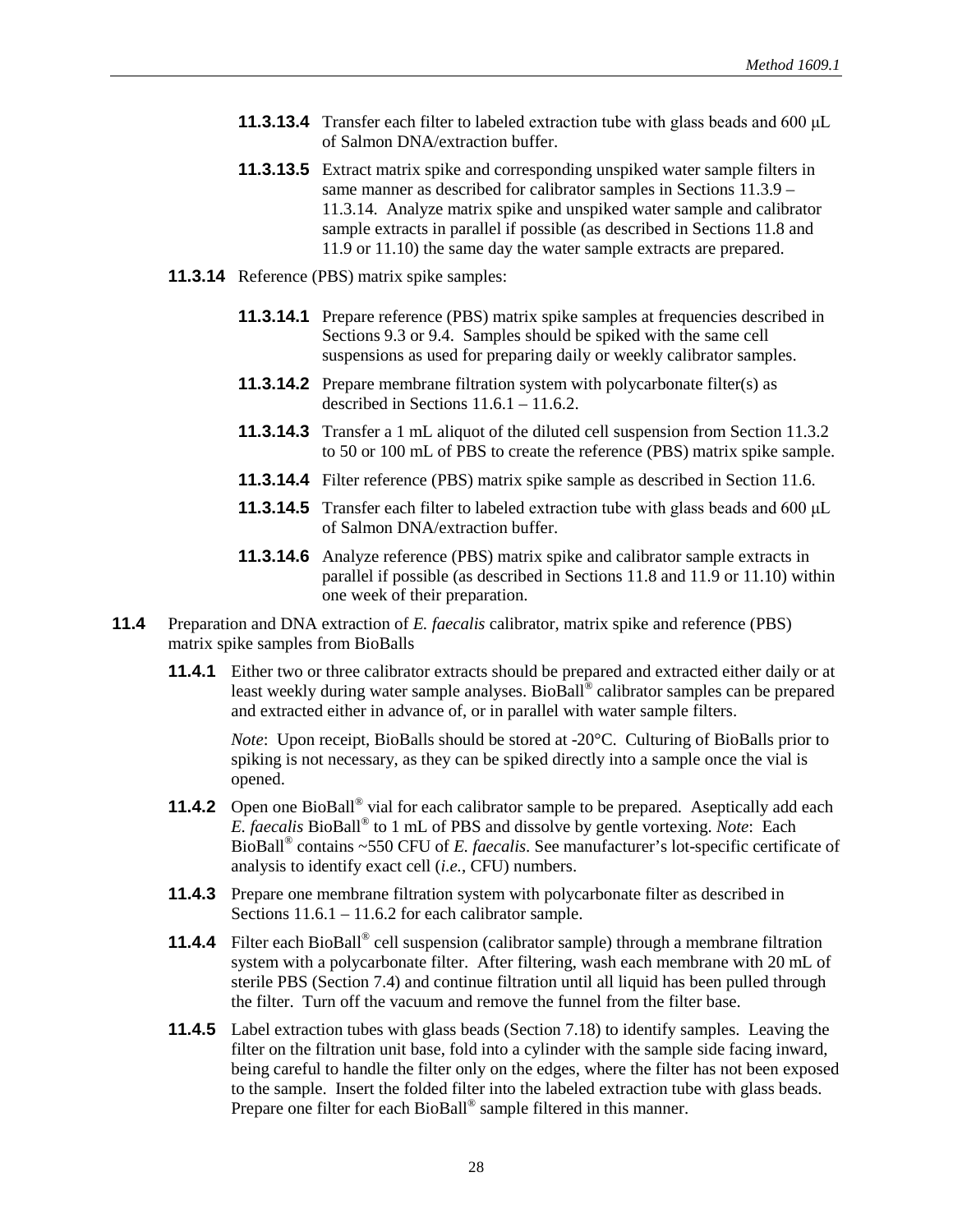- **11.4.6** Dispense 600 μL of Salmon DNA/extraction buffer (Section 7.12) into each extraction tube with glass beads and filter.
- **11.4.7** Tightly close the tubes, making sure that the O-ring is seated properly.
- **11.4.8** Extract BioBall® calibrator sample filters in same manner as described for laboratoryprepared calibrator samples in Sections 11.3.9 – 11.3.14.
- **11.4.9** Label the tubes as undiluted or 1x *E. faecalis* calibrator extracts. Label additional 1.7 mL tubes for 5 fold dilutions if necessary. In appropriately labeled tubes, using a micropipettor, add a 50 μL aliquot of each 1x *E. faecalis* BioBall® calibrator extracts and dilute each with 200 μL AE buffer (Section 7.11) to make 5 fold dilutions if necessary.
- **11.4.10** Refrigerate the extracts until ready to analyze. BioBall<sup>®</sup> calibrator extracts can be held in this manner and reused for repeated analyses with different batches of water sample extracts for up to 1 week.
- **11.4.11** Matrix spike samples:
	- **11.4.11.1** Prepare matrix spike samples for interference testing at frequencies indicated in Section 9.5. Samples should be spiked with the same lot of BioBalls as used for preparing daily or weekly calibrator samples.
	- **11.4.11.2** Prepare membrane filtration system with polycarbonate filter(s) as described in Sections 11.6.1 – 11.6.2.
	- **11.4.11.3** Aseptically transfer one BioBall® to 100 mL (or 50 mL see Section 11.6.4) of the water sample selected for testing as described in Section 11.4.2 and allow to dissolve to create the matrix spike sample.
	- **11.4.11.4** Filter matrix spike sample as described in Section 11.6 (see guidance in Section 9.5 concerning pairing of matrix spike and unspiked water sample filters for interference testing)
	- **11.4.11.5** Transfer each filter to extraction tube with glass beads and 600 μL of Salmon DNA/extraction buffer.
	- **11.4.11.6** Extract matrix spike and corresponding unspiked water sample filters in same manner as described for calibrator samples in Sections 11.3.9 – 11.3.14. Analyze spiked and unspiked water sample and calibrator sample extracts in parallel if possible (as described in Sections 11.8 and 11.9 or 11.10) the same day the water sample extracts are prepared.
- **11.4.12** Reference (PBS) matrix spike samples:
	- **11.4.12.1** Prepare reference (PBS) matrix spike samples at frequencies described in Section 9.4. Samples should be spiked with the same lot of BioBalls as used for preparing daily or weekly calibrator samples.
	- **11.4.12.2** Prepare membrane filtration system with polycarbonate filter(s) as described in Sections  $11.6.1 - 11.6.2$ .
	- **11.4.12.3** Aseptically transfer one BioBall® to 50 or 100 mL of PBS as described in Section 11.4.2 and allow to dissolve to create reference (PBS) matrix spike sample.
	- **11.4.12.4** Filter spiked PBS reference (PBS) matrix sample as described in Section 11.6.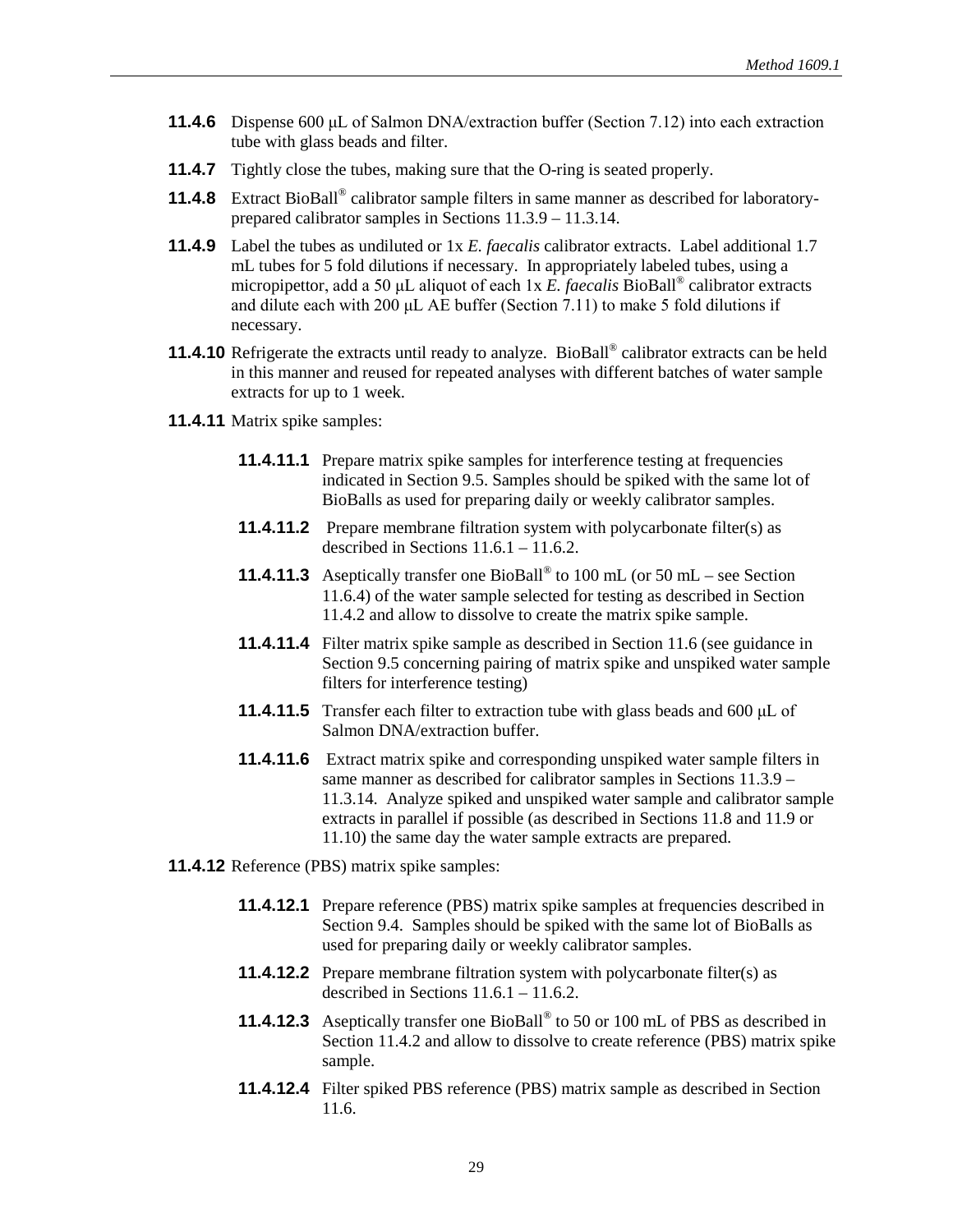- **11.4.12.5** Transfer each filter to extraction tube with glass beads and 600 μL of Salmon DNA/extraction buffer and label.
- **11.4.12.6** Extract reference (PBS) matrix spike sample filters in same manner as described for calibrator samples in Sections 11.3.9 – 11.3.14. Analyze reference (PBS) matrix spike and calibrator sample extracts in parallel if possible (as described in Sections 11.8 and 11.9 or 11.10) within one week of their preparation.
- **11.5** Use of EPA plasmid DNA standards (see Appendix E for instructions on acquiring these standards).
	- **11.5.1** DNA standards will be provided as a kit/package consisting of 5 components: **Dilution 1:**  $\sim$ 4×10<sup>4</sup> copies/5 μL; **Dilution 2:**  $\sim$ 4×10<sup>3</sup> copies/5 μL; **Dilution 3:**  $\sim$ 4×10<sup>2</sup> copies/5 μL; **Dilution 4:**  $\sim$ 4×10<sup>1</sup> copies/5 μL; **Dilution 5:**  $\sim$ 1×10<sup>1</sup> copies/5 μL. *Note*: Mean concentration estimates and standard deviations may vary slightly by lot. Lot-specific concentration information will be provided with each kit.
	- **11.5.2** Upon receipt of the kit, freeze all components at -80°C until ready to use (*Note*: if -80°C storage capability is not available, it is recommended that the kit be stored at  $-20^{\circ}$ C and used as soon as possible as described below).
	- **11.5.3** Thaw kit components and store at 4°C.
	- **11.5.4** Generate DNA standard curves by analyzing 5 μL aliquots of kit components 1-5 with 3 replicate analyses of each component per instrument run according to Section 11.9 (Life Technologies/AB) or 11.10 (Smart Cycler®), as appropriate. *Note*:Sufficient volumes of components 1-5 are provided in each kit to generate at least twelve standard curves in this manner. EPA recommends the generation of at least four independent standard curves (from separate instrument runs performed on different days and/or with different mixes of reagents) for determination of a composite standard curve as detailed in Section 9.10. EPA further recommends that these analyses be completed within one month of thawing the kit components. Finally, it is recommended that initial analyses of at least eight independent calibrator sample extracts, as detailed in Section 9.11, be performed at the same time (preferably in the same instrument runs if using 96 well format instruments) as the analyses of these standards. Aliquots of the kit components that are not used for initial analysis after initial thawing immediately should be transferred to low retention tubes (see Section 6.24) and re-frozen one time at -80°C for subsequent use. Repeated freezing and thawing of these components should be avoided.

#### **11.6** Water sample filtration

*Note*: It is required that at least one water sample filtration blank (method blank) be prepared for every PCR run (Section 9.8) and analyzed by the same procedure as the water samples.

- **11.6.1** Assemble manifold (Section 6.11), safety trap (Section 6.12) and vacuum system (Section 6.9) and connect membrane filtration unit(s) (Section 6.8) to manifold.
- **11.6.2** Place a polycarbonate filter (Section 6.14) on each filter base, and attach the funnel to the base so that the membrane filter is now held between the funnel and the base. *Note*: Most disposable plastic membrane filtration units (*e.g.,* Nalgene CN 130-4045,CN 145-0045, or equivalent) are provided with a cellulose nitrate filter that must be removed and replaced with the polycarbonate filter, do not remove filter support pad provided with the unit.
- **11.6.3** Shake the sample bottle vigorously 25 times to distribute the bacteria uniformly, and measure 100 mL of sample (or 50 mL – see Section 11.6.4) into the funnel. (*Note*: Use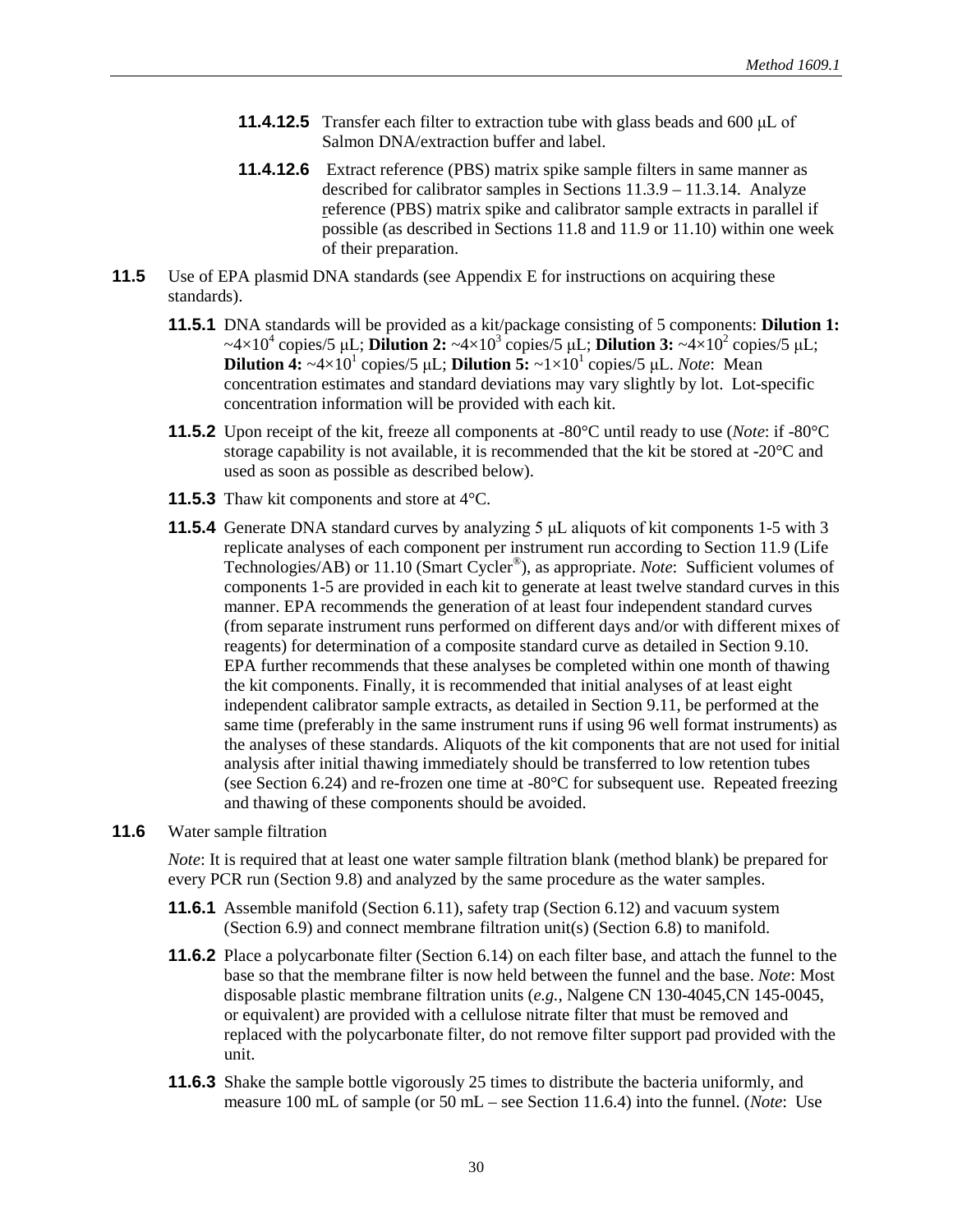of the graduations in most brands of disposable plastic membrane filtration units is acceptable for measuring)

- **11.6.4** Filter 100 mL of water sample. After filtering the sample, rinse the sides of the funnel with 20 mL of sterile PBS (Section 7.4) and continue filtration until all liquid has been pulled through the filter. Turn off the vacuum and remove the funnel from the filter base. *Note*: If 100 mL water sample volumes from your site can not be routinely filtered within a reasonable amount of time (*e.g.,* ~15 min), it is permissible to filter a 50 mL water sample volume (see Section 12.7). This deviation must be noted in the results. For method blanks, only the above rinse procedure with 20 mL of sterile PBS is necessary.
- **11.6.5** Label an extraction tube with glass beads (Section 7.18) to identify water sample. Leaving the filter on the filtration unit base, fold into a cylinder with the sample side facing inward, being careful to handle the filter only on the edges, where the filter has not been exposed to the sample. Insert the rolled filter into the labeled extraction tube with glass beads. Prepare one filter for each sample filtered in this manner.
- **11.6.6** Cap the extraction tube. Tubes may be frozen at -20 $\degree$ C for up to 1 week or -80 $\degree$ C for up to 1 year until analysis.
- **11.7** DNA extraction of water sample filters and method blanks
	- **11.7.1** Using a 1000 μL micropipettor, dispense 600 μL of the Salmon DNA/extraction buffer (Section 7.12) to each labeled extraction tube with glass beads containing water sample or method blank filters from Section 11.6.
	- **11.7.2** Tightly close the tubes, making sure that the O-ring is seated properly. Extract water sample and method blank filters in same manner as calibrator samples (see Section 11.3). Extract the method blank(s) last.
	- **11.7.3** Label the tubes as undiluted or 1x water sample extracts with sample identification. These are the water sample filter extracts. Also label tubes for method blanks. Label additional 1.7 mL tubes for 5 fold dilutions. In appropriately labeled tubes, using a micropipettor, add a 50 μL aliquot of each 1x water sample extract and dilute each with 200 μL AE buffer (Section 7.11) to make 5 fold dilutions. Dilute the method blank supernatant last.
	- **11.7.4** Store all diluted and undiluted extracts in refrigerator. *Note*: Use of undiluted samples for analysis is currently recommended if only one dilution can be analyzed.
	- **11.7.5** qPCR analysis of calibrator and water sample extracts should be performed in parallel if possible as described in Sections 11.8 and 11.9 or 11.10. Analyses should be performed immediately if possible and no later than the same day the water sample extracts are prepared.
- **11.8** Preparation of qPCR assay mix
	- **11.8.1** To minimize environmental DNA contamination, routinely treat all work surfaces with a 10% bleach solution, allowing the bleach to contact the work surface for a minimum of 15 minutes prior to rinsing with sterile water. If available, turn on UV light for 15 minutes. After decontamination, discard gloves and replace with new clean pair.
	- **11.8.2** Remove primers and probe stocks from the freezer and verify that they have been diluted to solutions of 500 μM primer and 100 μM probe.
	- **11.8.3** Prepare working stocks of Entero/IAC multiplex assay primer/probe by adding 10 μL of each primer stock (forward and reverse) and 4 μL each probe (Entero Probe and UC1P1)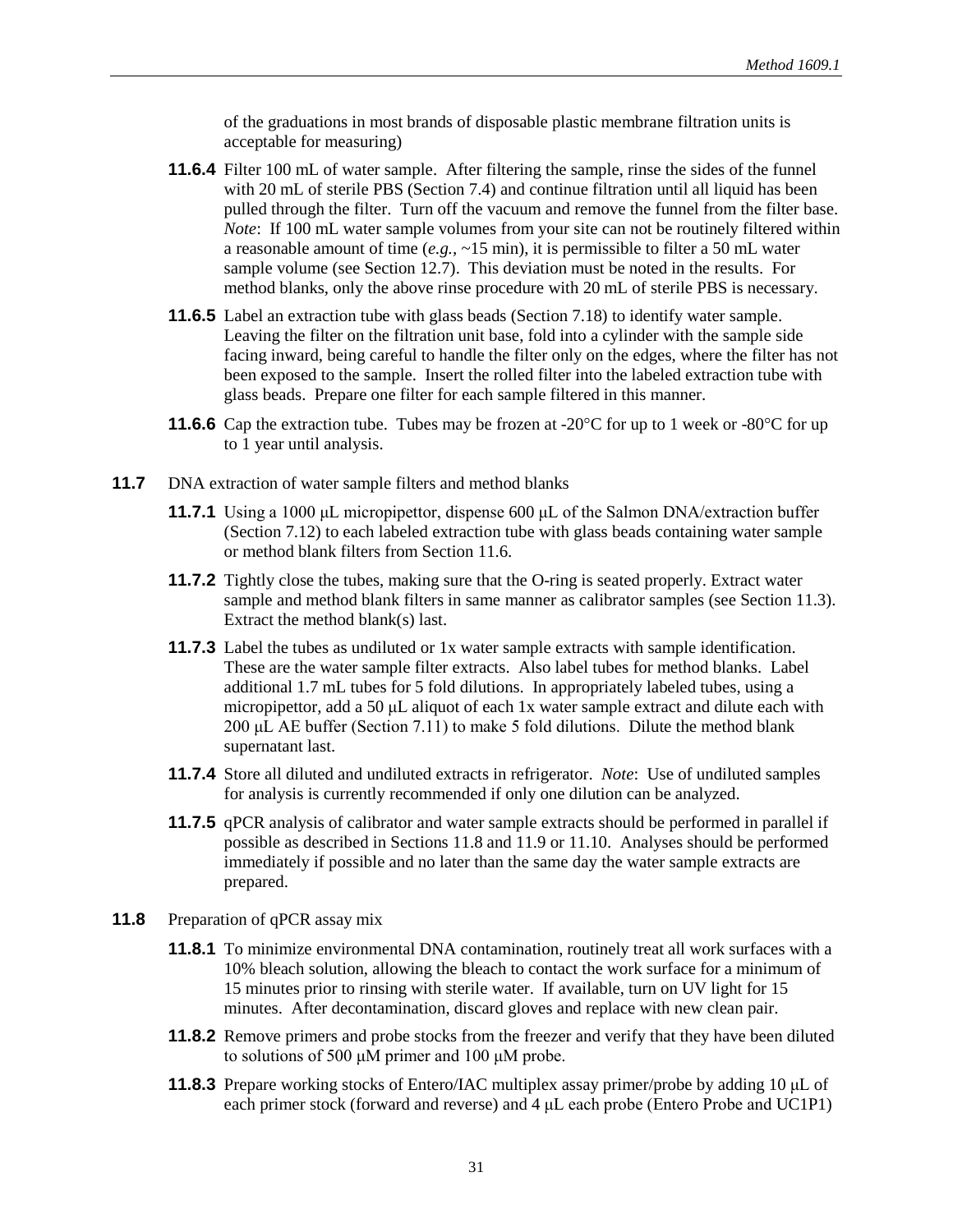to 572 μL PCR-grade water. *Note*: If performing Entero simplex assay rather than Entero/IAC multiplex assay, exclude UC1P1 and add an additional 4 μL of water. Prepare Sketa22 Salmon DNA primer/probe mix by adding 10 μL of each primer stock (forward and reverse) and 4 μL of probe stock to 576 μL of PCR-grade water, and vortex. Pulse centrifuge to create a pellet. Use a micropipettor with aerosol barrier tips for all liquid transfers. Transfer aliquots of working stocks for single day use to separate tubes and store at 4°C.

**11.8.4** Using a micropipettor, prepare assay mix for the Entero/IAC and Salmon DNA (Sketa 22) reactions in separate, sterile, labeled 1.7 mL microcentrifuge tubes as described in **Table 8**.

| Reagent                                                             | <b>Volume/Sample</b><br>(multiply by # reactions to be analyzed per day + at least<br>2 extra reactions) |
|---------------------------------------------------------------------|----------------------------------------------------------------------------------------------------------|
| PCR-grade water (containing IAC for<br>Entero/IAC multiplex assays) | $2.0 \mu L$                                                                                              |
| <b>BSA</b>                                                          | $2.5$ µL                                                                                                 |
| TaqMan <sup>®</sup> master mix                                      | $12.5$ µL                                                                                                |
| Primer/probe working stock solution                                 | $3.0 \mu L$                                                                                              |

#### **Table 8. PCR Assay Mix Composition**

*Note*:This will give a final concentration of 1 μM of each primer and 80 nM of probe in the reactions. Prepare sufficient quantity of assay mix for the number of reactions to be analyzed per day including calibrators and negative controls plus at least two extra reactions. Prepare assay mixes each day in clean area (see Section 6.1) before handling any samples containing DNA.

- **11.8.5** Vortex the assay mix working stocks; then pulse microcentrifuge to coalesce droplets. Return the primer/probe working stocks and other reagents to the refrigerator.
- **11.9** Life Technologies StepOnePlus™, and AB 7500 (all non-Fast mode) qPCR assay preparation (Reference 16.1)
	- **11.9.1** Transfer 20 μL of Entero/IAC and Sketa 22 master mixes (from Table 8) to wells of a 96 well PCR reaction tray equal to number of samples to be analyzed including calibrator and negative control samples. Pipette into the center of the wells, taking care to not touch the well walls with the pipette tip. (*Note*: The same tip can be used for pipetting multiple aliquots of the same assay mix as long as it doesn't make contact with anything else).

*Example*: For the analysis of 18 recreational water samples, 48 wells each will require the addition of Entero/IAC and Sketa 22 master mixes as follows: 18-19 samples, two replicates each (36-38 total), 2 method blanks, two replicates each (4 total), 2 NTCs and 2 or 3 calibrators, 2 replicates each  $(4-6 \text{ total}) = 96 \text{ wells}$ .

- **11.9.2** When all wells are loaded, cover tray loosely with aluminum foil or plastic wrap and transfer to refrigerator or directly to the PCR preparation station used for handling DNA samples (Section 6.1). *Note*: All aliquoting of assay mixes to reaction trays must be performed each day before handling of DNA samples.
- **11.9.3** DNA standards − Transfer 5 µL each concentration of the undiluted DNA extracts or EPA plasmid DNA standards (Section 11.5) to separate wells of the PCR reaction tray containing *Enterococcus* assay mix. *Note*: Record positions of each concentration.
- **11.9.4** Water samples − Transfer 5 µL each of the undiluted (or 5- or 25-fold diluted) DNA extracts of method blanks and water samples (Section 11.6), and corresponding dilutions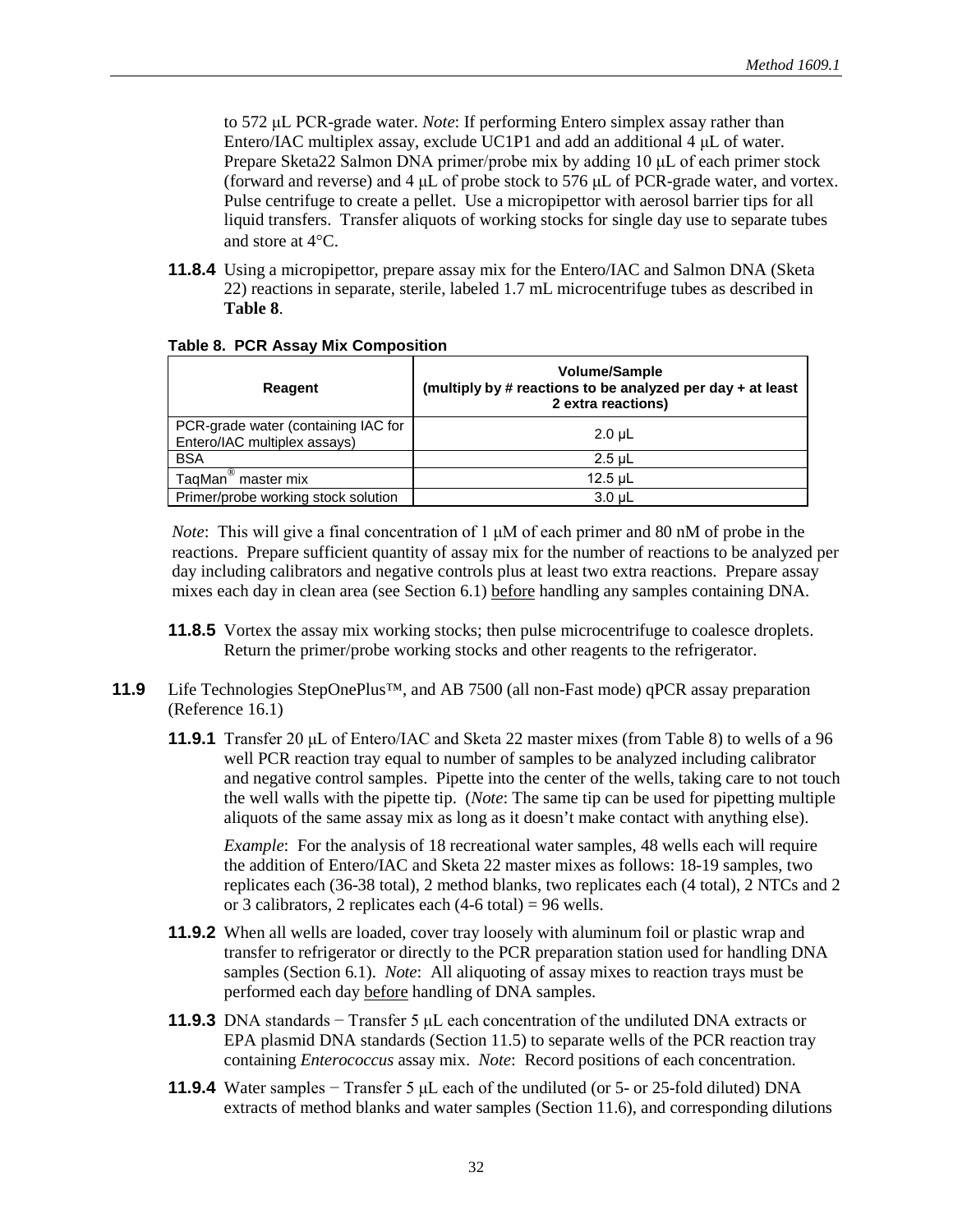of calibrator samples (Section 11.3.13), to separate wells of the PCR reaction tray containing Entero/IAC and Sketa 22 master mixes. *Note*: Record positions of each sample. Use of undiluted calibrator and water sample extracts for analysis is recommended in this method if only one dilution can be analyzed. Additional analyses of 5-fold diluted calibrator and water sample extracts is recommended if feasible to confirm absence of PCR inhibition. If the CCE or target sequence density estimates (see Section 12) from the 5-fold diluted extract analysis are more that 4-fold greater than from the undiluted extract analysis, the 5-fold diluted extract result should be used. Analyses of 25-fold dilutions may unnecessarily sacrifice sensitivity and may result in inadequate sensitivity of the method in certain situations.

- **11.9.5** Transfer 5 μL each of the undiluted (or 5- or 25-fold diluted) DNA extracts of method blanks and water samples (Section 11.7), and then corresponding dilutions of calibrator samples (Section 11.3.13), to separate wells of the PCR reaction tray containing Entero/IAC and Sketa 22 master mixes. *Note*: Record positions of each sample.
- **11.9.6** Tightly cap wells of PCR reaction tray containing samples or cover tray and seal tightly with optical adhesive PCR reaction tray.
- **11.9.7** Run reactions in AB StepOnePlus™, AB 7900, or AB 7500 (all in non-Fast mode) Real-Time PCR Systems. For platform-specific operation see Appendix A with the exception that both FAM (Entero P1) and VIC (IAC) reporters are selected from the menu.
- **11.10** Smart Cycler<sup>®</sup> qPCR assay preparation
	- **11.10.1** Label 25 μL Smart Cycler® tubes with sample identifiers and assay mix type (see Section 11.10.8 for examples) or order tubes in rack by sample number and label rack with assay mix type. It is recommended that the unloaded open Smart Cycler<sup>®</sup> tubes be irradiated under UV light in a PCR cabinet for 15 minutes. Using a micropipettor, add 20 μL of the *Enterococcus* assay mix (Section 11.8.4) to labeled tubes. Avoid generating air bubbles, as they may interfere with subsequent movement of the liquid into the lower reaction chamber. The same tip can be used for pipetting multiple aliquots of the same assay mix as long as it doesn't make contact with anything else. Repeat procedure for Salmon DNA (Sketa 22) assay mix.
	- **11.10.2** Add 5 μL of AE buffer to NTC tubes and close tubes tightly.
	- **11.10.3** Close the other PCR tubes loosely and transfer to refrigerator or directly to the PCR preparation station used for handling DNA samples (Section 6.1). *Note*: All aliquoting of assay mixes to reaction tubes must be performed each day before handling of DNA samples.
	- **11.10.4** Transfer 5 μL each of the undiluted (or 5- or 25-fold diluted) DNA extracts of method blanks and water samples (Section 11.7), and then corresponding dilutions of calibrator samples (Section 11.3.13) to tubes containing *Enterococcus* and Salmon DNA (Sketa 22) mixes. Close each tube tightly after adding sample. Load the method blank PCR assays last. Label the tube tops as appropriate.
	- **11.10.5** When all Smart Cycler<sup>®</sup> tubes have been loaded, place them in a Smart Cycler<sup>®</sup> centrifuge, and spin for 2 - 4 seconds.
	- **11.10.6** Inspect each tube to verify that the sample has properly filled the lower reaction chamber. A small concave meniscus may be visible at the top of the lower chamber, but no air bubbles should be present. (If the lower chamber has not been properly filled, carefully open and reclose the tube, and re-centrifuge). Transfer the tubes to the thermocycler.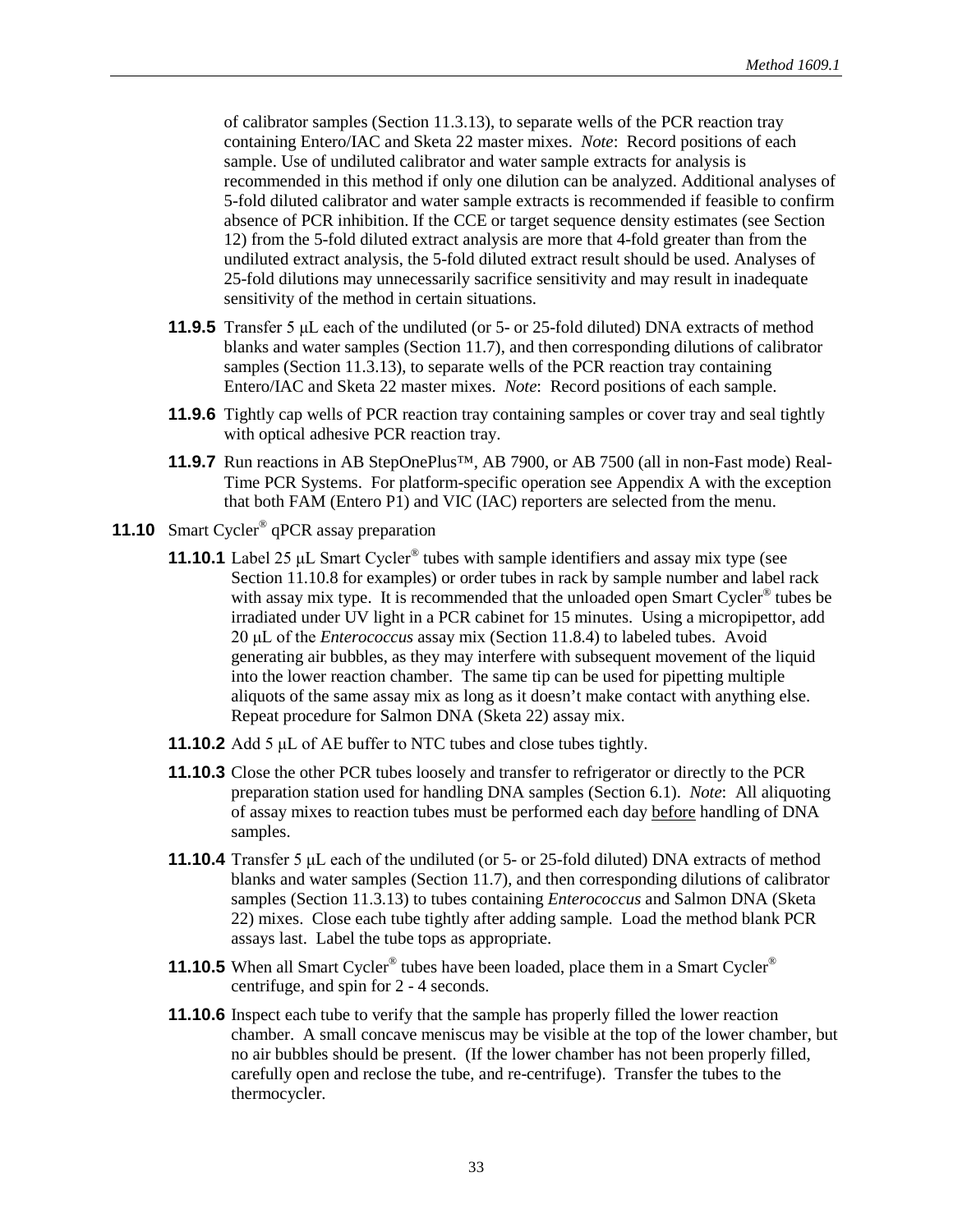- **11.10.7** For platform-specific operation see Appendix B.
- **11.10.8** Suggested sample analysis sequence for Smart Cycler<sup>®</sup>

*Example*: For analyses on a single 16-position Smart Cycler<sup>®</sup>, calibrator samples and water samples will need to be analyzed in separate runs and a maximum of 6 water samples (3 samples  $\times$  2 replicates) can be analyzed per run, as described in **Tables 9** and **10**. *Note*: Since calibrator and water sample extracts cannot be analyzed in parallel in this instance,  $C_T$  measurements from a single run of calibrator sample extracts can be used in conjunction with results from multiple water sample extract runs for up to one week to calculate *Enterococci* densities in the water samples.

#### **Table 9. Calibrator PCR Run**

| <b>Sample Description*</b>                                                       | Quantity | <b>PCR Assay Master Mix</b> |
|----------------------------------------------------------------------------------|----------|-----------------------------|
| 2 or 3 Calibrators $\times$ 2 replicates (undiluted or diluted 5, or<br>25 fold) | $4-6$    | Enterococcus/IAC            |
| 2 or 3 Calibrators $\times$ 2 replicates (undiluted or diluted 5, or<br>25 fold) | $4-6$    | Salmon DNA                  |
| No template controls (reagent blanks)                                            |          | Enterococcus/IAC            |

\* Diluted equivalently to the water samples

#### **Table 10. Water Sample PCR Run - 6 Samples + 1 Method Blank per run**

| <b>Sample Description*</b>                                          | Quantity | <b>PCR Assay Master Mix</b> |
|---------------------------------------------------------------------|----------|-----------------------------|
| 3 Water samples x 2 replicates (undiluted or diluted 5, or 25 fold) | 6        | Enterococcus/IAC            |
| 1 Method blank x 2 replicates (undiluted or diluted 5, or 25 fold)  |          | Enterococcus/IAC            |
| 3 Water samples x 2 replicates (undiluted or diluted 5, or 25 fold) | 6        | Salmon DNA                  |
| 1 Method blank x 2 replicates (undiluted or diluted 5, or 25 fold)  |          | Salmon DNA                  |

\* Use of undiluted calibrator and water sample extracts for analysis is recommended in this method if only one dilution can be analyzed. Additional analyses of five-fold diluted calibrator and water sample extracts is recommended if feasible to confirm absence of PCR inhibition. Analyses of 25 fold dilutions may unnecessarily sacrifice sensitivity and may result in inadequate sensitivity of the method in certain situations.

# <span id="page-40-0"></span>**12.0 Data Analysis and Calculations**

**12.1 Overview**: This section describes a method for determining the ratio of the target sequence quantities recovered from a test (water filter) sample compared to those recovered from identically extracted calibrator samples using an arithmetic formula, referred to as the comparative C<sub>T</sub> method. The  $\Delta \Delta C_T$  comparative C<sub>T</sub> method also normalizes these ratios for differences in total DNA recovery from the test and calibrator samples using qPCR analysis  $C_T$ values for a reference sequence provided by the SPC DNA. These ratios are converted to CCEs recovered from the test samples. Methods are provided in Sections  $12.4 - 12.6$  for determining absolute quantities of total target sequences recovered from calibrator and test sample extracts and using these values to obtain EPA RWQC-adjusted CCE estimates in water samples. These methods for determining RWQC-adjusted CCE estimates are recommended based on EPA estimates of the ratios of target sequences to CCEs used to establish beach action values in the 2012 EPA Recreational Water Quality Criteria (References 16.5 and 16.11). Tools for performing many of the calculations indicated below are provided in the Method 1609.1/1611.1 calculation spreadsheet available at:

[\(http://water.epa.gov/scitech/methods/cwa/bioindicators/biological\\_index.cfm\).](http://water.epa.gov/scitech/methods/cwa/bioindicators/biological_index.cfm)

### **12.2 Direct Calculation of RWQC-adjusted CCEs in test samples based on cell numbers in calibrator samples**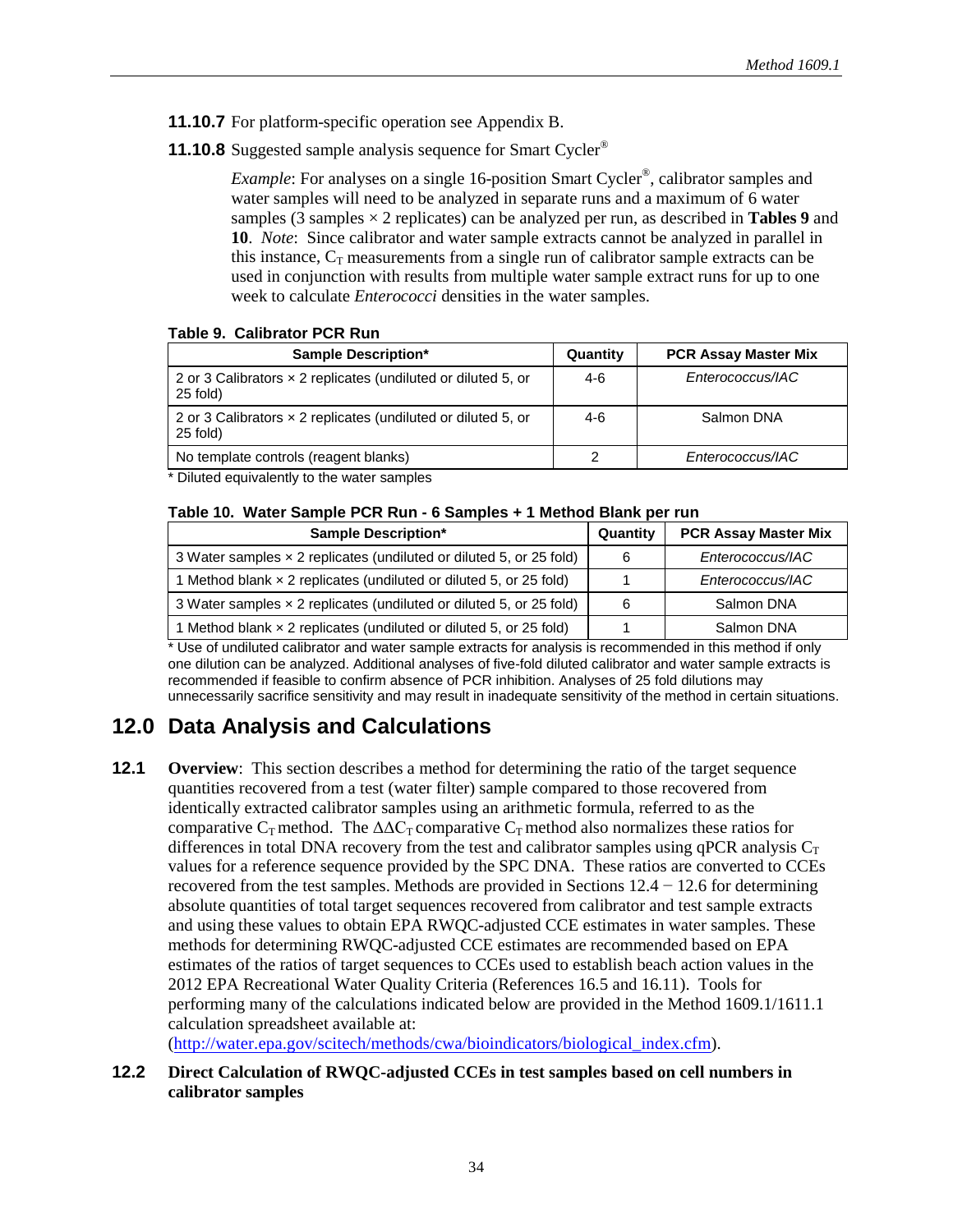*Note*: This method can be used if laboratories can document that the average target sequence recovery per cell in their calibrator sample extracts is 15 as determined by dividing the average target sequence recovery in calibrator sample extracts (calculated in Section 12.4) by the estimated number of cells in the calibrator samples or by adjusting the cell number values in their calibrator samples to obtain this value (see Section 12.6: A minimum of two or three fresh calibrator samples should be extracted at least on a weekly basis and analyzed in association with each batch of water sample filtrates. QC analysis of the results from these calibrator extracts should be performed as described in Section 9.11.  $C_T$  values from the *Enterococcus* and salmon DNA SPC qPCR assays for both the calibrator and test samples are used in the  $\Delta \Delta C_{\text{T}}$  method to determine the ratios of target sequences in the test and calibrator sample extracts and these ratios are converted to CCEs recovered from the test samples as specified below and illustrated in **Table 11**.

- **12.2.1** Subtract the mean Sketa22 assay  $C_T$  value ( $C_T$ , Sketa) from the mean Entero assay  $C_T$ value ( $C_T$ , Entero) for each calibrator sample extract to obtain  $\Delta C_T$  values and calculate the overall average  $\Delta C_T$  value for all calibrator samples.
- **12.2.2** Subtract the Sketa22 assay  $C_T$  value ( $C_T$ , Sketa) from the Entero assay  $C_T$  value ( $C_T$ , Entero) for each water sample filtrate extract to obtain  $\Delta C_T$  values for each of these test samples. *Note*: If duplicate analyses are performed on these samples, use the mean Entero and Sketa22  $C_T$  values to calculate average  $\Delta C_T$  values.
- **12.2.3** Subtract the overall average  $\Delta C_T$  value for the calibrator samples from the  $\Delta C_T$  value (or average  $\Delta C_T$  value) for each of the test samples to obtain  $\Delta \Delta C_T$  values.
- **12.2.4** Calculate the ratio of the target sequences in the test and calibrator samples using the formula:  $AF^{\wedge$ (- $\triangle$ ΔCT), where  $AF =$  amplification factor of the target organism qPCR assay, determined as described in Section 12.2. *Note*: An alternative formula for this calculation is:  $10^{\circ}(\Delta\Delta C_{T}/B)$  where *B* is the mean slope from the standard curve (Reference 16.7).
- **12.2.5** Multiply the ratio of the target sequences in the test and calibrator samples by the estimated count (*e.g.*, CFU) determined in Section 11.1.7 to determine the CCEs for each of the test samples. *Note*: This calculation can be applied without modification to the analyses of diluted extracts if both the test sample and calibrator extracts are equally diluted and equal volumes of diluted extracts are analyzed.

| Estimated<br>Cell Count <sup>1</sup> | Sample<br>Type | $C_{T.tarcat}$ | C <sub>T,SPC</sub> | $\Delta C$ | $\Delta\Delta C_\top$ | Ratio calib/test<br>$1.96 - \Delta \Delta CT$ | <b>CCEs in Test Sample Extract</b><br>$(1.96 - \Delta \Delta \text{CT}_{\times} \text{Est cell count})$ |
|--------------------------------------|----------------|----------------|--------------------|------------|-----------------------|-----------------------------------------------|---------------------------------------------------------------------------------------------------------|
| 120000                               | Calibrator     | 24.31          | 21.68              | 2.63       | ----                  | ----                                          | ----                                                                                                    |
|                                      | Test           | 31.49          | 22.01              | 9.48       | 6.85                  | 0.01                                          | $0.01 \times 120000 = 1200$                                                                             |

**Table 11. Example Calculations (AF = 1.96)**

**12.3 Generation of C<sub>T</sub> value vs. target sequence standard curve**: Serial dilutions of a DNA standard should be prepared to give concentrations of  $\sim$ 4  $\times$  10<sup>4</sup>, 4  $\times$  10<sup>3</sup>, 4  $\times$  10<sup>1</sup>, 4  $\times$  10<sup>1</sup> and  $\sim$ 1  $\times$  $10<sup>1</sup>$  lsrRNA gene sequences per 5  $\mu$ L (the standard sample volume added to the PCR reactions) as described in Section 11.2 or 11.5. *Note*: A procedure to confirm target sequence concentrations in laboratory-prepared DNA standards is provided in Section 11.2.23. Guidance is also provided in Section 9.10 for intercept values that should be expected from the standard curves produced by certain instruments if the target sequence concentrations in the standards are acceptably accurate. Preparation and analyses of an additional dilution of the standards containing 5 lsrRNA gene sequences per 5 μL is suggested to better characterize the method's limit of detection in each laboratory (see Sections 11.2.23.5 and 9.14) but is not required for generation of standard curves.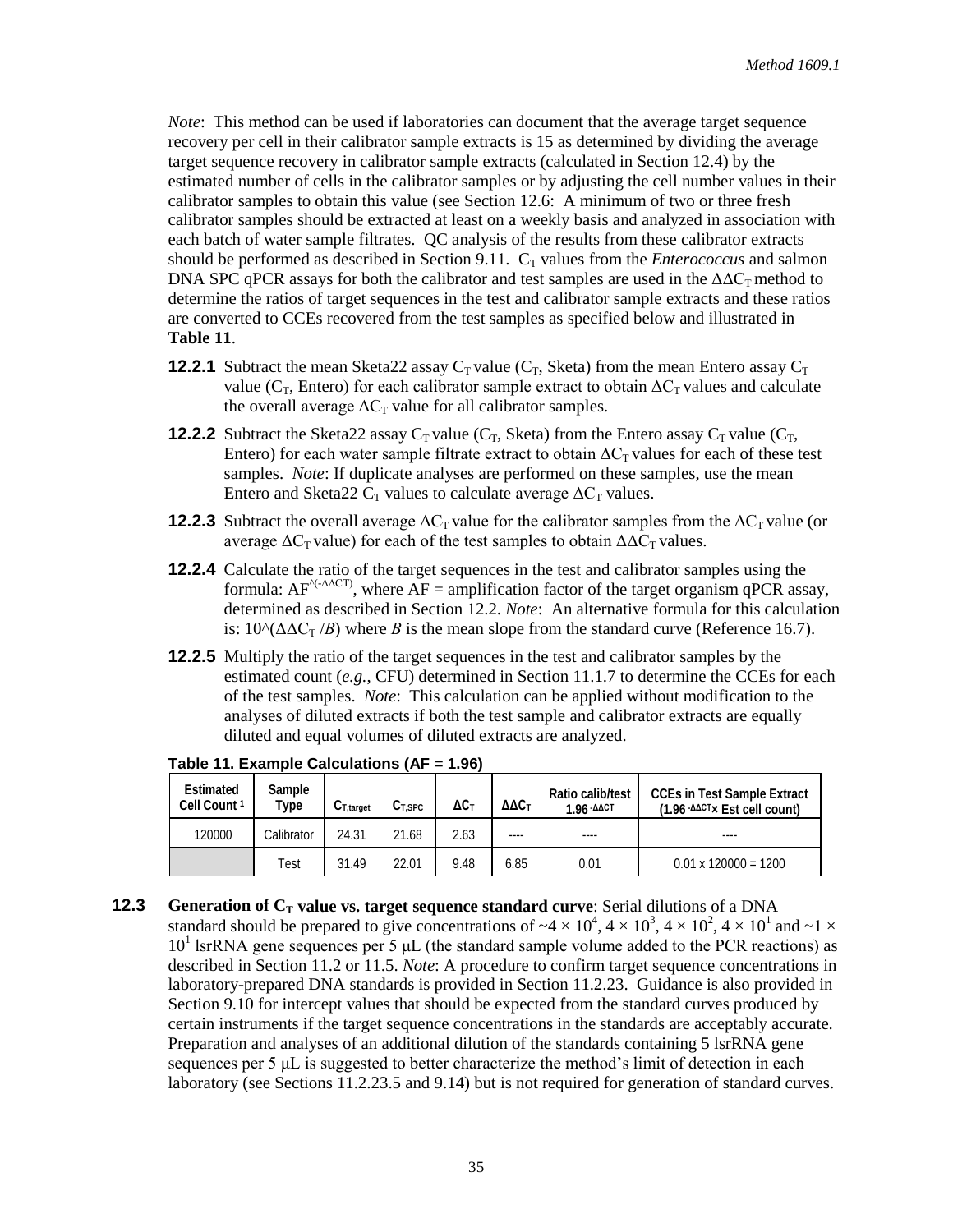Aliquots of each of these dilutions should be stored frozen at -80°C in low retention microcentrifuge tubes. Thawed aliquots should be stored at  $4^{\circ}$ C and should be analyzed within one month of thawing. qPCR analyses of these diluted standards using the *Enterococcus* primer and probe assay should initially be performed in triplicate on at least four separate instrument runs on different days and/or with different mixes of reagents.  $C_T$  values from these composite analyses should be subjected to regression analysis against the log10-transformed target sequence numbers per reaction as described in Section 9.10.

AFs used for subsequent  $\Delta \Delta C_T$  calculations (Section 12.4) can be calculated from the slope value of this curve by the formula  $AF = 10^{\circ}$ (1 / (-) slope value). An example calculation using the slope value from the example regression in Figure 1 (see Section 9.10) is shown below:

 $AF = 10^{\circ}$  (1 / 3.4163) = 1.96

**12.4 Calculation of average target sequence recovery in calibrator sample extracts**: A minimum of eight calibrator sample extracts should initially be prepared from different freezer-stored aliquots of each cultured *E. faecalis* stock suspension or from eight BioBalls as described in Section 9.11. Dilutions of each of these calibrator sample extracts equivalent to the anticipated dilutions of the test samples used for analysis (*e.g.,* undiluted and/or, 5- and/or 25-fold) should be analyzed with the *Enterococcus* Entero/IAC primer and probe assay in at least four independent instrument runs. (*Note*: Sketa22 assay results are not needed for this calculation but this assay should be performed in parallel to determine  $\Delta C_T$  values as described in Section 9.11. IAC results also are not needed for this calculation but it is recommended to perform these analyses with the same primer/probe working stocks that will be used for ongoing analyses). The average  $C_T$  value from these analyses and the slope and intercept values of the composite standard curve generated from the DNA standards (Section 9.10) should be used to determine the average number of target sequences per 5 μL of extract used in the reactions. Accurate determination of laboratory-prepared DNA standard concentrations (see Section 11.2.23.5) or use of EPA plasmid DNA standards (see Section 11.5) is required. An example calculation using an average calibrator extract  $C_T$  value of 24.31 and the standard curve from Figure 1 in Section 9.10 is shown below:

Average calibrator target sequences/5 μL extract =  $10$ <sup>2</sup>((24.31-37.2137) / -3.3402] = 7297.1270

*Note*: The number should be rounded to four decimal places (*i.e*., 4285.0744). Dividing this value by 5 gives the average calibrator target sequences/μL extract which can be multiplied by the total volume of the extract (*e.g.,* 600 μL for undiluted extracts, 3000 μL for 5-fold diluted extracts or 15000 μL for 25-fold diluted extracts) to determine the average total quantity of target sequences recovered in the calibrator sample extracts. An example of this calculation using the average calibrator target sequences/reaction value determined immediately above is shown below:

 $(7297.1270/5) \times 600 = 875655$  target sequences / total extract

*Note*: A tool for calculating average target sequence recovery in calibrator sample extracts is also provided in the Method 1609.1/1611.1 calculation spreadsheet available at: [\(http://water.epa.gov/scitech/methods/cwa/bioindicators/biological\\_index.cfm\)](http://water.epa.gov/scitech/methods/cwa/bioindicators/biological_index.cfm).

#### **12.5 Calculation of calibrator target sequence equivalents (CSE) in test samples**

- **12.5.1** Perform calculations as described in Sections 12.2.1 − 12.2.4 above.
- **12.5.2** Multiply the ratio of the target sequences in the test and calibrator samples by the estimated average target sequences per total calibrator sample extract determined in Section 12.4. *Note*: This calculation can be applied without modification to the analyses of diluted extracts if both the test sample and calibrator extracts are undiluted or equally diluted and equal volumes of undiluted or diluted extracts are analyzed.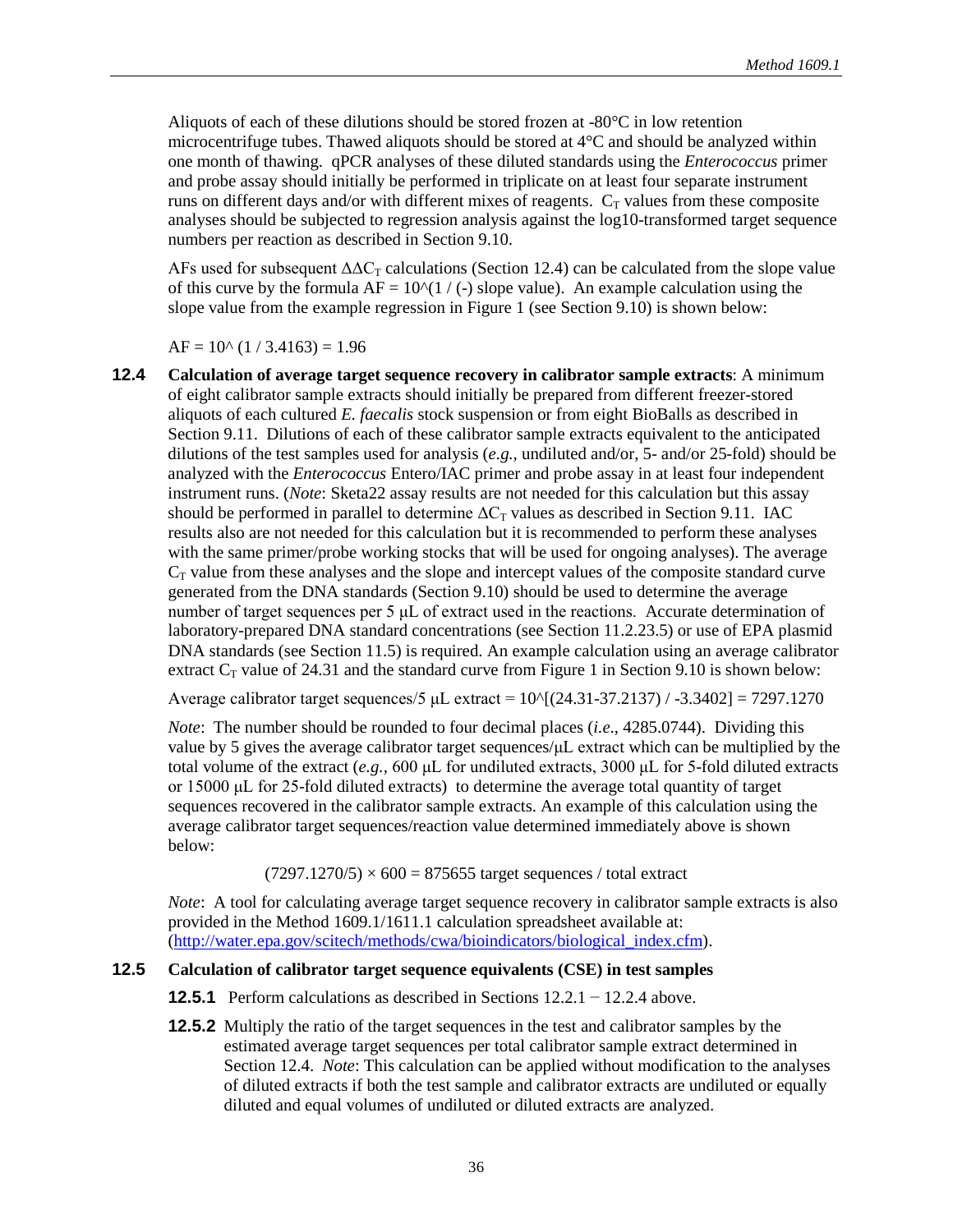*Note*: A tool for calculating average calibrator target sequence equivalents (CSE) in test samples is also provided in the Method 1609.1/1611.1 calculation spreadsheet available at: [\(http://water.epa.gov/scitech/methods/cwa/bioindicators/biological\\_index.cfm\)](http://water.epa.gov/scitech/methods/cwa/bioindicators/biological_index.cfm).

- **12.5.3** The geometric mean of the measured target sequences and associated coefficients of variation in multiple water samples can be determined from individual sample  $C_T$  values using the following procedure:
	- **12.5.3.1** Use  $\Delta C_T$  value for each individual water sample extract and the mean calibrator  $\Delta C_T$  value to calculate the measured target sequence numbers in each water sample extract, as described in Section 12.4.
	- **12.5.3.2** Calculate the log<sub>10</sub> of the measured target sequence numbers in each water sample (log N)
	- **12.5.3.3** Calculate the mean (M) and standard deviation (S) from the values of log N obtained in the previous step for all of the water sample extracts.
	- **12.5.3.4** Calculate the geometric mean as  $10^M$ .
- **12.5.4** The implied coefficient of variation (CV) is calculated, based on the log normal distribution, as the square root of  $10^{V/0.434}$  - 1, where  $V = S^2$ .

#### **12.6 Calculation of EPA RWQC-standardized CCE in test samples.**

- **12.6.1** Divide estimates of target sequences (CSE) per test sample from Section 12.5 by 15. *Note*: 15 is the mean EPA estimate of target sequences per calibrator cell used to establish CCE beach action values in the 2012 EPA Recreational Water Quality Criteria (Reference 16.5 and 16.11). The Method 1609.1/1611.1 calculation spreadsheet available at: [\(http://water.epa.gov/scitech/methods/cwa/bioindicators/biological\\_index.cfm\)](http://water.epa.gov/scitech/methods/cwa/bioindicators/biological_index.cfm) automatically performs this calculation.
- **12.7 Reporting Results**: Where possible, duplicate analyses should be performed on each sample and results based on mean  $C_T$  values. Report the results as *Enterococcus* CCEs per 100 mL water sample filtered as per Section 12.2 or as per Sections  $12.4 - 12.6$ ). If CCE results are based on analyses of non-standard water sample volumes (*i.e.,* 50 mL), multiply the CCE values by two and note that the reported results are based upon this conversion.

### <span id="page-43-0"></span>**13.0 Method Performance**

- **13.1** Multi-laboratory Validation (MLV) of Method 1609 in Marine and Fresh Water
	- **13.1.1** Marine Water
		- **13.1.1.1** Seven volunteer (marine water) laboratories participated in EPA's MLV study of EPA Method 1609. The purpose of the study was to characterize method performance across multiple laboratories and multiple marine water matrices and to develop QC acceptance criteria. A detailed description of the study and results are provided in the validation study report (Reference 16.12). Results submitted by laboratories were validated using a standardized data review process to confirm that results were generated in accordance with study-specific instructions and the May 2012 draft version of EPA Method 1609 (1609).
		- **13.1.1.2** Recovery Method 1609 was characterized by mean laboratory-specific recoveries of enterococci from marine water samples spiked with BioBalls ranging from 4% to 142% with an overall mean recovery of 63%.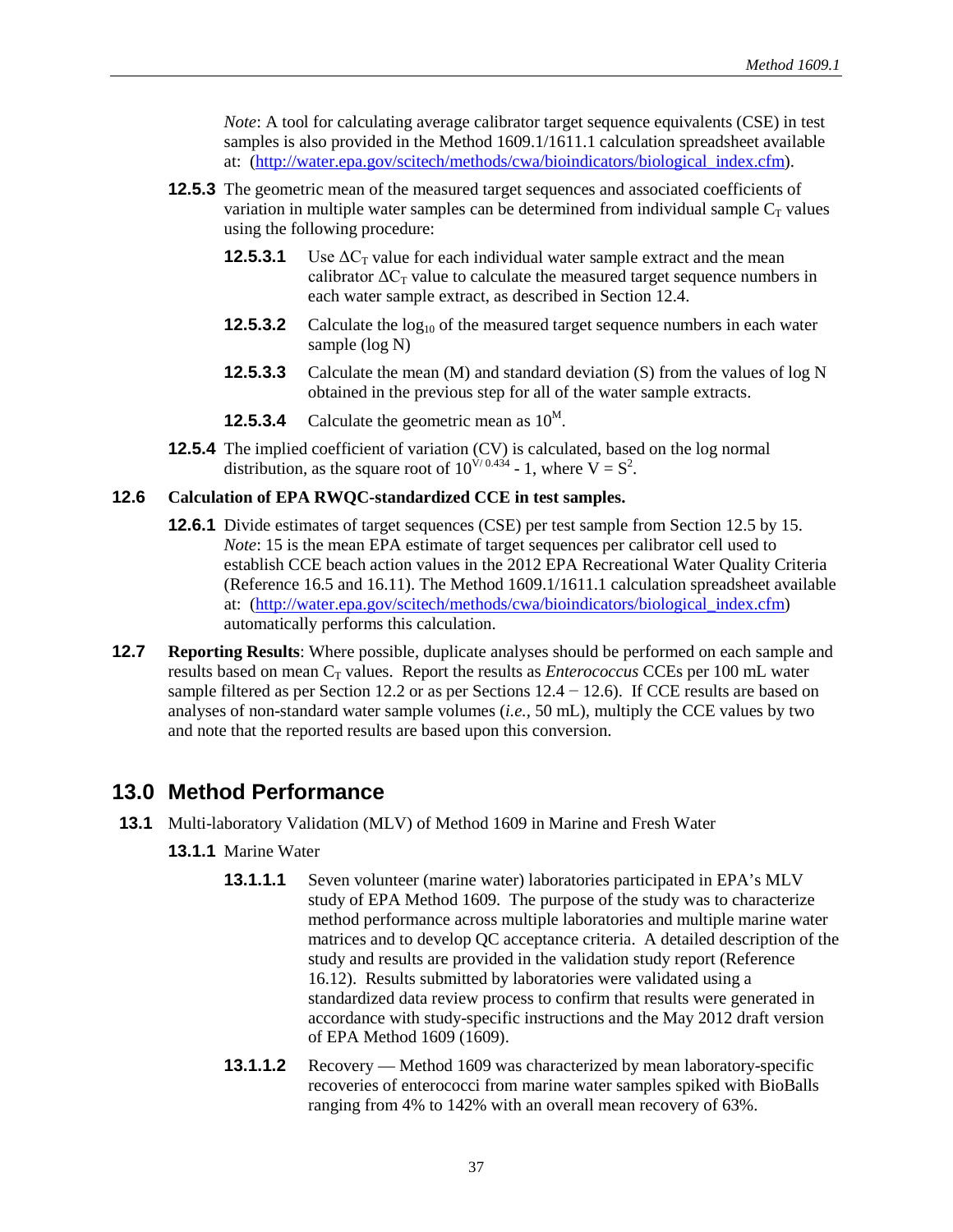- **13.1.1.3** Precision Method 1609 was characterized by laboratory-specific RSDs from marine water samples spiked with BioBalls ranging from 15% to 440% with an overall pooled within-laboratory RSD of 79%.
- **13.1.2** Fresh Water
	- **13.1.2.1** Eight volunteer (fresh water) laboratories participated in EPA's MLV study of EPA Method 1609. A detailed description of the study and results are provided in the validation study report (Reference 16.12). Results submitted by laboratories were validated using a standardized data review process to confirm that results were generated in accordance with study-specific instructions and the May 2012 draft version of EPA Method R (1609).
	- **13.1.2.2** Recovery Method 1609 was characterized by mean laboratory-specific recoveries of enterococci from fresh water samples spiked with BioBalls ranging from -48% to 415% with an overall mean recovery of 124%.
	- **13.1.2.3** Precision Method 1609 was characterized by laboratory-specific RSDs from fresh water samples spiked with BioBalls ranging from -6000% to 198%, with an overall pooled within-laboratory RSD of 84%.

#### **13.1.3** PBS

- **13.1.3.1** A total of twelve volunteer laboratories analyzed PBS samples during EPA's MLV study of EPA Method 1609.
- **13.1.3.2** Recovery Method 1609 was characterized by mean laboratory-specific recoveries of enterococci from PBS samples spiked with BioBalls ranging from 0.1% to 330% with an overall mean recovery of 119%.
- **13.1.3.3** Precision Method 1609 was characterized by laboratory-specific RSDs from PBS samples spiked with BioBalls ranging from 12% to 200%, with an overall pooled within-laboratory RSD of 73%.

### <span id="page-44-0"></span>**14.0 Pollution Prevention**

- **14.1** The solutions and reagents used in this method pose little threat to the environment when recycled and managed properly.
- 14.2 Solutions and reagents should be prepared in volumes consistent with laboratory use to minimize the volume of expired materials to be disposed.

## <span id="page-44-1"></span>**15.0 Waste Management**

- **15.1** It is the laboratory's responsibility to comply with all federal, state, and local regulations governing waste management, particularly the biohazard and hazardous waste identification rules and land disposal restrictions, and to protect the air, water, and land by minimizing and controlling all releases from fume hoods and bench operations. Compliance with all sewage discharge permits and regulations is also required.
- **15.2** Samples, reference materials, and equipment known or suspected to have viable enterococci attached or contained must be sterilized prior to disposal.
- **15.3** For further information on waste management, consult "The Waste Management Manual for Laboratory Personnel" and "Less Is Better: Laboratory Chemical Management for Waste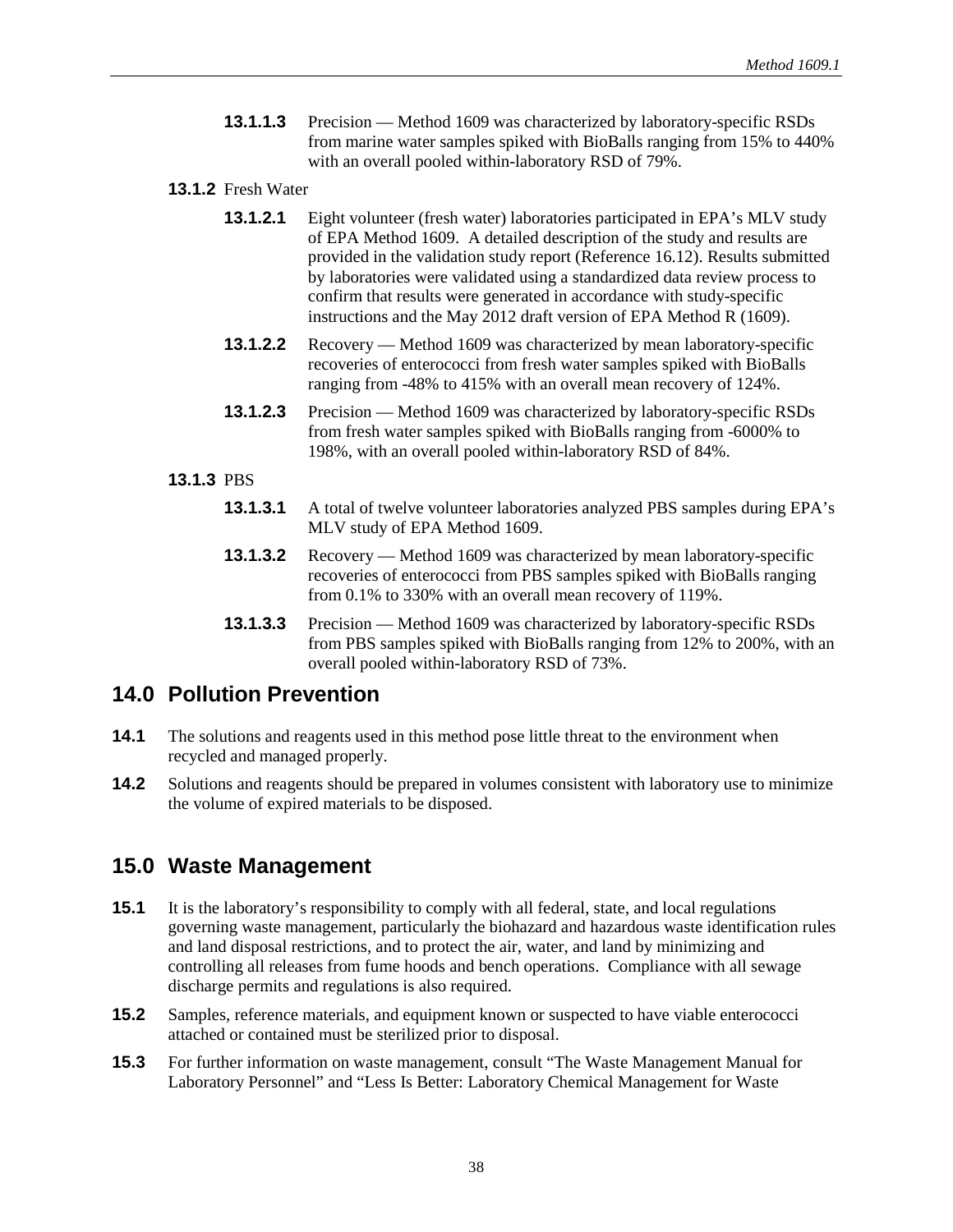Reduction," both available from the American Chemical Society's Department of Government Relations and Science Policy, 1155 16th Street NW, Washington, DC 20036.

## <span id="page-45-0"></span>**16.0 References**

- **16.1** Anonymous. 1997. User Bulletin #2. ABI Prism 7700 Sequence Detection System. Foster City, CA, Applied Biosystems.
- **16.2** Bordner, R., J.A. Winter, and P.V. Scarpino (eds.). 1978. *Microbiological Methods for Monitoring the Environment: Water and Wastes*, EPA-600/8-78-017.
- **16.3** Cabelli, V. J., A. P. Dufour, M. A. Levin, L. J. McCabe, and P. W. Haberman. 1979. Relationship of Microbial Indicators to Health Effects at Marine Bathing Beaches. Amer. Jour. Public Health. 69:690 - 696.
- **16.4** Haugland, R.A., S. Siefring, J. Lavender, and M.Varma, 2012. Influences of Sample Interference and Interference Controls on Quantification of Enterococci Fecal Indicator Bacteria in Surface Water by the qPCR Method. Water Research, 46(18):5989–6001.
- **16.5** Haugland, R.A., S. Siefring, M. Varma, A.P. Dufour, K.P. Brenner, T.J. Wade, E. Sams, S. Cochran, S. Braun, and M. Sivaganesan. 2014. Standardization of Enterococci Density Estimates by EPA qPCR Methods and Comparison of Beach Action Value Exceedances in River Waters with Culture Methods. J. Microbiol. Methods. 105:59-66.
- **16.6** Sivaganesan, M., S. Siefring, M. Varma, and R.A. Haugland. 2011. MPN Estimation of qPCR Target Sequence Recoveries from Whole Cell Calibrator Samples. J. Microbiol. Methods. 87:343-349.
- **16.7** Sivaganesan, M., S. Siefring, M. Varma, and R.A. Haugland. 2014. Comparison of *Enterococcus* quantitative polymerase chain reaction analysis results from midwestern U.S. river samples using EPA Method 1611 and Method 1609 PCR reagents. J. Microbiol. Methods. 101: 9–17.
- **16.8** USEPA. 1983. Health Effects Criteria for Marine Recreational Waters. EPA-600/1-80-031.
- **16.9** USEPA. 1984. Health Effects Criteria for Fresh Recreational Waters. EPA-600/1-84-004.
- **16.10** USEPA. 1986. Ambient water quality criteria for bacteria 1986. EPA 440/5-84-002.
- **16.11** USEPA. 2012. Recreational water quality criteria. EPA, Office of Water 820-F-12-058.
- **16.12** USEPA. 2013. Results of the Multi-Laboratory Validation of EPA Method 1609 (1609) for Enterococci in Marine and Fresh Waters by TaqMan® Quantitative Polymerase Chain Reaction (qPCR) with Internal Amplification Control (IAC) Assay. EPA 820-R-13-007.
- **16.13** Wade, T.J., R.L. Calderon, K.P. Brenner, E. Sams, M. Beach, R. Haugland, L. Wymer, and A.P. Dufour. 2008. High Sensitivity of Children to Swimming-Associated Gastrointestinal Illness: Results Using a Rapid Assay of Recreational Water Quality. Epidemiol. 19:375-383.
- **16.14** Wade, T.J., E. Sams, K.P. Brenner, R. Haugland, E. Chern, M. Beach, L. Wymer, C.C. Rankin, D. Love, Q. Li, R. Noble and A.P. Dufour. 2010. Rapidly Measured Indicators of Recreational Water Quality and Swimming-Associated Illness at Marine Beaches: A Prospective Cohort Study. Environ. Health 9:66.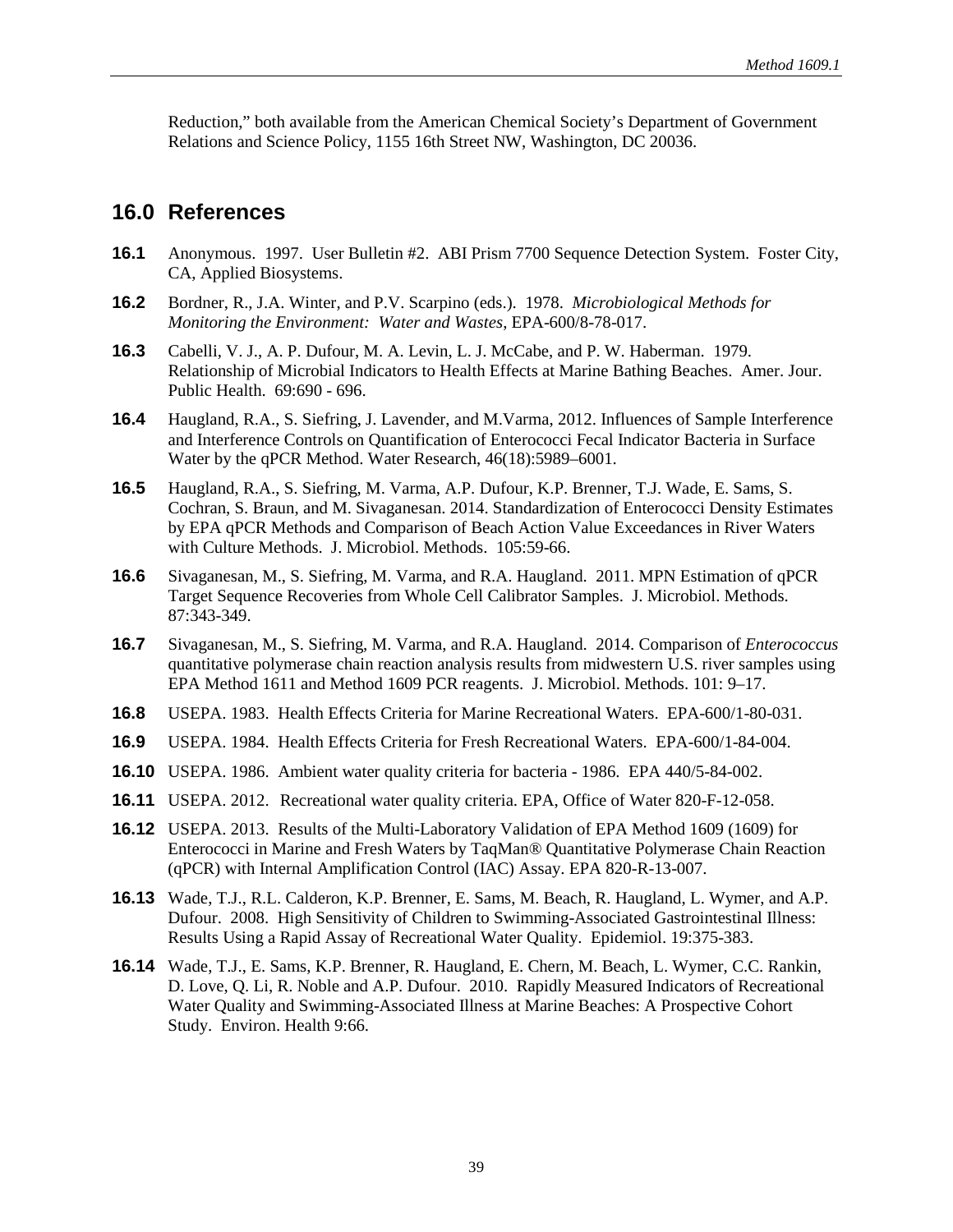# <span id="page-46-0"></span>**17.0 Acronyms**

| $\Delta \Delta C_T$ | Comparative cycle threshold calculation method   |
|---------------------|--------------------------------------------------|
| AВ                  | Applied Biosystems (currently Life Technologies) |
| AF                  | Amplification factor                             |
| <b>BHIA</b>         | Brain heart infusion agar                        |
| <b>BHIB</b>         | Brain heart infusion broth                       |
| <b>Bp</b>           | Base pair                                        |
| <b>BSA</b>          | Bovine serum albumin                             |
| <b>CCE</b>          | Calibrator cell equivalent                       |
| <b>CFU</b>          | Colony forming units                             |
| $C_T$               | Cycle threshold                                  |
| <b>CV</b>           | Coefficient of variation                         |
| <b>DNA</b>          | Deoxyribonucleic acid                            |
| <b>EDTA</b>         | Ethylenediaminetetraacetic acid                  |
| GI                  | Gastrointestinal illness                         |
| <b>HEPA</b>         | High efficiency particulate air                  |
| <b>IAC</b>          | Internal amplification control                   |
| <b>lsrRNA</b>       | Large subunit ribosomal RNA (i.e., 23S rRNA)     |
| <b>MLV</b>          | Multi-laboratory validation                      |
| MS                  | Matrix spike                                     |
| <b>NTC</b>          | No template control                              |
| <b>OD</b>           | Optical density                                  |
| <b>OPR</b>          | Ongoing precision and recovery                   |
| <b>PBS</b>          | Phosphate buffered saline                        |
| <b>PCR</b>          | Polymerase chain reaction                        |
| <b>PSI</b>          | Pounds per square inch                           |
| QA                  | Quality assurance                                |
| QC                  | Quality control                                  |
| qPCR                | Quantitative polymerase chain reaction           |
| <b>RNA</b>          | Ribonucleic acid                                 |
| <b>RPD</b>          | Relative percent difference                      |
| rpm                 | Revolutions per minute                           |
| <b>RSD</b>          | Relative standard deviation                      |
| <b>SPC</b>          | Sample processing control                        |
| <b>TNTC</b>         | Too numerous to count                            |
| <b>TSC</b>          | Target sequence copy                             |
| <b>UV</b>           | Ultraviolet (light)                              |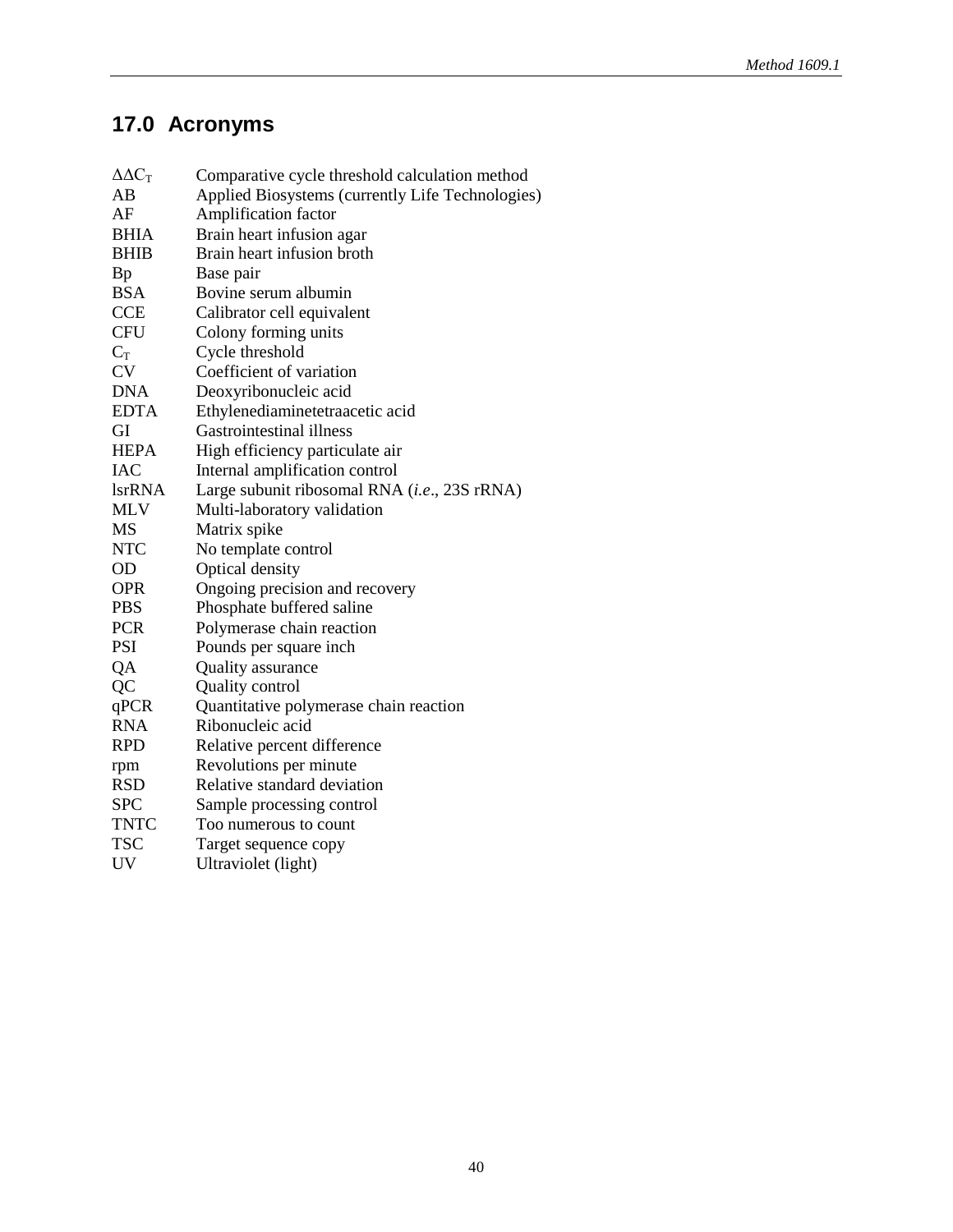# <span id="page-47-0"></span>**Appendix A: Part II (General Operations), Section A (Sample Collection, Preservation, and Storage)**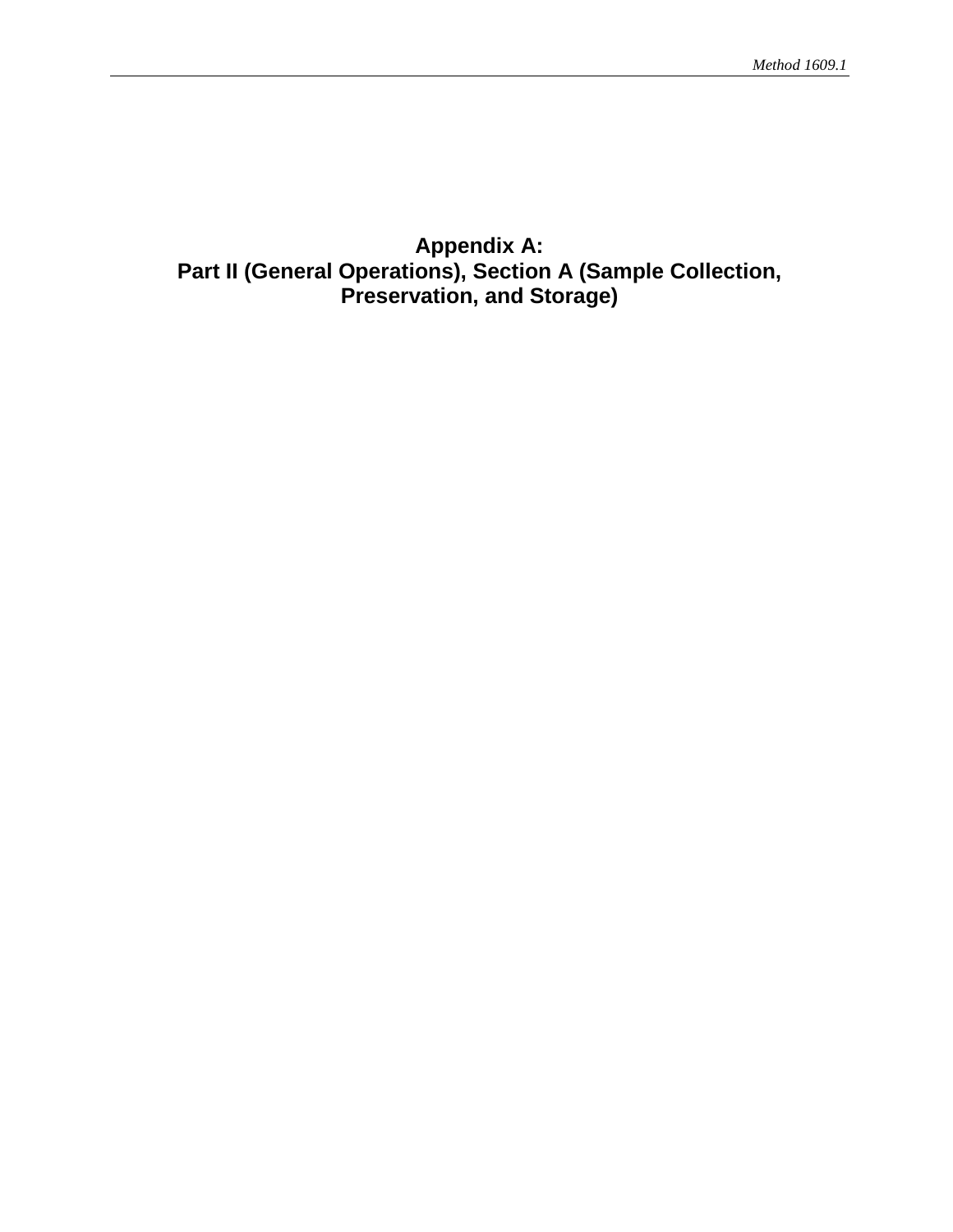### **Sample Collection**<sup>1</sup>

### **1.0 Sample Containers**

**1.1 Sample Bottles:** Bottles must be resistant to sterilizing conditions and the solvent action of water. Wide-mouth borosilicate glass bottles with screw-cap or ground-glass stopper or heat-resistant plastic bottles may be used if they can be sterilized without producing toxic materials (see examples A and C in Figure 1). Screw-caps must not produce bacteriostatic or nutritive compounds upon sterilization.



Figure 1. Suggested sample containers

- **1.2 Selection and Cleaning of Bottles:** Samples bottles should be at least 125 mL volume for adequate sampling and for good mixing. Bottles of 250 mL, 500 mL, and 1000 mL volume are often used for multiple analyses. Discard bottles which have chips, cracks, and etched surfaces. Bottle closures must be water-tight. Before use, thoroughly cleanse bottles and closures with detergent and hot water, followed by a hot water rinse to remove all trace of detergent. Then rinse them three times with laboratory-pure water.
- **1.3 Dechlorinating Agent:** The agent must be placed in the bottle when water and wastewater samples containing residual chlorine are anticipated. Add sodium thiosulfate to the bottle before sterilization at a concentration of 0.1 mL of a 10% solution for each 125 mL sample volume. This concentration will neutralize approximately 15 mg/L of residue chlorine.
- **1.4 Chelating Agent:** A chelating agent should be added to sample bottles used to collect samples suspected of containing >0.0 1 mg/L concentrations of heavy metals such as copper, nickel or zinc, etc. Add 0.3 mL of a 15% solution of ethylenediaminetetraacetic acid (EDTA) tetrasodium salt, for each 125 mL sample volume prior to sterilization.
- **1.5 Wrapping Bottles: Protect** the tops and necks of glass stoppered bottles from contamination by covering them before sterilization with aluminum foil or Kraft paper.
- **1.6 Sterilization of Bottles:** Autoclave glass or heat-resistant plastic bottles at 121<sup>°</sup>C for 15 minutes. Alternatively, dry glassware may be sterilized in a hot oven at 170°C for not less than two hours. Ethylene oxide gas sterilization is acceptable for plastic containers that are not heat-resistant. Sample bottles sterilized by gas should be stored overnight before being used to allow the last traces of gas to dissipate.
- <sup>1</sup> The text is taken from Part II, Section A, of the EPA publication "Microbiological Methods for Monitoring the Environment" EPA-600/8-78-017, December 1978.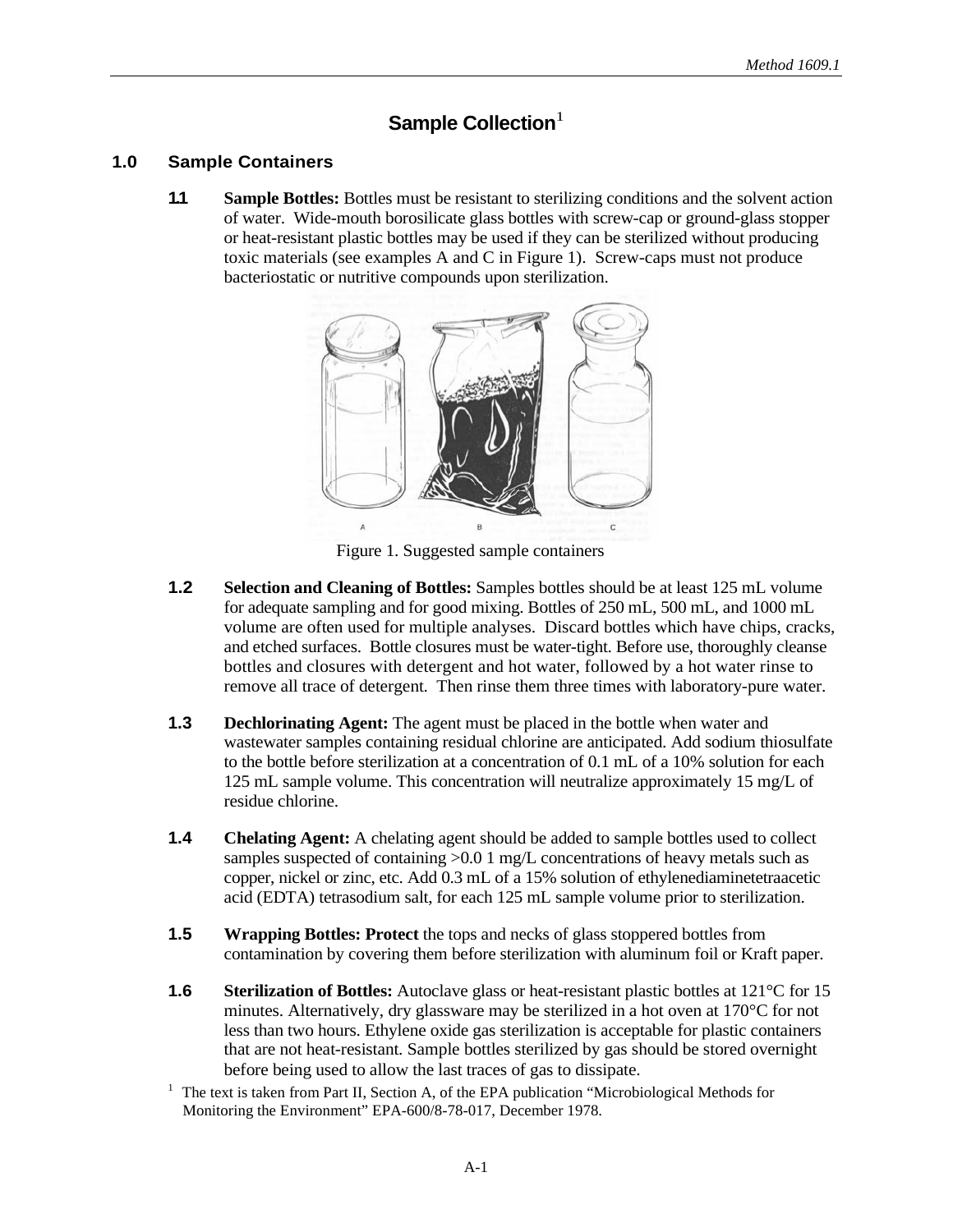**1.7 Plastic Bags:** The commercially available bags (Whirl-pak) (see example B in Figure 1) are a practical substitute for plastic or glass samples bottles in sampling soil, sediment, or biosolids. The bags are sealed in manufacture and opened only at time of sampling. The manufacturer states that such bags are sterilized.

### **2.0 Sampling Techniques**

Samples are collected by hand or with a sampling device if the sampling site has difficult access such as a bridge or bank adjacent to a surface water.

- **2.1 Chlorinated Samples: When** samples such as treated waters, chlorinated wastewaters or recreational waters are collected, the sample bottle must contain a dechlorinating agent (see Section 1.3 above).
- **2.2 Composite Sampling:** In no case should a composite sample be collected for bacteriologic examination. Data from individual samples show a range of values. A composite sample will not display this range. Individual results will give information about industrial process variations in flow and composition. Also, one or more portions that make up a composite sample may contain toxic or nutritive materials and cause erroneous results.
- **2.3 Surface Sampling by Hand:** A grab sample is obtained using a sample bottle prepared as described in (1) above. Identify the sampling site on the bottle label and on a field log sheet. Remove the bottle covering and closure and protect from contamination. Grasp the bottle at the base with one hand and plunge the bottle mouth down into the water to avoid introducing surface scum (Figure 2). Position the mouth of the bottle into the current away from the hand of the collector and, if applicable, away from the side of the sampling platform. The sampling depth should be 15-30 cm (6-12 inches) below the water surface. If the water body is static, an artificial current can be created, by moving the bottle horizontally in the direction it is pointed and away from the sampler. Tip the bottle slightly upwards to allow air to exit and the bottle to fill. After removal of the bottle from the stream, pour out a small portion of the sample to allow an air space of 2.5-5 cm (1-2 inches) above each sample for proper mixing of the sample before analyses. Tightly stopper the bottle and place on ice (do not freeze) for transport to the laboratory.



Figure 2. Grab sampling technique for surface waters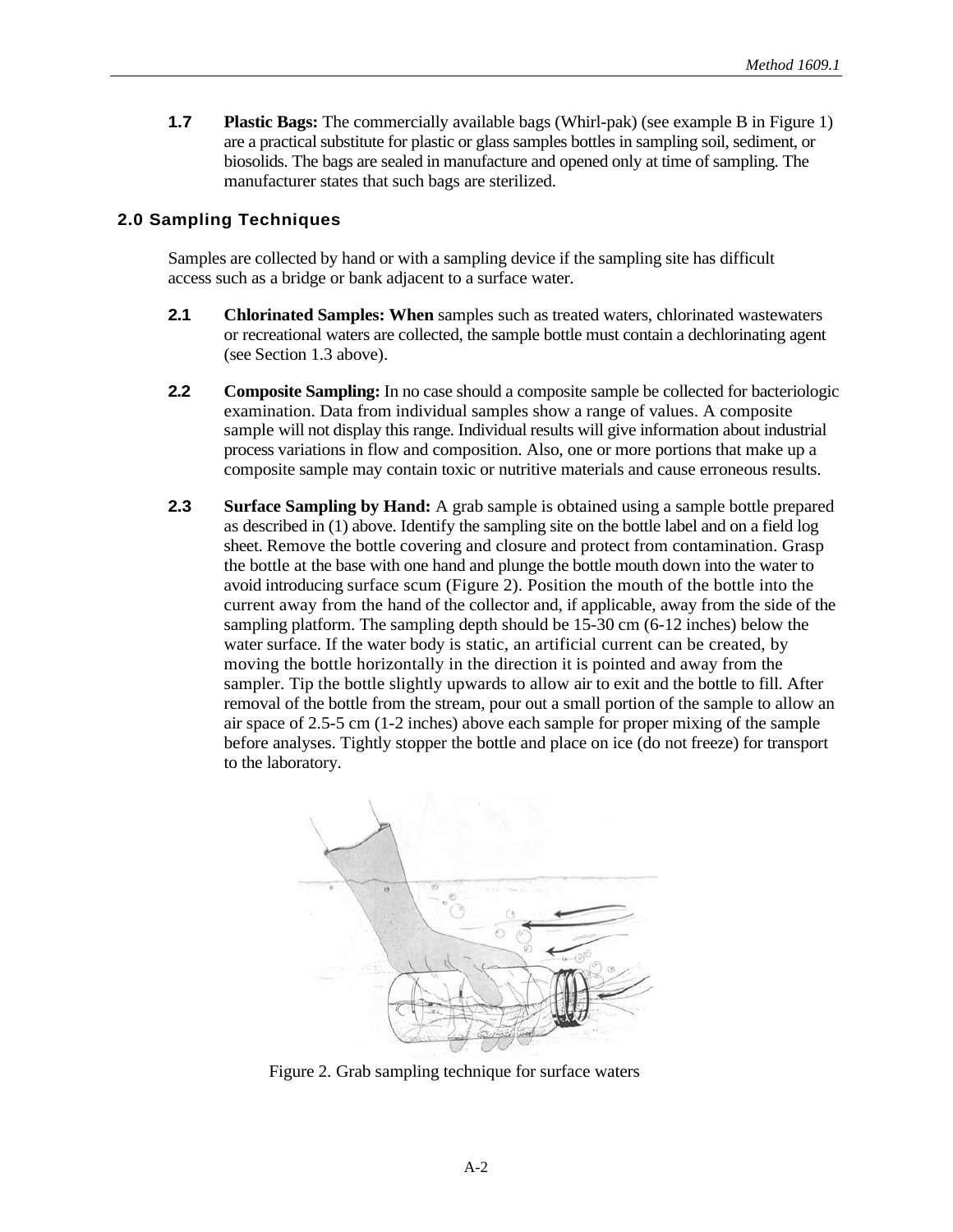### **3.0 Selection of Sampling Sites and Frequency**

These will be described for streams, rivers, estuarine, marine, and recreational waters as well as domestic and industrial wastewaters.

- **3.1 Stream Sampling:** The objectives of the initial survey dictate the location, frequency and number of samples to be collected.
	- **3.1.1** Selection of Sampling Sites: A typical stream sampling program includes sampling locations upstream of the area of concern, upstream and downstream of waste discharges, upstream and downstream from tributary entrances to the river and upstream of the mouth of the tributary. For more complex situations, where several waste discharges are involved, sampling includes sites upstream and downstream from the combined discharge area and samples taken directly from each industrial or municipal waste discharge. Using available bacteriological, chemical and discharge rate data, the contribution of each pollution source can be determined.
	- **3.1.2** Small Streams: Small streams should be sampled at background stations upstream of the pollution sources and at stations downstream from pollution sources. Additional sampling sites should be located downstream to delineate the zones of pollution. Avoid sampling areas where stagnation may occur (*e.g.*, backwater of a tributary) and areas located near the inside bank of a curve in the stream which may not be representative of the main channel.
	- **3.1.3** Large Streams and Rivers: Large streams are usually not well mixed laterally for long distances downstream from the pollution sources. Sampling sites below point source pollution should be established to provide desired downstream travel time and dispersal as determined by flow rate measurements. Particular care must be taken to establish the proper sampling points. Occasionally, depth samples are necessary to determine vertical mixing patterns.
- **3.2 Estuarine and Marine Sampling**: Sampling estuarine and marine waters requires the consideration of other factors in addition to those usually recognized in fresh water sampling. They include tidal cycles, current patterns, bottom currents and countercurrents, stratification, seasonal fluctuations, dispersion of discharges and multi-depth samplings.

The frequency of sampling varies with the objectives. When a sampling program is started, it may be necessary to sample every hour around the clock to establish pollution loads and dispersion patterns. The sewage discharges may occur continuously or intermittently.

When the sampling strategy for a survey is planned, data may be available from previous hydrological studies done by the Coast Guard, Corps of Engineers, National Oceanic and Atmospheric Administration (NOAA), U.S. Geological Survey, or university and private research investigations. In a survey, float studies and dye studies are often carried out to determine surface and undercurrents. Initially depth samples are taken on the bottom and at five feet increments between surface and bottom. A random grid pattern for selecting sampling sites is established statistically.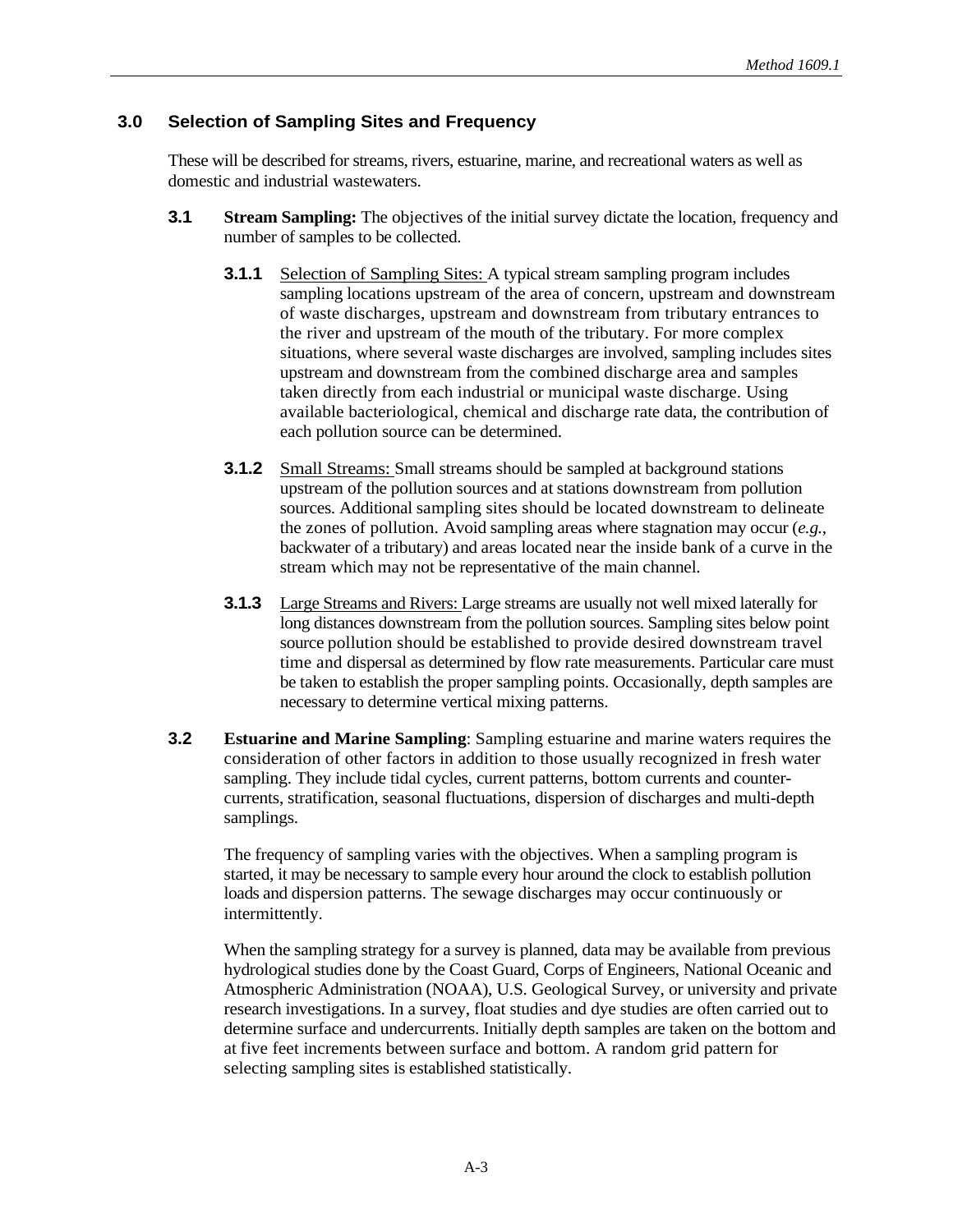**3.2.1** Estuarine Sampling: When a survey is made on an estuary, samples are often taken from a boat, usually making an end to end traverse of the estuary. Another method involves taking samples throughout a tidal cycle, every hour or two hours from a bridge or from an anchored boat at a number of fixed points.

In a large bay or estuary where many square miles of area are involved, a grid or series of stations may be necessary. Two sets of samples are usually taken from an area on a given day, one at ebb or flood slack water, and the other three hours earlier, or later, at the half tidal interval. Sampling is scheduled so that the mid-sampling time of each run coincides with the calculated occurrence of the tidal condition.

In location sampling sites, one must consider points at which tributary waters enter the main stream or estuary, location of shellfish beds and bathing beaches. The sampling stations can be adjusted as data accumulate. For example, if a series of stations half mile apart consistently show similar values, some of these stations may be dropped and other stations added in areas where data shows more variability.

Considerable stratification can occur between the salt water from the sea and the fresh water supplied by a river. It is essential when starting a survey of an unknown estuary to find out whether there is any marked stratification. This can be done by chloride determinations at different locations and depths. It is possible for stratification to occur in one part of an estuary and not in another.

On a flood tide, the more dense salt water pushing up into the less dense fresh river water will cause an overlapping with the fresh water flowing on top. A phenomenon called a salt water wedge can form. As a result, stratification occurs. If the discharge of pollution is in the salt water layer, the contamination will be concentrated near the bottom at the flood tide. The flow or velocity of the fresh water will influence the degree of stratification which occurs. If one is sampling only at the surface, it is possible that the data will not show the polluted underflowing water which was contaminated at the point below the fresh water river. Therefore, where stratification is suspected, samples at different depths will be needed to measure vertical distribution.

**3.2.2** Marine Sampling: In ocean studies, the environmental conditions are most diverse along the coast where shore, atmosphere and the surf are strong influences. The shallow coastal waters are particularly susceptible to daily fluctuations in temperature and seasonal changes.

Sampling during the entire tidal cycle or during a half cycle may be required. Many ocean studies such as sampling over the continental shelf involve huge areas and no two areas of water are the same.

Selection of sampling sites and depths are most critical in marine waters. In winter, cooling of coastal waters can result in water layers which approach  $0^{\circ}$ C. In summer, the shallow waters warm much faster than the deeper waters. Despite the higher temperature, oxygen concentrations are higher in shallow than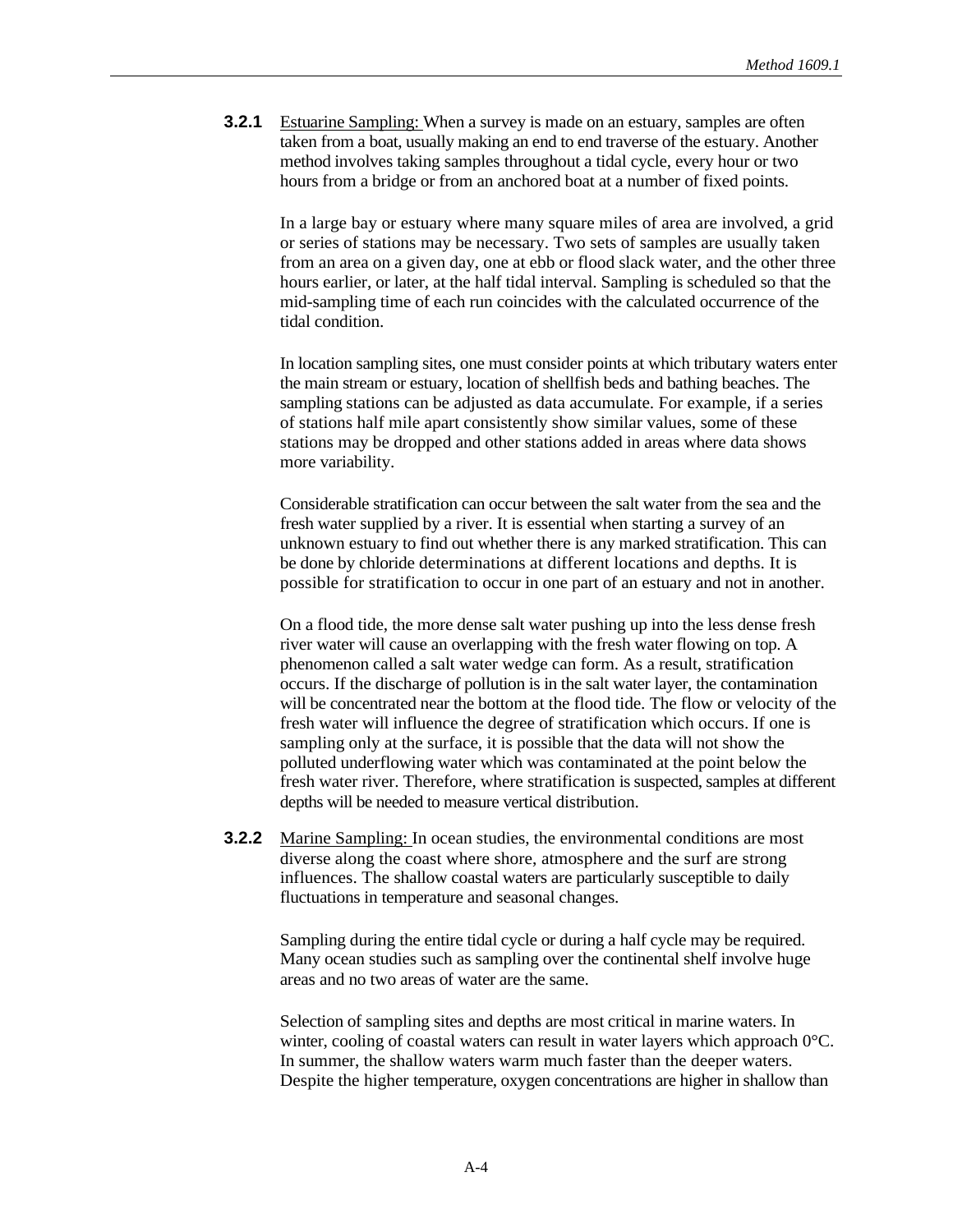in deeper waters due to greater water movement, surf action and photosynthetic activity from macrophytes and the plankton.

Moving from the shallow waters to the intermediate depths, one observes a moderation of these shallow water characteristics. In the deeper waters, there is a marked stabilization of conditions. Water temperatures are lower and more stable. There is limited turbulence, little penetration of light, sparse vegetation and the ocean floor is covered with a layer of silts and sediments.

- **3.3** Recreational Waters (Bathing Beaches): Sampling sites at bathing beaches or other recreational areas should include upstream or peripheral areas and locations adjacent to natural drains that would discharge stormwater, or run-off areas draining septic wastes from restaurants, boat marinas, or garbage collection areas. Samples of bathing beach water should be collected at locations and times of heaviest use. Daily sampling, preferably in the afternoon, is the optimum frequency during the season. Weekends and holidays which are periods of highest use must be included in the sampling program. Samples of estuarine bathing waters should be obtained at high tide, ebb tide and low tide in order to determine the cyclic water quality and deterioration that must be monitored during the swimming season.
- **3.4** Domestic and Industrial Waste Discharges: It is often necessary to sample secondary and tertiary wastes from municipal waste treatment plants and various industrial waste treatment operations. In situations where the plant treatment efficiency varies considerably, grab samples are collected around the clock at selected intervals for a three to five day period. If it is known that the process displays little variation, fewer samples are needed. In no case should a composite sample be collected for bacteriological examination. The National Pollution Discharge Elimination System (NPDES) has established wastewater treatment plant effluent limits for all dischargers. These are often based on maximum and mean values. A sufficient number of samples must be collected to satisfy the permit and/or to provide statistically sound data and give a fair representation of the bacteriological quality of the discharge.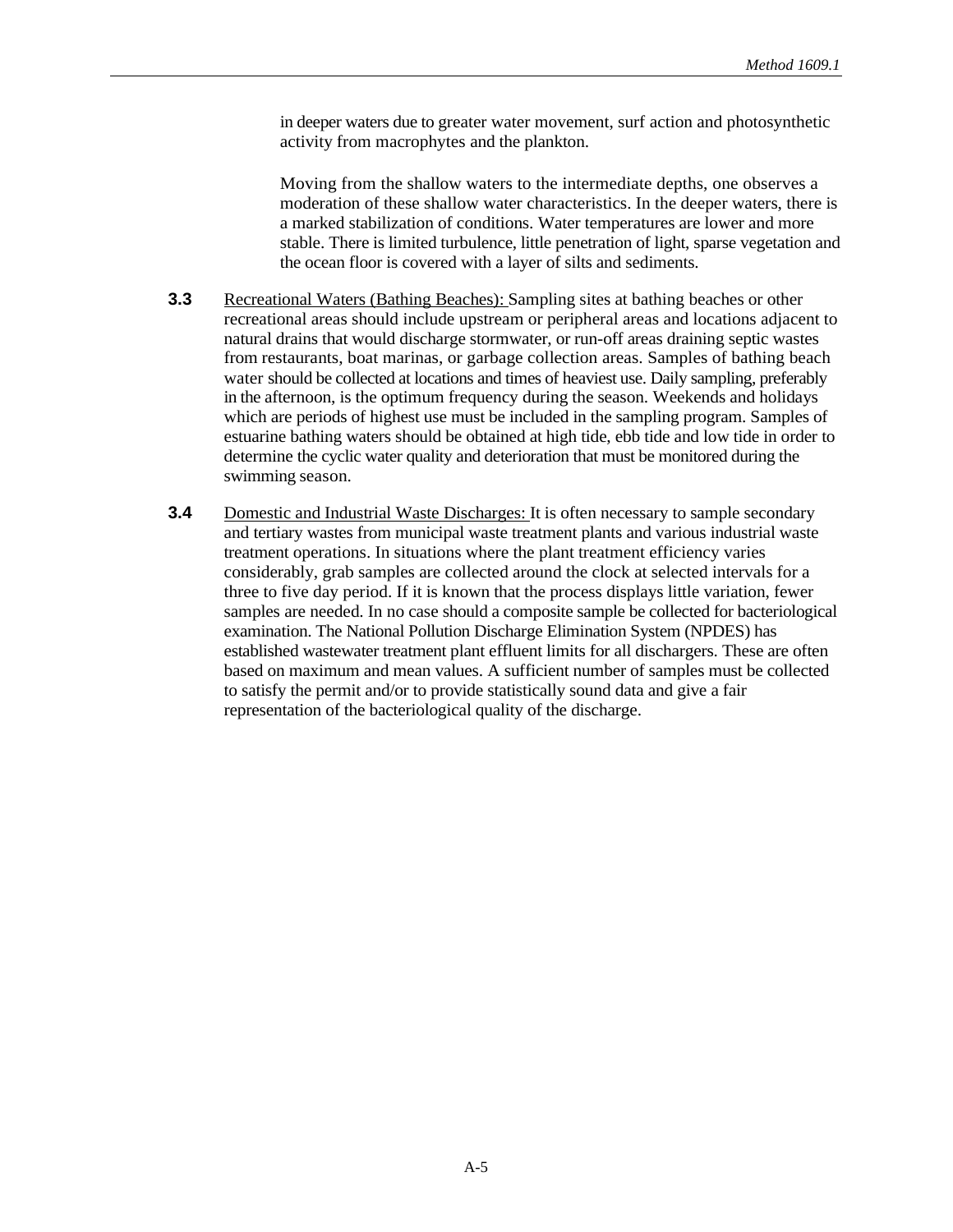# <span id="page-53-0"></span>**Appendix B: Life Technologies StepOnePlus™, Applied Biosystems AB 7900, and AB 7500 Real-Time PCR System Operation**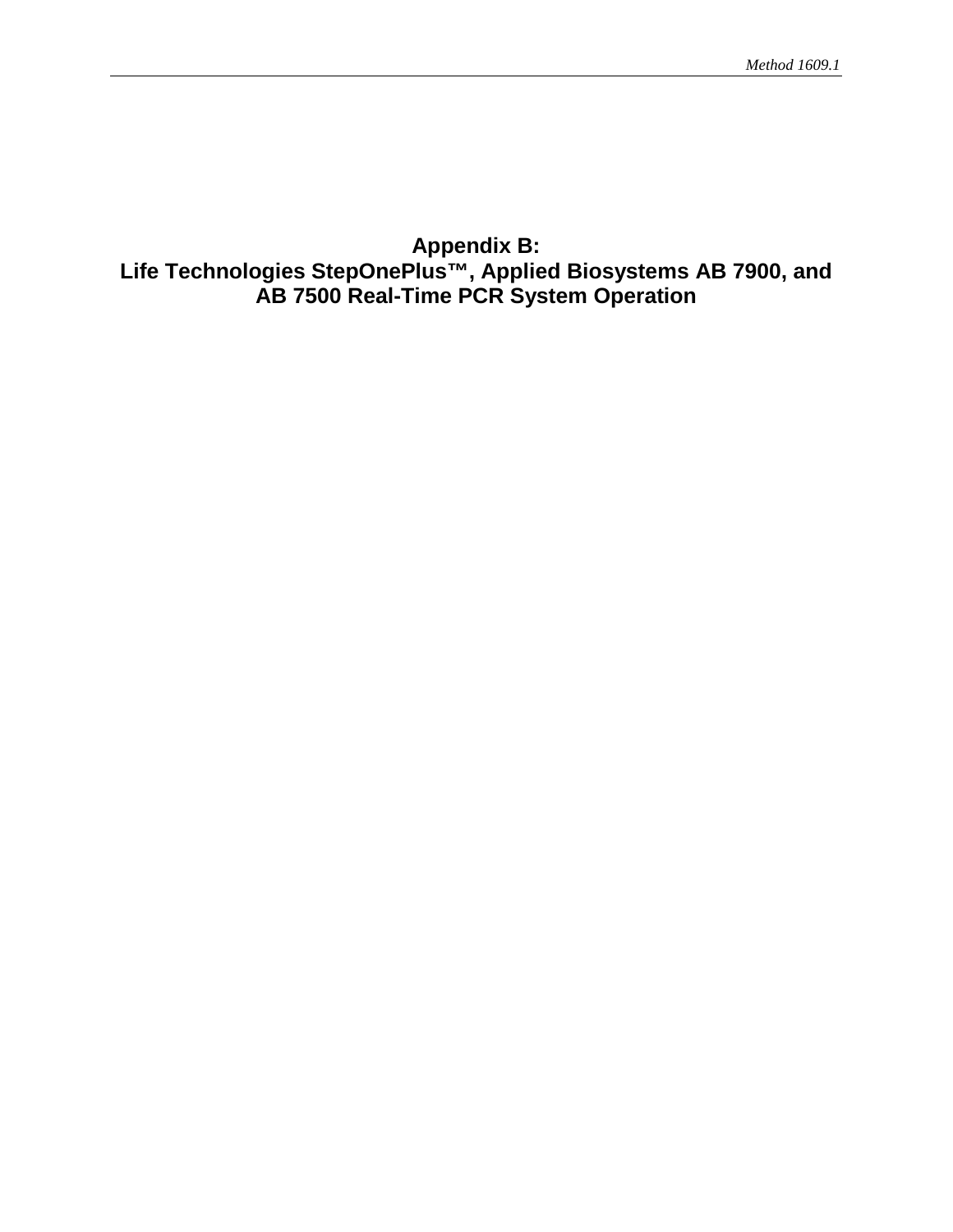## **Appendix B: Life Technologies StepOnePlus™, Applied Biosystems AB 7900, and AB 7500 Real-Time PCR System Operation**

### **1.0 Life Technologies StepOnePlus™**

- **1.0.1** Turn on the StepOnePlus™ and then the computer. Launch the **StepOnePlus™** software program by double clicking on its icon on the computer desktop or from the Computer Programs menu.
- **1.0.2** On the StepOnePlus™ home screen select **Advanced Set Up**.
- **1.0.3** On the right side of the main screen click in the box **Experiment Name**, enter identifying information for the experiment (Name/Date etc such that experiment can be identified). Then go through the following fields:
	- Which instrument is going to be used to run the experiment: **StepOnePlus™ Instrument** (96 wells) is default (highlighted).
	- What experiment do you want to set up: **Quantitation-Standard Curve** is default (highlighted).
	- Which reagents will be used to detect the target: **TaqMan® Reagents** is default (highlighted).
	- Which ramp speed do you want to use in the instrument run: Click on **Standard-2 hours** (Not Default)
- **1.0.4** Click on **Plate Set Up** from the navigational pane of the present screen to define the targets, and then assign them to wells in the reaction plate (Step 1.0.8).
- **1.0.5** Define target You can add a new target or use a saved target. By clicking on **Add Saved Target** the window with the target library will open.
- **1.0.6** Select the target(s) for your assay(s) and click on **Add Selected Targets**. All of the targets may be selected simultaneously by holding the Ctrl key and highlighting the desired targets (*e.g*., Entero, Sketa). The selected targets will then be added on to the define target and sample screen.
- **1.0.7** Optional: If a new target is to be added click the **Enter Target Name** cell and type the name. From the **Reporter** dropdown menu, select FAM (default). From the **Quencher** dropdown menu, select TAMRA (NFQ-MGB) (default). Leave the default in the color field.
- **1.0.8** Click on the tab **Assign Targets and Samples** to see the screen view of the plate layout with 96 wells.
	- Select the wells, based on the plate set up, by highlighting, one target at a time.
	- Select the wells for the first target by checking the box for the desired target in **Assign Target** to the selected wells and it will automatically populate the wells for that target. If more than one target is being used, repeat the process above for each target.
	- The wells can be selected individually or by rows by clicking in the left corner of the row. In addition, the whole plate may be selected by clicking in the left corner of the plate.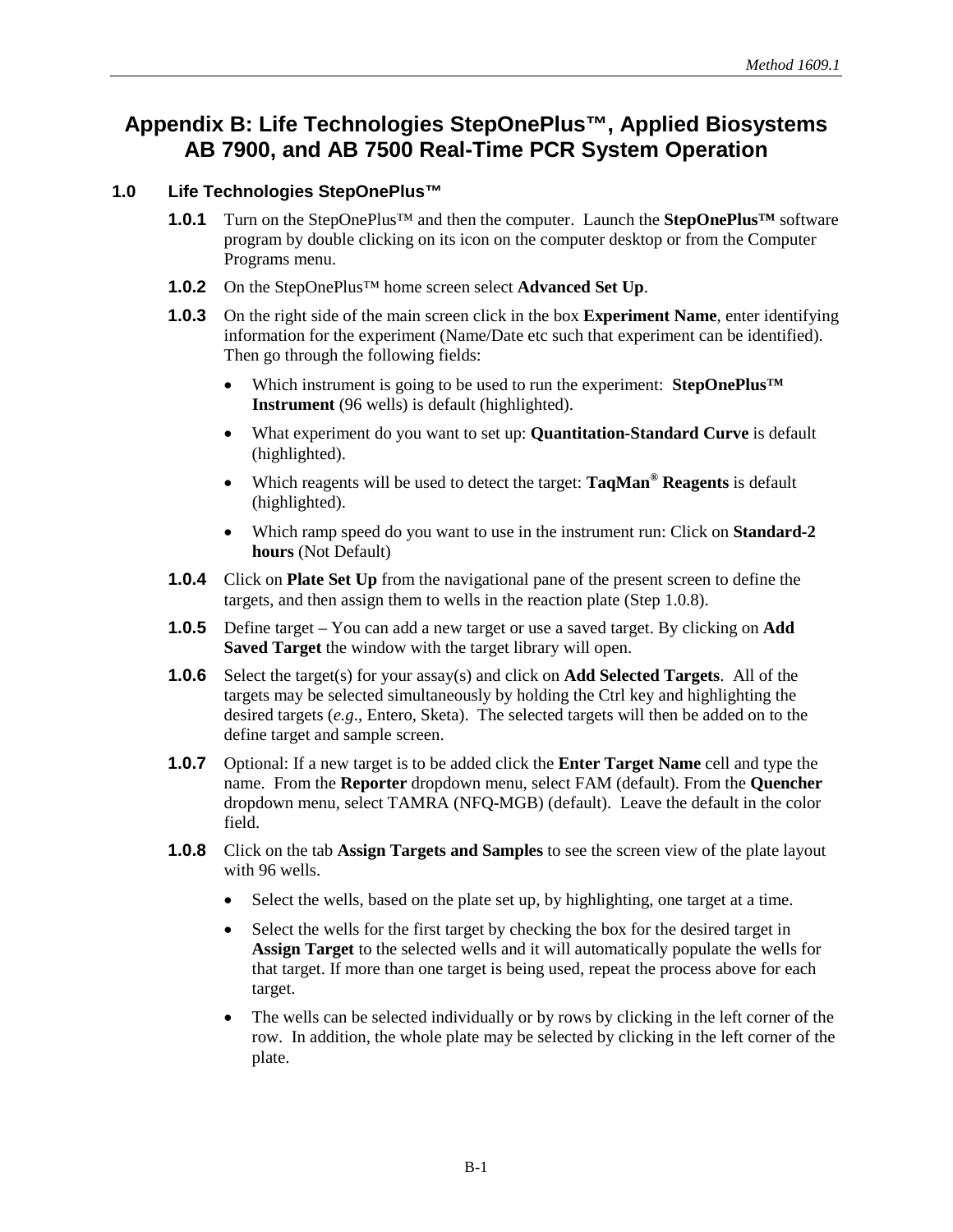- To deselect a row or well press Ctrl & click the selected portion one more time and it will deselect the row or well. Selected wells/rows will be highlighted grey, while unselected wells/rows will remain white.
- **1.0.9** Run the Method
	- **1.0.9.1** On the run method screen, review the reaction volume and the thermal profile for the default run. If needed: The default run method can be edited or replaced with one from the run method library. Click either the **Graphical view** (default) or **Tabular View** tab.
	- **1.0.9.2** Make sure the reaction volume per well field displays 25  $\mu$ L, this is not the default setting.
	- **1.0.9.3** Set the thermal profile to the following holding and cycling stages: Holding Stage 1: 50.0°C for 2:00 minutes, Holding Stage 2: 95.0°C for 10:00 minutes, Cycling Stage: 95.0°C for 0:15 seconds. The second step of the Cycling Stage is defaulted at 60.0°C for 1 minute. Use instrument default of 40 cycles.
	- **1.0.9.4** *Note*: When using a run from the library click on the tab **Open Run Method** in the graphical view. Select **Run Method** and click ok. It will replace the default run with the saved run.
- **1.0.10** Load the plate into the instrument.
- **1.0.11** Click on the **Plate Set Up** tab and start the run by clicking the green button in the upper right hand corner of the screen.
	- **1.0.11.1** Save Experiment dialogue box − Click **Save** to accept default file name and location (the name assigned when setting up the experiment). The experiment is saved by default to the <drive>:\ applied Biosystems\<software name>\experiment folder.
	- **1.0.11.2** Run progress can be viewed from the touch screen of the instrument. *At the beginning of a run do not leave the instrument or computer until you verify that the run has started.*
- **1.0.12** Once the run is completed remove the reaction plate and discard.
- **1.0.13** Analyze the run
	- **1.0.13.1** Click on the tab in the top right corner of screen to **Analyze the Run**.
	- **1.0.13.2** Highlight all of the sample wells and click on **Analysis Settings** to get to  $C_T$ settings (default  $C_T$  settings).
	- **1.0.13.3** Highlight all the targets running in the plate; uncheck the default setting for automatic threshold and **set the threshold to 0.03**. Keep the Automatic Baseline. Click on **Apply Analysis Settings** to save changes. The new settings can be confirmed by viewing the threshold line on the amplification plot.
- **1.0.14** Press the **Export** tab on the left corner of the view plate layout screen. Click on the browse button to find the correct place to **export the data** and click Start Exporting. After the export is done **close export tool**.

### **1.1 AB 7900 Real-Time PCR System Operation**

**1.1.1** Turn on the AB Model 7900 and then the computer. Launch the **SDS 2.2.2** software program by double clicking on its icon on the computer desktop or from the Computer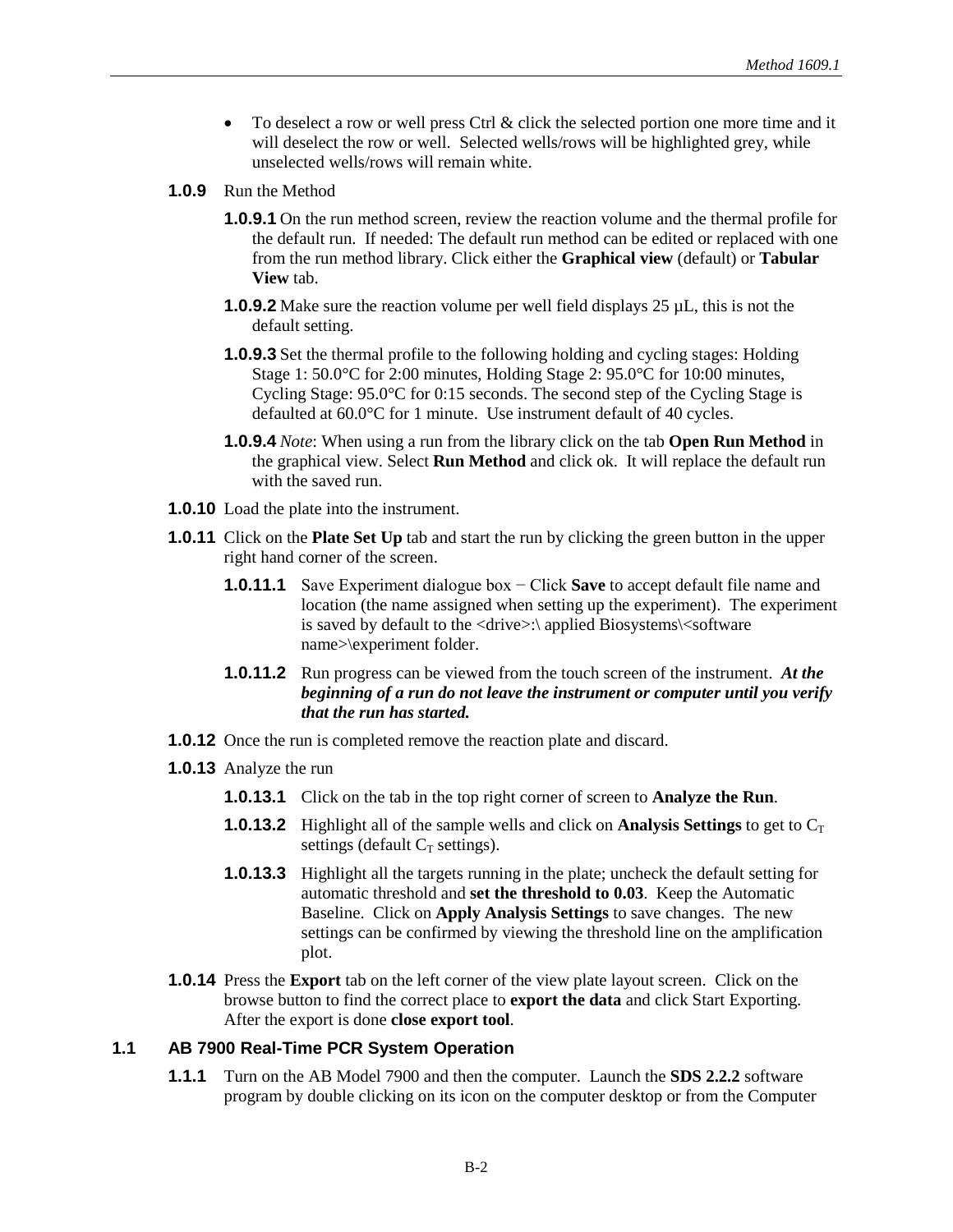Programs menu. The computer will establish communication with the 7900 instrument and if the connection is successful, the software will display the Connected icon in the status bar when a plate document is opened.

- **1.1.2** Under File menu, select **New**.
- **1.1.3** In resulting **New Document** window that appears, change container selection from **384 well clear plate** to **96 well clear plate** using drop down menu. Accept default selections of **Absolute Quantification** and **Blank Template**. Click **OK** to display a new plate document.
- **1.1.4** Click, hold and drag mouse over all PCR reaction tray wells containing samples in upper left window. Selected wells will be outlined with a bold line and their position numbers should appear in the results table in the lower left window. To unselect wells, repeat above process while holding down control key.
- **1.1.5** Above right hand window, click on **Setup** tab.
- **1.1.6** Before any analyses are performed, a specific detector for the method must be created. Click on **Add Detector** button at the bottom of the setup screen.
- **1.1.7** Click on **New** in the pop-up window that appears. Another pop-up window will appear. Under **Name**, type in a name for the detector that will be used by this method (*e.g.*, "Method 1609"). Under **Group** select Default. Under **Reporter** select FAM and VIC. Under **Quencher** select TAMRA. Click on **OK** to close second pop-up window. This step only needs to be performed before the initial analysis run of the method. The detector that is named is selected in all subsequent analysis runs as indicated in step 1.1.8)
- **1.1.8** In pop-up window that was opened in step 1.1.7, select the desired detector under Names menu (*e.g.,* Method 1609) and click on **Copy to Plate Document** button. Click on **Done** button to return to setup screen.
- **1.1.9** Click on **Use** box next to FAM (Entero and Sketa 22) VIC (IAC) detectors in right hand window. These boxes should become marked with an X. Name and color codes for FAM and VIC detectors should appear in each of the selected well positions in the upper left window and a data column for this detector should be created for each of the selected well positions in the results table in the lower left window.
- **1.1.10** Click on **Instrument** tab right hand window.
- **1.1.11** In instrument screen, change **sample volume** to 25 μL and choose **9600 emulation**.
- **1.1.12** Still in instrument screen, click on **Connect,** then click on **Open/Close** button in lower right hand "Real Time" window to open PCR reaction tray holder door on instrument.
- **1.1.13** Insert PCR reaction tray with prepared reactions in holder.
- **1.1.14** Click on **Open/Close** button to close PCR reaction tray holder door on instrument.
- **1.1.15** Click on **Start** button in lower right hand "Real Time" window to start thermal cycling in instrument.
- **1.1.16** Name run file at prompt.
- **1.1.17** At termination of the run, instrument-calculated cycle threshold  $(C_T)$  values should automatically appear for each well position and detector entry in the lower left hand results table window.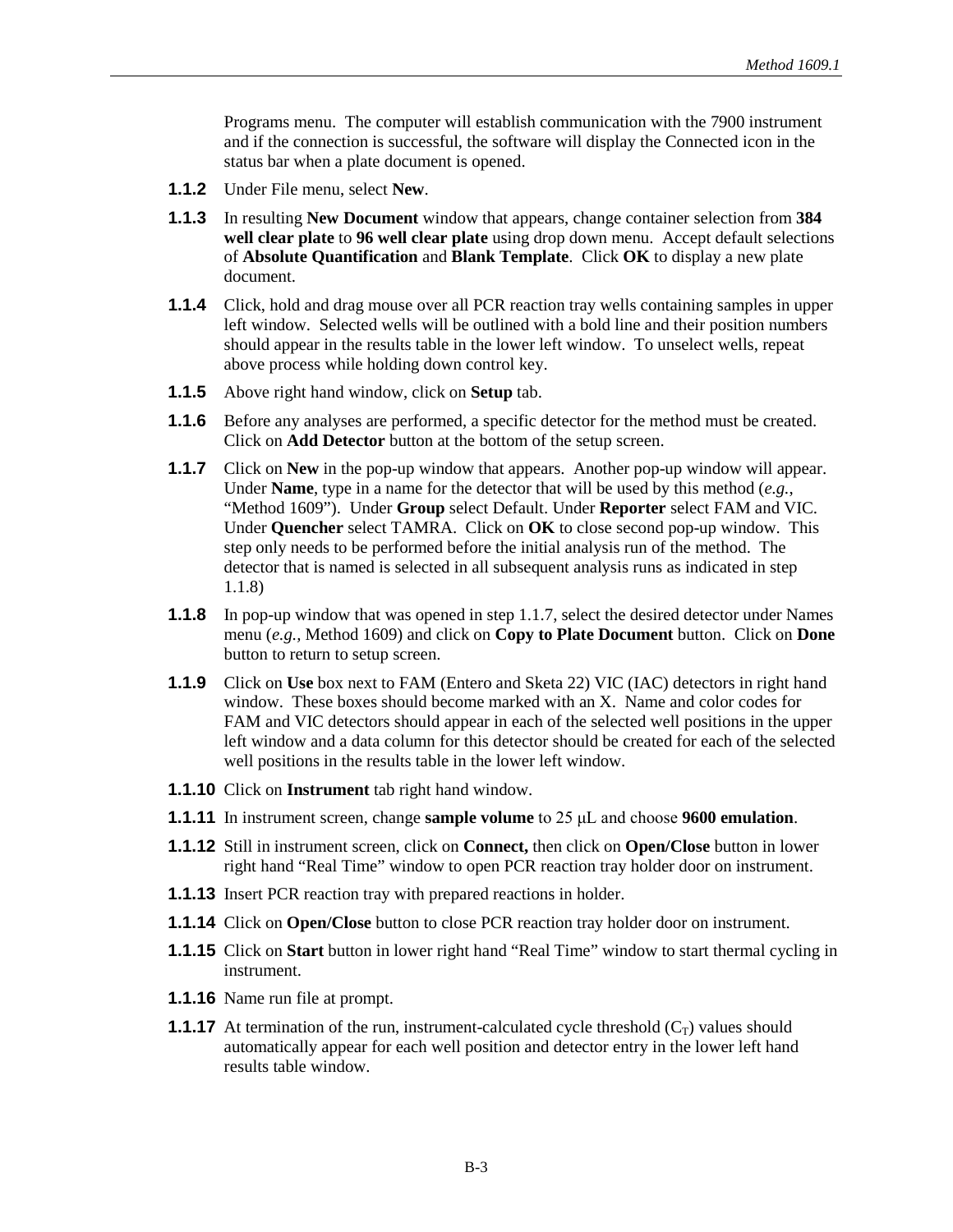- **1.1.18** At termination of the run success complete, choose **Analysis Settings** from the toolbar. In that box enter a value for the **Manual C<sub>T</sub>** Threshold (see 1.0.13.3). Click on **OK**. Click on **Analyze** from the toolbar. You should see  $C_T$  values in the Results Table.
- **1.1.19** The instrument-selected threshold line is indicated by the bold red line on the plot and the value is listed below the window. This can be manually adjusted by either click-hold and dragging the line up or down or entering new values below. *Note*: Based on results thus far with the instrument, the threshold value can be adjusted from the default value of 0.2 to 0.03, however, this should be done only if the threshold line remains above the background values (seen before the growth curves) for all of the samples.
- **1.1.20** Calculated  $C_T$  values for each of the sample tray positions in the lower left hand "Results" Table" will automatically be updated following adjustments of the threshold line. Once the threshold is adjusted to the desired level, select "Print Report" under the "File" menu. Check or uncheck desired report items by clicking on their associated boxes and the click on "Print" button. *Note*: Minimum report should have both detector boxes, *i.e*., "FAM" checked which will show  $C_T$  values for all selected tray positions for this detector.
- **1.1.21** Export data by clicking on **File** from the toolbar. From the drop down menu choose **Export**. In the box you will see **Look in**: and here you choose a directory to send the exported file too. Click on **Export**. **Save changes** to document? will appear, click on **Yes**. Click **OK**.

### **1.2 AB 7500 (non-Fast) Real-Time PCR System Operation**

- **1.2.1** Turn on the AB Model 7500 and then the computer. Launch the software program by double clicking on its icon on the computer desktop or from the Computer Programs menu. The computer will establish communication with the 7500 instrument. See "How to Set Up a New Experiment Using the AB 7500" for screen shots.
- **1.2.2** Click on either the **New Experiment** or **Advanced Setup** button to create a new experiment, which will pull up the Experiment Menu.
- **1.2.3** From the **Setup** menu, select **Experimental Properties** to select the experiment type and give the experiment a name. Enter the experiment name in the asterisked box.
	- **1.2.3.1** Click on **7500 (96 Wells)** to select the instrument type. *Note*: This protocol is not designed for the 7500 Fast.
	- **1.2.3.2** Scroll down to access more experiment properties options. Click on **Quantitation – Standard Curve** to select the experiment type.
	- **1.2.3.3** Click on **TaqMan**® **Reagents** to select the reagents used.
- **1.2.4** From the **Setup** menu, select **Plate Setup**. Click on the **Define Targets and Samples** tab to define the reporter-quencher dye for each target and also to enter the sample identifications (*e.g.*, Ent 5X).
	- **1.2.4.1** Click on **Add New Target** and enter the name of the target. Under the Reporter heading, click on the drop down menu to select the reporter dye **FAM** (Entero and Sketa 22) and **VIC** (IAC). Under the Quencher heading, click on the drop down menu to select **TAMRA** as the quencher.
	- **1.2.4.2** Repeat the process in Section 1.2.4.1 to add more than one target, *e.g.*, Sketa 5x.
	- **1.2.4.3** In the **Define Samples** section, click on **Add New Sample** and enter the sample name in the Sample 1 box.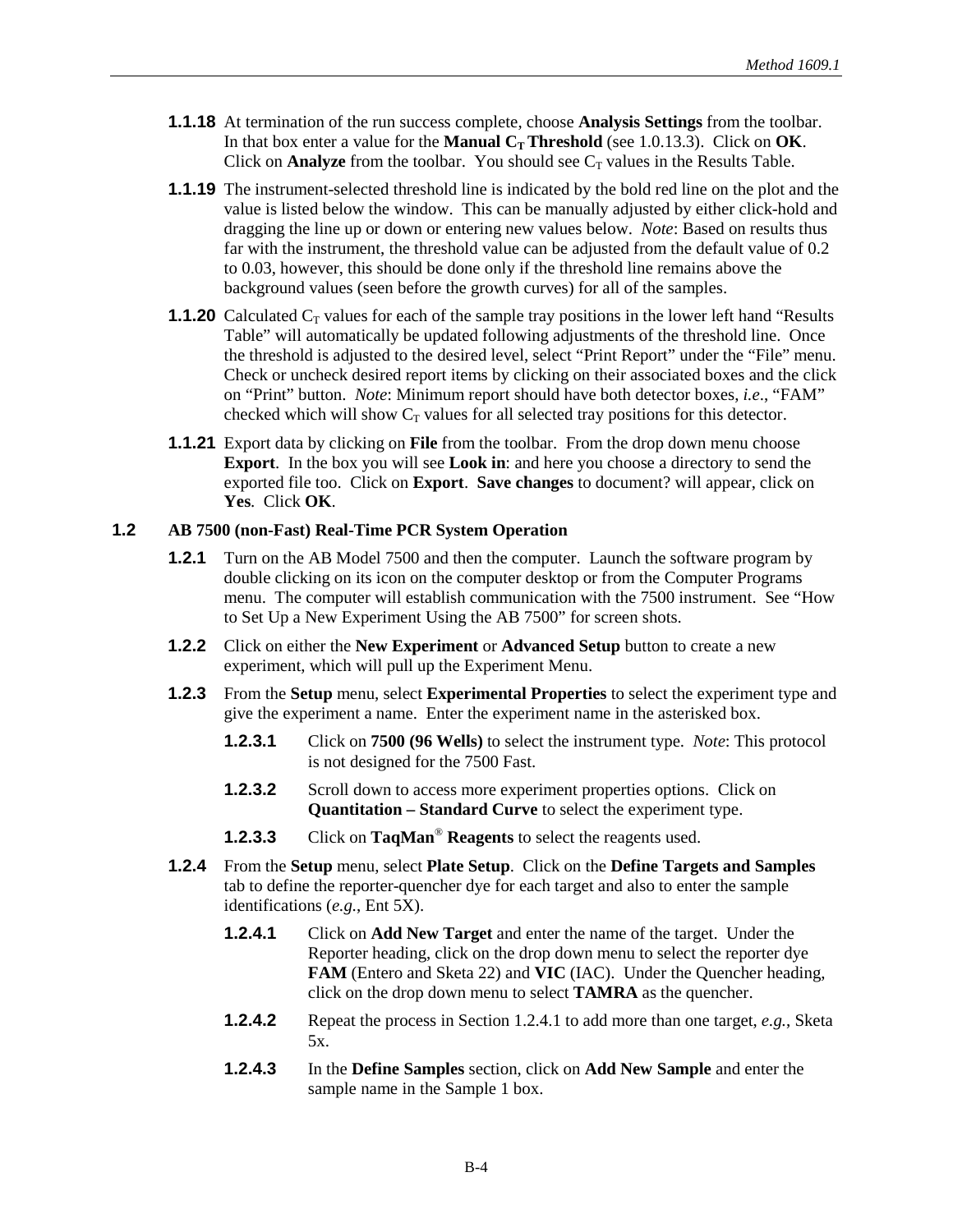- **1.2.4.4** Click on the **Assign Targets and Sample** tab to assign the Target, sample ID and sample type to the wells.
- **1.2.4.5** Drag the mouse over the desired cells to assign the Target, Task and Sample.
- **1.2.4.6** While the cells are highlighted, in the **Assign target(s) to the selected wells** section, check the box under **Assign** for the appropriate Target, then under **Task**, select **U** for unknown, **S** for standard or **N** for negative control.
- **1.2.4.7** In the **Assign sample(s) to the selected wells** section, check the box under **Assign** to label the highlighted cells as Sample 1 (*e.g.*).
- **1.2.4.8** Repeat the process in Section 1.2.4.4, dragging the mouse over the appropriate cells, and then assigning them as **U**nknowns, **S**tandards or **N**egative Controls, as appropriate. Note that for the Standards, in the **Assign target(s) to the selected wells** section, if there are 4 different values, each cell will need to be highlighted separately, and a quantity (*e.g.*, 40000.0) typed in the **Quantity** box.
- **1.2.4.9** Click on **Print Report** at the top of the screen to print a plate layout for loading master mix and sample extracts.
	- **1.2.4.9.1** Select **Plate Layout** option by clicking on the box next to it.

**1.2.4.9.2** Click **Print Report** to print the plate layout.

- **1.2.5** From the **Setup** menu, select **Run Method** to set up the thermo cycling profile.
	- **1.2.5.1** In the **Graphical View** tab, change the **Reaction Volume Per Well** from the default 50 μL to 25 μL by typing in 25.
	- **1.2.5.2** Under **Cycling Stage** section, change the **Number of Cycles** to 45.
	- **1.2.5.3** Check that the default settings of Temperature and Time for the two Holding Stages and the Cycling Stage are correct. Specifically, these should be: Holding Stage 1: 50.0°C for 1:00 minute, Holding Stage 2: 95.0°C for 10:00 minutes, and Cycling Stage: 95.0°C for 0:15 seconds.
	- **1.2.5.4** The second step of the Cycling Stage is defaulted at 60.0°C for 1 minute. *Note*: This sets the detection of the fluorescence signal to occur at the end of the second step in each cycle.
	- **1.2.5.5** Click on **Save** at the top of the screen to save the run before actually running the experiment.
	- **1.2.5.6** The Save screen will open so that you may select the folder to save the Run Data File. Type in the Experiment Name (if you did not already do so at the beginning of the Experiment Setup) and click on **Save**. If you had previously typed in an Experiment Name and there is no change, click on **Save**. *Note*: You must save to the hard drive (rather than a flash drive).
- **1.2.6** From the **Experiment** menu, select **Run** to monitor the run in real time.
	- **1.2.6.1** The Run Status screen will open click on **Start Run**. When the run has successfully started, the **Start Run** button will turn change from green to red.
- **1.2.7** When the run has completed, from the **Setup** menu, select **Analysis** to export your results. See "How to Export Results from the AB 7500 Software" for screen shots.
	- **1.2.7.1** The **Analysis Settings for** *Experiment name* screen will open.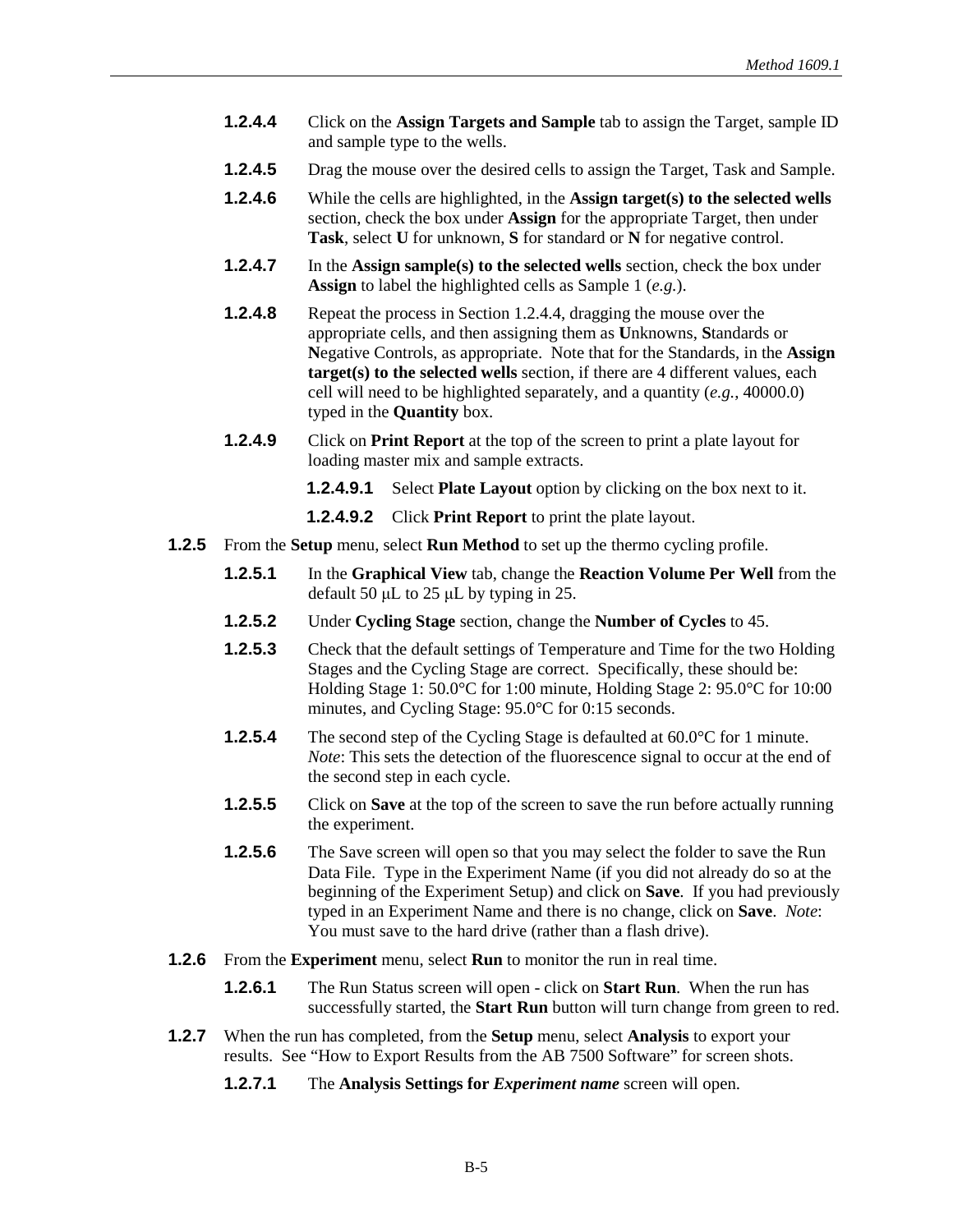- **1.2.7.2** Under the **C<sub>T</sub> Settings** tab, click on the Target desired to be set from Default to Manual Threshold setting (generally, this would be the Ent).
- **1.2.7.3** In the C<sub>T</sub> Settings for ENT section, uncheck the boxes next to Use Default **Settings**, and **Automatic Threshold**. Enter the desired Threshold (*e.g.,* 0.025). If more than one target is present, highlight the next target (*e.g.,* Sketa) and repeat this step.
- **1.2.7.4** Click on **Apply Analysis Settings** to save the changes.
- **1.2.8** Click on **Export** at the top of the screen to save the experiment results data and to save the selected plots required in the report. Note that the threshold value will have changed on the Amplification plot curve graphic.
	- **1.2.8.1** The Export Data screen will open. In the **Select data to export** section, check all of the boxes (*i.e.*, Sample Setup, Raw Data, Amplification Data, Results, and Multicomponent Data).
	- **1.2.8.2** For **Select one file or separate files**, select **One file** to export all the data into one file with multiple tabs.
	- **1.2.8.3** For **Export File Name**, enter the name of the Experimental data file to be exported, and for **File Type**, choose \*.xls.
	- **1.2.8.4** For **Export File Location**, click on **Browse** to select the folder in which you wish to export your file. Always save your file to the hard drive.
	- **1.2.8.5** Click on **Start Export**. When this is completed, an Export Completed screen will open – click on **Close Export Tool** to complete this task.
- **1.2.9** How to interpret your results. See "How to Interpret Results from the AB 7500" for screen shots.
	- **1.2.9.1** After exporting your data, from the **Experiment** menu, select **Analysis.**
		- **1.2.9.1.1** From the **Analysis** menu, select **Amplification Plot** to view the results of the selected samples at different plot settings.
		- **1.2.9.1.2** Drag the mouse over the desired cells to select the samples to be plotted in the amplification plot.
		- **1.2.9.1.3** In the **Amplification Plot** section, in the **Plot Settings** tab, select the **Plot Type** (from the drop down menu) and the **Graph Type** (from the drop down menu).
		- **1.2.9.1.4** If the plot requires the display of the Threshold and Baseline, in the **Options** tab, check the boxes next to **Threshold** and **Baseline**. If you want to see the results in tabular format, click on **View Well Table**, and scroll down or sideways for more samples and analysis parameters.
		- **1.2.9.1.5** The toolbar above the graph can be used to make hard copy prints, saving the file as \*.jpg, zooming in and out, and changing the plot properties.
	- **1.2.9.2** For the Standard Curve, select **Standard Curve** from the **Analysis** menu to view the results of the same sample (assuming they have the same target) and standards in the plot.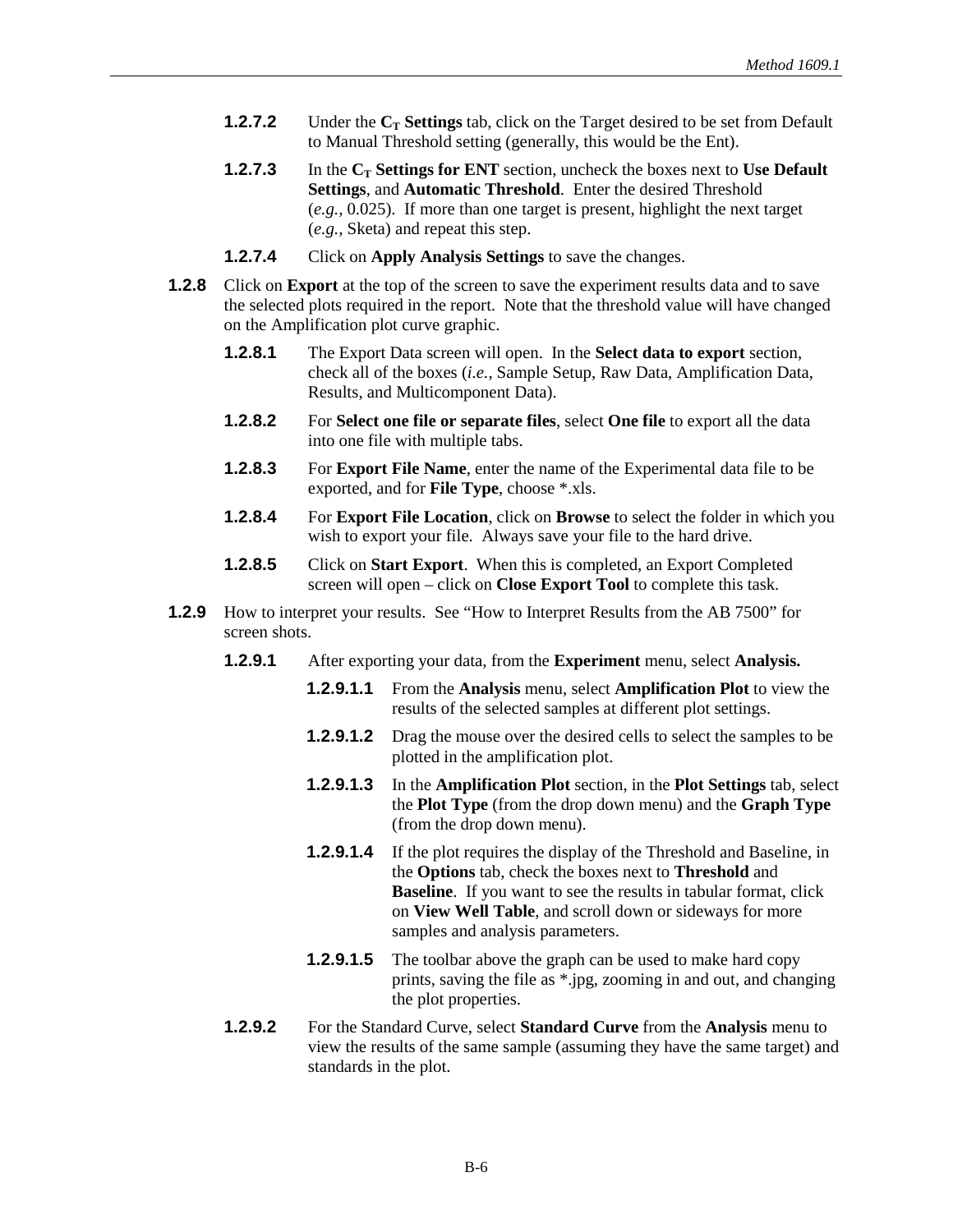- **1.2.9.2.1** In the **Plot Settings** tab, click the drop down menu arrow beside **Target** to select a different target (if the standards were analyzed in more than one target), and click the drop down menu arrow beside **Plot Color** to change the plot color.
- **1.2.9.2.2** The standard curve parameter display below the plot (*i.e.*, Target, Slope, Y-Inter(cept),  $R^2$ , and Eff% (percent efficiency) is useful for data analysis.
- **1.2.9.3** For Multicomponent plots, click on **Multicomponent Plot** from the **Analysis**  menu to view the variation in the fluorescence of the dyes used in the experiment over the ascending repeat of the 40 thermo cycles based on well, target, or dye.
- **1.2.9.4** Click on the drop down menu arrow next to **Plot Color** in the **Plot Settings** tab to select the parameter for the basis of the graph (*e.g.*, well, target, or dye).
- **1.2.9.5** For raw data plots, select **Raw Data Plot** from the **Analysis** menu to view the variation in the emission of fluorescence of the dyes in different filters present over the ascending repeat of the 40 thermo cycles.
- **1.2.9.6** In the **Options** tab, drag the pointer on the cycle scale to the desired cycle number to view the fluorescence variation through filters of the samples at that cycle.
- **1.2.9.7** For quality controls, click on **QC Summary** from the **Analysis** menu to view the analysis summary of the samples.
- **1.2.9.8** To view all the plots, click on **Multiple Plots View** from the **Analysis** menu to see all of the plots for the samples in a single window. Each plot will have its own drop down menu.
- **1.2.10** To print the report, click on **Print Report** at the top of the screen.
	- **1.2.10.1** Check all of the boxes *(i.e., Experimental Summary, Results Summary, Plate* Layout, Amplification Plot (3 boxes), Standard Curves, Results Table, and QC Summary).
	- **1.2.10.2** Click on **Print Report** at the bottom of the screen.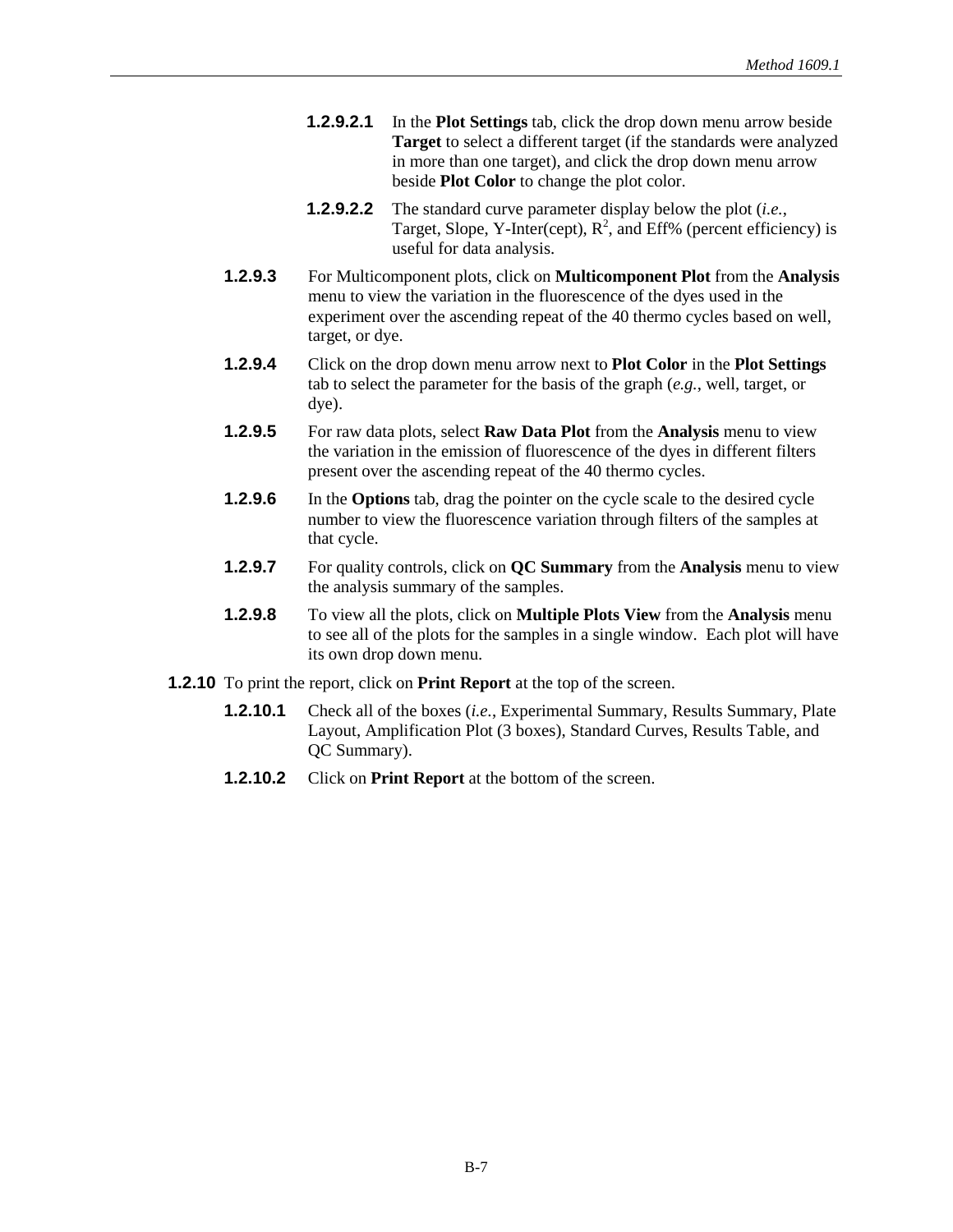## <span id="page-61-0"></span>**Appendix C**: **Cepheid Smart Cycler® Operation**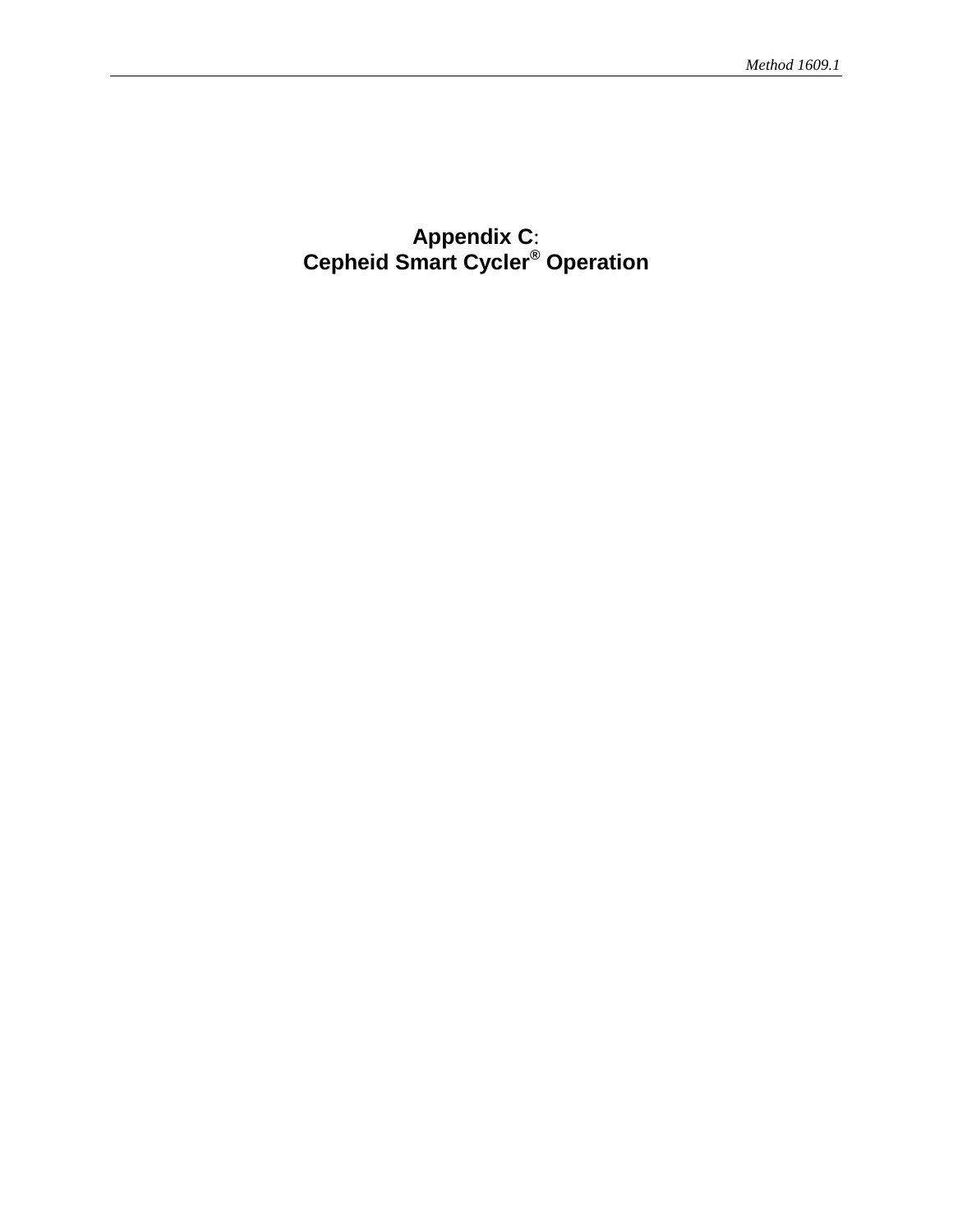# **Appendix C - Cepheid Smart Cycler® Operation**

### **1.0 Smart Cycler® Operation**

- **1.1** This protocol is intended to provide only information about critical instrument settings required to perform EPA Method 1609. Further details concerning the operation of the instrument can be obtained from the Smart Cycler® Operation Manual, Cepheid Part D0190, Rev. D.
- **1.2** Turn on the Smart Cycler<sup>®</sup>; then the computer.
- **1.3** Double-click on the **Smart Cycler**<sup>®</sup> icon on the computer desktop.
- **1.4** The following steps for defining a protocol are only required before the initial run of the instrument. The protocol that is defined in these steps is used in all subsequent runs of the instrument. See "How to Set Up a New Experiment Using the Smart Cycler® (Software Version 2.0" for screen shots.
	- **1.4.1** Click on the **Define Protocols** icon to go to **Define Protocols** screen.
	- **1.4.2** Click on the **New Protocol** button to open the **Protocol Name?** dialog. Enter "EPA Enterococcus Method 1609" for the new protocol name, and click **OK**. The protocol stages are defined in the series of boxes at the bottom of the **Define Protocol** screen. Make sure the new protocol is highlighted and begin to choose state settings. To define **Stage 1**, click on its drop-down box to display the menu of stage types; then select **Hold**. In the **Temp** column, enter 50.0, and in **Secs** column, enter 60, leaving the **Optics** setting as the default **Off** setting.
	- **1.4.3** To define **Stage 2**, click on its drop-down box to display the menu of stage types, and again select **Hold**. In the **Temp** column, enter 95.0, and in **Secs** column enter 600. Again, leave the **Optics** setting on **Off.**
	- **1.4.4** To define **Stage 3**, select **2-Temperature Cycle** from its drop down menu. For the first step, enter 95.0 in the first row of the **Temp** column and 15 in the **Secs** column, **Optics** column **Off**. For the second step, enter 60.0 in the second row of the **Temp** column, 60 in the **Secs** column, and click on the **Optics** cell to select **On** from the drop-down menu. (*Note*: This sets the detection of the fluorescence signal to occur at the end of the second step in each cycle.) Enter 40 in the **Repeat** field at the top of the **Stage 3** box to specify that it should be repeated for 40 cycles. Click the **Save Protocol** button.
	- **1.4.5** To display primary curve graphs, click **Define Graphs**. Highlight **FAM** and **VIC** in **Graph** column. Check the box for **Automatically add to new runs**. Under **Graph Type** choose **Optics** from the pull down menu. Under **Channels** check the box for **Ch 1 (FAM) and Ch 2 (VIC)**. Under **Show** check the boxes for **Primary Curve, Threshold (Vertical)** and **Threshold (Horizontal)**. Under **Axes** check the box for **Fluorescence vs. Cycle**. At the bottom of the screen click on **Save Graph**.
- **1.5** Click on the **Create Run** icon to open the **Create Run** screen. For each new run, enter a unique name in the **Run Name** field. (*Note*: The software does not allow duplicate run names).
- **1.6** Enter any additional information about the run in the **Notes** field. Click the arrow in the **Dye Set** box to display a drop-down menu of the possible selections. Select **FTTC25**. (*Note*: This selects the dye set: FAM, TET, Tex Red, Cy5, and a 25 μL reaction).
- **1.7** Click the **Add/Remove Sites** button. The **Select Protocols and Sites...** dialog will appear. Highlight (click on) the "EPA Method 1609" protocol developed prior to the first run (Section 1.4.2) in the **Protocols** list. In the **Sites** list, highlight the sites on the instrument to be used with this protocol in the current run by clicking on them with the shift key held down (*Note*: Sites refer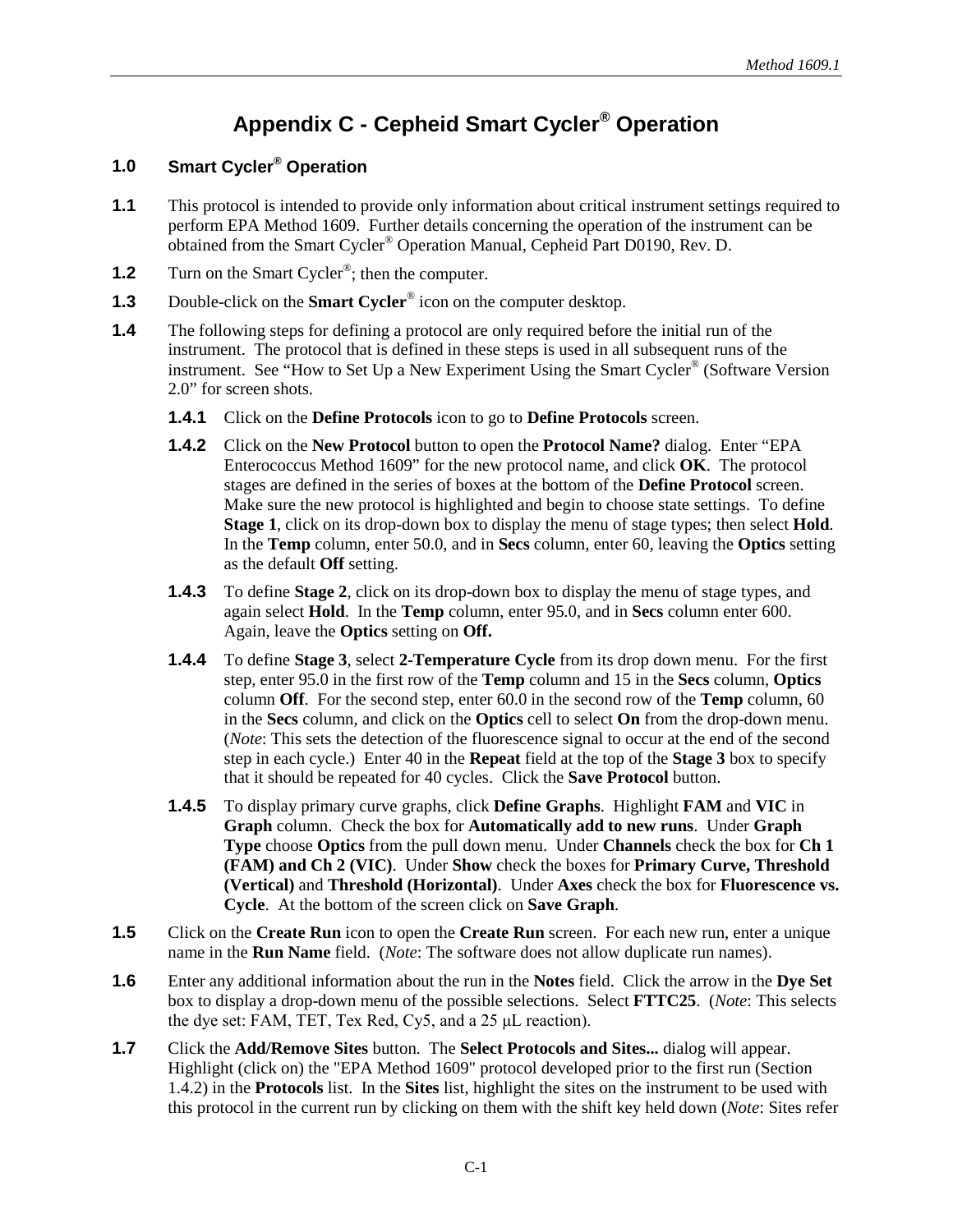to the I-core modules in the Smart Cycler<sup>®</sup> processing block in which reaction tubes will be placed; a total of 16 are possible per block. When using multiple blocks, the site numbers will be preceded by the block letters, *e.g.,* A, B, C); then click the right pointing arrow to transfer the selected sites and protocol to the **Selections** table.

- **1.8** Click on the **OK** button to save the selections, and return to the **Create Run** screen.
- **1.9** Place the loaded Smart Cycler<sup>®</sup> reaction tubes in the I-core module slots, selected above for current run. The tubes should snap into place. Either the front or back of the caps can face the front of the processing block.
- **1.10** In one of the **View** menus that is shown, select **Analysis Settings**. The displayed table includes one row for each of the four possible dye channels defined in the dye set. Click on the cell in the **FAM** row under the **Usage** column heading, and select **Assay** from the drop down menu. Set the **Usage** cells for **VIC** in the same manner. (*Note*: All assays in this protocol use FAM and VIC as the reporter dye). All other cells in this table should be left at default settings (See Smart Cycler® Operation Manual).
- **1.11** In the other **View** menu that is shown, select the **Results Table**. Enter the sample identification information for each site in the **Sample ID** column (additional information can be entered into the Notes column.). Leave the other columns as default settings (see Smart Cycler<sup>®</sup> Operation Manual.).
- **1.12** Click on the **Start Run** button. The orange LEDs on the Smart Cycler<sup>®</sup> processing block should turn on, and the software will automatically switch to the **View Results** screen.
- **1.13** To display the real time temperature profiles for all sites, click **Temperature** in either of the **View** menus. To display real time growth curves for all samples (*i.e.,* the fluorescence signal vs. cycle), click **FAM** and **VIC** in the other **View** menu.
- **1.14** At the end of the run, it is recommended to check the cycle threshold values calculated by the instrument for each sample by opening the **Results Table** window by clicking on this selection in the upper **View** menu. It is also recommended to inspect the growth curves in the **FAM** window and in the **VIC** window which can be opened in the same manner from the lower **View** menu. The default threshold fluorescence value is shown in this window as a single horizontal red line and the cycle thresholds for each site are shown as vertical red lines. To view the data for individual sites in this window, click on that site number in the table to the right of the graph. If the default threshold fluorescence line is well above all of the growth curve lines prior to visible amplification, the threshold fluorescence value can be changed to a lower value. This is done by reopening the **Analysis Settings** window from the upper **View** menu and entering a new value in the **Manual Thresh Fluor Units** cell in the **FAM** row and **VIC** row. Conversely if the default threshold fluorescence line is below any of the growth curve lines prior to visible amplification, the threshold fluorescence value should be changed to a higher value in the same manner. Previous studies have indicated that a threshold value of 8 works well for most analyses. Click on the **Update Analysis** button to view the new threshold line in the **FAM** window and **VIC** window. The cycle threshold values will be automatically updated in the **Results Table**.
- **1.15** Once the threshold fluorescence value is adjusted to an optimal value, click the **Save Run** button. (*Note*: The Smart Cycler® Software does not give a prompt to save changes before printing or exporting. Therefore, it is possible to make changes to the Results Table or Analysis Settings, and immediately print or export the data, then close the run without saving the changes. In this case, the data saved in the Smart Cycler® database will not match the printed or exported data. If no changes are made in the threshold fluorescence value, the run data is automatically saved as it is when the program is closed or a new run is created).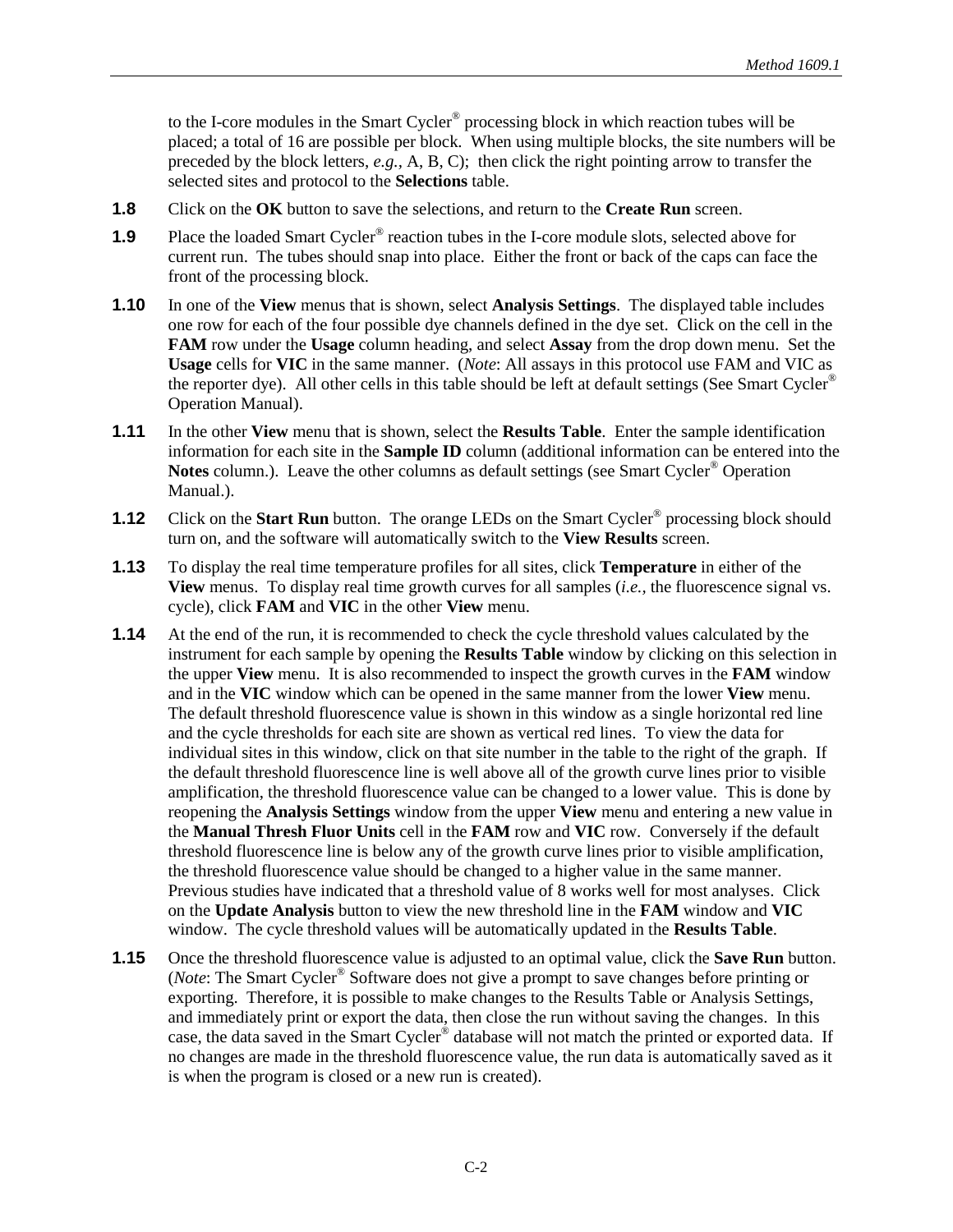- **1.16** To set up automatic export of raw data, (see "How To Set Up Automatic Export of Raw Data" for screen shots) from the main menu, click on **Setup**, then **System Defaults**, then **Export Settings**. From the Export Settings dialog box, check the box beside Results Table and Analysis Settings. Click the **Browse** button to select the folder where you want your raw data saved. Click on the radio button next to Automatic export on run completion, then click the **OK** button.
- **1.17** To manually save the **Results Table and Analysis setting** containing the instrument-calculated cycle threshold values for each sample (see "How to Manually Export Raw Data" for screen shots), click the **Export** button to display the **Export Data** dialog box. Check the box next to the heading **Export Results Table and Analysis Settings** by clicking on it. Leave all other boxes unchecked. Click on **Export**. A box labeled **Export Data** will appear with the run name in the file name box. Click on the drop down menu to the right of Save In: at the top left of the screen to change the directory where you want your data saved. Click on **Save**. Data are exported as comma-delimited text (\***.cvs**) files in MS Excel-compatible files to the Export folder in the Smart Cycler® folder: C:\Smart Cycler®\Export. Always save to the hard drive.
- **1.18** To archive a run in the Smart Cycler<sup>®</sup> program, click on **Tools**. From the drop down menu click on **Data Management** and then **Archive Runs**. Click **Proceed**. Select the run to be archived by clicking on its name in the database list. Click **OK** and then **Proceed**. A box labeled **Archive Run** will appear on the screen. There will be a line labeled **Save in:** Input which directory you would like the run to be saved in. There will be a line **File Name:** Enter a file name. Click **Save**. Click **OK**.
- **1.19** To print run data (see "How to Print Run Data" for screen shots), after the run is completed, right click on the graph area, and select **Print**, then **Print Graph with Results Table**. An Optics Graph print preview screen will pop up, click **Print**. The screen will switch back to the post run screen. To print the generated report, click **Report**. A Run Report print preview screen will pop up, click **Print**.
- **1.20** To set up a new analysis (see "How to Set Up a New Run" for screen shots), from the post run screen, click **Create Run** at the top left. The results of your just completed will disappear and a **Add/Remove Sites** button will appear in the middle of the screen – click it. A Select Protocols and Sites screen will pop up, select **EPA Enterococcus Method 1609** in the Protocols box, and highlight the amount of sites needed for the assay (A1-A16) in the Sites box. Click the right arrow to the right of the sites box to move the sights to the Selections box. After double checking that the correct protocol is highlighted, click **OK**. Add the Run Name in the Run Name box. The Site ID, Protocol, Sample ID, Sample Type, Notes (etc.) box will pop up. Enter the Sample ID for each site. Under this box, find the Usage column and click on **Assay** to select **Unused** for Cy3, TxR and Cy5 (leave Assay for FAM). In the same box, find the Manual Thresh Fluor Units, and click on the units for FAM to change it from 30.0 to 8.0 (leave the units at 30.0 for Cy3, TxR and Cy5). After loading the Smart Cycler® with tubes, click **Start Run**. A red light should appear on sites that are in use.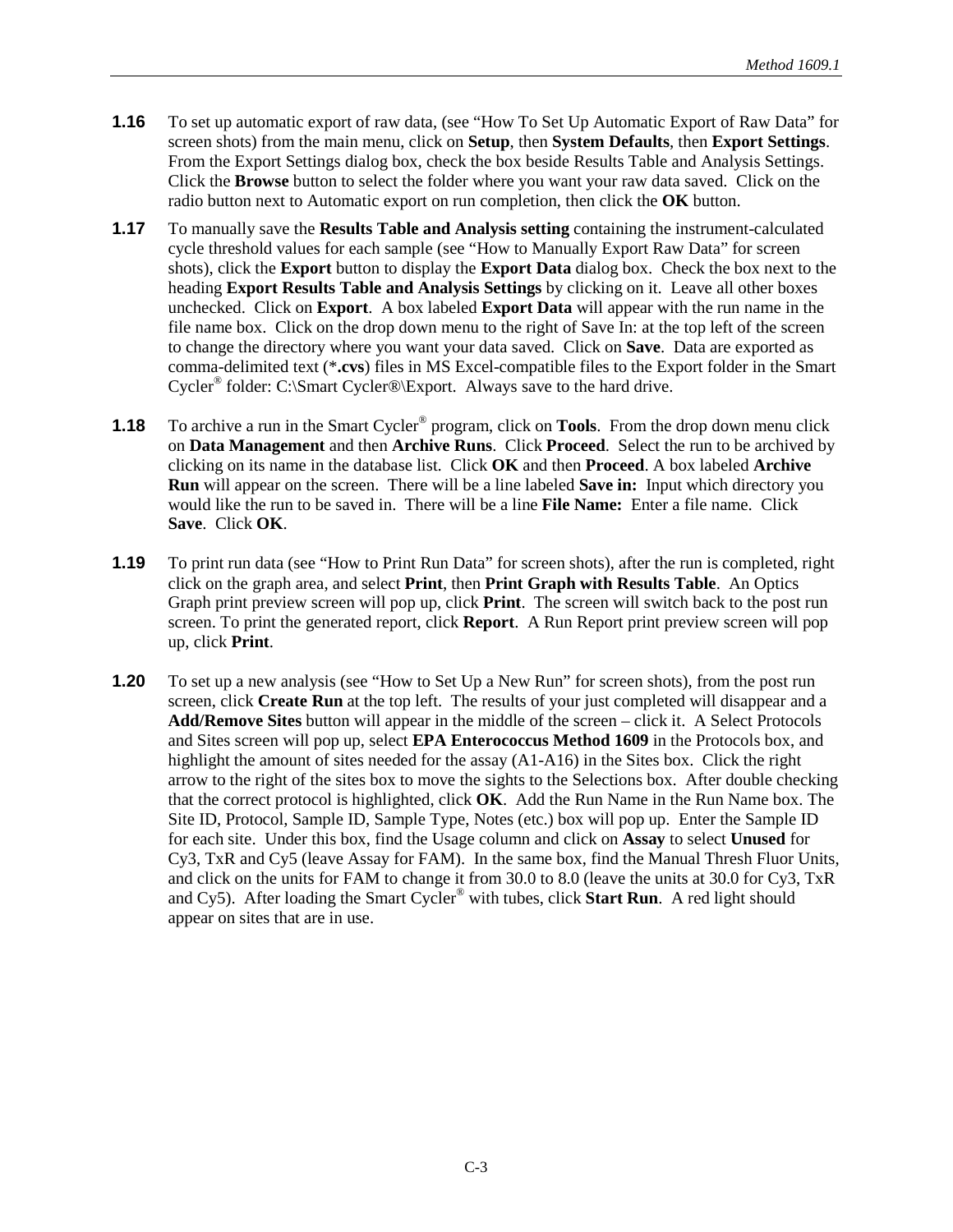## <span id="page-65-0"></span>**Appendix D**: **Protocol for MPN Estimation of DNA Standard Concentrations**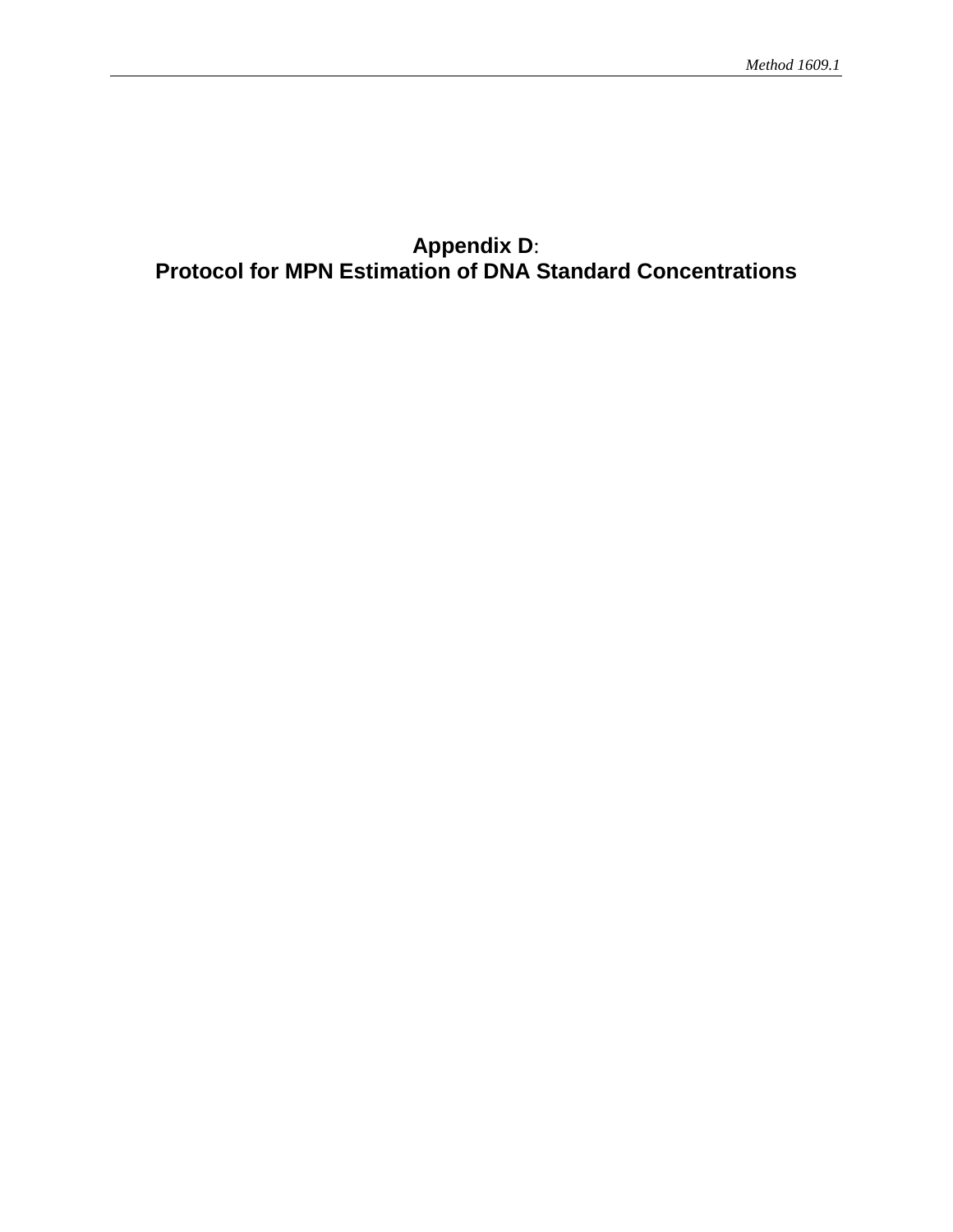# **Appendix D: Protocol for MPN Estimation of DNA Standard Concentrations**

Initial qPCR analysis for negative control

- 1. Prepare master mix containing primer/probe working stock for Entero1A assay, BSA and 2x ABI Environmental Master Mix for sufficient reactions and transfer  $24 - 20 \mu L$  aliquots to 96 well reaction plate.
- 2. Add 5 µL AE buffer to each well containing master mix and cover plate with optical adhesive tape
- 3. Run reactions using ABI instrument default thermal cycling conditions for 45 cycles
- 4. At completion of run, set instrument fluorescence threshold to 0.03 and inspect results for frequency of positive wells (wells giving  $C_T$  values as opposed to "undetermined")
	- a. Frequency of positive wells should either be zero or very low for MPN analysis. If frequency of positives is  $> 25\%$ , there is unacceptable contamination of reagents to perform MPN analysis. Repeat using a different lot of Environmental Master Mix.

### First DNA qPCR analysis

- 5. Dilute genomic DNA or linearized plasmid stock solution in AE buffer to presumptive concentration of  $4 \times 10^5$  copies/5 µL based on estimated target sequence concentration of the DNA stock solution determined as described in Section 11.2 (genomic DNA) or Section 7.23 (plasmid DNA).
- 6. Perform 10-fold serial dilutions of presumptive  $4 \times 10^5$  copies/5 µL sample from step 5 with AE buffer to make DNA standards with presumptive  $4 \times 10^4$  copies/5 µL,  $4 \times 10^3$  copies/5 µL,  $4 \times$ 10<sup>2</sup> copies/5 µL and  $4 \times 10^{1}$  copies/5 µL. *Note*: Perform dilutions in low retention micro-tubes (see Section 6.24).
- 7. Prepare master mix containing primer/probe working stock for Entero1A assay, BSA and 2x ABI Environmental Master Mix for sufficient reactions and transfer  $24 - 20 \mu L$  aliquots to 96 well reaction plate.
- 8. Add 5 µL of presumptive  $4 \times 10^4$  copies/5 µL,  $4 \times 10^3$  copies/5 µL,  $4 \times 10^2$  copies/5 µL,  $4 \times 10^1$ copies/5 µL standards and AE buffer to 4 wells each containing master mix and cover plate with optical adhesive tape.
- 9. Run reactions using ABI instrument default thermal cycling conditions for 45 cycles.
- 10. At completion of run, set instrument fluorescence threshold to 0.03 and record  $C_T$  values.
- 11. Perform regression analysis of  $C<sub>T</sub>$  values on log<sub>10</sub> copies/well as described in Section 9.10.

### Second DNA qPCR analysis

- 12. Perform 2-fold serial dilutions of presumptive  $4 \times 10^{1}$  copies/5 µL standard in AE buffer to make  $2\times10^1$  copies/5 µL,  $1\times10^1$  copies/5 µL,  $5\times10^0$  copies/5 µL,  $2.5\times10^0$  copies/5 µL,  $1.25\times10^0$ copies/5  $\mu$ L and  $0.625 \times 10^0$  copies/5  $\mu$ L. *Note*: Perform dilutions in low retention micro-tubes (see Section 6.24).
- 13. Prepare master mix containing primer/probe working stock for Entero1A assay, BSA and 2x ABI Environmental Master Mix for sufficient reactions and transfer  $96 - 20 \mu L$  aliquots to two - 96 well reaction plates.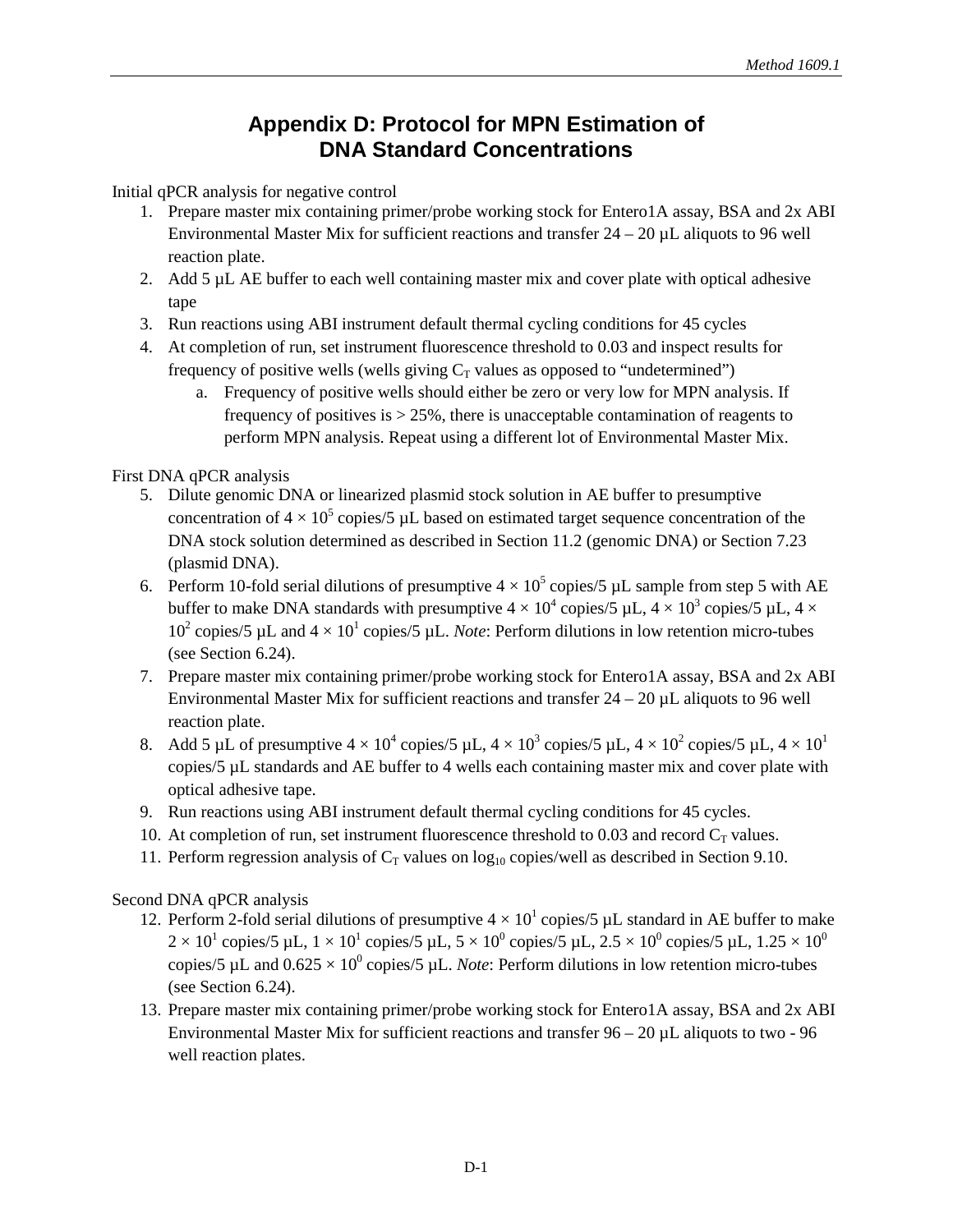- 14. Add 5 µL of presumptive  $2 \times 10^1$  copies/5 µL,  $1 \times 10^1$  copies/5 µL,  $5 \times 10^0$  copies/5 µL and AE buffer to 24 wells each of the first plate containing master mix and cover plate with optical adhesive tape.
- 15. Add 5 µL of presumptive  $2.5 \times 10^0$  copies/5 µL,  $1.25 \times 10^0$  copies/5 µL,  $0.625 \times 10^0$  copies/5 µL and AE buffer to 24 wells each of the second plate containing master mix and cover plate with optical adhesive tape.
- 16. Run reactions using ABI instrument default thermal cycling conditions for 45 cycles.
- 17. At completion of run, set instrument fluorescence threshold to 0.03 and record  $C_T$  values.
- 18. Record number of wells giving positive  $C_T$  values as opposed to "undetermined" for each dilution of the presumptive  $4 \times 10^{1}$  copies/5 µL standard (and for AE buffer on each plate if applicable). *Note*: At least 3 of the dilutions should give a mixture of positive and negative results in the 24 replicate reactions. If this is not the case, it may be necessary to repeat the experiment with even higher dilutions of the presumptive  $4 \times 10^{1}$  copies/5 µL standard (*i.e.*, if all wells are giving positive results) or beginning with dilutions from the presumptive  $4 \times 10^2$  copies/5 µL standard (*i.e.,* if all wells are giving negative results)

Statistical analyses

19. Starting with lowest dilution where some wells give negative results, type number of positive wells in cell C3 of MPN calculation spreadsheet. *Note*: If any AE wells on same plate are positive, type following formula in cell C3:

= ((number of positive wells for dilution - number of positive wells for AE) / (24 - number of positive wells for AE)) x 24

- 20. Repeat previous step, typing number of positive wells (or formula) from progressively higher dilutions of the standard in cells C4, C5, C6 etc. up to the highest dilution where any wells are positive (or outnumber positive AE wells on corresponding plate)
- 21. Type the value 24 in each row of column B corresponding to rows in column C that contain values.
- 22. Calculate the fraction of the volume of the presumptive 4 x  $10<sup>1</sup>$  copies/5 µL standard from step 6 that was added to the reactions corresponding to the lowest dilution giving usable data as described in step 19 (*e.g.,* if usable data started with a two-fold dilution of this standard, the calculated value would be 0.5; if usable data started with a four-fold dilution of this standard, the value would be 0.25; if usable data started with an eight-fold dilution of this standard, the value would be 0.125; etc. Type this initial value in cell A3. Type 0.5 x this value in cell A4; 0.25 x this value in cell A5, 0.125 x this value in cell A6, etc, corresponding to each row in column C that contain values.
- 23. Type the number that then appears in cell J3, into cell G2. Hit Enter key.
- 24. Then hold down Ctrl key and type "m". Correct MPN (cell G2) logMPN (cell G3), and low and high 95% confidence limits (cells G7-H8) will now be displayed.
- 25. Also check value in cell J16 to confirm test assumptions have not been violated (improbability ratios > 1.00E-04 are considered acceptable in the spreadsheet but available results suggest improbability ratios should be  $< 1.0E-01$ )
- 26. The displayed MPN (cell G2) logMPN (cell G3) values are your corrected estimates of the target sequences/5 µL of the presumptive  $4 \times 10^1$  copies/5 µL DNA standard from step 6.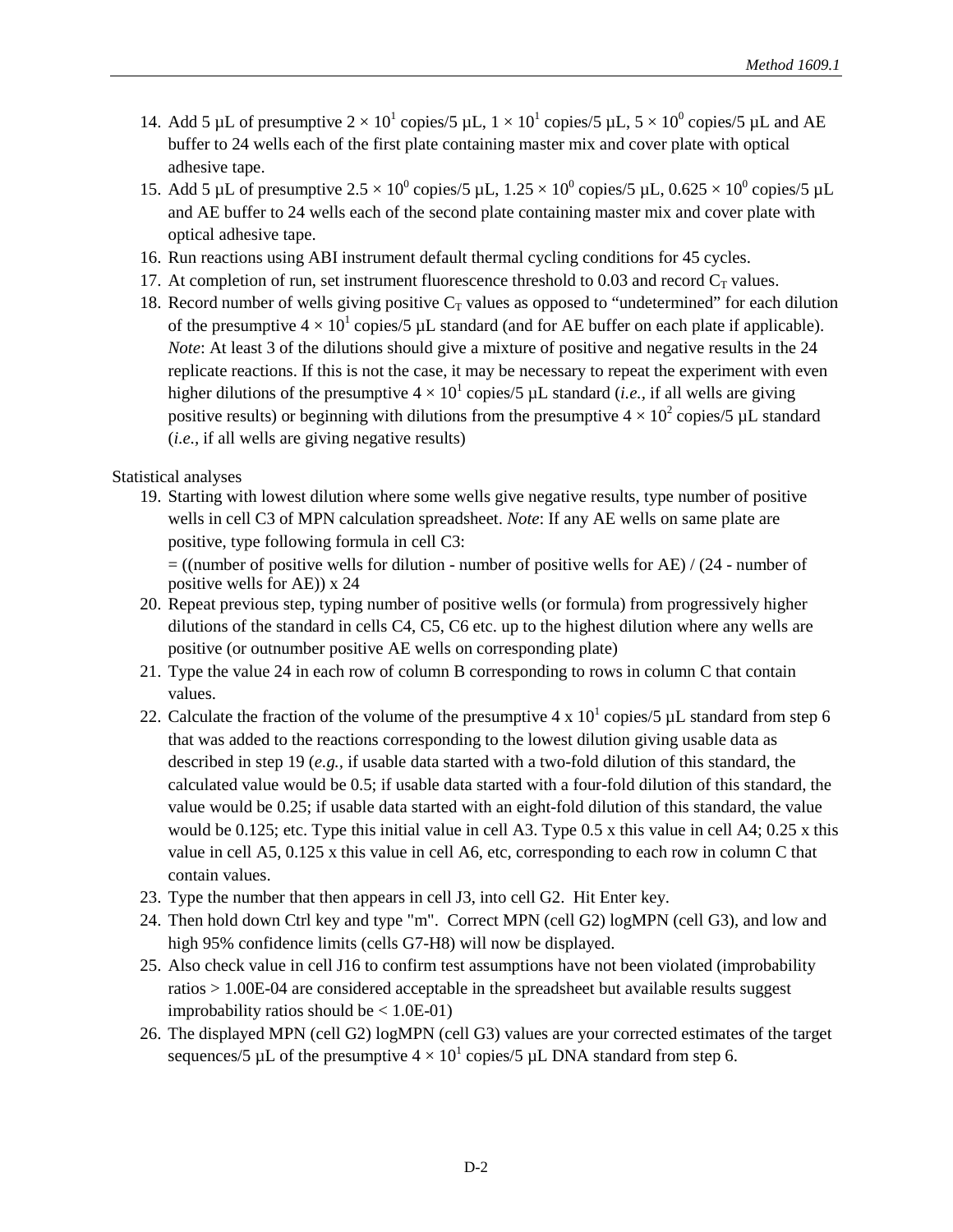Additional DNA qPCR and statistical analyses

- 27. To increase confidence in the MPN estimate, it is recommended that the analysis indicated above should be repeated at least twice (3 replicate runs total). These additional runs only need to be performed using the three lowest dilutions that all gave both positive and negative results in different wells in the initial analysis (if lowest such dilution gives close to 100% positives (*e.g*., > 20/24), avoid this dilution and start with the next dilution to reduce possibility of 100% positives in some of the replicate runs). EPA data suggests that the coefficient of variation in the MPN estimates from these multiple runs should not exceed ~30%. Assuming similarity of results from run to run, the MPN estimates from each experiment can be averaged to calculate a final mean MPN estimate.
- 28. To characterize uncertainty by statistical analysis, the analysis should be repeated at least 5 additional times (total of at least 6 replicate runs) (*Note*: Statistical analysis of uncertainty is not discussed in detail in this guidance. See Reference 16.6 for further guidance).
- 29. Assuming the standard curve(s) performed in step 9 meet the acceptability criteria for slope specified in Section 9.10, the final MPN target sequences/5  $\mu$ L estimate for the presumptive 4  $\times$  $10<sup>1</sup>$  copies/5 µL DNA standard also can be used to obtain corrected concentration estimates of the other 3 standards prepared in step 6 simply by multiplying by the dilution factors, *e.g.,* 10x, 100x and 1000x.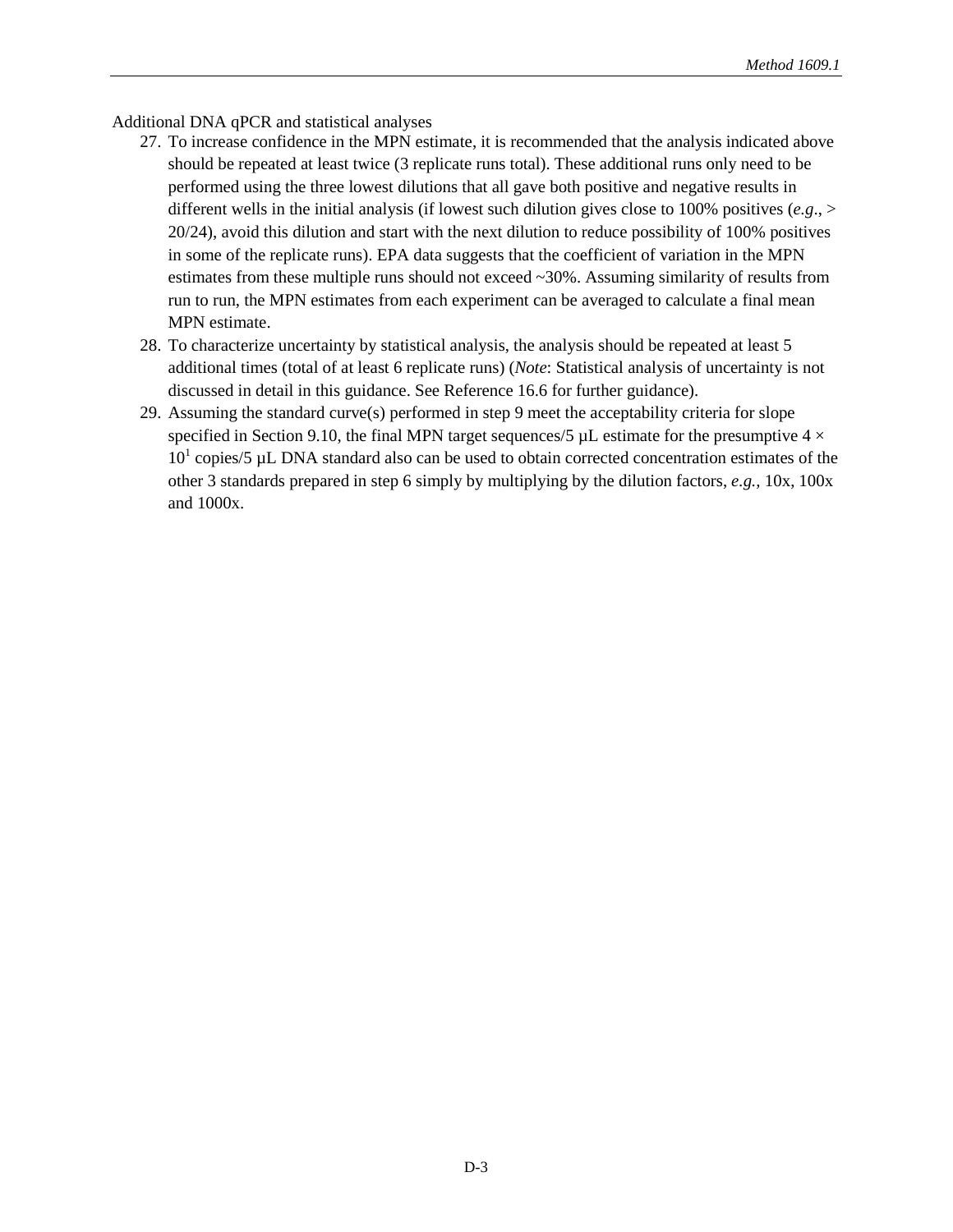## <span id="page-69-0"></span>**Appendix E**: **How to Obtain DNA Standards from EPA**